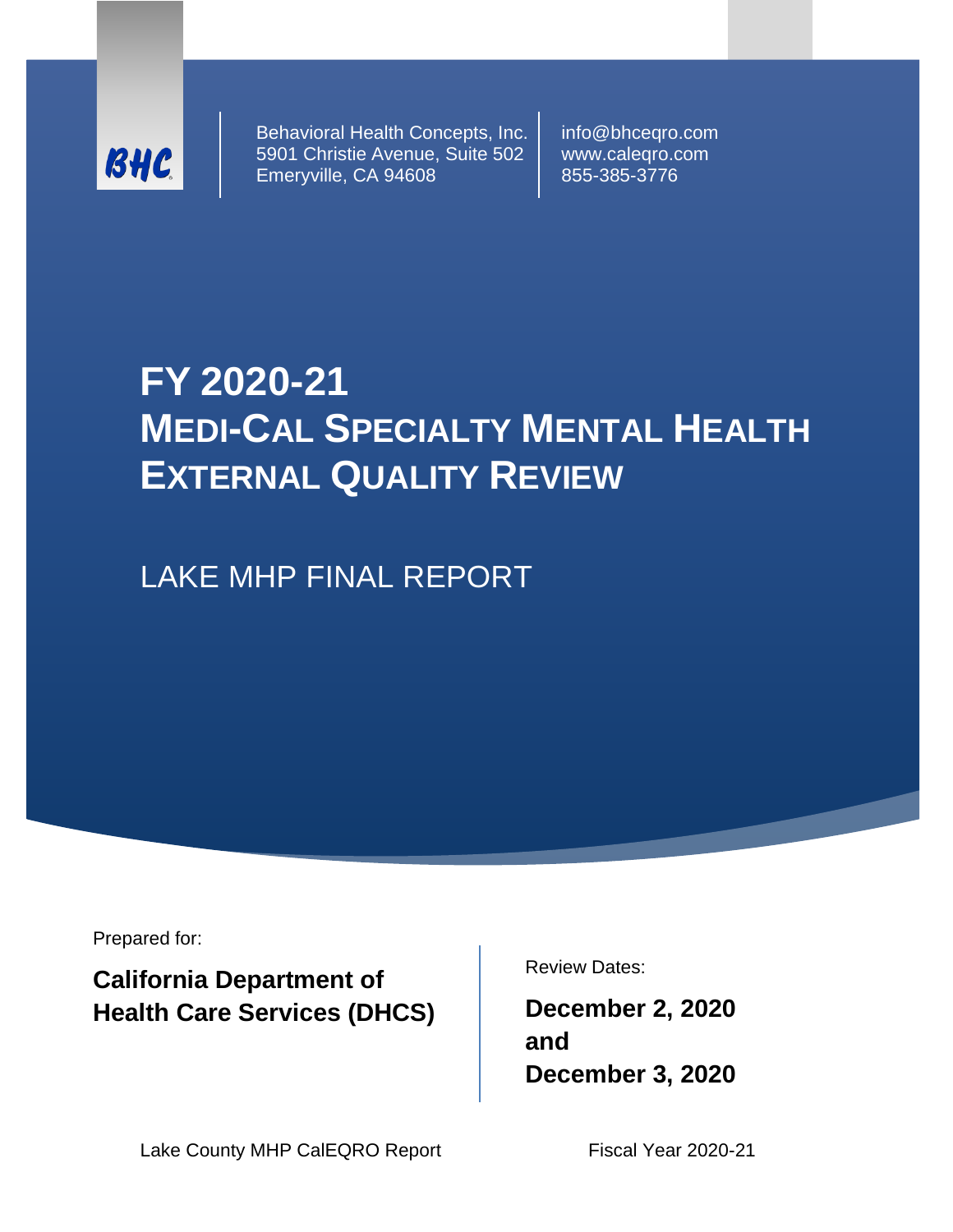# **TABLE OF CONTENTS**

| Validation of State and MHP Beneficiary Satisfaction Surveys 8              |  |
|-----------------------------------------------------------------------------|--|
| Review of Recommendations and Assessment of MHP Strengths and               |  |
|                                                                             |  |
|                                                                             |  |
|                                                                             |  |
|                                                                             |  |
| Health Information Portability and Accountability Act (HIPAA) Suppression   |  |
|                                                                             |  |
|                                                                             |  |
|                                                                             |  |
|                                                                             |  |
|                                                                             |  |
|                                                                             |  |
| PERFORMANCE IMPROVEMENT PROJECT VALIDATION28                                |  |
|                                                                             |  |
|                                                                             |  |
|                                                                             |  |
|                                                                             |  |
| Key Information Systems Capabilities Assessment (ISCA) Information Provided |  |
|                                                                             |  |
|                                                                             |  |
|                                                                             |  |
|                                                                             |  |
|                                                                             |  |
|                                                                             |  |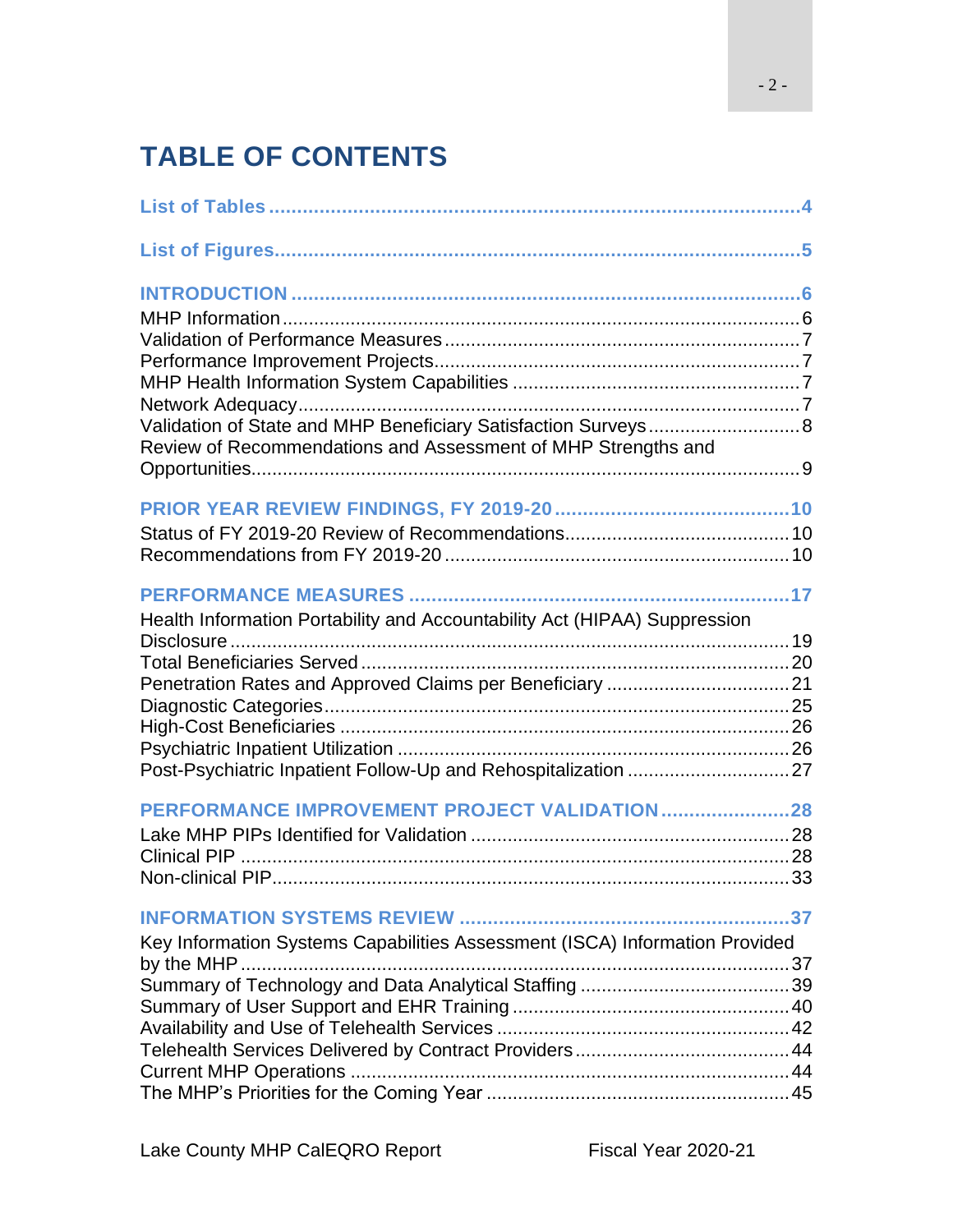| Review of the MHP's Contract Provider EHR Functionality and Services 48                                                                      |  |
|----------------------------------------------------------------------------------------------------------------------------------------------|--|
|                                                                                                                                              |  |
| Network Adequacy Certification Tool Data Submitted in April 202052<br>Plan of Correction/Improvement by MHP to Meet NA Standards and Enhance |  |
|                                                                                                                                              |  |
| Provider NPI and Taxonomy Codes - Technical Assistance53                                                                                     |  |
| CONSUMER AND FAMILY MEMBER FOCUS GROUP 55                                                                                                    |  |
|                                                                                                                                              |  |
| PERFORMANCE AND QUALITY MANAGEMENT KEY COMPONENTS58                                                                                          |  |
|                                                                                                                                              |  |
|                                                                                                                                              |  |
|                                                                                                                                              |  |
|                                                                                                                                              |  |
|                                                                                                                                              |  |
|                                                                                                                                              |  |
|                                                                                                                                              |  |
|                                                                                                                                              |  |
|                                                                                                                                              |  |
|                                                                                                                                              |  |
|                                                                                                                                              |  |
|                                                                                                                                              |  |
|                                                                                                                                              |  |
|                                                                                                                                              |  |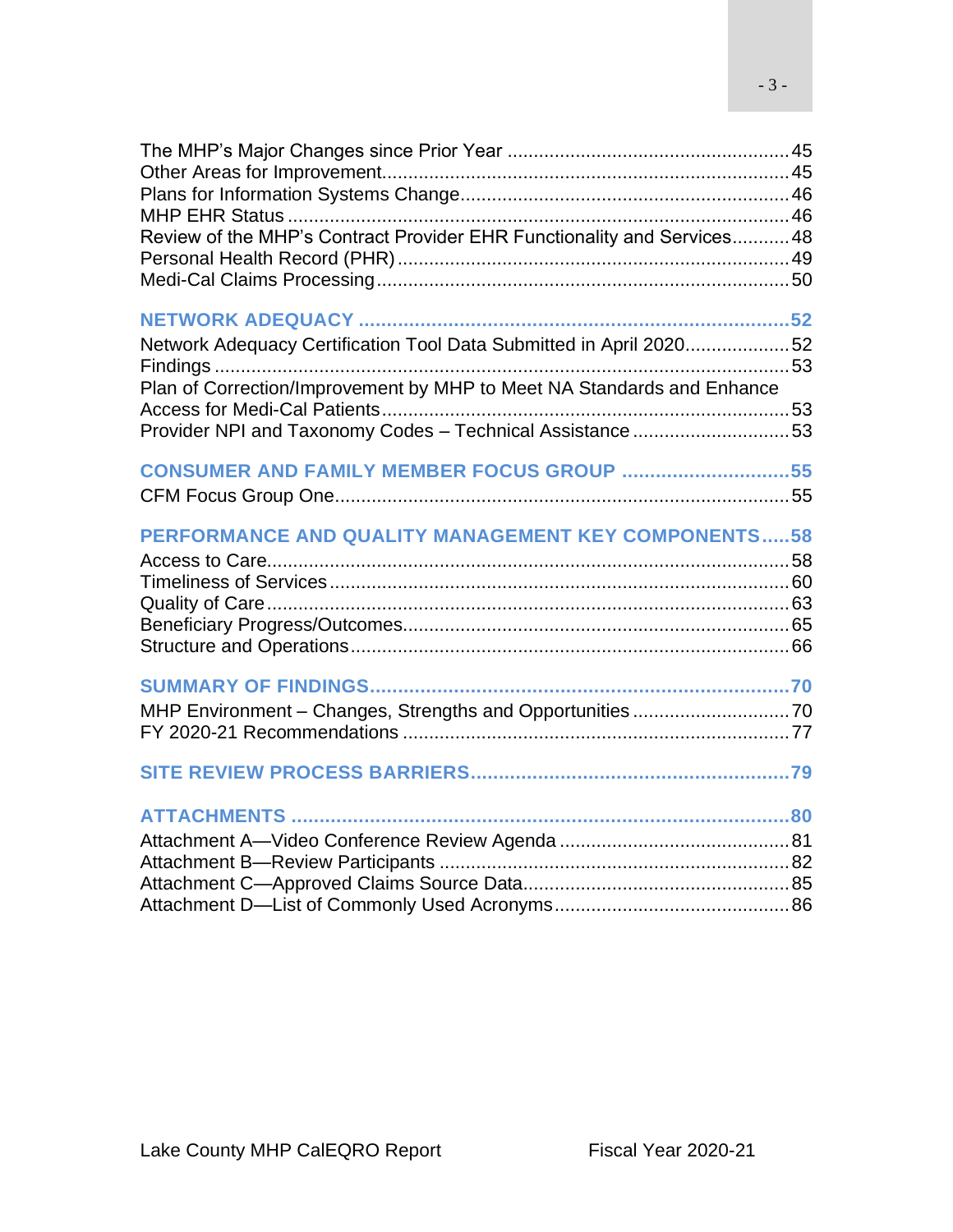# <span id="page-3-0"></span>**LIST OF TABLES**

| Table 1: County Medi-Cal Beneficiaries and Those Served by the MHP in CY     |  |
|------------------------------------------------------------------------------|--|
|                                                                              |  |
| Table 2: Beneficiaries Served by the MHP in CY 2019 by Threshold Language 20 |  |
|                                                                              |  |
|                                                                              |  |
|                                                                              |  |
|                                                                              |  |
| Table 7: Improvement Strategies or Interventions - Clinical PIP 30           |  |
| Table 8: Performance Measures and Results - Clinical PIP30                   |  |
|                                                                              |  |
| Table 10: Improvement Strategies or Interventions - Non-Clinical PIP 34      |  |
| Table 11: Performance Measures and Results - Non-Clinical PIP34              |  |
| Table 12: Budget Dedicated to Supporting IT Operations37                     |  |
|                                                                              |  |
|                                                                              |  |
|                                                                              |  |
|                                                                              |  |
|                                                                              |  |
| Table 18: Ratio of IT Staff to EHR User with Log-on Authority 41             |  |
|                                                                              |  |
|                                                                              |  |
|                                                                              |  |
|                                                                              |  |
| Table 23: Contract Providers Delivering Telehealth Services 44               |  |
|                                                                              |  |
|                                                                              |  |
| Table 26: Contract Providers' Transmission of Beneficiary Information to MHP |  |
|                                                                              |  |
| Table 27: EHR Vendors Supporting Contract Provider to MHP Data Transmission  |  |
|                                                                              |  |
|                                                                              |  |
| Table 29: Summary of CY 2019 Short-Doyle/Medi-Cal Claims50                   |  |
| Table 30: Summary of CY 2019 Top Five Reasons for Claim Denial 51            |  |
|                                                                              |  |
|                                                                              |  |
|                                                                              |  |
|                                                                              |  |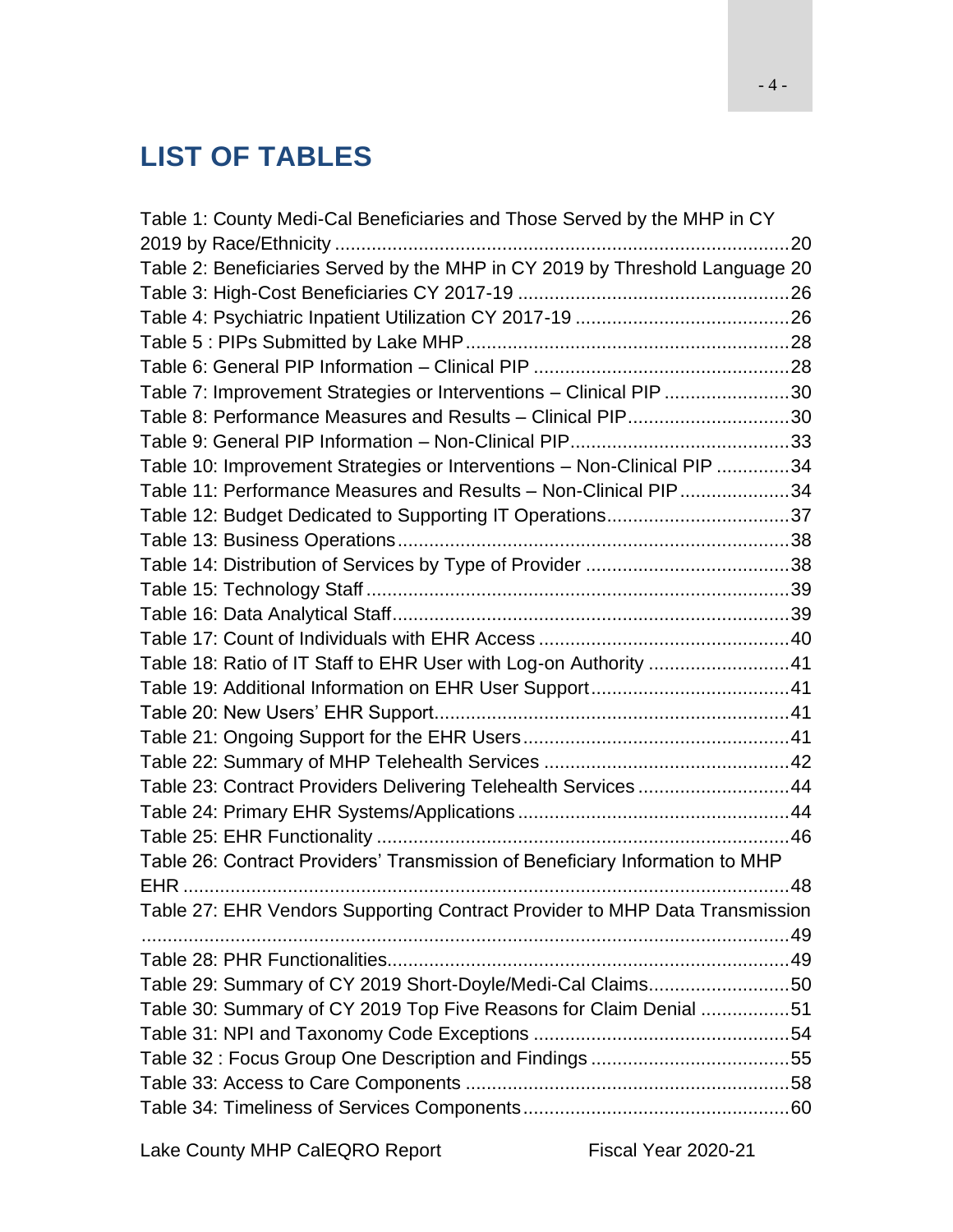| Table C1: CY 2019 Medi-Cal Expansion (ACA) Penetration Rate and ACB85 |  |
|-----------------------------------------------------------------------|--|
|                                                                       |  |
|                                                                       |  |

# <span id="page-4-0"></span>**LIST OF FIGURES**

| Figure 7: Diagnostic Categories by Percentage of Beneficiaries CY 2019 25  |  |
|----------------------------------------------------------------------------|--|
| Figure 8: Diagnostic Categories by Percentage of Approved Claims CY 201925 |  |
|                                                                            |  |
| Figure 10: 30-Day Post Psychiatric Inpatient Follow-up CY 2018-1927        |  |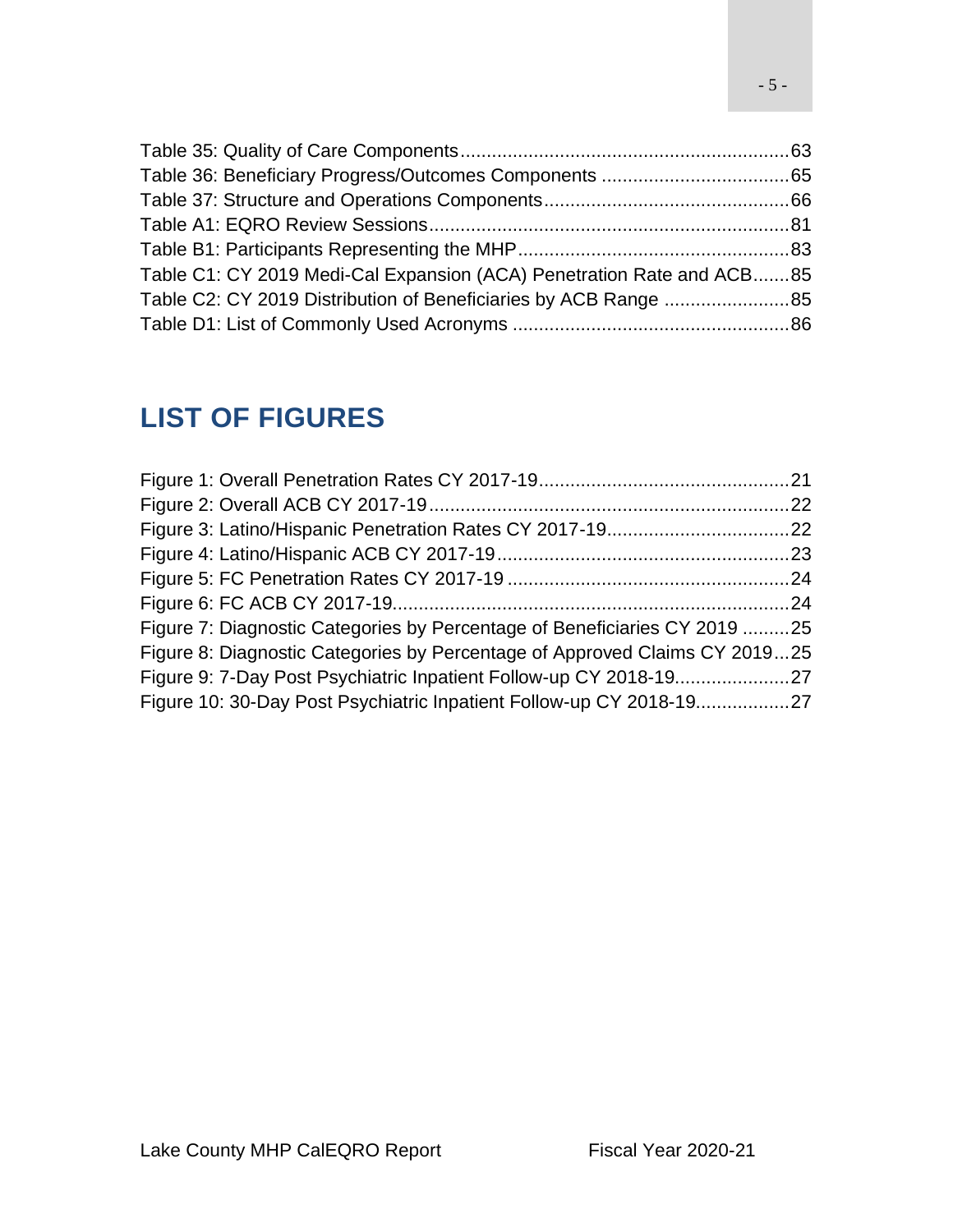# <span id="page-5-0"></span>**INTRODUCTION**

The United States Department of Health and Human Services (HHS), Centers for Medicare and Medicaid Services (CMS) requires an annual, independent external evaluation of State Medicaid Managed Care Organizations (MCOs) by an External Quality Review Organization (EQRO). External Quality Review (EQR) is the analysis and evaluation by an approved EQRO of aggregate information on access, timeliness, and quality of health care services furnished by Prepaid Inpatient Health Plans (PIHPs) and their contractors to recipients of State Medicaid Managed Care Services. The Code of Federal Regulations (CFR) specifies the requirements for evaluation of Medicaid MCOs (42 CFR, Section 438; Medicaid Program, External Quality Review of Medicaid Managed Care Organizations). These rules require an on-site review, or a desk review, of each Medi-Cal Mental Health Plan (MHP).

In addition to the Federal Medicaid EQR requirements, the California External Quality Review Organization (CalEQRO) also considers the State of California requirements for the MHPs. In compliance with California Senate Bill (SB) 1291 (Section 14717.5 of the Welfare and Institutions Code), the Annual EQR includes specific data for Medi-Cal eligible minor and nonminor dependents in foster care (FC).

The State of California Department of Health Care Services (DHCS) contracts with 56 county Medi-Cal MHPs to provide Medi-Cal covered Specialty Mental Health Services (SMHS) to Medi-Cal beneficiaries under the provisions of Title XIX of the federal Social Security Act.

This report presents the fiscal year (FY) 2020-21 findings of an EQR of the Lake MHP by the CalEQRO, Behavioral Health Concepts, Inc. (BHC).

The EQR technical report analyzes and aggregates data from the EQR activities as described below:

# <span id="page-5-1"></span>**MHP Information**

MHP Size – Small

MHP Region – Superior

MHP Location – Lucerne

MHP Beneficiaries Served in Calendar Year (CY) 2019 - 1,183

 $MHP$  Threshold Language $(s)$  — Spanish

CalEQRO obtained the MHP threshold language information from the DHCS Behavioral Health Information Notice (BHIN) 20-070.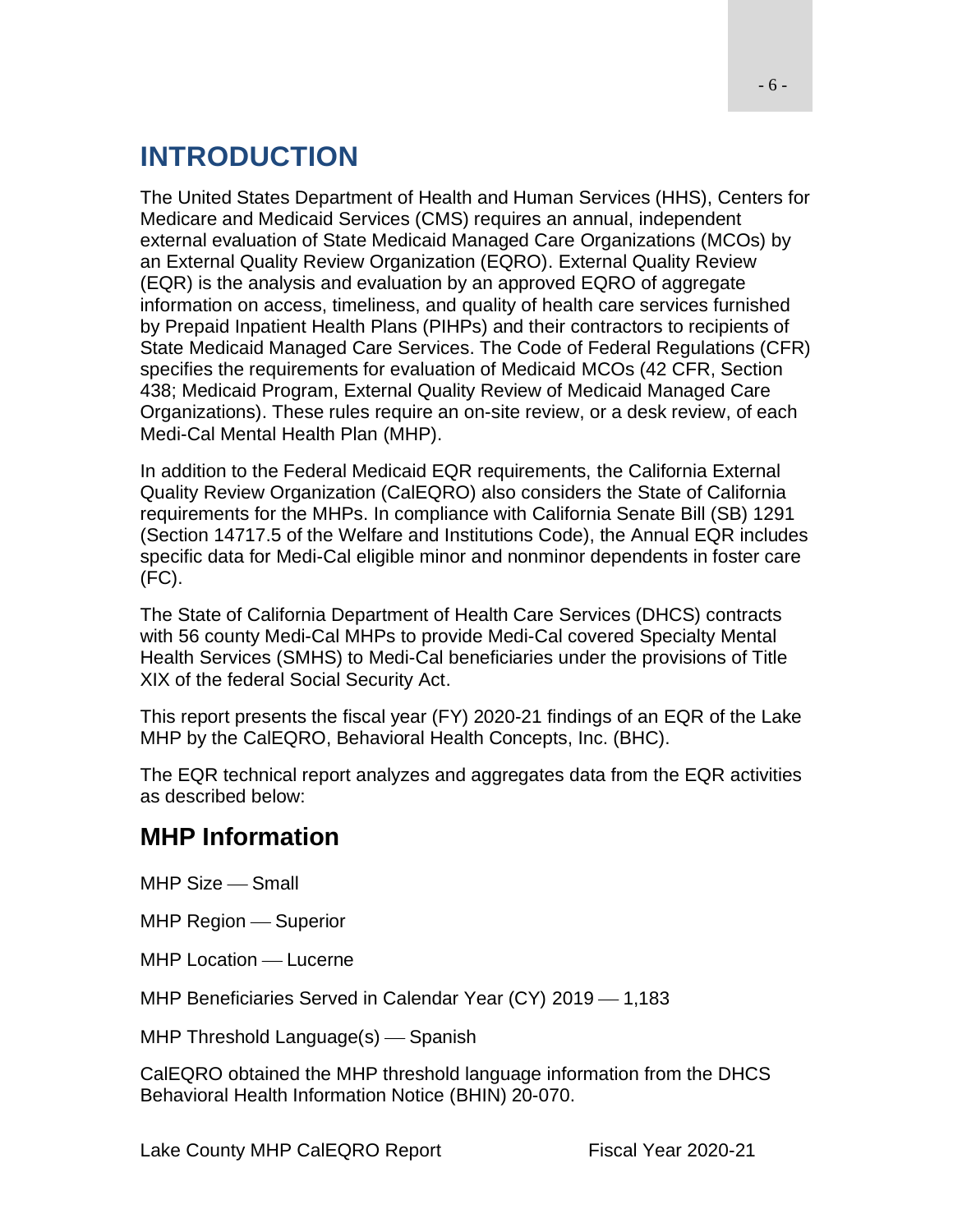# <span id="page-6-0"></span>**Validation of Performance Measures<sup>1</sup>**

Both a statewide annual report and this MHP-specific report present the results of CalEQRO's validation of eight mandatory performance measures (PMs) as defined by DHCS and other additional PMs defined by CalEQRO.

# <span id="page-6-1"></span>**Performance Improvement Projects<sup>2</sup>**

Each MHP is required to conduct two Performance Improvement Projects (PIPs)—one clinical and one non-clinical—during the 12 months preceding the review. The PIPs are reviewed in detail later in this report.

# <span id="page-6-2"></span>**MHP Health Information System Capabilities<sup>3</sup>**

Using the Information Systems Capabilities Assessment (ISCA) protocol, CalEQRO reviewed and analyzed the extent to which the MHP meets federal data integrity requirements for Health Information Systems (HIS), as identified in 42 CFR §438.242. This evaluation included a review of the MHP's Electronic Health Records (EHR), Information Technology (IT), claims, outcomes, and other reporting systems and methodologies for calculating PMs.

# <span id="page-6-3"></span>**Network Adequacy**

CMS has required all states with Managed Care Plans (MCPs) and PIHPs to implement new rules for Network Adequacy (NA) pursuant to Title 42 of the Code of Federal Regulations (CFR) Part 438.68. In addition, the California State Legislature passed AB 205 to specify how the NA requirements must be implemented in California for MCPs and PIHPs, including the MHPs. The legislation and related DHCS policies and INs assign responsibility to the EQRO for review and validation of the data collected and processed by DHCS related to NA. DHCS identifies the following three main components for EQRO to review and verify: Out of Network Access (ONA), Alternative Access Standard (AAS) and Rendering Provider National Provider Identifier (NPI) taxonomy as assigned in National Plan and Provider Enumeration System (NPPES).

<sup>&</sup>lt;sup>1</sup> Department of Health and Human Services. Centers for Medicare and Medicaid Services (2019). Protocol 2. Validation of Performance Measures: A Mandatory EQR-Related Activity, October 2019. Washington, DC: Author.

<sup>2</sup> Department of Health and Human Services. Centers for Medicare and Medicaid Services (2019). Protocol 1. Validation of Performance Improvement Projects: A Mandatory EQR-Related Activity, October 2019. Washington, DC: Author.

<sup>&</sup>lt;sup>3</sup> Department of Health and Human Services. Centers for Medicare and Medicaid Services (2019). Appendix A. Information Systems Capabilities Assessment, October 2019. Washington, DC: Author.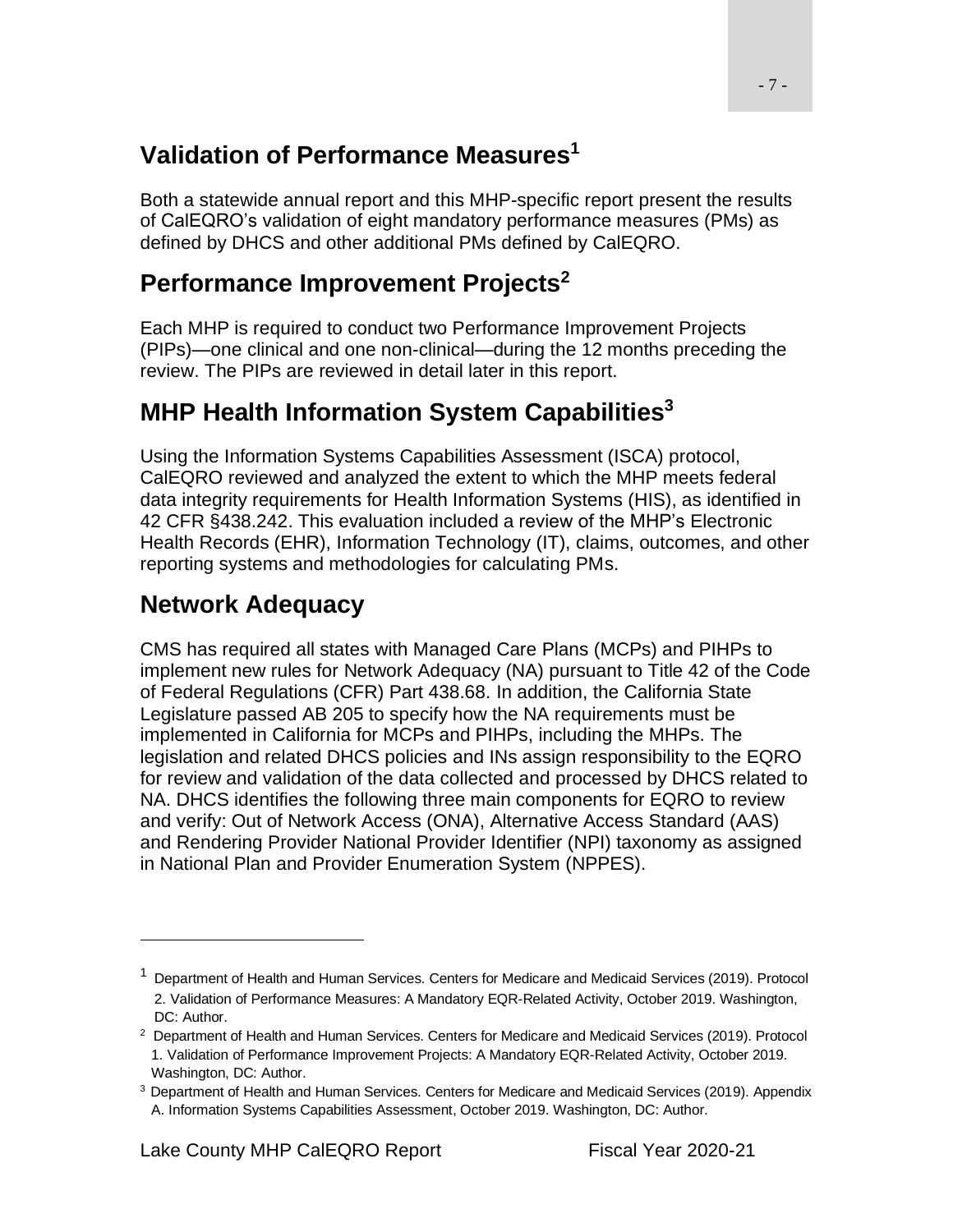DHCS produced a detailed description and set of requirements for each type of MCP and MHP related to NA requirements. CalEQRO followed these requirements in reviewing each of the MHPs. All MHPs submitted detailed information on their provider networks in April of 2020 per the requirements of DHCS BHIN 20-012 on the Network Adequacy Certification Tool (NACT) form. DHCS will review these forms to determine if the provider networks met required time and distance standards, as well as timeliness standards, for essential mental health services and psychiatry services to youth and adults. If these standards are not met, DHCS will require the MHP to improve the network to meet the standards or submit an application for an AAS. If approved by DHCS, these will be reviewed by CalEQRO as part of their annual quality review process with a structured protocol to assess access and timeliness and validation of the AAS and any plan of correction or improvement of the services to Medi-Cal recipients living in the zip codes requiring an AAS.

CalEQRO reviews the NACT provider files, maps of clinics closest to the AAS zip codes, and distances to the closest providers by type and population. If there is no provider within the time or distance standard, the MHP shall develop and propose an AAS plan, and access to any alternative providers who might become Medi-Cal certified for the MHP. The MHP shall submit a plan of correction addressing the needs to meet the AAS.

CalEQRO will verify and report if an MHP can meet the time and distance standards with its provider distribution. As part of its scope of work for evaluating the accessibility of services, CalEQRO will review grievance and complaint log reports, facilitate beneficiary focus groups, review claims and other performance data, and review DHCS-approved corrective action plans.

# <span id="page-7-0"></span>**Validation of State and MHP Beneficiary Satisfaction Surveys**

CalEQRO examined available beneficiary satisfaction surveys conducted by DHCS, the MHP, or its subcontractors.

CalEQRO also conducted 90-minute focus groups with beneficiaries and family members to obtain direct qualitative evidence from beneficiaries.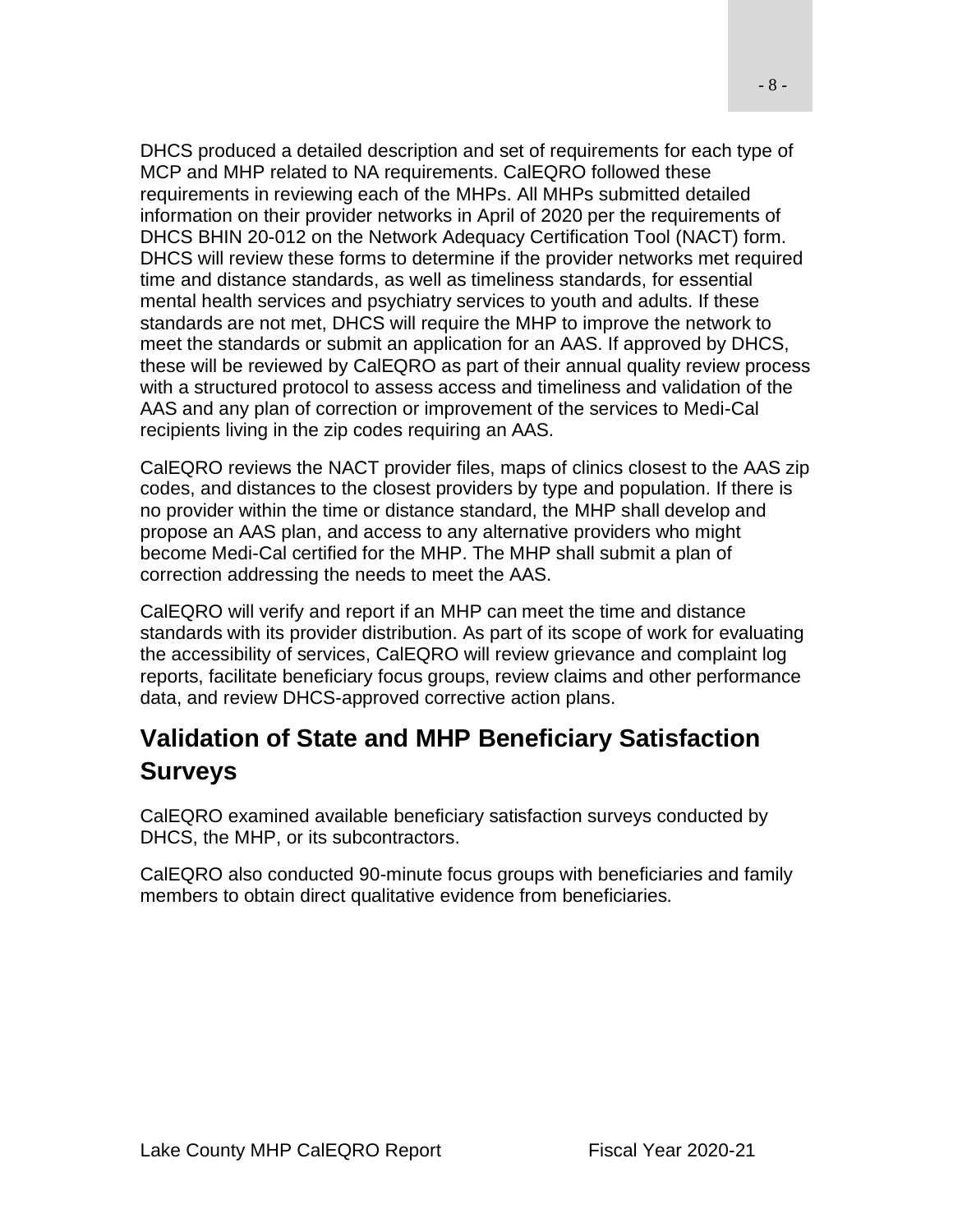# <span id="page-8-0"></span>**Review of Recommendations and Assessment of MHP Strengths and Opportunities**

The CalEQRO review draws upon prior years' findings, including sustained strengths, opportunities for improvement, and actions in response to recommendations. Other findings in this report include:

- Changes, progress, or milestones in the MHP's approach to performance management—emphasizing utilization of data, specific reports, and activities designed to manage and improve quality.
- Ratings for key components associated with the following five domains: access to care, timeliness of services, quality of care, beneficiary progress/outcomes, and structure and operations. Submitted documentation as well as interviews with a variety of key staff, contracted providers, advisory groups, beneficiaries, and other stakeholders inform the evaluation of the MHP's performance within these domains. Detailed definitions for each of the review criteria can be found on the CalEQRO website, [www.caleqro.com.](http://www.caleqro.com/)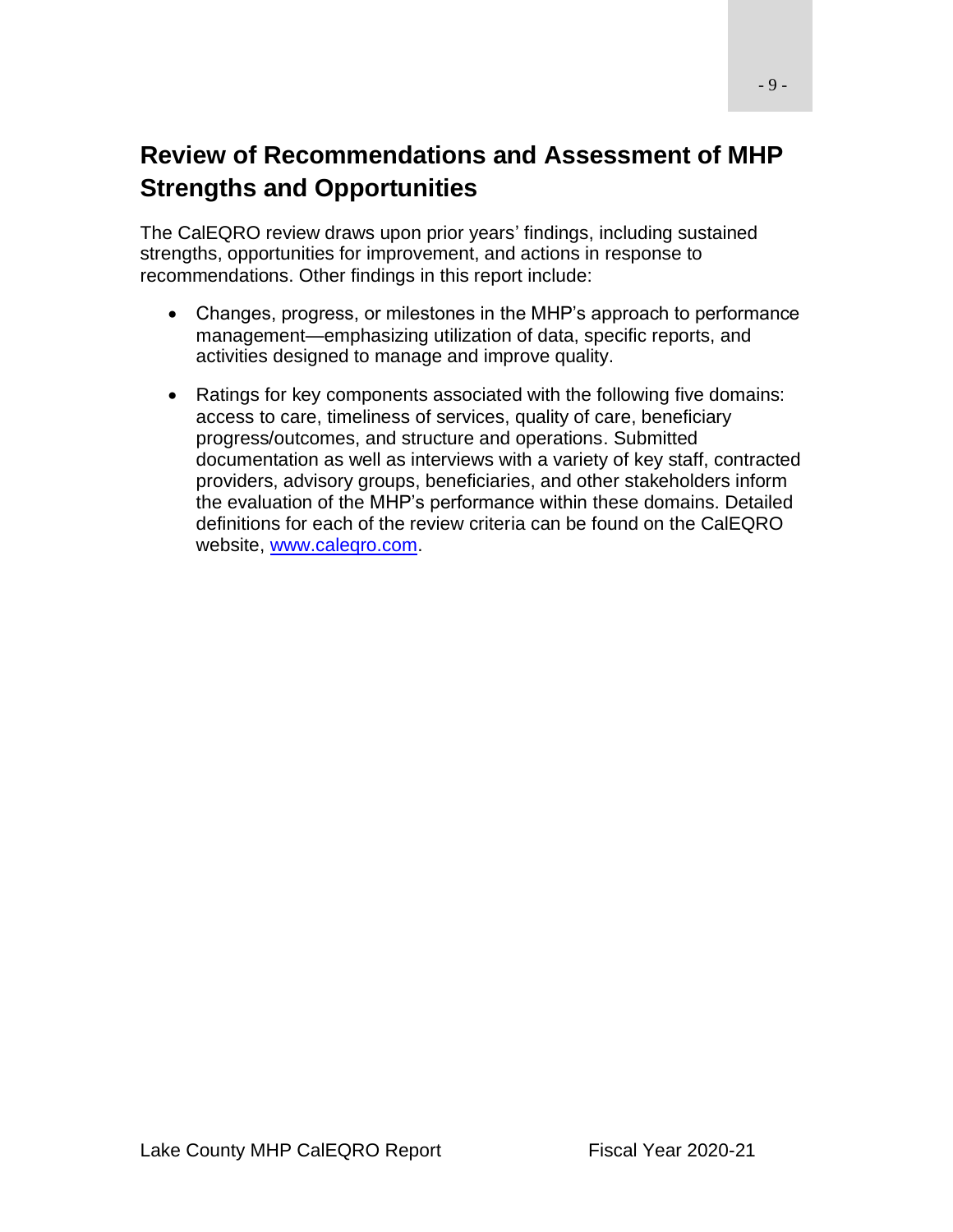# <span id="page-9-0"></span>**PRIOR YEAR REVIEW FINDINGS, FY 2019-20**

In this section, the status of last year's (FY 2019-20) recommendations are presented, as well as changes within the MHP's environment since its last review.

# <span id="page-9-1"></span>**Status of FY 2019-20 Review of Recommendations**

In the FY 2019-20 desk review report, the CalEQRO made several recommendations for improvements in the MHP's programmatic and/or operational areas. During the FY 2020-21 site visit, CalEQRO reviewed the status of those FY 2019-20 recommendations with the MHP. The findings are summarized below.

### **Assignment of Ratings**

**Met** is assigned when the identified issue has been resolved.

**Partially Met** is assigned when the MHP has either:

- Made clear plans and is in the early stages of initiating activities to address the recommendation; or
- Addressed some but not all aspects of the recommendation or related issues.

**Not Met** is assigned when the MHP performed no meaningful activities to address the recommendation or associated issues.

# <span id="page-9-2"></span>**Recommendations from FY 2019-20**

### **PIP Recommendations**

**Recommendation 1:** As per Title 42, CFR, Section 438.330, DHCS requires two active performance improvement projects (PIPs); the MHP is contractually required to meet this requirement going forward. *(This is a carry-over recommendation from FY 2017-18, FY 2018-19, and FY 2019-20.)*

Status: Partially Met

- The MHP's clinical PIP has been in the planning stage since July 2019; however, the MHP is preparing to implement the interventions (engagement with discharge planning team) in March 2021.
- The clinical PIP's goal is to decrease rehospitalizations and increase length of stay (LOS) in the community for beneficiaries discharging from psychiatric residential placements.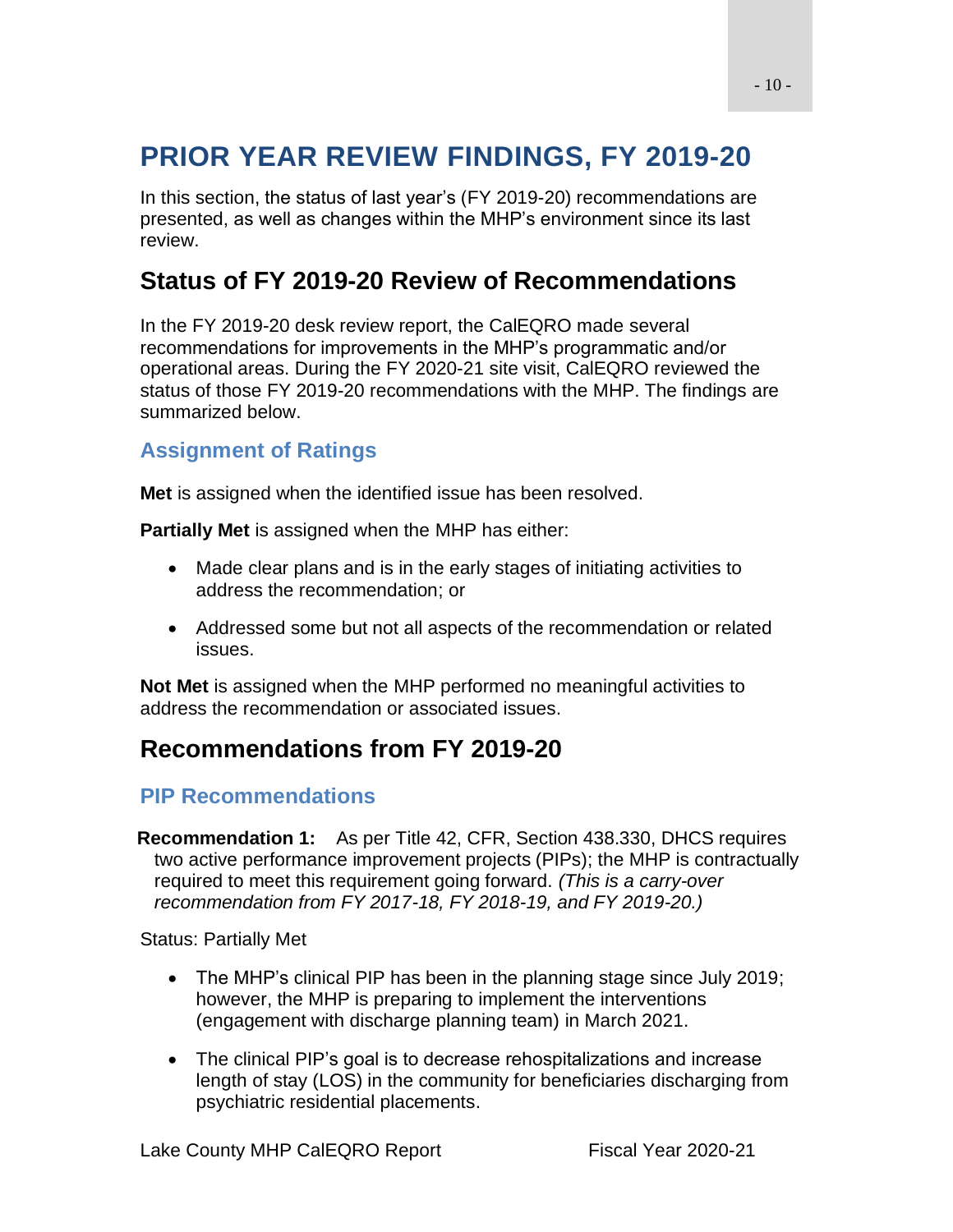- The Lake County Behavioral Health Services' (LCBHS) non-clinical PIP began in June 2019 and is focused on improving timely access to services (removing barriers).
- The non-clinical PIP was originally slated to end in December 2020; however, the MHP encountered set-backs due to the public health emergency and extended the PIP timeframe to end in November 2021.
- Detailed recommendations are included in the PIP validation section of this FY 2020-21 EQRO report; PIP TA is scheduled to occur in January 2021.

### **Access Recommendations**

**Recommendation 2:** The MHP should take steps to recruit additional bilingual Spanish-speaking staff.

Status: Met

- The MHP conducted a classification and compensation study to determine competitive pay rates compared to similar size MHPs; most staff received an increase in pay (December 2020) equating to 85 percent of the median wage in the county.
- LCBHS collaborates with local colleges to recruit individuals in the process of earning a degree in the social service field.
- LCBHS employs three certified bilingual peer support staff: three bilingual staff shared for children and adult services; and one bilingual staff member for the substance abuse program.
- The MHP offers a 3 percent bonus to bilingual employees.

### **Timeliness Recommendations**

**Recommendation 3:** The MHP should identify strategies to reverse a downward trend in reported staff productivity to maximize resource capacity.

Status: Met

- LCBHS clinical line staff must demonstrate at least 70 percent of their workday providing billable services; performance improvement plans are created with staff who are chronically low in productivity.
- The MHP provides comprehensive training, alongside Kings View, on billable services to include telehealth services.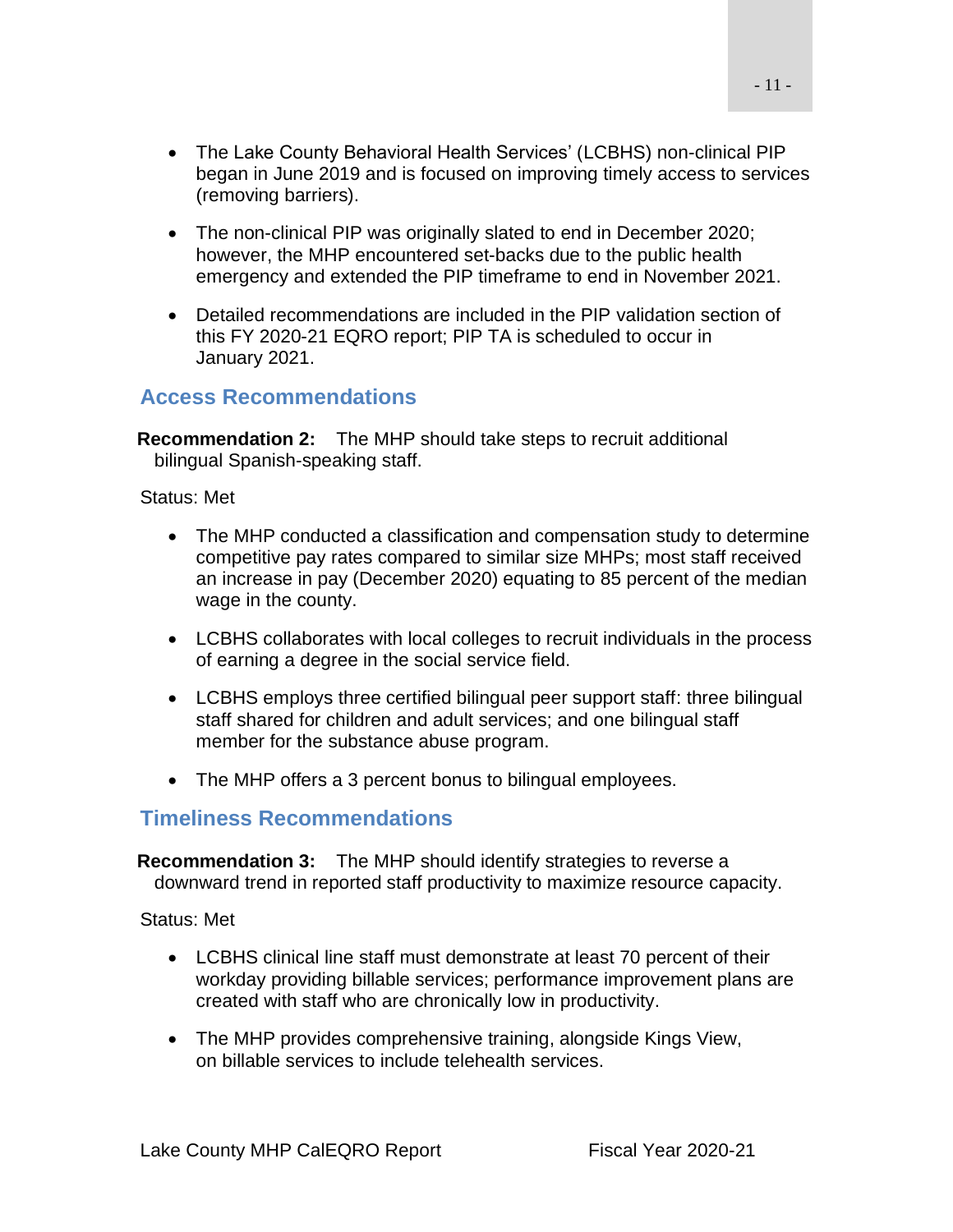• The MHP collaborated with Kings View to produce a clinical line staff productivity dashboard which will be available in CY 2021.

**Recommendation 4:** The MHP should take steps to remediate its high rate of missed appointments for psychiatry, establish no-show standards, and develop policy and procedures to address performance issues. *(This is a follow-up recommendation from FY 2018-19 and carry-over from FY 2019-20.)*

Status: Met

- The overall psychiatrist no-show rate improved from 22 percent in FY 2019-20 to 20 percent in FY 2020-21; however, the no-show rate for clinicians increased from 14 percent in FY 2019-20 to 16 percent in FY 2020-21.
- The MHP incorporated a 20 percent no-show standard for psychiatrists and clinicians in FY 2020-21.
- LCBHS struggles with consistent staffing capacity; this has resulted in reduced resources for continuous quality improvement (CQI) activities dedicated to improving no-show rates.
- The MHP provides appointment reminder calls, follow-up calls, and letters to beneficiaries who did not attend their appointment.

**Recommendation 5:** The MHP should identify the root causes for such a small number of beneficiaries receiving a timely first appointment and take action to resolve. *(This is a carry-over recommendation from FY 2018-19 and FY 2019-20.)*

Status: Met

- The average length of time from initial request to first offered appointment improved from 22.28 business days in FY 2019-20 to 7.05 business days in FY 2020-21.
- LCBHS overhauled an older access and intake procedure that contributed to extended wait times (i.e. double entries and lost information) as part of the current non-clinical PIP; the new procedure provides an efficient single-entry system.
- The MHP streamlined the access and intake procedure in June 2019 to reflect the following:
	- o The front office staff receives the beneficiary service request and enters the information into the new access database.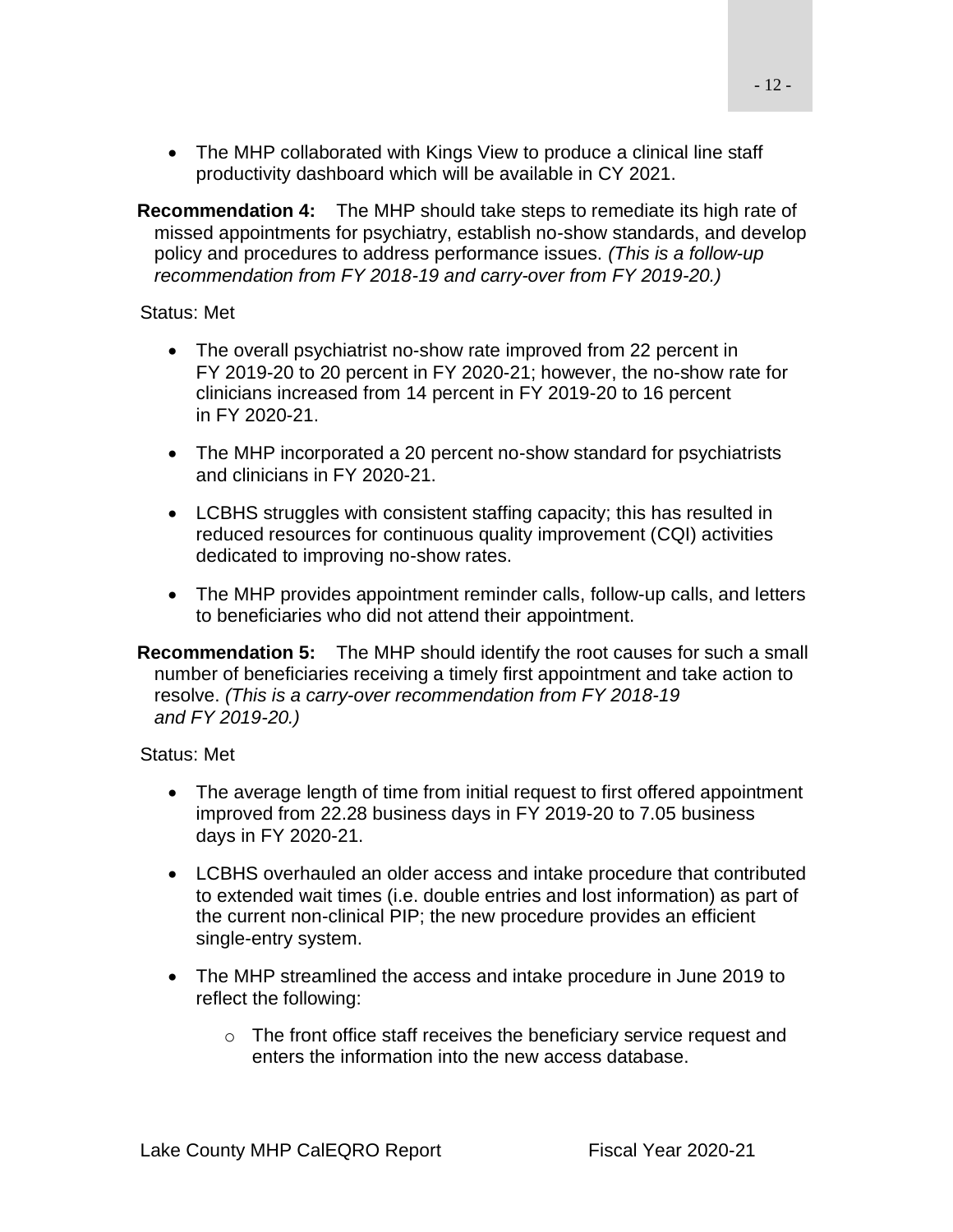- o The access team receives the new entry in the database and contacts the beneficiary to complete a brief intake screening.
- $\circ$  The beneficiary is scheduled a first appointment if they meet eligibility criteria.
- LCBHS established an access binder (interface tool) for the front office staff and access team; the binder provides step-by-step instructions for the new intake procedure and training was provided in July 2020.

**Recommendation 6:** The MHP needs to formally define requests for urgent appointments to assure complete and accurate tracking and reporting. *(This is a follow-up recommendation from FY 2018-19 and carry-over from FY 2019-20.)*

Status: Partially Met

- LCBHS tracks psychiatric hospitalization discharge follow-up and requests for urgent appointments; however, the data is not disaggregated and the MHP is not producing timeliness reports to monitor these domains.
- The MHP is collaborating with Kings View and Innovative Development and Evaluation Associates (I.D.E.A.) Consulting to brainstorm solutions to disaggregate the urgent requests from psychiatric hospitalizations, and to produce timeliness reports for CQI activities.
- LCBHS continues to contract (July 1, 2020, through June 30, 2021) with I.D.E.A. Consulting to formally define urgent conditions; however, the definition is not solidified.

**Recommendation 7:** The MHP needs to establish a reliable process and method of tracking incoming calls requesting a first appointment with an enhanced level of monitoring to obtain accurate and complete reporting. *(This is a follow-up recommendation from FY 2018-19 and carry-over from FY 2019-20.)*

Status: Partially Met

- Please refer to recommendation number five.
- LCBHS contracted in July 2020 with I.D.E.A. Consulting to improve the workflow and efficiency of the access line, the crisis line (contracted with Alameda Night Watch), and language interpretive services.
- Access line test calls conducted by I.D.E.A. Consulting demonstrate repeated disconnections, long wait times and improper translation of the Spanish language.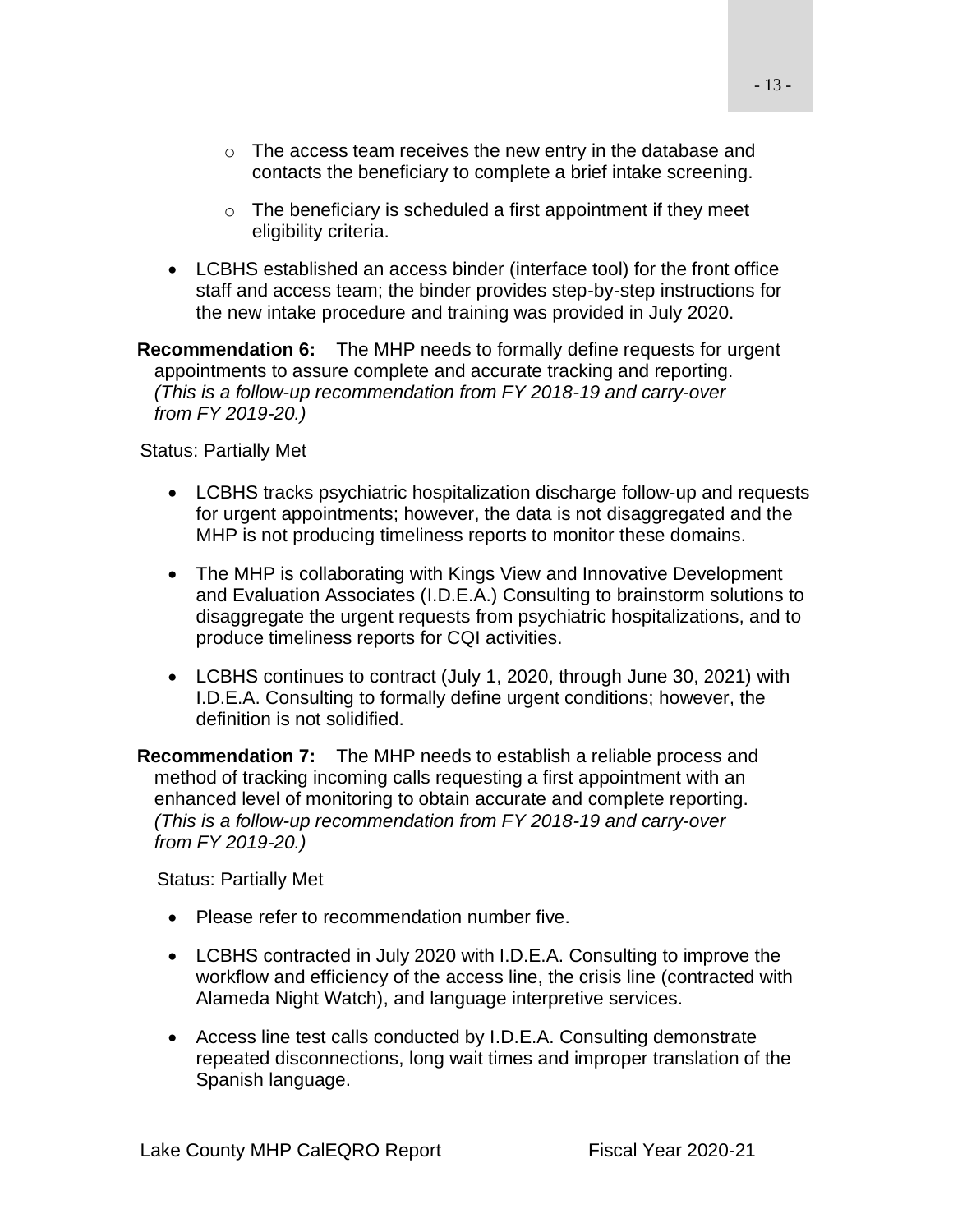• Stakeholders in focus groups report that the language line is difficult, and they experience frequent disconnections.

### **Quality Recommendations**

**Recommendation 8:** The MHP should take steps to enhance bi-directional communication by providing line staff with information, data, and messages that enhance their knowledge on outcomes and system performance.

Status: Partially Met

- LCBHS received several staff trainings over the last FY from Kings View (EHR vendor) to include security protocols; accurate documentation; and generating data and outcome reports.
- The MHP purchased Data Creative (software training program) in October 2020; the training package includes Excel, Word and other business intelligence programs ranging from beginner to advanced courses.
- The Data Creative training program roll-out occurred in October 2020; the MHP plans to generate user friendly reports in the next CY to share with internal staff, stakeholders, beneficiaries, and community partners.
- Clinical supervisor feedback demonstrates inconsistent sharing of data and outcome reports throughout various MHP programs.
- Feedback from clinical supervisors and line staff reflect positive bidirectional communication with senior management; however, the MHP does not consistently possess the needed resources to execute the suggested changes.

**Recommendation 9:** The MHP should strengthen its quality improvement (QI) workplan by identifying change strategies that it utilizes to guide initiatives and add trending to compare progress year-over-year.

Status: Not Met

- The MHP did not submit a current QI workplan or an annual evaluation of the effectiveness of QI activities in meeting QI goals and objectives.
- The QI workplan is in the planning stage due to staffing shortages and the impacts of the COVID-19 public health emergency.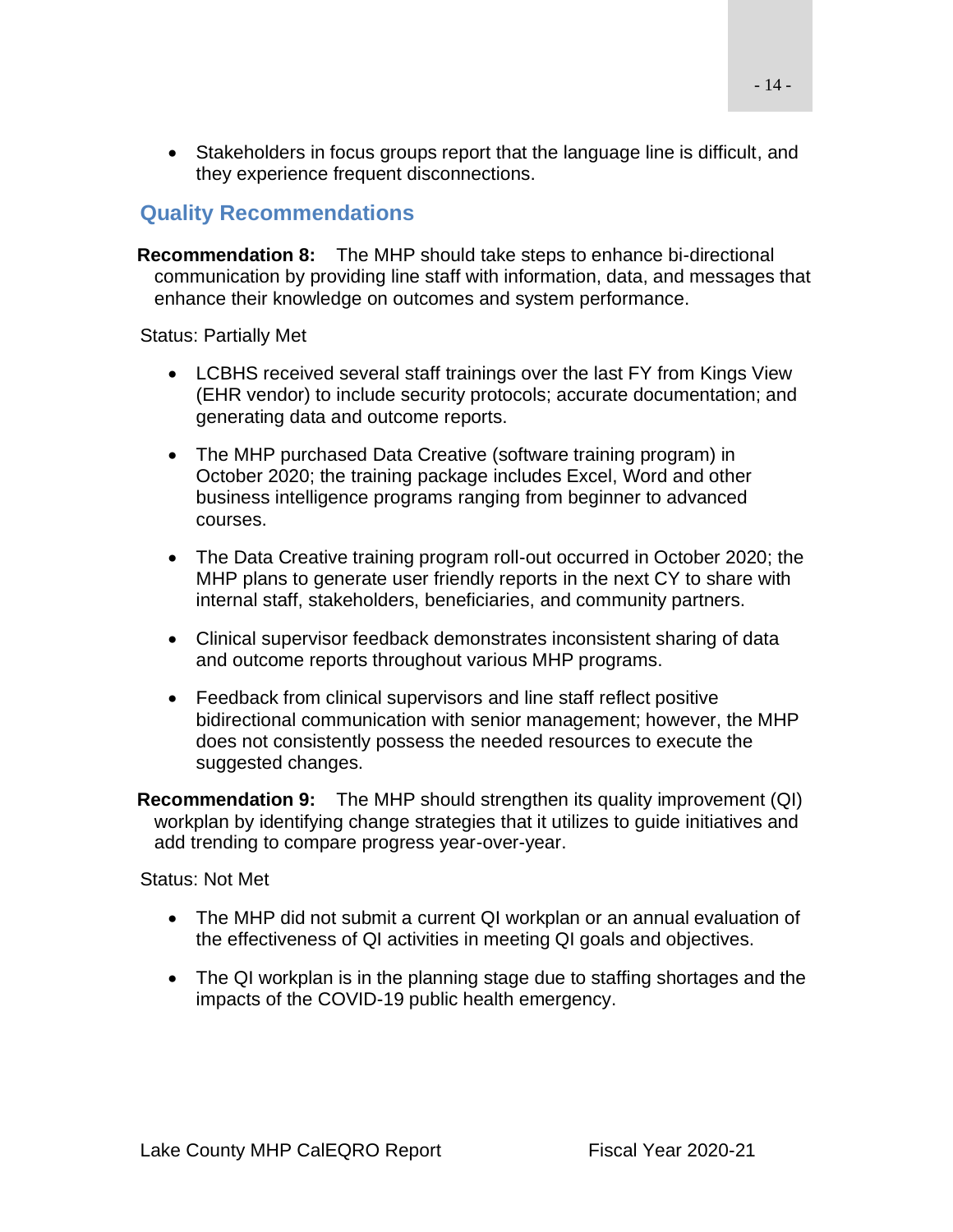**Recommendation 10:** Ensure enhanced medication monitoring to meet Senate Bill (SB) 1291 parameters through the development of a formal policy that addresses mandates. *(This is a follow-up recommendation from FY 2018-19 and carry-over from FY 2019-20.)*

Status: Partially Met

- LCBHS contracted with I.D.E.A. Consulting in July 2020 to aid with generating and updating medication monitoring procedures and policies to meet SB 1291 requirements.
- MHP staff meet with the newly hired medical director (August 2020) on a regular basis to discuss the medication and monitoring process; prescribers are invited to the meetings to review data.
- Documents submitted for this EQRO review of EHR data reflects inconsistent medication documentation (e.g. missing lab results and medication consent signatures).

### **Beneficiary Outcomes Recommendations**

**Recommendation 11:** Train new staff and provide refresher training for existing staff on the Milestones of Recovery Scale (MORS) tool and utilization of this data. *(This is a follow-up recommendation from FY 2018-19 and carry-over from FY 2019-20.)*

Status: Not Met

- LCBHS reports that no action has been taken to resolve the recommendation to provide MORS training—including refresher classes—to new and current staff.
- Feedback received in clinical line staff focus groups reflect that MORS training is strongly needed.

### **Foster Care Recommendations**

**Recommendation 12:** Ensure Senate Bill (SB) 1291 monitoring and review criteria are met by establishing a formal policy on reporting criteria and meeting state mandated requirements. *(This is a follow-up recommendation from FY 2018-19 and carry-over from FY 2019-20.)*

Status: Partially Met

- Refer to recommendation ten response.
- Documents submitted for this EQRO review demonstrate that LCBHS does not track and trend data on the use of first-line psychosocial care;

- 15 -

Lake County MHP CalEQRO Report Fiscal Year 2020-21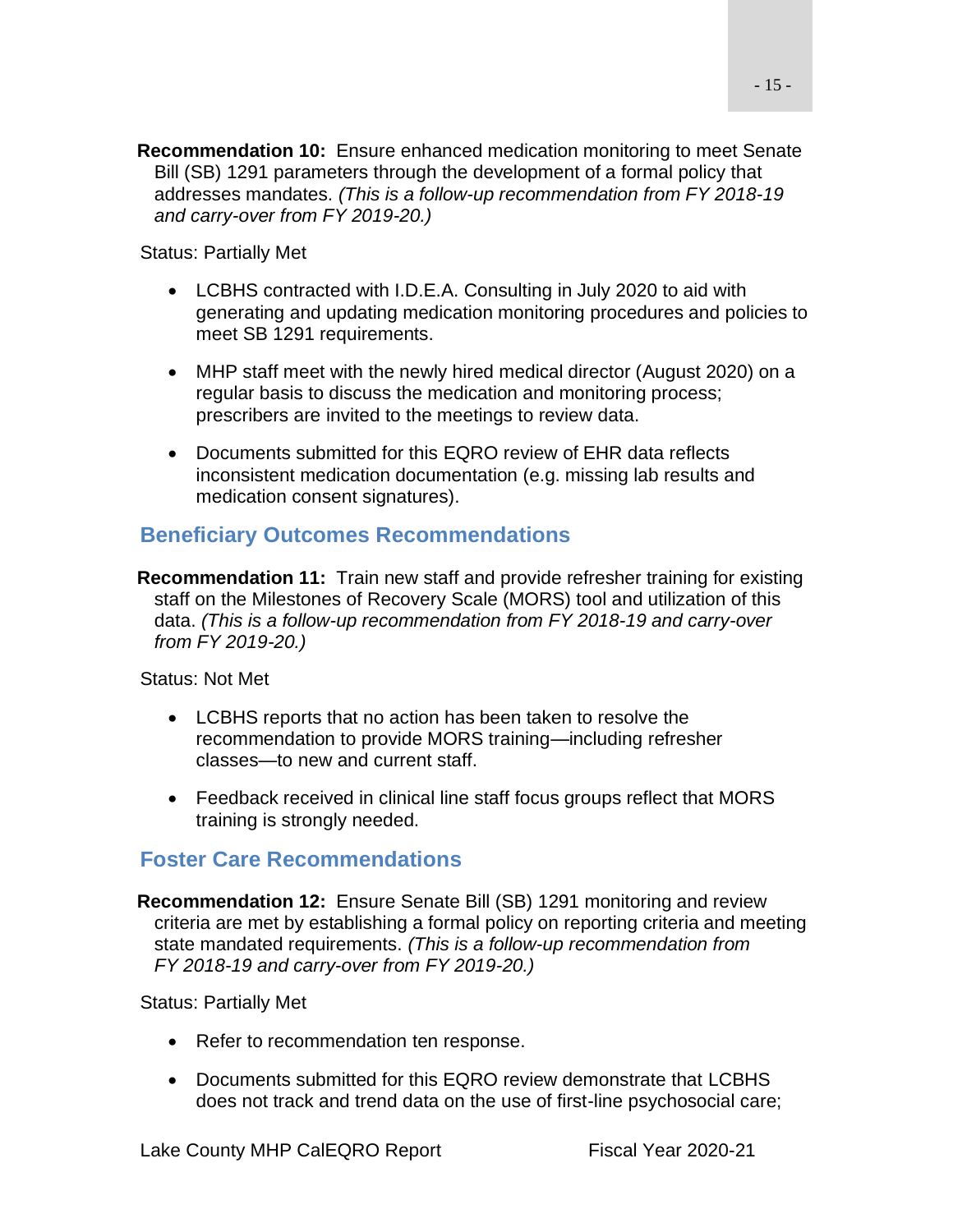medication use; follow-up; and metabolic monitoring of psychotropic medication for children and adolescents.

**Recommendation 13:** Access and review DHCS Lake County online data for SB 1291 requirements routinely. *(This is a follow-up recommendation from FY 2018-19 and carry-over from FY 2019-20.)*

Status: Partially Met

• Refer to recommendation 10 and 12 responses.

### **Information Systems Recommendations**

• None noted.

### **Structure and Operations Recommendations**

**Recommendation 14:** In conjunction with the county and Kings View, the MHP needs to establish a formal disaster plan.

Status: Met

- Lake County experienced the Glass Fire in September 2020 which resulted in mandatory evacuations, road closures, power outages, and several burned structures.
- Adventist Health St. Helena Hospital (151-bed acute care) in Deer Park closed for more than ten weeks due to the fire; the closure impacted beneficiary hospital placement as reported by MHP clinical supervisors.
- Clinical supervisor feedback in focus groups reflect that staff have received national disaster training, and the MHP disaster plan was updated in August 2020.
- The MHP submitted an IT infrastructure systems general business continuity and disaster recovery plan for this EQRO review.
- **Recommendation 15:** The MHP needs to reestablish a behavioral health advisory board (BHAB) by taking meaningful steps to engage the local Board of Supervisors on its responsibility to recruit and put forward candidates.

Status: Met

• The MHP aggressively recruited members and filled all positions in the BHAB over the last CY; the board members are restructuring bylaws, establishing board member roles and responsibilities for the elected positions.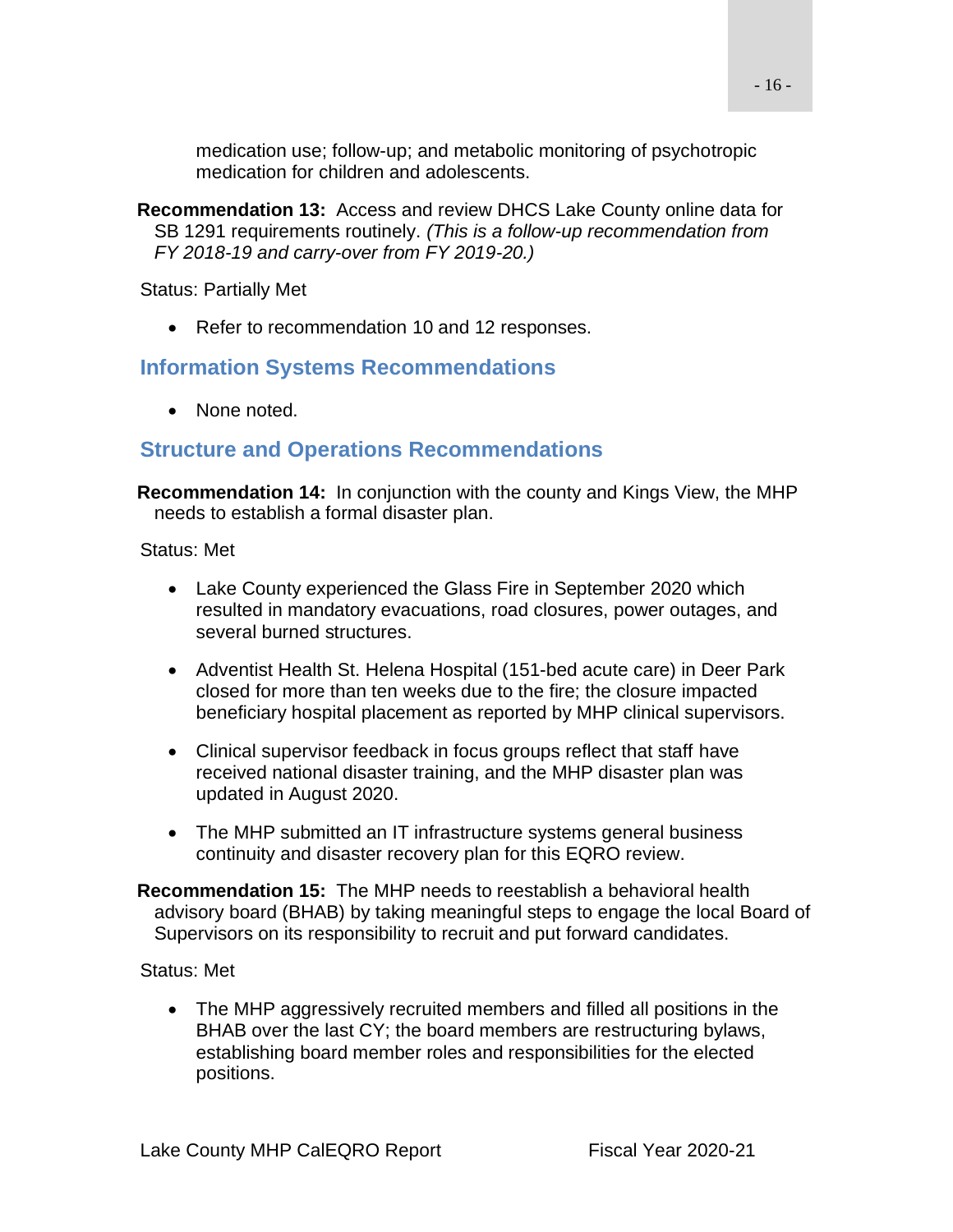# <span id="page-16-0"></span>**PERFORMANCE MEASURES**

CalEQRO is required to validate the following eight mandatory PMs as defined by DHCS:

- Total beneficiaries served by each county MHP.
- Penetration rates in each county MHP.
- Total costs per beneficiary served by each county MHP.
- High-Cost Beneficiaries (HCBs) incurring \$30,000 or higher in approved claims during a CY.
- Count of Therapeutic Behavioral Services (TBS) beneficiaries served compared to the 4 percent Emily Q. Benchmark (not included in MHP reports; this information is included in the Annual Statewide Report submitted to DHCS).
- Total psychiatric inpatient hospital episodes, costs, and average LOS.
- Psychiatric inpatient hospital 7-day and 30-day rehospitalization rates.
- Post-psychiatric inpatient hospital 7-day and 30-day SMHS follow-up service rates.

In addition, CalEQRO examines the following SB 1291 PMs (Chapter 844; Statutes of 2016) for each MHP:<sup>4</sup>

<sup>4</sup> Public Information Links to SB 1291 and foster care specific data requirements:

<sup>1.</sup> Senate Bill (SB) 1291 (Chapter 844). This statute would require annual mental health plan reviews to be conducted by an EQRO and, commencing July 1, 2018, would require those reviews to include specific data for Medi-Cal eligible minor and nonminor dependents in foster care, including the number of Medi-Cal eligible minor and nonminor dependents in foster care served each year. The bill would require the department to share data with county boards of supervisors, including data that will assist in the development of mental health service plans and performance outcome system data and metrics, as specified. More information can be found at [http://www.leginfo.ca.gov/pub/15-16/bill/sen/sb\\_1251-](http://www.leginfo.ca.gov/pub/15-16/bill/sen/sb_1251-1300/sb_1291_bill_20160929_chaptered.pdf) [1300/sb\\_1291\\_bill\\_20160929\\_chaptered.pdf](http://www.leginfo.ca.gov/pub/15-16/bill/sen/sb_1251-1300/sb_1291_bill_20160929_chaptered.pdf)

<sup>2.</sup> EPSDT POS Data Dashboards:

[http://www.dhcs.ca.gov/provgovpart/pos/Pages/Performance-Outcomes-System-Reports-and-Measures-](http://www.dhcs.ca.gov/provgovpart/pos/Pages/Performance-Outcomes-System-Reports-and-Measures-Catalog.aspx)[Catalog.aspx](http://www.dhcs.ca.gov/provgovpart/pos/Pages/Performance-Outcomes-System-Reports-and-Measures-Catalog.aspx)

<sup>3.</sup> Psychotropic Medication and HEDIS Measures: [http://cssr.berkeley.edu/ucb\\_childwelfare/ReportDefault.aspx](http://cssr.berkeley.edu/ucb_childwelfare/ReportDefault.aspx) includes: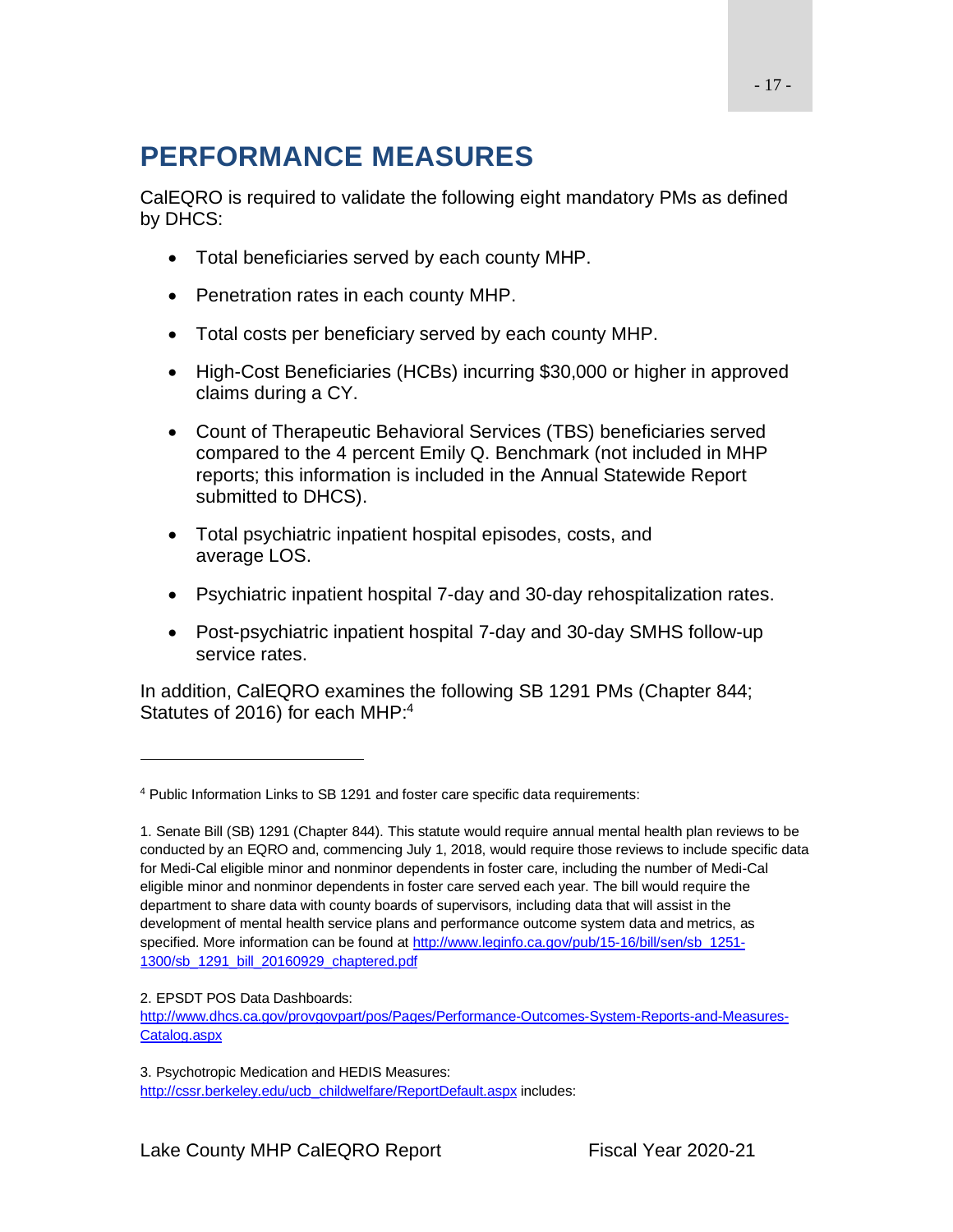- The number of Medi-Cal eligible minor and nonminor dependents.
- Types of mental health services provided to children, including prevention and treatment services. These types of services may include, but are not limited to: screenings, assessments, home-based mental health services, outpatient services, day treatment services or inpatient services, psychiatric hospitalizations, crisis interventions, case management, and psychotropic medication support services.
- Performance data for Medi-Cal eligible minor and nonminor dependents in FC.
- Utilization data for Medi-Cal eligible minor and nonminor dependents in FC.
- Medication monitoring consistent with the child welfare psychotropic medication measures developed by the State Department of Social Services and any Healthcare Effectiveness Data and Information Set (HEDIS) measures related to psychotropic medications, including, but not limited to, the following:
	- o Follow-Up Care for Children Prescribed Attention Deficit Hyperactivity Disorder Medication (HEDIS ADD).
	- $\circ$  Use of Multiple Concurrent Antipsychotics in Children and Adolescents (HEDIS APC).

<sup>•</sup> 5A (1&2) Use of Psychotropic Medications

<sup>•</sup> 5C Use of Multiple Concurrent Psychotropic Medications

<sup>•</sup> 5D Ongoing Metabolic Monitoring for Children on Antipsychotic Medications New Measure <http://www.dhcs.ca.gov/dataandstats/Pages/Quality-of-Care-Measures-in-Foster-Care.aspx>

<sup>4.</sup> Assembly Bill (AB) 1299 (Chapter 603; Statues of 2016). This statute pertains to children and youth in foster care and ensures that foster children who are placed outside of their county of original jurisdiction, are able to access mental health services in a timely manner consistent with their individualized strengths and needs and the requirements of EPSDT program standards and requirements. This process is defined as presumptive transfer as it transfers the responsibility to provide or arrange for mental health services to a foster child from the county of original jurisdiction to the county in which the foster child resides. More information can be found a[t http://www.leginfo.ca.gov/pub/15-16/bill/asm/ab\\_1251-](http://www.leginfo.ca.gov/pub/15-16/bill/asm/ab_1251-1300/ab_1299_bill_20160925_chaptered.pdf) [1300/ab\\_1299\\_bill\\_20160925\\_chaptered.pdf](http://www.leginfo.ca.gov/pub/15-16/bill/asm/ab_1251-1300/ab_1299_bill_20160925_chaptered.pdf)

<sup>5.</sup> *Katie A. v. Bonta*:

The plaintiffs filed a class action suit on July 18, 2002, alleging violations of federal Medicaid laws, the American with Disabilities Act, Section 504 of the Rehabilitation Act and California Government Code Section 11135. The suit sought to improve the provision of mental health and supportive services for children and youth in, or at imminent risk of placement in, foster care in California. More information can be found at [https://www.cdss.ca.gov/inforesources/foster-care/pathways-to-well-being.](https://www.cdss.ca.gov/inforesources/foster-care/pathways-to-well-being)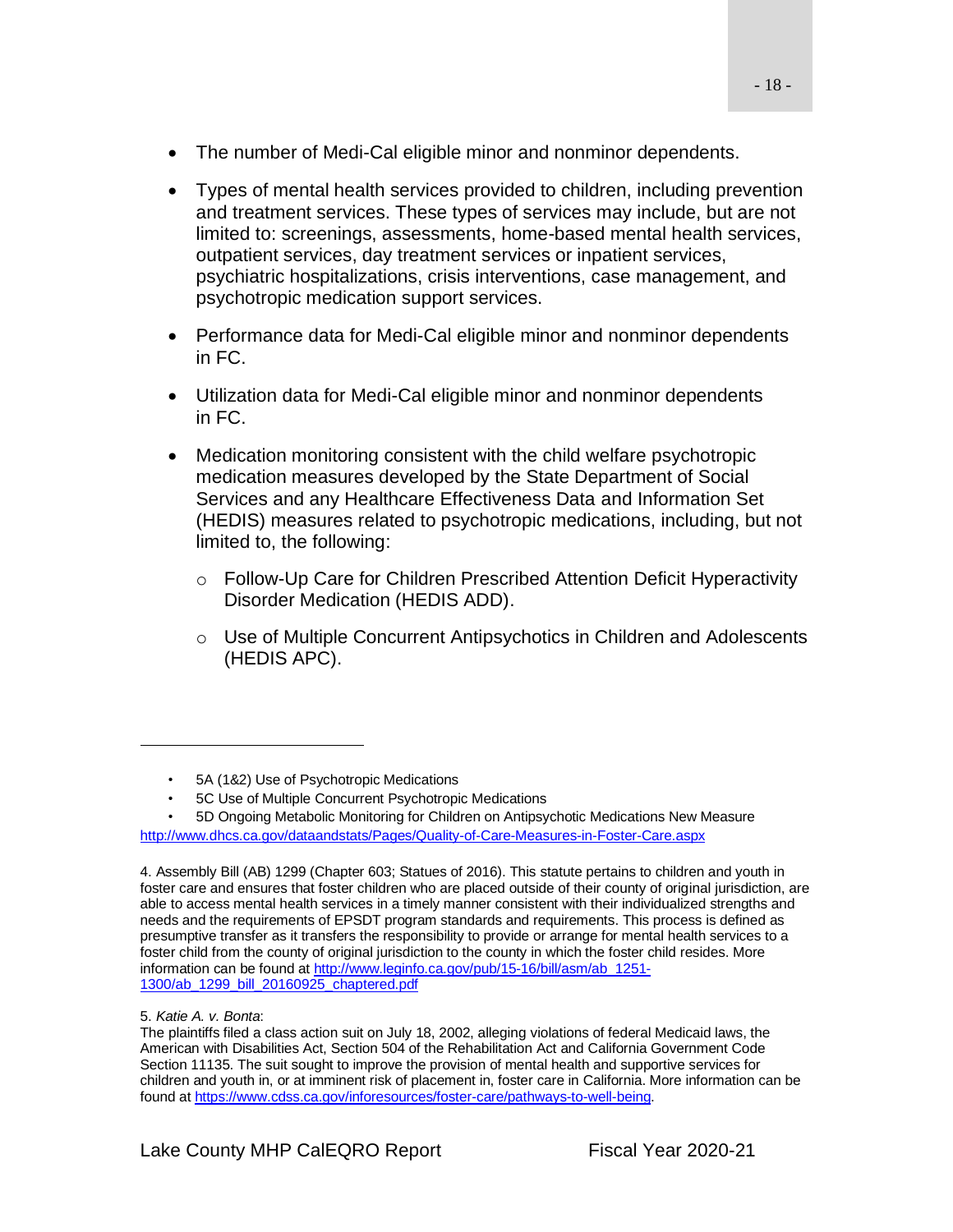- o Use of First-Line Psychosocial Care for Children and Adolescents on Antipsychotics (HEDIS APP).
- Metabolic Monitoring for Children and Adolescents on Antipsychotics (HEDIS APM).
- Access to, and timeliness of, mental health services, as described in Sections 1300.67.2, 1300.67.2.1, and 1300.67.2.2 of Title 28 of the California Code of Regulations and consistent with Section 438.206 of Title 42 of the Code of Federal Regulations, available to Medi-Cal eligible minor and nonminor dependents in FC.
- Quality of mental health services available to Medi-Cal eligible minor and nonminor dependents in FC.
- Translation and interpretation services, consistent with Section 438.10(c)(4) and (5) of Title 42 of the Code of Federal Regulations and Section 1810.410 of Title 9 of the California Code of Regulations, available to Medi-Cal eligible minor and nonminor dependents in FC.

# <span id="page-18-0"></span>**Health Information Portability and Accountability Act (HIPAA) Suppression Disclosure**

Values are suppressed to protect confidentiality of the individuals summarized in the data sets when the beneficiary count is less than or equal to 11 (\*). Additionally, suppression may be required to prevent calculation of initially suppressed data; corresponding penetration rate percentages (n/a); and cells containing zero, missing data or dollar amounts (-).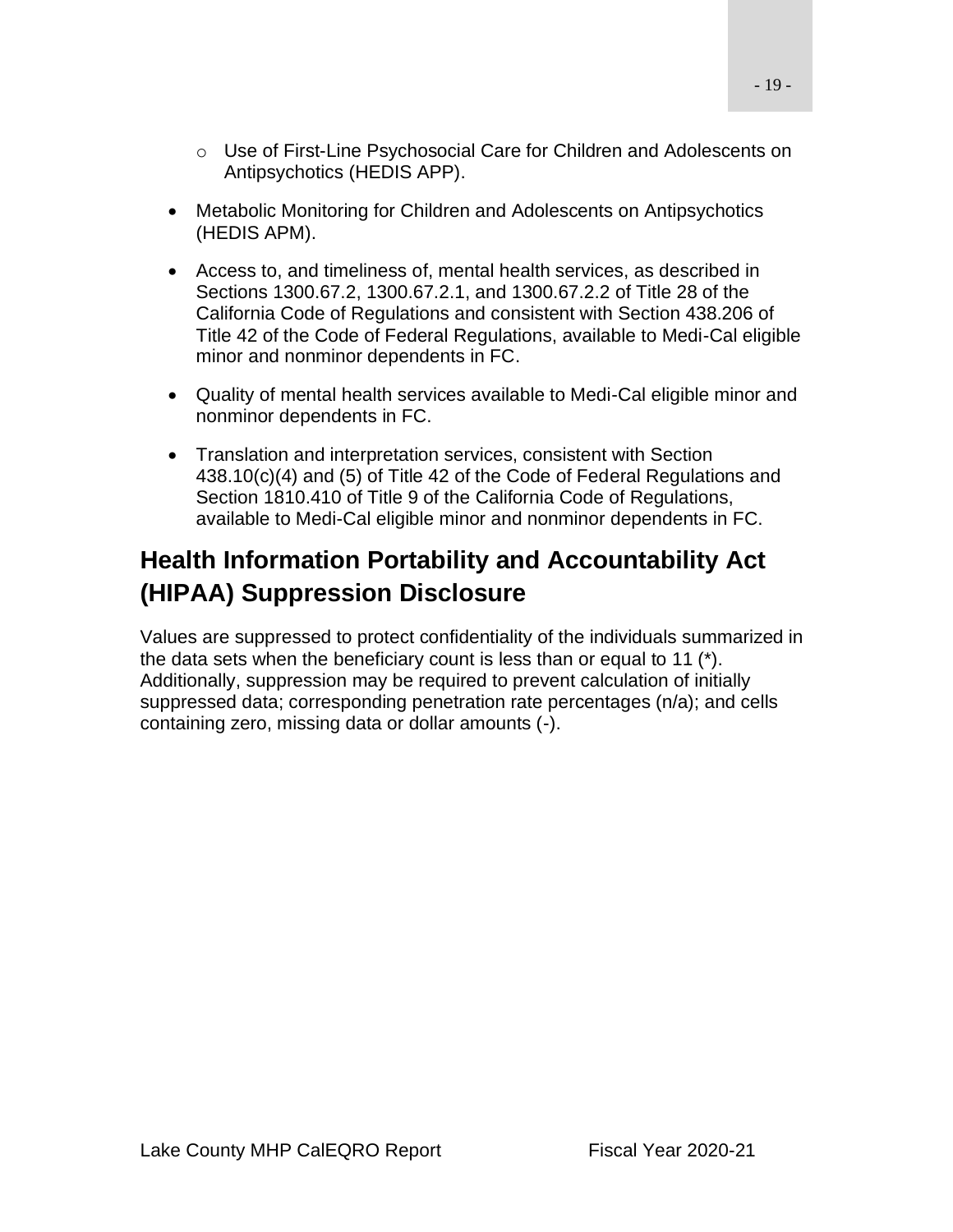# <span id="page-19-0"></span>**Total Beneficiaries Served**

Table 1 provides details on beneficiaries served by race/ethnicity.

<span id="page-19-1"></span>

| Table 1: County Medi-Cal Beneficiaries and Those Served by the MHP in CY |  |  |
|--------------------------------------------------------------------------|--|--|
| <b>2019 by Race/Ethnicity</b>                                            |  |  |

| <b>Lake MHP</b>        |                                                                           |                                                                  |                                                                                               |                                                                             |  |  |
|------------------------|---------------------------------------------------------------------------|------------------------------------------------------------------|-----------------------------------------------------------------------------------------------|-----------------------------------------------------------------------------|--|--|
| <b>Race/Ethnicity</b>  | Average<br><b>Unduplicated</b><br><b>Medi-Cal</b><br><b>Beneficiaries</b> | <b>Monthly Percentage of</b><br>Medi-Cal<br><b>Beneficiaries</b> | <b>Unduplicated</b><br><b>Annual Count</b><br>of Beneficiaries<br>Served by the<br><b>MHP</b> | <b>Percentage of</b><br><b>Beneficiaries</b><br>Served by the<br><b>MHP</b> |  |  |
| White                  | 19,793                                                                    | 60.2%                                                            | 843                                                                                           | 71.3%                                                                       |  |  |
| Latino/Hispanic        | 8,434                                                                     | 25.7%                                                            | 142                                                                                           | 12.0%                                                                       |  |  |
| African-American       | 810                                                                       | 2.5%                                                             | 54                                                                                            | 4.6%                                                                        |  |  |
| Asian/Pacific Islander | 335                                                                       | 1.0%                                                             | $\star$                                                                                       | n/a                                                                         |  |  |
| Native American        | 1,110                                                                     | 3.4%                                                             | *                                                                                             | n/a                                                                         |  |  |
| Other                  | 2,376                                                                     | 7.2%                                                             | 102                                                                                           | 8.6%                                                                        |  |  |
| <b>Total</b>           | 32,856                                                                    | 100%                                                             | 1,183                                                                                         | 100%                                                                        |  |  |

ed Medi-Cal Enrollees is not a The averages are calculated independently.

Table 2 provides details on beneficiaries served by threshold language.

| <b>Lake MHP</b>                                                                              |                                                        |                                                                                   |  |  |  |
|----------------------------------------------------------------------------------------------|--------------------------------------------------------|-----------------------------------------------------------------------------------|--|--|--|
| <b>Threshold Language</b>                                                                    | <b>Unduplicated Annual</b><br><b>Served by the MHP</b> | Percentage of<br><b>Count of Beneficiaries Beneficiaries Served by</b><br>the MHP |  |  |  |
| Spanish                                                                                      | 37                                                     | 3.1%                                                                              |  |  |  |
| <b>Other Languages</b>                                                                       | 1,146                                                  | 96.9%                                                                             |  |  |  |
| <b>Total</b>                                                                                 | 1,183                                                  | 100%                                                                              |  |  |  |
| Threshold language source: DHCS Information Notice 13-09.<br>Other Languages include English |                                                        |                                                                                   |  |  |  |

### <span id="page-19-2"></span>**Table 2: Beneficiaries Served by the MHP in CY 2019 by Threshold Language**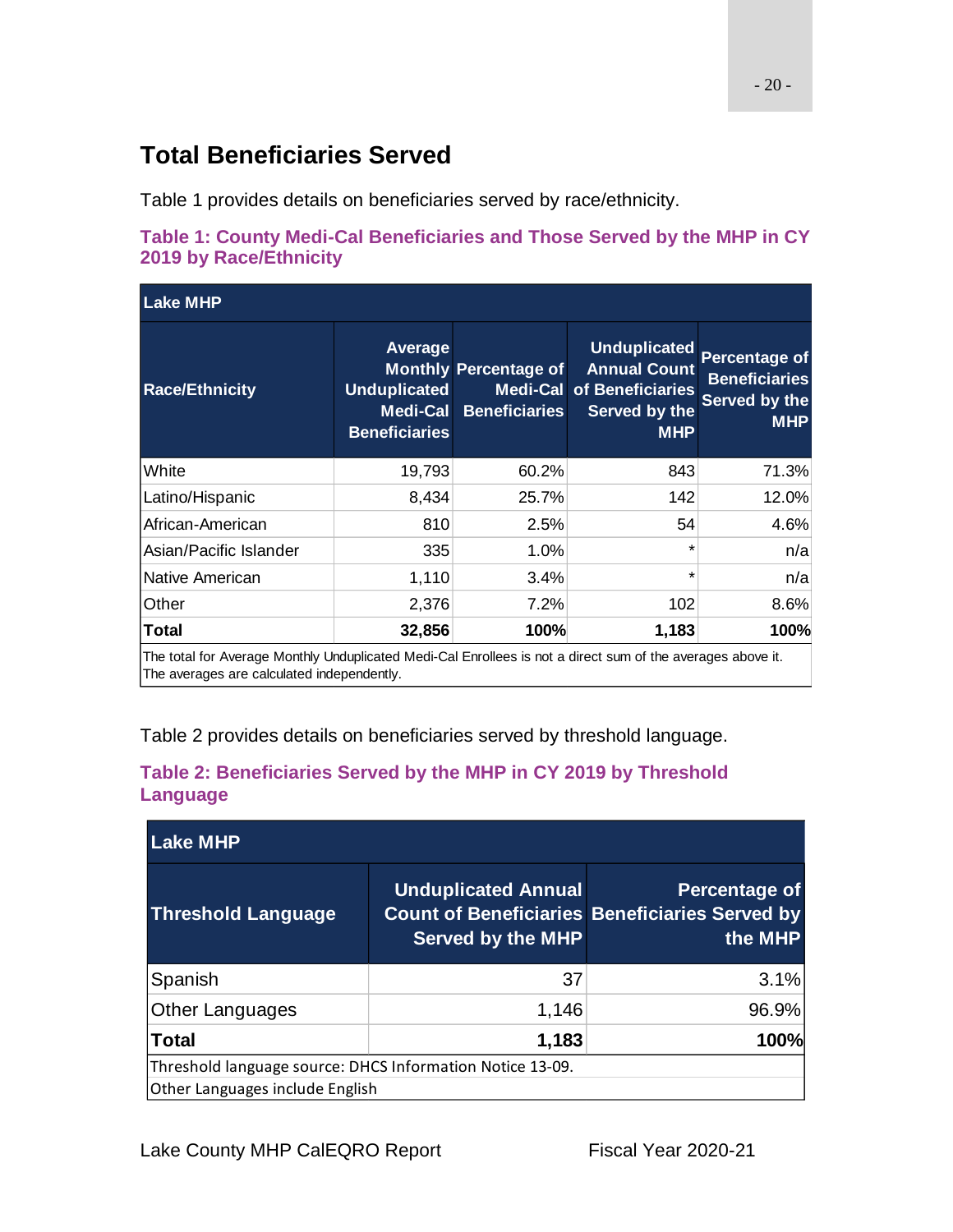# <span id="page-20-0"></span>**Penetration Rates and Approved Claims per Beneficiary**

The penetration rate is calculated by dividing the number of unduplicated beneficiaries served by the monthly average Medi-Cal enrollee count. The annual average approved claims per beneficiary (ACB) served is calculated by dividing the total annual Medi-Cal approved claim dollars by the unduplicated number of Medi-Cal beneficiaries served during the corresponding year.

CalEQRO has incorporated the Affordable Care Act (ACA) Expansion data in the total Medi-Cal enrollees and beneficiaries served. Attachment C provides further ACA-specific utilization and performance data for CY 2019. See Table C1: CY 2019 Medi-Cal Expansion (ACA) Penetration Rate and ACB.

Regarding the calculation of penetration rates, the Lake MHP uses the same method used by CalEQRO. Figures 1 and 2 show three-year (CY 2017-19) trends of the MHP's overall penetration rates and ACB, compared to both the statewide average and the average for small MHPs.

#### <span id="page-20-1"></span>**Figure 1: Overall Penetration Rates CY 2017-19**

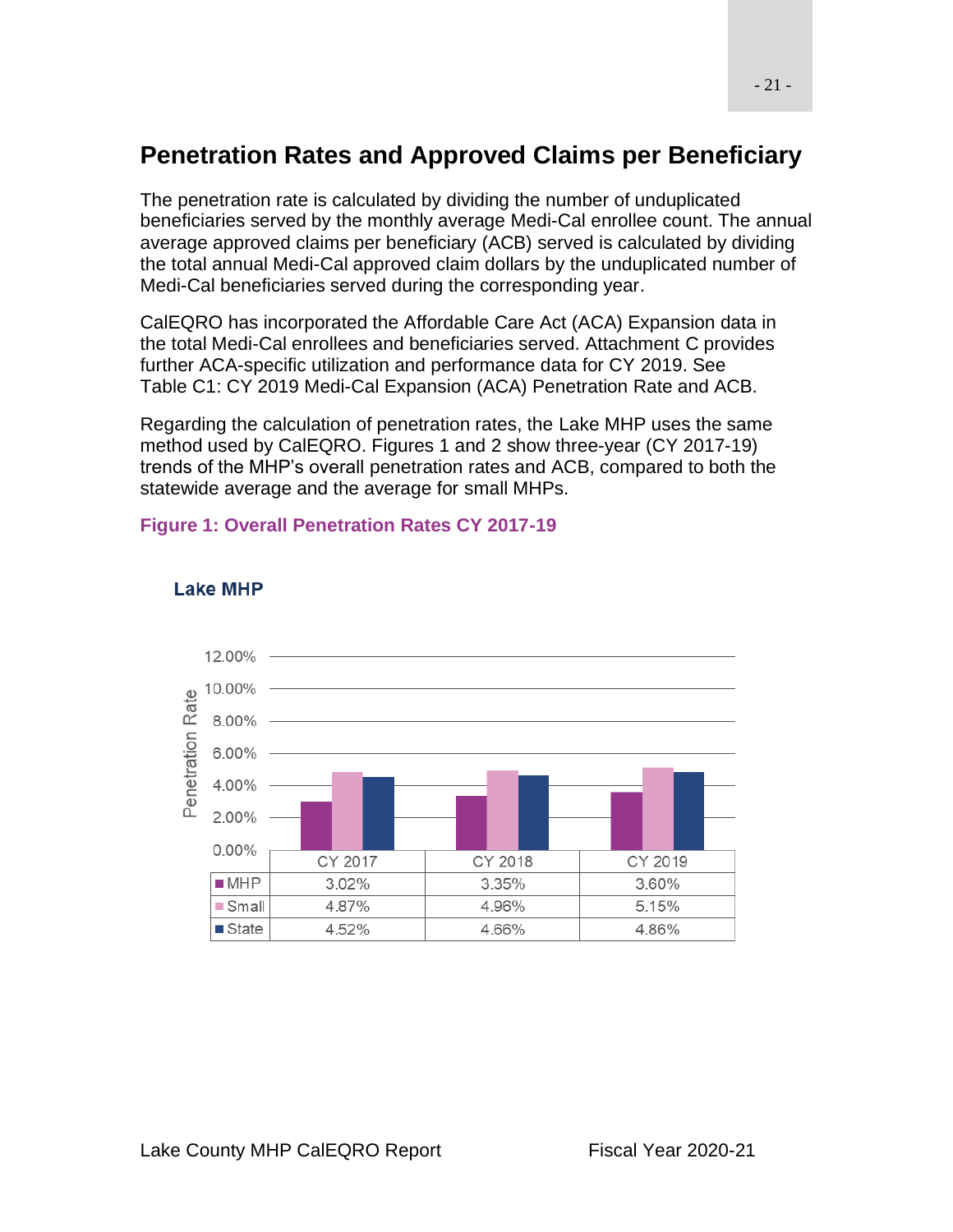#### <span id="page-21-0"></span>**Figure 2: Overall ACB CY 2017-19**



#### **Lake MHP**

Figures 3 and 4 show three-year (CY 2017-19) trends of the MHP's Latino/Hispanic penetration rates and ACB, compared to both the statewide average and the average for small MHPs.

#### <span id="page-21-1"></span>**Figure 3: Latino/Hispanic Penetration Rates CY 2017-19**

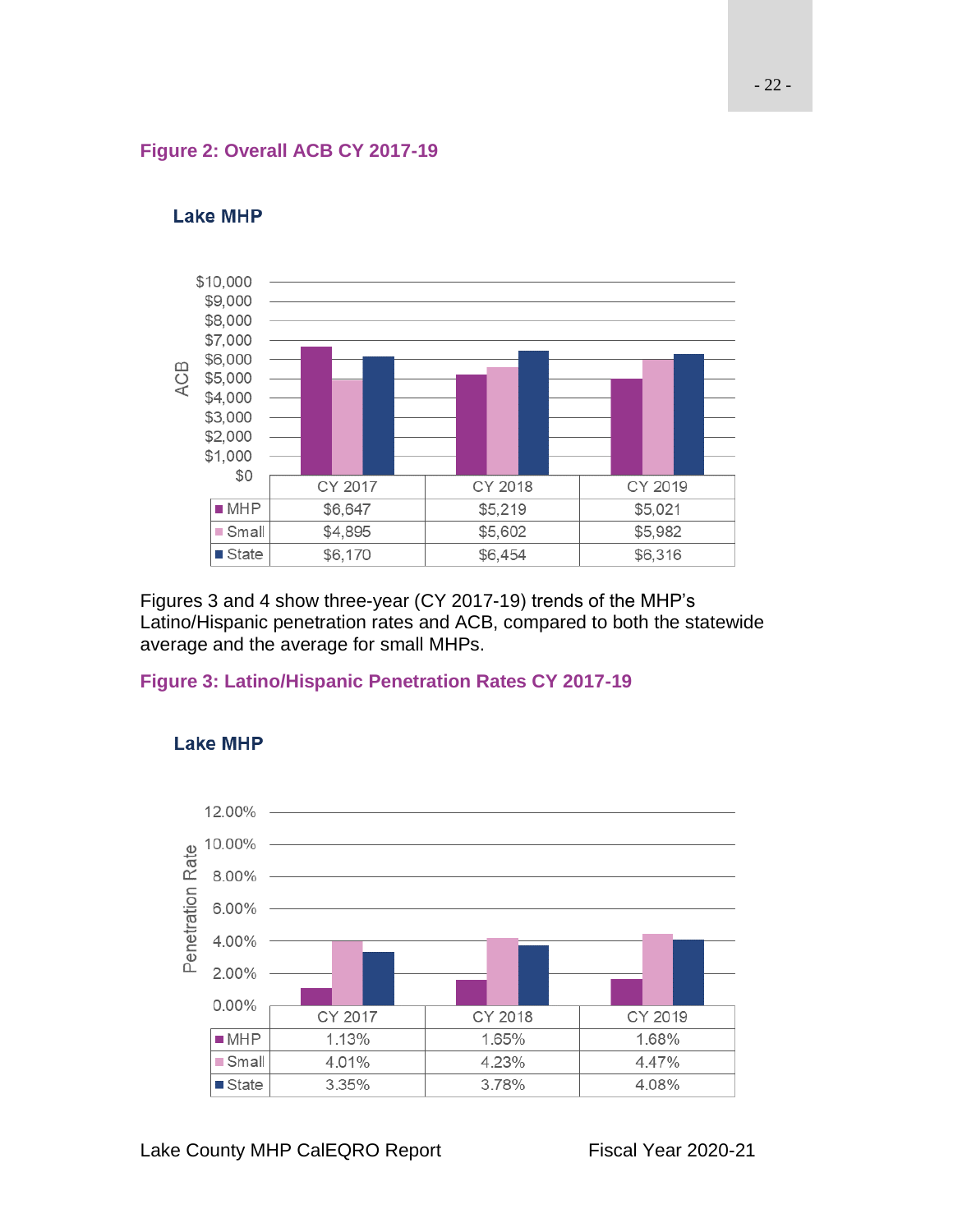#### <span id="page-22-0"></span>**Figure 4: Latino/Hispanic ACB CY 2017-19**

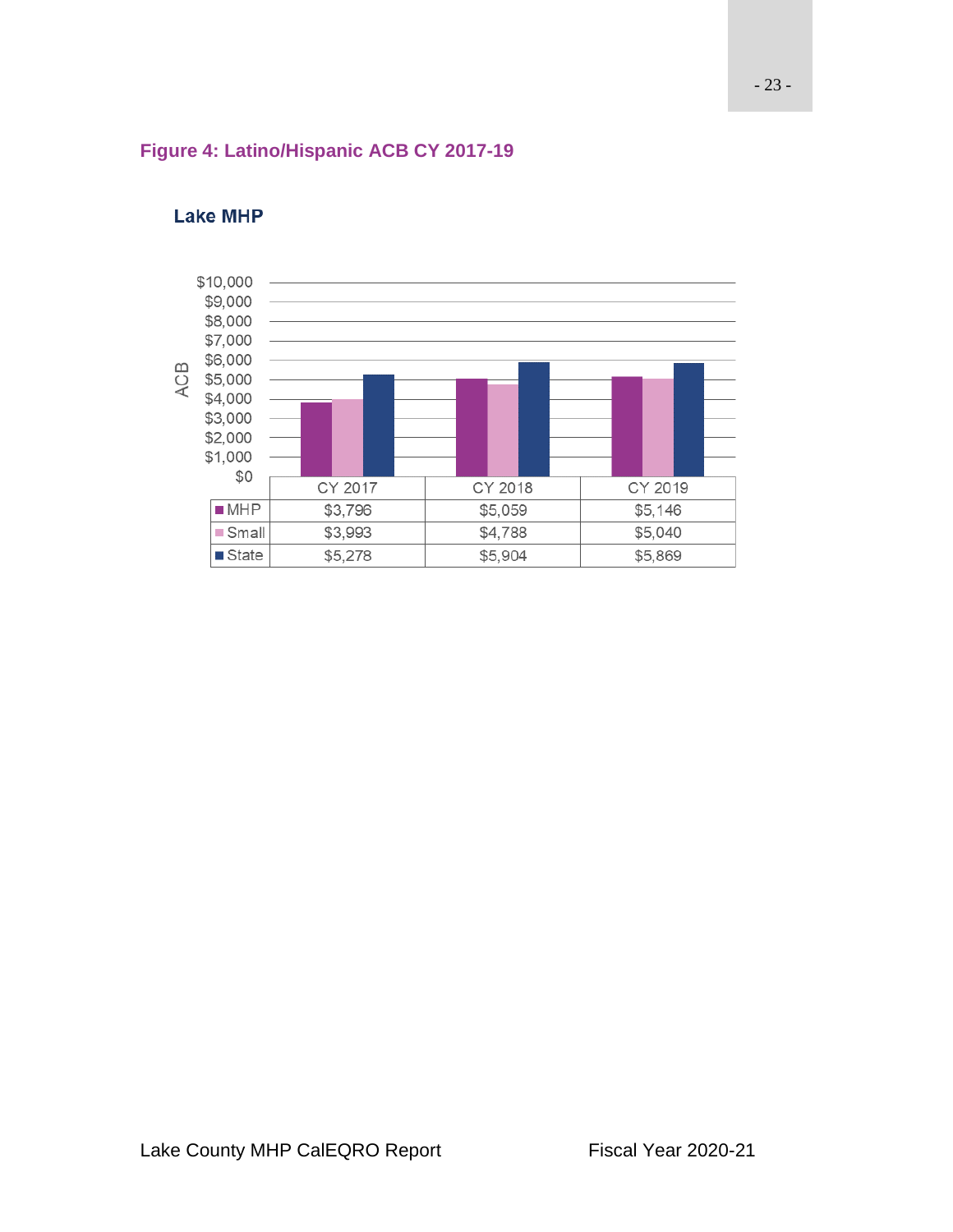Figures 5 and 6 show three-year (CY 2017-19) trends of the MHP's FC penetration rates and ACB, compared to both the statewide average and the average for small MHPs.

### <span id="page-23-0"></span>**Figure 5: FC Penetration Rates CY 2017-19**



#### **Lake MHP**

#### <span id="page-23-1"></span>**Figure 6: FC ACB CY 2017-19**

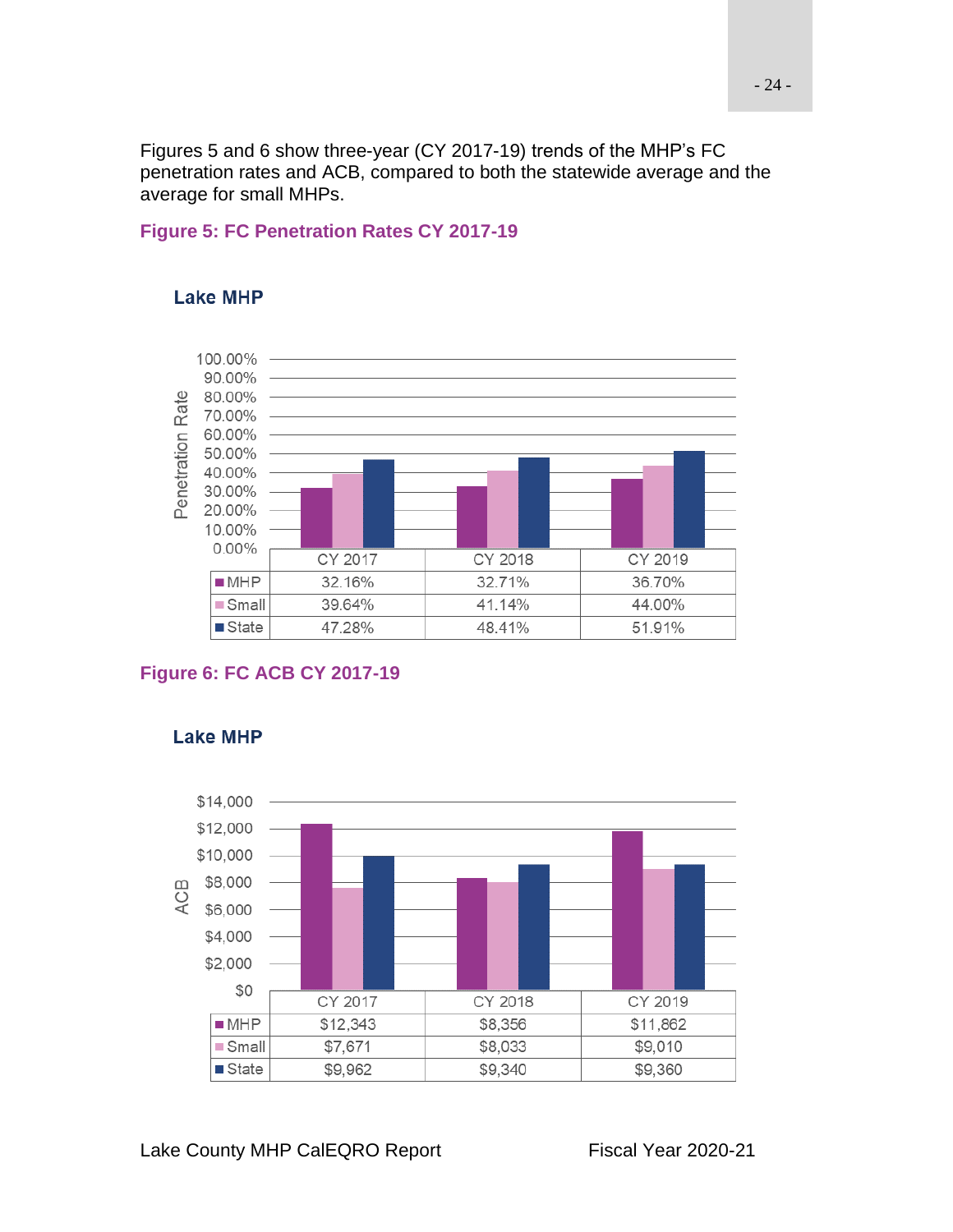# <span id="page-24-0"></span>**Diagnostic Categories**

Figures 7 and 8 compare statewide and MHP diagnostic categories by the number of beneficiaries served and total approved claims, respectively, for CY 2019.

### <span id="page-24-1"></span>**Figure 7: Diagnostic Categories by Percentage of Beneficiaries CY 2019**



#### **Lake MHP**

### <span id="page-24-2"></span>**Figure 8: Diagnostic Categories by Percentage of Approved Claims CY 2019**



#### **Lake MHP**

Lake County MHP CalEQRO Report Fiscal Year 2020-21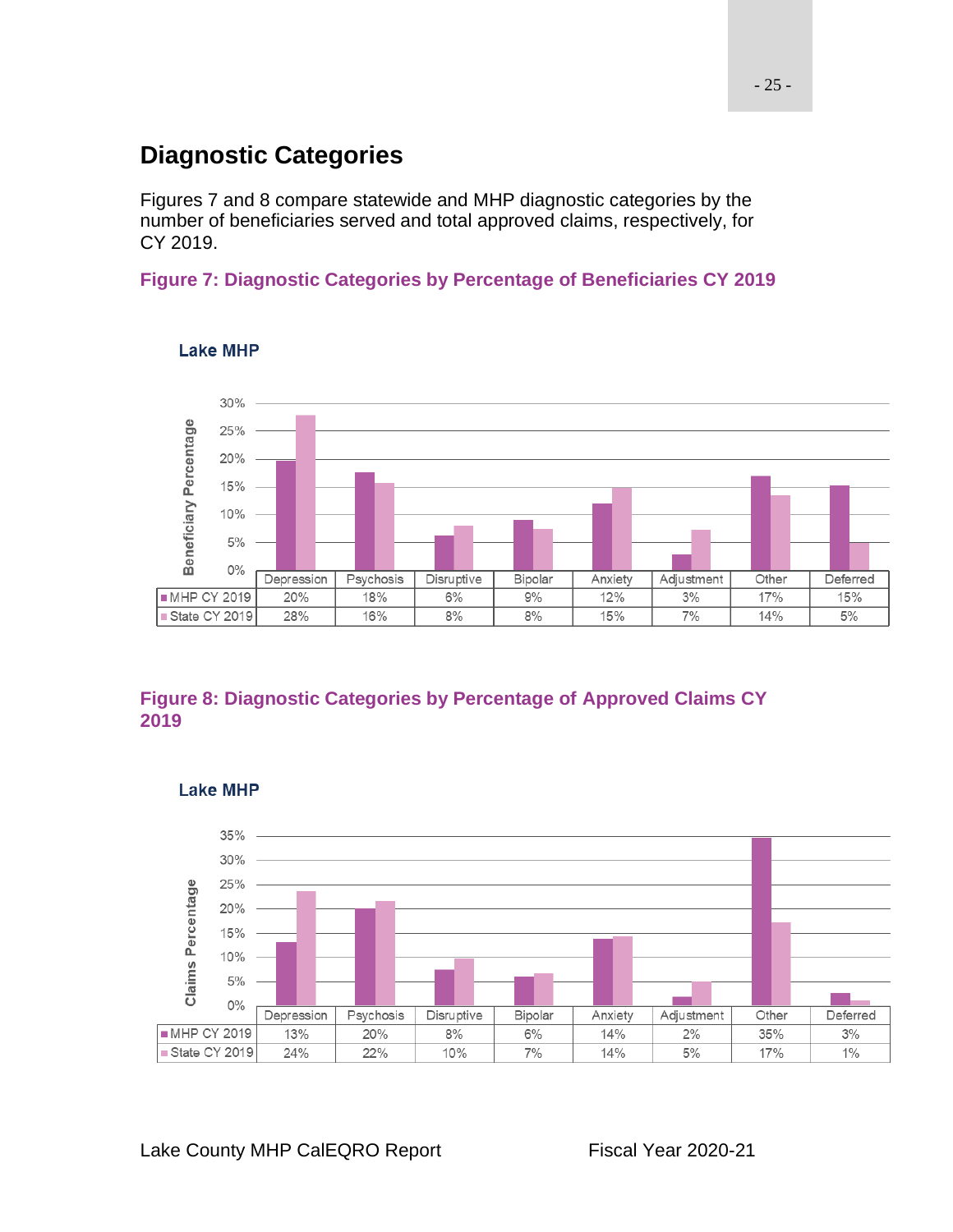# <span id="page-25-0"></span>**High-Cost Beneficiaries**

Table 3 provides a three-year summary (CY 2017-19) of HCB trends for the MHP and compares the MHP's CY 2019 HCB data with the corresponding statewide data. HCBs in this table are identified as those with approved claims of more than \$30,000 in a year.

### <span id="page-25-2"></span>**Table 3: High-Cost Beneficiaries CY 2017-19**

| <b>Lake MHP</b> |         |                            |                                             |                                        |                                                        |                                   |                                           |
|-----------------|---------|----------------------------|---------------------------------------------|----------------------------------------|--------------------------------------------------------|-----------------------------------|-------------------------------------------|
|                 | Year    | <b>HCB</b><br><b>Count</b> | <b>Total</b><br><b>Beneficiary</b><br>Count | HCB <sub>%</sub><br>by<br><b>Count</b> | Average<br><b>Approved</b><br><b>Claims</b><br>per HCB | <b>HCB</b><br><b>Total Claims</b> | HCB % by<br><b>Total</b><br><b>Claims</b> |
| Statewide       | CY 2019 | 21.904                     | 627,928                                     | 3.49%                                  | \$51,883                                               | \$1,136,453,763                   | 28.65%                                    |
|                 | CY 2019 | 36                         | 1,183                                       | 3.04%                                  | \$48,576                                               | \$1,748,752                       | 29.44%                                    |
| <b>MHP</b>      | CY 2018 | 43                         | 1,142                                       | 3.77%                                  | \$49,577                                               | \$2,131,814                       | 35.77%                                    |
|                 | CY 2017 | 49                         | 1.015                                       | 4.83%                                  | \$49,039                                               | \$2,402,900                       | 35.62%                                    |

See Attachment C, Table C2 for the distribution of the MHP beneficiaries served by ACB range for three cost categories: under \$20,000; \$20,000 to \$30,000; and above \$30,000.

# <span id="page-25-1"></span>**Psychiatric Inpatient Utilization**

Table 4 provides a three-year summary (CY 2017-19) of MHP psychiatric inpatient utilization including beneficiary count, admission count, approved claims, and LOS.

| <b>Lake MHP</b> |                                                     |                                                       |                                                |                                                      |                |            |                                                  |
|-----------------|-----------------------------------------------------|-------------------------------------------------------|------------------------------------------------|------------------------------------------------------|----------------|------------|--------------------------------------------------|
| Year            | <b>Unique</b><br><b>Beneficiary</b><br><b>Count</b> | <b>Total</b><br><b>Inpatient</b><br><b>Admissions</b> | <b>MHP</b><br>Average<br>LOS in<br><b>Days</b> | <b>Statewide</b><br>Average<br>LOS in<br><b>Days</b> | <b>MHP ACB</b> | <b>ACB</b> | <b>Statewide Total Approved</b><br><b>Claims</b> |
| CY 2019         | 137                                                 | 220                                                   | 11.34                                          | 7.80                                                 | \$14,466       | \$10,535   | \$1,981,827                                      |
| CY 2018         | 103                                                 | 135                                                   | 10.91                                          | 7.63                                                 | \$17,277       | \$9,772    | \$1,779,574                                      |
| CY 2017         | 140                                                 | 248                                                   | 11.91                                          | 7.36                                                 | \$15,581       | \$9,737    | \$2,181,398                                      |

### <span id="page-25-3"></span>**Table 4: Psychiatric Inpatient Utilization CY 2017-19**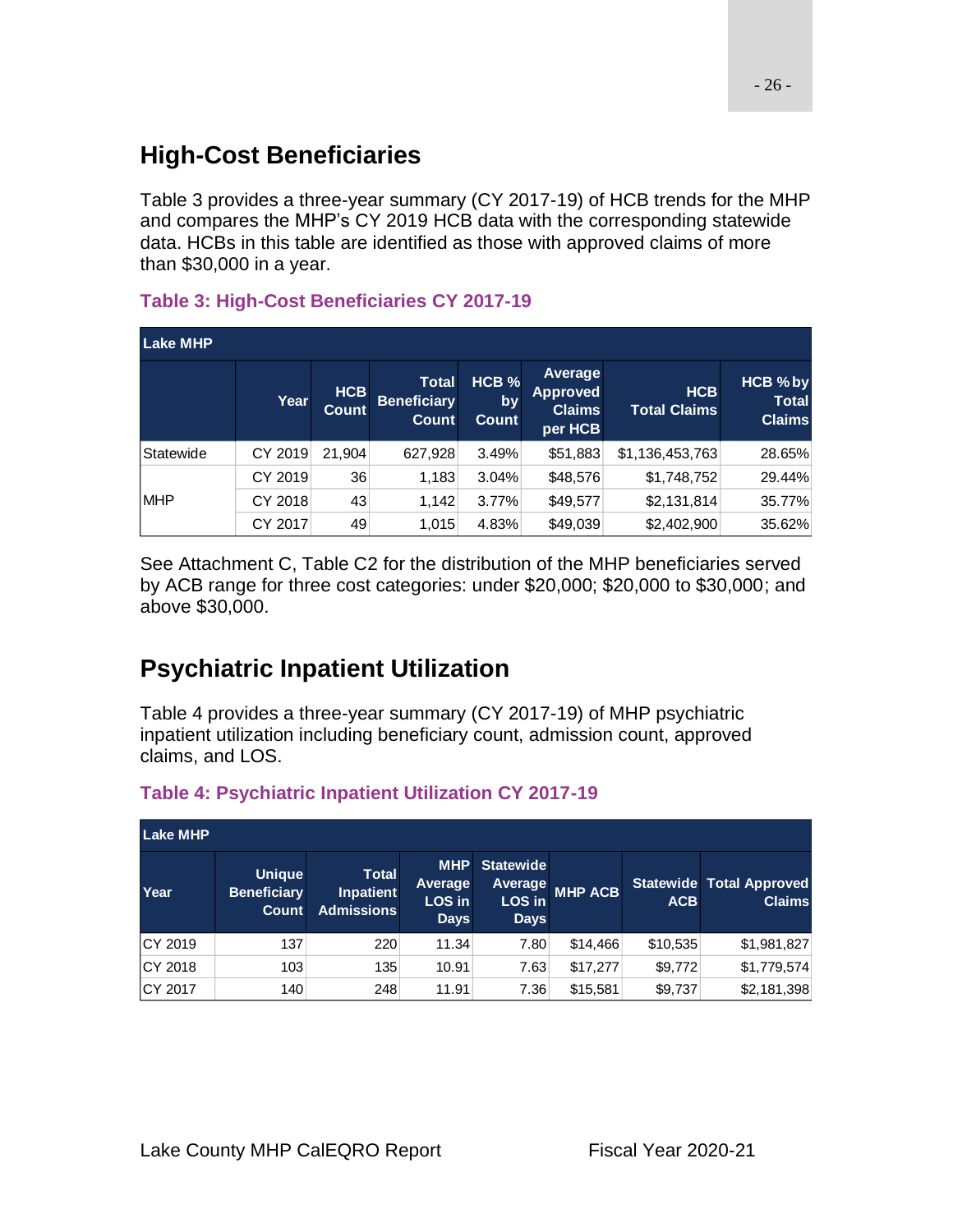# <span id="page-26-0"></span>**Post-Psychiatric Inpatient Follow-Up and Rehospitalization**

Figures 9 and 10 show the statewide and MHP 7-day and 30-day post-psychiatric inpatient follow-up and rehospitalization rates for CY 2018-19.

#### <span id="page-26-1"></span>**Figure 9: 7-Day Post Psychiatric Inpatient Follow-up CY 2018-19**



#### **Lake MHP**

### <span id="page-26-2"></span>**Figure 10: 30-Day Post Psychiatric Inpatient Follow-up CY 2018-19**



### **Lake MHP**

Lake County MHP CalEQRO Report Fiscal Year 2020-21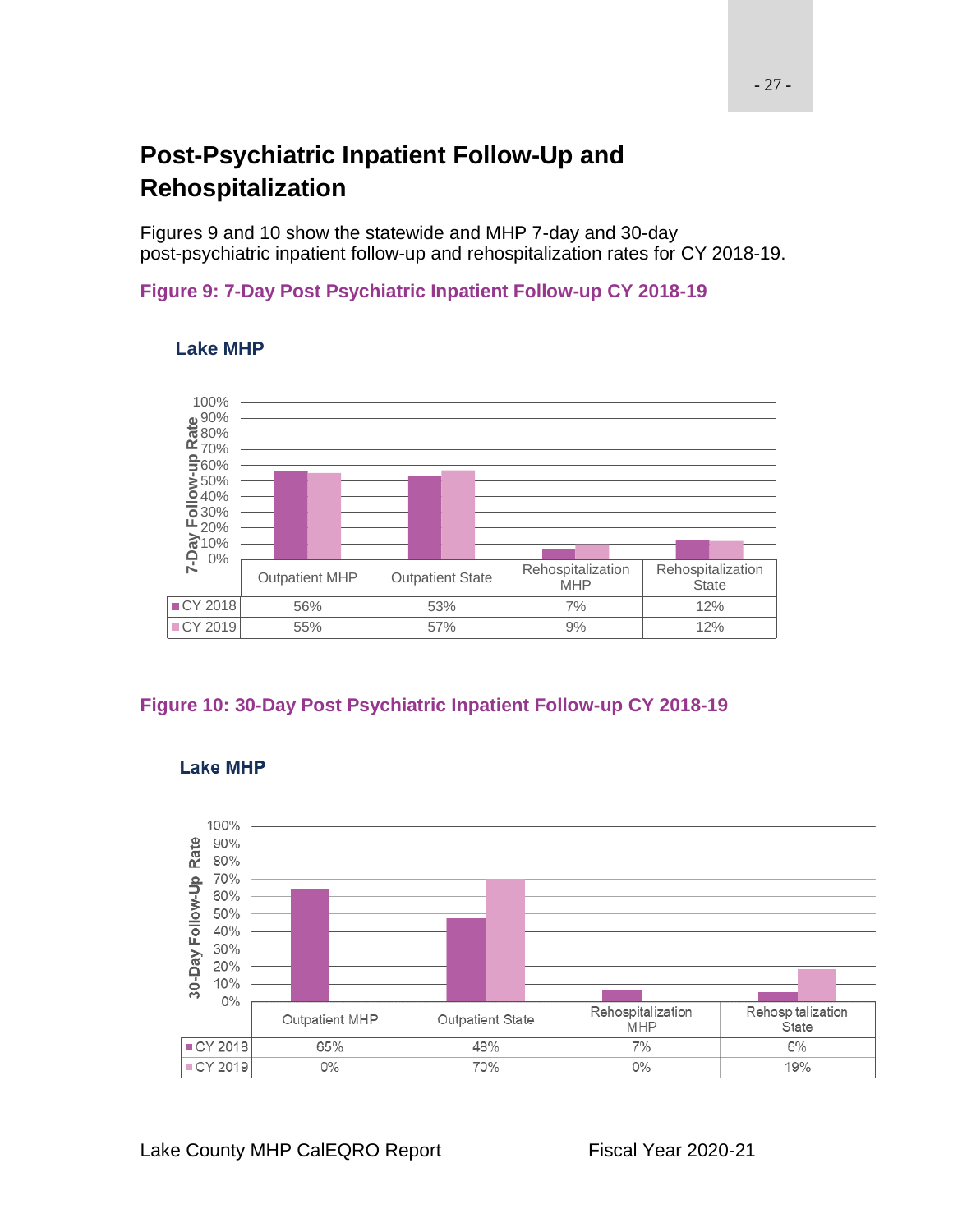# <span id="page-27-0"></span>**PERFORMANCE IMPROVEMENT PROJECT VALIDATION**

CMS' Protocol 1. Validation of Performance Improvement Projects: A Mandatory EQR-Related Activity defines a PIP as a project conducted by the PIHP (MHP) that is designed to achieve significant improvement, sustained over time, in health outcomes and enrollee satisfaction. A PIP may be designed to change behavior at a member, provider, and/or MHP/system level.

# <span id="page-27-1"></span>**Lake MHP PIPs Identified for Validation**

Each MHP is required to conduct two PIPs during the 12 months preceding the review. CalEQRO reviewed two PIPs and validated two PIPs, as shown below.

| <b>PIPs for</b><br><b>Validation</b> | <b>Number</b><br>of PIPs | PIP Titles                                                                                                            |
|--------------------------------------|--------------------------|-----------------------------------------------------------------------------------------------------------------------|
| Clinical                             |                          | "Use of motivational interviewing in discharge<br>planning from long term psychiatric<br>placement to the community." |
| Non-Clinical                         |                          | "Timely connections to services."                                                                                     |

### <span id="page-27-3"></span>**Table 5 : PIPs Submitted by Lake MHP**

# <span id="page-27-2"></span>**Clinical PIP**

### <span id="page-27-4"></span>**Table 6: General PIP Information – Clinical PIP**

| <b>MHP Name</b>                                                             | <b>Lake MHP</b>                                                                                                                                                                                                                                             |  |  |
|-----------------------------------------------------------------------------|-------------------------------------------------------------------------------------------------------------------------------------------------------------------------------------------------------------------------------------------------------------|--|--|
| <b>PIP Title</b>                                                            | "Use of motivational interviewing in discharge planning from<br>long term psychiatric placement to the community."                                                                                                                                          |  |  |
| PIP Aim<br><b>Statement</b>                                                 | "Will the use of a Quality of Care survey and<br>of motivational interviewing techniques to<br>enroll and engage consumers in mental<br>health services reflect a noticeable reduction<br>in the median number of days (28)<br>clients spent in placement"? |  |  |
| Was the PIP state-mandated, collaborative, statewide, or MHP choice? (check |                                                                                                                                                                                                                                                             |  |  |

Was the PIP state-mandated, collaborative, statewide, or MHP choice? (check all that apply)

 $\Box$  State-mandated (state required MHP to conduct PIP on this specific topic)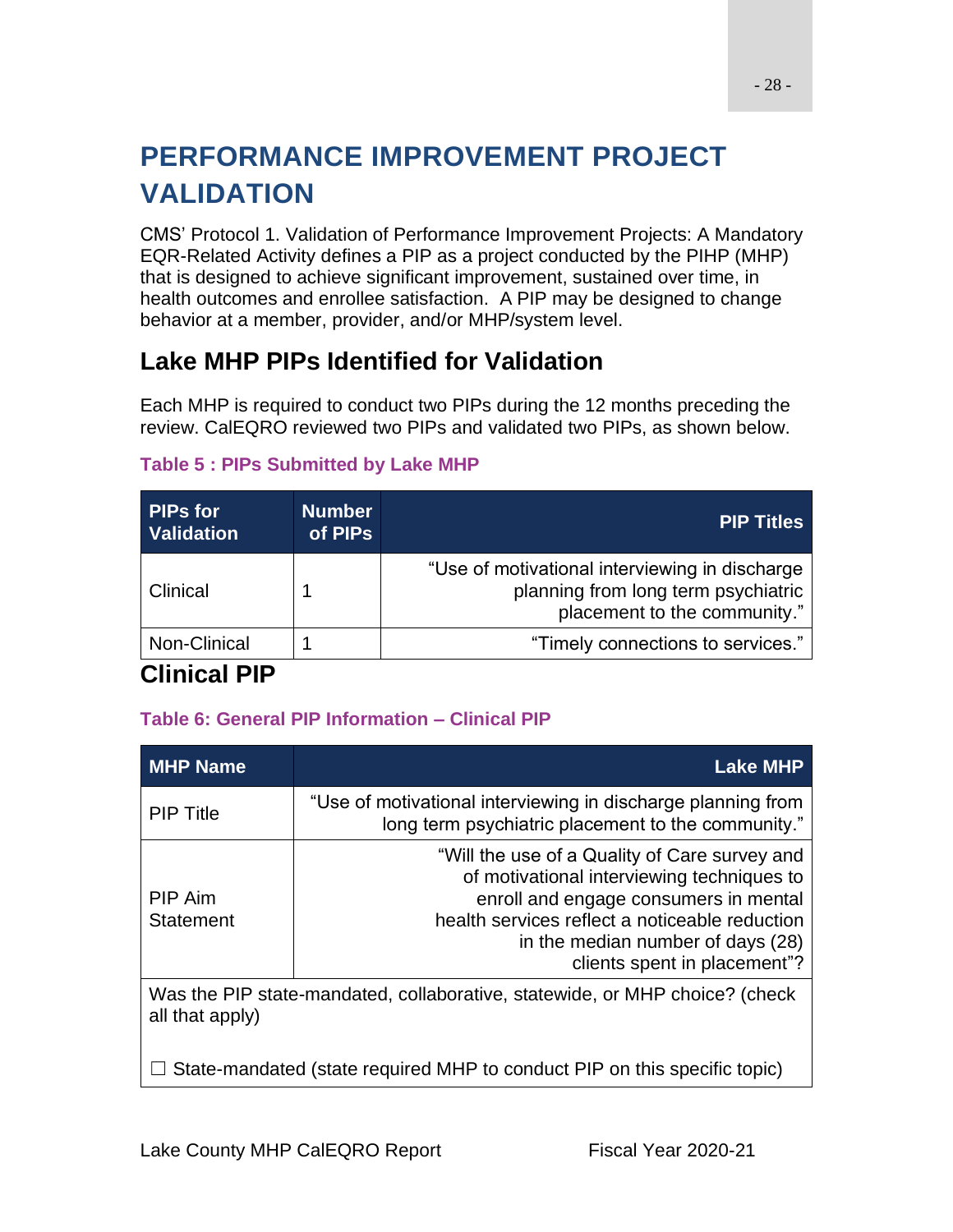### **MHP Name Lake MHP**

☐ Collaborative (multiple MHPs or MHP and DMC-ODS worked together during planning or implementation phases)

 $\boxtimes$  MHP choice (state allowed MHP to identify the PIP topic)

Target age group (check one):

 $\Box$  Children only (ages 0-17)\*

 $\boxtimes$  Adults only (age 18 and above)

□ Both Adults and Children

\*If PIP uses different age threshold for children, specify age range here: n/a

Target population description, such as specific diagnosis (please specify): The MHP stated the target population includes adult beneficiaries,18 and older, who are in an out-of-county psychiatric placement.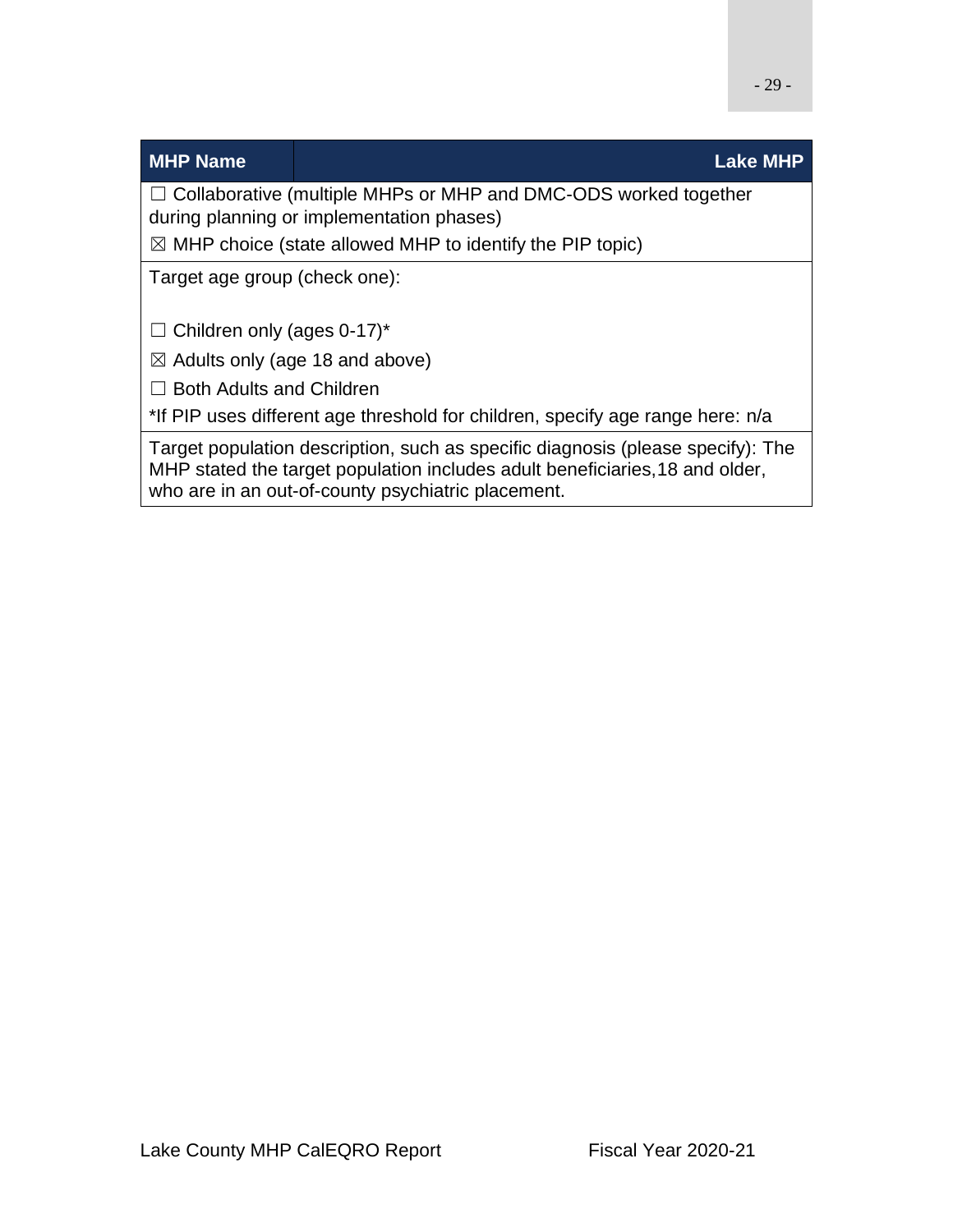### <span id="page-29-0"></span>**Table 7: Improvement Strategies or Interventions – Clinical PIP**

### **PIP Interventions (Changes tested in the PIP)**

Member-focused interventions (member interventions are those aimed at changing member practices or behaviors, such as financial or non-financial incentives, education, and outreach):

• The MHP will engage and outreach to adults, aged 18 and older, who are in an out-of-county psychiatric placement.

Provider-focused interventions (provider interventions are those aimed at changing provider practices or behaviors, such as financial or non-financial incentives, education, and outreach):

- Use of motivational interviewing with beneficiaries, before and after out-of-county psychiatric placement.
- Use of quality-of-life survey with beneficiaries, before and after out-of-county psychiatric placement.

MHP/DMC-ODS-focused interventions/system changes (MHP/DMC-ODS/system change interventions are aimed at changing MHP/DMC-ODS operations; they may include new programs, practices, or infrastructure, such as new patient registries or data tools): n/a

| <b>Performance</b><br><b>Measures</b>  | <b>Baseline</b><br>Year | <b>Baseline</b><br><b>Sample Size</b><br>and Rate | <b>Most Recent</b><br>Remeasurement<br>Year | <b>Most Recent</b><br>Remeasurement<br>Sample Size and<br>Rate<br>(if applicable) | <b>Demonstrated</b><br><b>Performance</b><br>Improvement | <b>Statistically</b><br>Significant<br>Change in<br><b>Performance</b> |
|----------------------------------------|-------------------------|---------------------------------------------------|---------------------------------------------|-----------------------------------------------------------------------------------|----------------------------------------------------------|------------------------------------------------------------------------|
| LOS in out-of-                         | n/a                     | n/a                                               |                                             | n/a                                                                               | Yes<br>$\Box$                                            | Yes                                                                    |
| county psychiatric<br>hospitalizations |                         |                                                   |                                             |                                                                                   | l No                                                     | No                                                                     |
|                                        |                         |                                                   | $\boxtimes$ n/a*                            |                                                                                   | n/a                                                      |                                                                        |
|                                        |                         |                                                   |                                             |                                                                                   |                                                          | p-value:                                                               |
|                                        |                         |                                                   |                                             |                                                                                   |                                                          | $\Box$ <.01                                                            |
|                                        |                         |                                                   |                                             |                                                                                   |                                                          | $-.05$<br>$\Box$                                                       |
|                                        |                         |                                                   |                                             |                                                                                   |                                                          | Other                                                                  |
|                                        |                         |                                                   |                                             |                                                                                   |                                                          | (specify):<br>n/a                                                      |
|                                        |                         |                                                   |                                             |                                                                                   |                                                          |                                                                        |

### <span id="page-29-1"></span>**Table 8: Performance Measures and Results – Clinical PIP**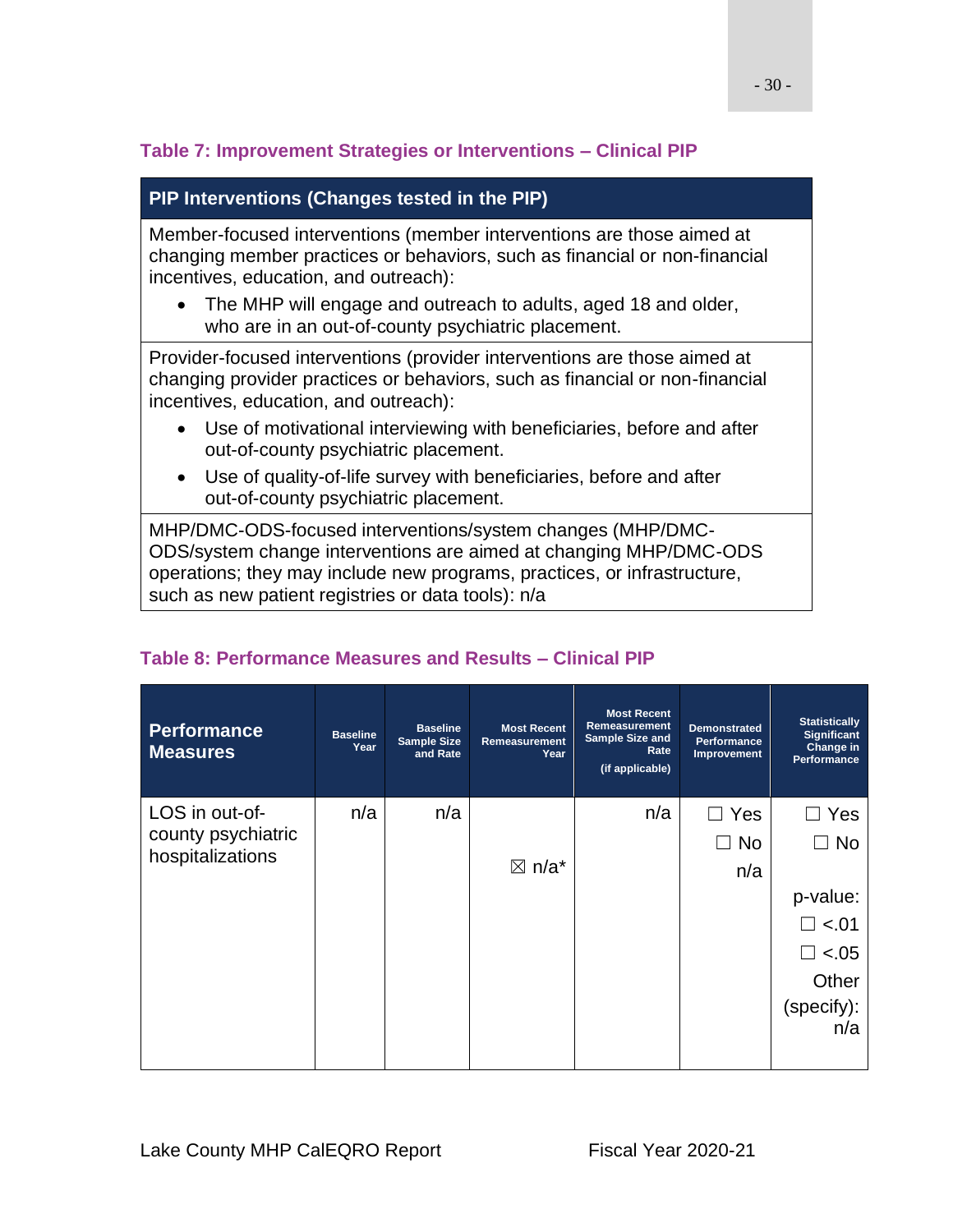| <b>Performance</b><br><b>Measures</b>                                                                                                                                                                                                                                                   | <b>Baseline</b><br>Year                                | <b>Baseline</b><br><b>Sample Size</b><br>and Rate | <b>Most Recent</b><br>Remeasurement<br>Year | <b>Most Recent</b><br>Remeasurement<br><b>Sample Size and</b><br>Rate<br>(if applicable) | <b>Demonstrated</b><br><b>Performance</b><br>Improvement | <b>Statistically</b><br><b>Significant</b><br>Change in<br>Performance |  |  |  |
|-----------------------------------------------------------------------------------------------------------------------------------------------------------------------------------------------------------------------------------------------------------------------------------------|--------------------------------------------------------|---------------------------------------------------|---------------------------------------------|------------------------------------------------------------------------------------------|----------------------------------------------------------|------------------------------------------------------------------------|--|--|--|
| Quality of life                                                                                                                                                                                                                                                                         | n/a                                                    | n/a                                               |                                             | n/a                                                                                      | $\Box$ Yes                                               | Yes                                                                    |  |  |  |
| survey                                                                                                                                                                                                                                                                                  |                                                        |                                                   |                                             |                                                                                          | <b>No</b><br>$\Box$                                      | <b>No</b><br>$\mathsf{L}$                                              |  |  |  |
|                                                                                                                                                                                                                                                                                         |                                                        |                                                   | $\boxtimes$ n/a*                            |                                                                                          | n/a                                                      |                                                                        |  |  |  |
|                                                                                                                                                                                                                                                                                         |                                                        |                                                   |                                             |                                                                                          |                                                          | p-value:                                                               |  |  |  |
|                                                                                                                                                                                                                                                                                         |                                                        |                                                   |                                             |                                                                                          |                                                          | $\square$ <.01<br>$\Box$ <.05                                          |  |  |  |
|                                                                                                                                                                                                                                                                                         |                                                        |                                                   |                                             |                                                                                          |                                                          | Other                                                                  |  |  |  |
|                                                                                                                                                                                                                                                                                         |                                                        |                                                   |                                             |                                                                                          |                                                          | (specify):                                                             |  |  |  |
|                                                                                                                                                                                                                                                                                         |                                                        |                                                   |                                             |                                                                                          |                                                          | n/a                                                                    |  |  |  |
|                                                                                                                                                                                                                                                                                         |                                                        |                                                   |                                             |                                                                                          |                                                          |                                                                        |  |  |  |
|                                                                                                                                                                                                                                                                                         | Was the PIP validated?<br>$\Box$ No<br>$\boxtimes$ Yes |                                                   |                                             |                                                                                          |                                                          |                                                                        |  |  |  |
| Validation phase:                                                                                                                                                                                                                                                                       |                                                        |                                                   |                                             |                                                                                          |                                                          |                                                                        |  |  |  |
|                                                                                                                                                                                                                                                                                         |                                                        |                                                   |                                             |                                                                                          |                                                          |                                                                        |  |  |  |
| PIP submitted for approval<br>$\boxtimes$ Planning phase                                                                                                                                                                                                                                |                                                        |                                                   |                                             |                                                                                          |                                                          |                                                                        |  |  |  |
| Implementation phase                                                                                                                                                                                                                                                                    |                                                        |                                                   |                                             |                                                                                          |                                                          |                                                                        |  |  |  |
| Baseline year                                                                                                                                                                                                                                                                           |                                                        |                                                   |                                             |                                                                                          |                                                          |                                                                        |  |  |  |
| First remeasurement                                                                                                                                                                                                                                                                     |                                                        |                                                   |                                             |                                                                                          |                                                          |                                                                        |  |  |  |
| Second remeasurement                                                                                                                                                                                                                                                                    |                                                        |                                                   |                                             |                                                                                          |                                                          |                                                                        |  |  |  |
| Other (specify):                                                                                                                                                                                                                                                                        |                                                        |                                                   |                                             |                                                                                          |                                                          |                                                                        |  |  |  |
| Validation rating:                                                                                                                                                                                                                                                                      |                                                        |                                                   |                                             |                                                                                          |                                                          |                                                                        |  |  |  |
|                                                                                                                                                                                                                                                                                         |                                                        |                                                   |                                             |                                                                                          |                                                          |                                                                        |  |  |  |
| High confidence                                                                                                                                                                                                                                                                         |                                                        |                                                   |                                             |                                                                                          |                                                          |                                                                        |  |  |  |
| Moderate confidence                                                                                                                                                                                                                                                                     |                                                        |                                                   |                                             |                                                                                          |                                                          |                                                                        |  |  |  |
| $\boxtimes$ Low confidence                                                                                                                                                                                                                                                              |                                                        |                                                   |                                             |                                                                                          |                                                          |                                                                        |  |  |  |
| $\Box$ No confidence                                                                                                                                                                                                                                                                    |                                                        |                                                   |                                             |                                                                                          |                                                          |                                                                        |  |  |  |
| "Validation rating" refers to the EQRO's overall confidence that the PIP adhered to<br>acceptable methodology for all phases of design and data collection, conducted<br>accurate data analysis and interpretation of PIP results, and produced significant<br>evidence of improvement. |                                                        |                                                   |                                             |                                                                                          |                                                          |                                                                        |  |  |  |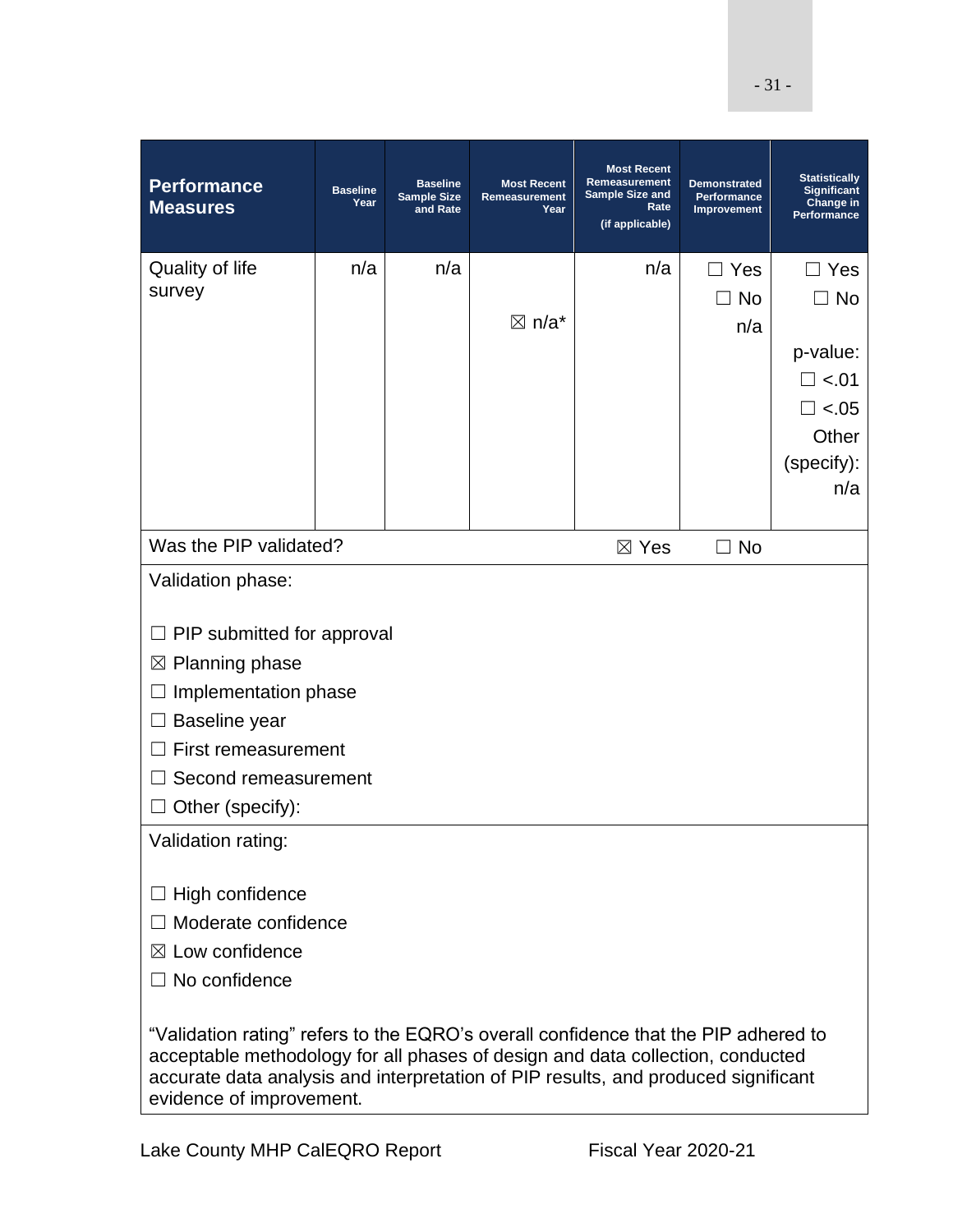| <b>Performance</b><br><b>Measures</b>                                                                                                                                                                                                                                                                                                                                                                                                                                                                                                                                                                                                                                                                                                                                                                                                                                                                                                                                                                                                                                                                                                                                                                                                                                                                                                                                                           | <b>Baseline</b><br>Year                                                                                                                                       | <b>Baseline</b><br><b>Sample Size</b><br>and Rate | <b>Most Recent</b><br>Remeasurement<br>Year | <b>Most Recent</b><br>Remeasurement<br><b>Sample Size and</b><br>Rate<br>(if applicable) | <b>Demonstrated</b><br><b>Performance</b><br>Improvement | <b>Statistically</b><br><b>Significant</b><br>Change in<br>Performance |  |  |  |
|-------------------------------------------------------------------------------------------------------------------------------------------------------------------------------------------------------------------------------------------------------------------------------------------------------------------------------------------------------------------------------------------------------------------------------------------------------------------------------------------------------------------------------------------------------------------------------------------------------------------------------------------------------------------------------------------------------------------------------------------------------------------------------------------------------------------------------------------------------------------------------------------------------------------------------------------------------------------------------------------------------------------------------------------------------------------------------------------------------------------------------------------------------------------------------------------------------------------------------------------------------------------------------------------------------------------------------------------------------------------------------------------------|---------------------------------------------------------------------------------------------------------------------------------------------------------------|---------------------------------------------------|---------------------------------------------|------------------------------------------------------------------------------------------|----------------------------------------------------------|------------------------------------------------------------------------|--|--|--|
| The MHP began a concept only clinical PIP in July 2019. The goal was to reduce<br>beneficiary rehospitalization rates from community placement by using an expanded<br>discharge planning process. The MHP planned to create a dedicated discharge team<br>to provide mental health services to beneficiaries up to 90 days post discharge.<br>LCBHS experienced large staff turnovers, difficulties implementing PIP interventions,<br>lack of coordination with managed care team, administrative issues, and lack of data<br>collection. The MHP ended the original concept only PIP and pivoted (December<br>2020) to the current concept only PIP topic, also focusing on reducing the LOS in<br>out-of-county psychiatric placements (i.e. increasing time spent in the community).<br>The interventions are set to begin in March 2021. LCBHS did not present baseline<br>data; a clear description of the improvement strategy; a thorough data collection and<br>analysis plan; and clearly identified performance measures at the time of this<br>EQRO review.                                                                                                                                                                                                                                                                                                                        |                                                                                                                                                               |                                                   |                                             |                                                                                          |                                                          |                                                                        |  |  |  |
| EQRO recommendations for improvement of PIP:<br>Include beneficiary input.<br>Clearly define the improvement strategy, population, and timeframe in the aim<br>$\bullet$<br>statement; it should be clear, concise, measurable, and answerable.<br>Include the frequency of out-of-county psychiatric placements in the population<br>$\bullet$<br>description.<br>Clearly define the indicators of performance measurement. The quality-of-life<br>$\bullet$<br>survey is cited as the performance measure and the intervention; it is unclear<br>how the survey will measure beneficiary health, functional status, or<br>satisfaction. Include the tracking of out-of-county psychiatric readmissions.<br>Demonstrate how (i.e. source of data) the quality-of-life survey results will be<br>$\bullet$<br>collected and analyzed.<br>The PIP improvement strategy includes several interventions from the<br>FY 2019-20 concept only PIP, and it is unclear whether or not the additional<br>interventions will be included in this current PIP (e.g. discharge planning, LOC<br>transition process, and Full Service Partnership (FSP) program involvement).<br>There are inconsistencies in the PIP write-up which may be confusing to the<br>reader.<br>Clearly describe the resources and referral processes in place to address the<br>cultural and linguistic needs of beneficiaries. |                                                                                                                                                               |                                                   |                                             |                                                                                          |                                                          |                                                                        |  |  |  |
| The technical assistance (TA) provided to the MHP by CalEQRO consisted of:                                                                                                                                                                                                                                                                                                                                                                                                                                                                                                                                                                                                                                                                                                                                                                                                                                                                                                                                                                                                                                                                                                                                                                                                                                                                                                                      |                                                                                                                                                               |                                                   |                                             |                                                                                          |                                                          |                                                                        |  |  |  |
|                                                                                                                                                                                                                                                                                                                                                                                                                                                                                                                                                                                                                                                                                                                                                                                                                                                                                                                                                                                                                                                                                                                                                                                                                                                                                                                                                                                                 | Discussion on PIP implementation roadblocks, and review of the MHP's plan to<br>address untoward results.<br>Review of baseline data collection and analysis. |                                                   |                                             |                                                                                          |                                                          |                                                                        |  |  |  |
| Review of performance measures to track beneficiary outcomes.<br>$\bullet$                                                                                                                                                                                                                                                                                                                                                                                                                                                                                                                                                                                                                                                                                                                                                                                                                                                                                                                                                                                                                                                                                                                                                                                                                                                                                                                      |                                                                                                                                                               |                                                   |                                             |                                                                                          |                                                          |                                                                        |  |  |  |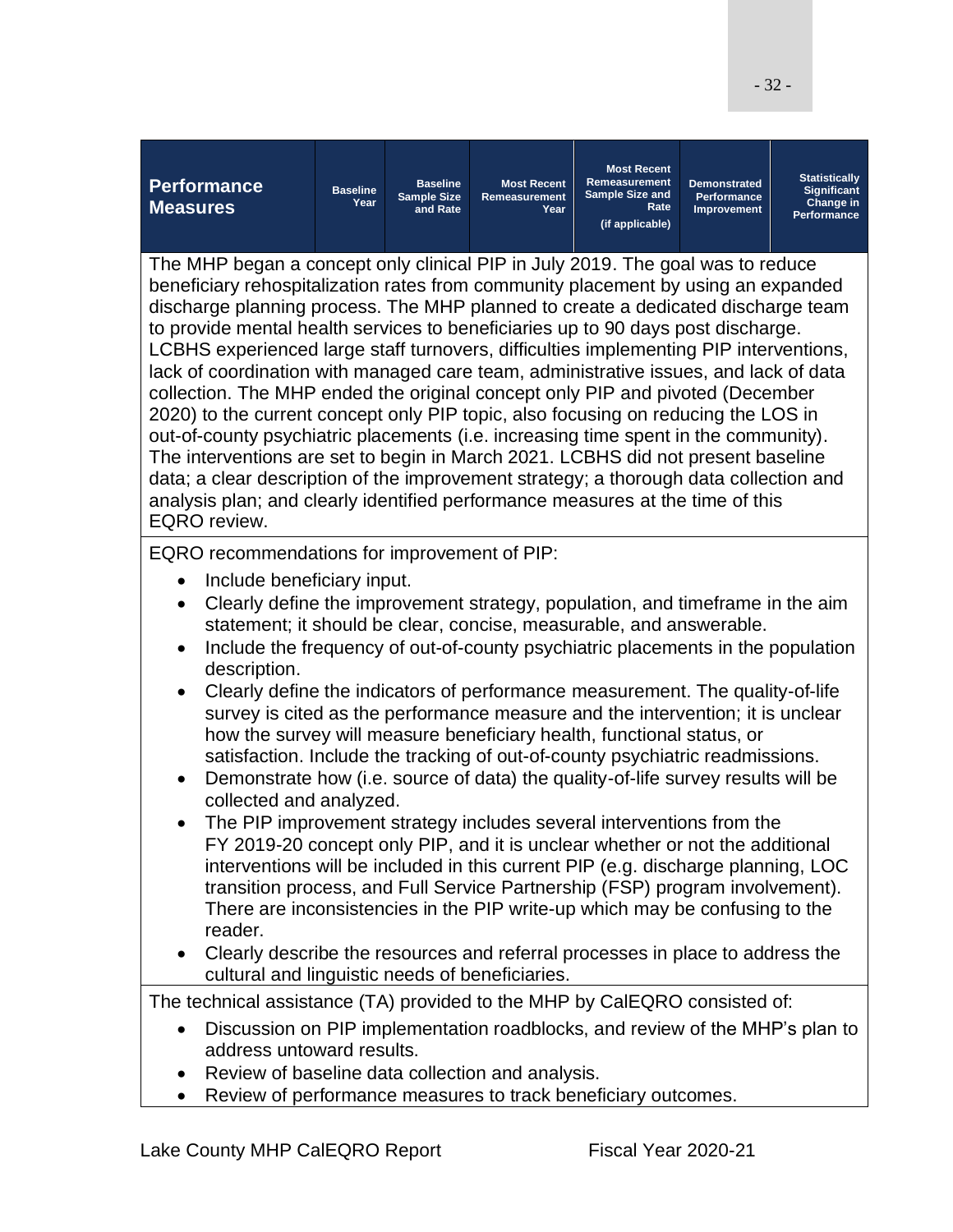| <b>Performance</b><br><b>Measures</b>                    | <b>Baseline</b><br>Year | <b>Baseline</b><br><b>Sample Size</b><br>and Rate | <b>Most Recent</b><br>Remeasurement<br>Year | <b>Most Recent</b><br>Remeasurement<br><b>Sample Size and</b><br>Rate<br>(if applicable) | <b>Demonstrated</b><br><b>Performance</b><br><b>Improvement</b> | <b>Statistically</b><br><b>Significant</b><br>Change in<br>Performance |
|----------------------------------------------------------|-------------------------|---------------------------------------------------|---------------------------------------------|------------------------------------------------------------------------------------------|-----------------------------------------------------------------|------------------------------------------------------------------------|
| Encouragement to engage in frequent PIP TA with CalEQRO. |                         |                                                   |                                             |                                                                                          |                                                                 |                                                                        |

• Encouragement to engage in frequent PIP TA with CalEQRO.

\*PIP is in planning and implementation phase if n/a is checked.

# <span id="page-32-0"></span>**Non-clinical PIP**

### <span id="page-32-1"></span>**Table 9: General PIP Information – Non-Clinical PIP**

| <b>MHP Name</b>                                                                                | <b>Lake MHP</b>                                                                                                                                                                                                                                                                                                  |  |  |  |  |  |  |  |
|------------------------------------------------------------------------------------------------|------------------------------------------------------------------------------------------------------------------------------------------------------------------------------------------------------------------------------------------------------------------------------------------------------------------|--|--|--|--|--|--|--|
| <b>PIP Title</b>                                                                               | "Timely connections to services."                                                                                                                                                                                                                                                                                |  |  |  |  |  |  |  |
| <b>PIP Aim</b><br><b>Statement</b>                                                             | "Will creating a new access log and process"<br>1) increase captured requests from 33.3 % to 75 %;<br>2) decrease timeliness of consumer first offered<br>appointments from an average of 19 calendar<br>days to 14 or less; 3) decrease no-shows/rescheduled<br>first appointments percentage 28 % of by 25 %." |  |  |  |  |  |  |  |
| Was the PIP state-mandated, collaborative, statewide, or MHP choice? (check<br>all that apply) |                                                                                                                                                                                                                                                                                                                  |  |  |  |  |  |  |  |
|                                                                                                | State-mandated (state required MHP to conduct PIP on this specific topic)                                                                                                                                                                                                                                        |  |  |  |  |  |  |  |
|                                                                                                | Collaborative (multiple MHPs or MHP and DMC-ODS worked together<br>during planning or implementation phases)                                                                                                                                                                                                     |  |  |  |  |  |  |  |
|                                                                                                | $\boxtimes$ MHP choice (state allowed MHP to identify the PIP topic)                                                                                                                                                                                                                                             |  |  |  |  |  |  |  |
| Target age group (check one):                                                                  |                                                                                                                                                                                                                                                                                                                  |  |  |  |  |  |  |  |
| $\Box$ Children only (ages 0-17)*                                                              |                                                                                                                                                                                                                                                                                                                  |  |  |  |  |  |  |  |
|                                                                                                | $\Box$ Adults only (age 18 and above)                                                                                                                                                                                                                                                                            |  |  |  |  |  |  |  |
| $\boxtimes$ Both Adults and Children                                                           |                                                                                                                                                                                                                                                                                                                  |  |  |  |  |  |  |  |
| *If PIP uses different age threshold for children, specify age range here:                     |                                                                                                                                                                                                                                                                                                                  |  |  |  |  |  |  |  |
|                                                                                                | Target population description, such as specific diagnosis (please specify):                                                                                                                                                                                                                                      |  |  |  |  |  |  |  |
| health services.                                                                               | The PIP study population includes all beneficiaries requesting access to mental                                                                                                                                                                                                                                  |  |  |  |  |  |  |  |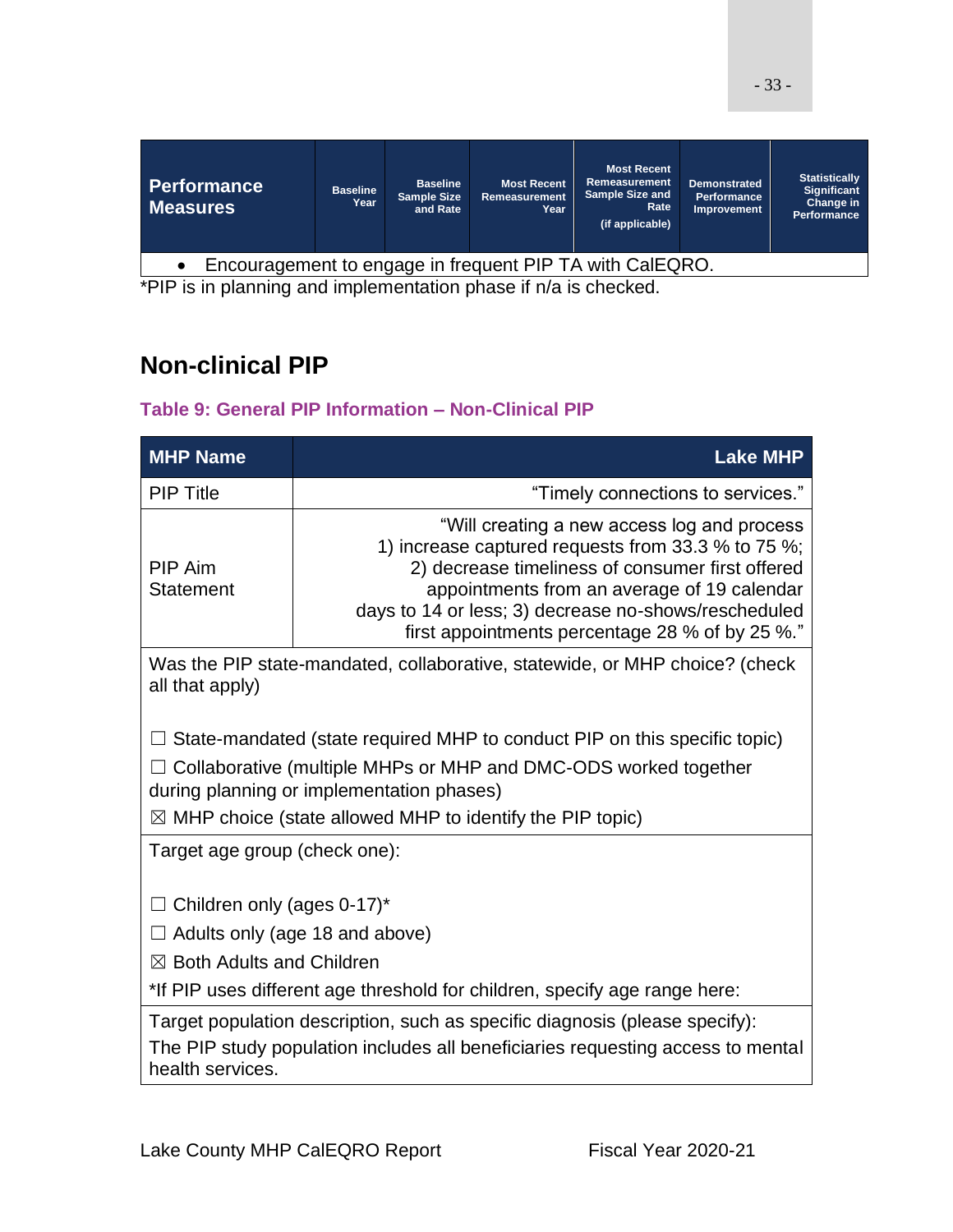### <span id="page-33-0"></span>**Table 10: Improvement Strategies or Interventions – Non-Clinical PIP**

### **PIP Interventions (Changes tested in the PIP)**

Member-focused interventions (member interventions are those aimed at changing member practices or behaviors, such as financial or non-financial incentives, education, and outreach):

• None noted.

Provider-focused interventions (provider interventions are those aimed at changing provider practices or behaviors, such as financial or non-financial incentives, education, and outreach):

- Scheduling tool made available and operational during access across both sites.
- Develop scheduling tool curriculum, orientation, and training to ensure model fidelity and consistency of use across both sites. Deliver training to the two sites.
- Front office staff utilize the access log with the beneficiary on the phone.
- Access team utilizes the access log to ensure that beneficiary requests are processed in a timely manner.
- Monitor test calls to ensure four calls are made each month.
- Quarterly access log reports for comparison to test calls for reporting on increased percentage of beneficiaries entered in the database access log.

MHP/DMC-ODS-focused interventions/system changes (MHP/DMC-ODS/system change interventions are aimed at changing MHP/DMC-ODS operations; they may include new programs, practices, or infrastructure, such as new patient registries or data tools): n/a

| <b>Performance</b><br><b>Measures</b> | <b>Baseline</b><br>Year | <b>Baseline</b><br><b>Sample Size</b><br>and Rate | <b>Most Recent</b><br>Remeasurement<br>Year | <b>Most Recent</b><br>Remeasurement<br><b>Sample Size and</b><br>Rate<br>(if applicable) | <b>Demonstrated</b><br><b>Performance</b><br>Improvement | <b>Statistically</b><br><b>Significant</b><br>Change in<br><b>Performance</b> |
|---------------------------------------|-------------------------|---------------------------------------------------|---------------------------------------------|------------------------------------------------------------------------------------------|----------------------------------------------------------|-------------------------------------------------------------------------------|
| Daily logging of all                  | 2019                    | $3/9=$                                            | 2020                                        | $5/18=$                                                                                  | $\Box$ Yes                                               | $\Box$ Yes                                                                    |
| incoming calls                        |                         | 33 %                                              |                                             | 27.78 %                                                                                  | $\boxtimes$ No                                           | $\Box$ No                                                                     |
| requesting access<br>to services      |                         |                                                   | $\Box$ n/a*                                 |                                                                                          |                                                          |                                                                               |
|                                       |                         |                                                   |                                             |                                                                                          |                                                          | p-value:                                                                      |
|                                       |                         |                                                   |                                             |                                                                                          |                                                          | $\square$ <.01                                                                |

### <span id="page-33-1"></span>**Table 11: Performance Measures and Results – Non-Clinical PIP**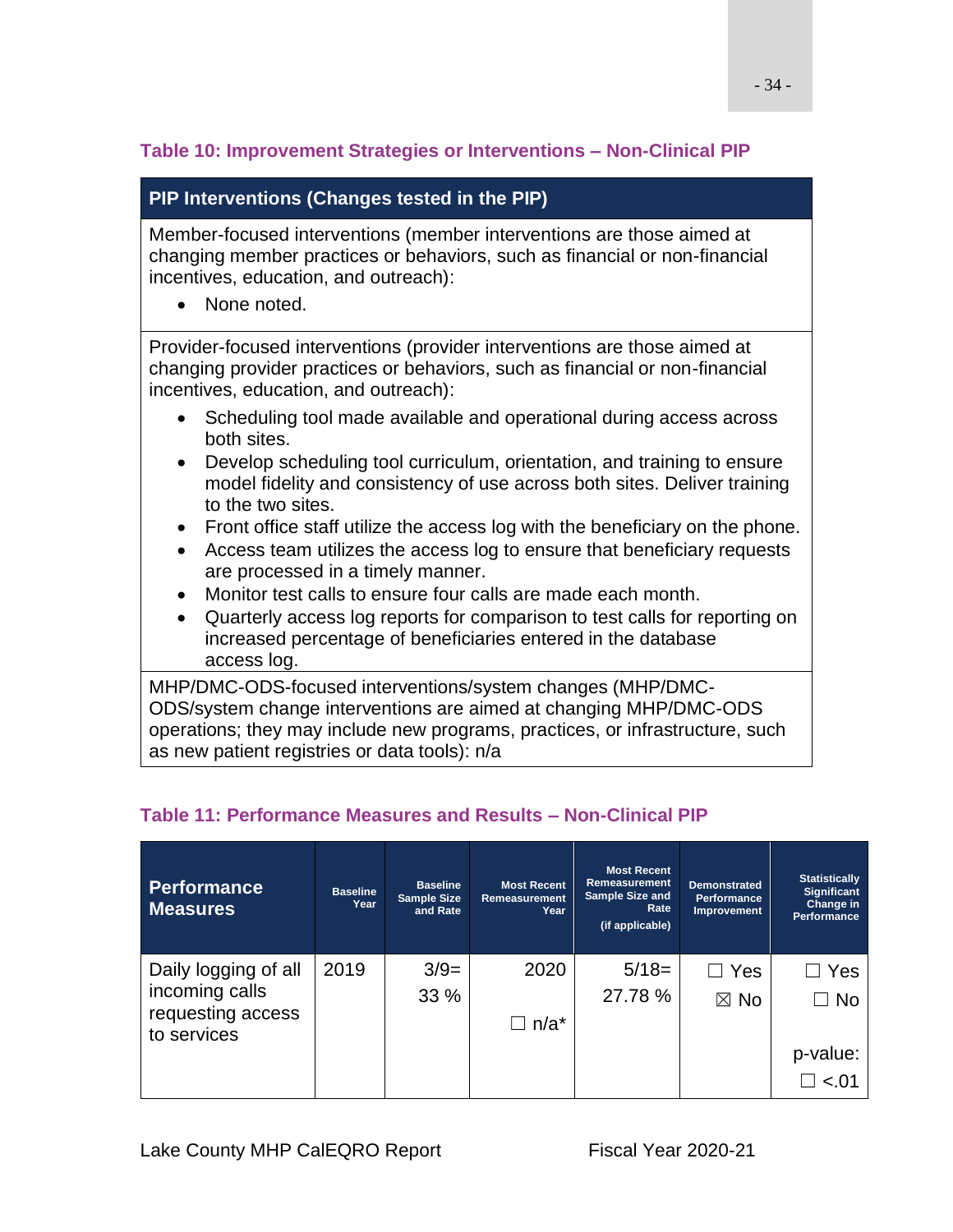| <b>Performance</b><br><b>Measures</b>                                                                     | <b>Baseline</b><br>Year | <b>Baseline</b><br><b>Sample Size</b><br>and Rate | <b>Most Recent</b><br>Remeasurement<br>Year | <b>Most Recent</b><br>Remeasurement<br>Sample Size and<br>Rate<br>(if applicable) | <b>Demonstrated</b><br>Performance<br>Improvement | <b>Statistically</b><br><b>Significant</b><br>Change in<br>Performance                             |  |
|-----------------------------------------------------------------------------------------------------------|-------------------------|---------------------------------------------------|---------------------------------------------|-----------------------------------------------------------------------------------|---------------------------------------------------|----------------------------------------------------------------------------------------------------|--|
|                                                                                                           |                         |                                                   |                                             |                                                                                   |                                                   | $\Box$ <.05<br>Other<br>(specify):<br>n/a                                                          |  |
| Length of time<br>between initial<br>request for<br>services and first<br>offered<br>appointment          | 2019                    | 19.91<br>days                                     | 2020<br>$\Box$ n/a*                         | 6.47 days                                                                         | $\boxtimes$ Yes<br>$\Box$ No                      | $\Box$ Yes<br>$\Box$ No<br>p-value:<br>$\square$ <.01<br>$\Box$ <.05<br>Other<br>(specify):<br>n/a |  |
| Number<br>of no-shows and<br>reschedules for<br>first scheduled<br>appointment                            | 2019                    | $19/67=$<br>28 %                                  | 2020<br>$\Box$ n/a*                         | $24/132=$<br>19.70 %                                                              | $\boxtimes$ Yes<br>$\Box$ No                      | $\Box$ Yes<br>No<br>p-value:<br>$\square$ <.01<br>$\Box$ <.05<br>Other<br>(specify):<br>n/a        |  |
| Was the PIP validated?<br>$\boxtimes$ Yes<br>$\Box$ No<br>Validation phase:<br>PIP submitted for approval |                         |                                                   |                                             |                                                                                   |                                                   |                                                                                                    |  |
| Planning phase<br>Implementation phase                                                                    |                         |                                                   |                                             |                                                                                   |                                                   |                                                                                                    |  |

- 35 -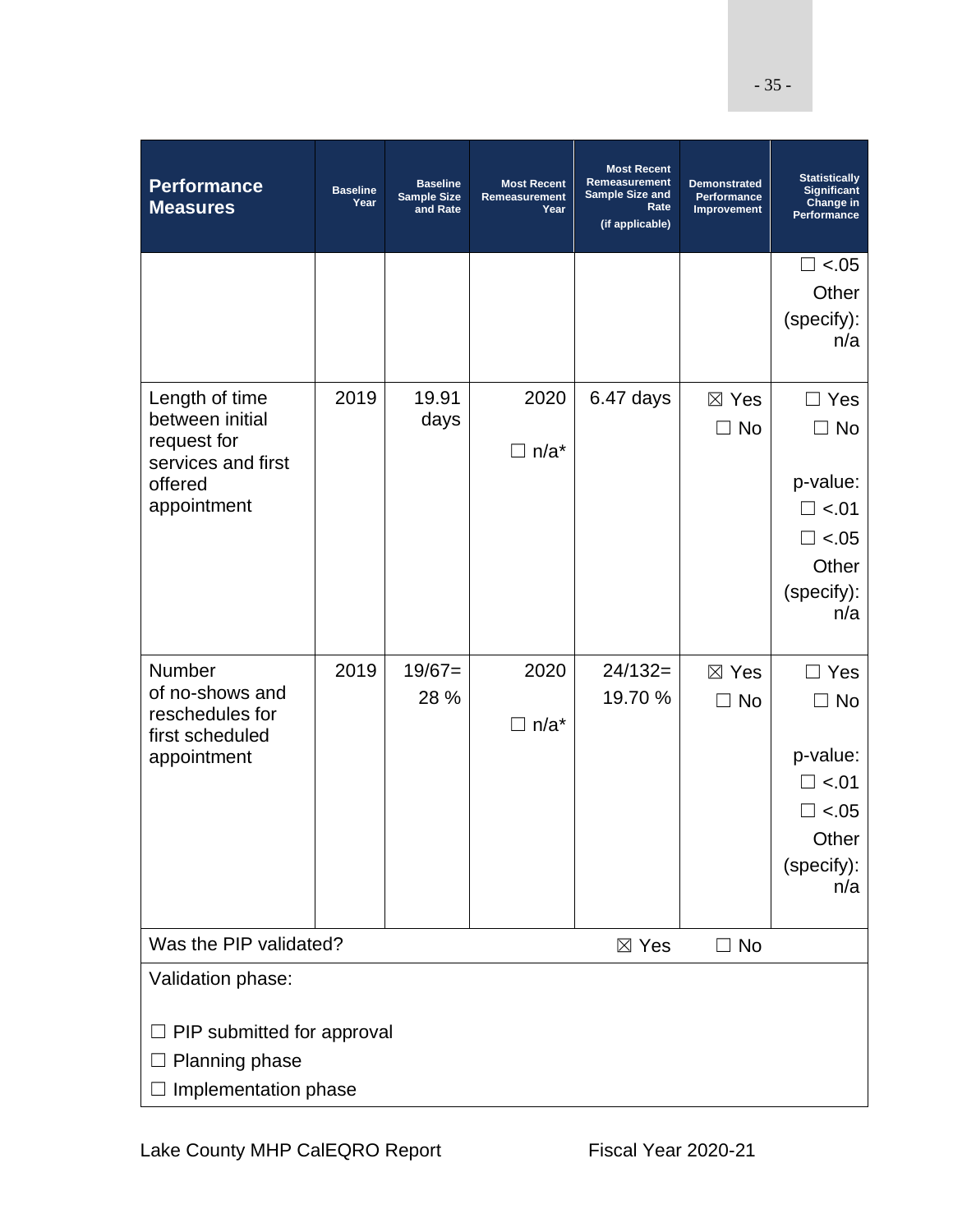| <b>Performance</b><br><b>Measures</b>                                                                                                                                                                                                                                                                                                                                                                                                                                                                                                                                                                                                                                                                                                | <b>Baseline</b><br>Year | <b>Baseline</b><br><b>Sample Size</b><br>and Rate | <b>Most Recent</b><br>Remeasurement<br>Year | <b>Most Recent</b><br>Remeasurement<br><b>Sample Size and</b><br>Rate<br>(if applicable) | <b>Demonstrated</b><br>Performance<br>Improvement | <b>Statistically</b><br><b>Significant</b><br>Change in<br><b>Performance</b> |
|--------------------------------------------------------------------------------------------------------------------------------------------------------------------------------------------------------------------------------------------------------------------------------------------------------------------------------------------------------------------------------------------------------------------------------------------------------------------------------------------------------------------------------------------------------------------------------------------------------------------------------------------------------------------------------------------------------------------------------------|-------------------------|---------------------------------------------------|---------------------------------------------|------------------------------------------------------------------------------------------|---------------------------------------------------|-------------------------------------------------------------------------------|
| $\Box$ Baseline year                                                                                                                                                                                                                                                                                                                                                                                                                                                                                                                                                                                                                                                                                                                 |                         |                                                   |                                             |                                                                                          |                                                   |                                                                               |
| $\Box$ First remeasurement                                                                                                                                                                                                                                                                                                                                                                                                                                                                                                                                                                                                                                                                                                           |                         |                                                   |                                             |                                                                                          |                                                   |                                                                               |
| $\Box$ Second remeasurement                                                                                                                                                                                                                                                                                                                                                                                                                                                                                                                                                                                                                                                                                                          |                         |                                                   |                                             |                                                                                          |                                                   |                                                                               |
| $\boxtimes$ Other (specify): PIP extended to November 2021.                                                                                                                                                                                                                                                                                                                                                                                                                                                                                                                                                                                                                                                                          |                         |                                                   |                                             |                                                                                          |                                                   |                                                                               |
| Validation rating:                                                                                                                                                                                                                                                                                                                                                                                                                                                                                                                                                                                                                                                                                                                   |                         |                                                   |                                             |                                                                                          |                                                   |                                                                               |
| $\Box$ High confidence<br>$\boxtimes$ Moderate confidence<br>$\Box$ Low confidence<br>$\Box$ No confidence                                                                                                                                                                                                                                                                                                                                                                                                                                                                                                                                                                                                                           |                         |                                                   |                                             |                                                                                          |                                                   |                                                                               |
| "Validation rating" refers to the EQRO's overall confidence that the PIP adhered to<br>acceptable methodology for all phases of design and data collection, conducted<br>accurate data analysis and interpretation of PIP results, and produced significant<br>evidence of improvement.                                                                                                                                                                                                                                                                                                                                                                                                                                              |                         |                                                   |                                             |                                                                                          |                                                   |                                                                               |
| The MHP did see a modest improvement in reducing the length of time from initial<br>request to first offered appointment, and a reduction in the number of no-shows and<br>rescheduled appointments. The MHP did not see an improvement in the appropriate<br>logging of all incoming access calls from the baseline measurement in CY 2019<br>(33 percent) to the final measurement in CY 2020 (27.8 percent); the overall goal was<br>to accurately log 75 percent of all incoming calls. It is unclear if the improvements in<br>timely access and reduction in no-shows/reschedules are a direct result from using<br>the new access log, as the log was only being used accurately 27.8 percent of time<br>(final measurement). |                         |                                                   |                                             |                                                                                          |                                                   |                                                                               |
| EQRO recommendations for improvement of PIP:                                                                                                                                                                                                                                                                                                                                                                                                                                                                                                                                                                                                                                                                                         |                         |                                                   |                                             |                                                                                          |                                                   |                                                                               |
| Involve beneficiary feedback and participation in the PIP development.<br>Create fidelity checks for the access team and front office staff to ensure<br>consistent adherence to data input, collection, and analysis.<br>Engage in PIP TA with CalEQRO on a frequent basis.                                                                                                                                                                                                                                                                                                                                                                                                                                                         |                         |                                                   |                                             |                                                                                          |                                                   |                                                                               |
| The technical assistance (TA) provided to the MHP by CalEQRO consisted of:                                                                                                                                                                                                                                                                                                                                                                                                                                                                                                                                                                                                                                                           |                         |                                                   |                                             |                                                                                          |                                                   |                                                                               |
|                                                                                                                                                                                                                                                                                                                                                                                                                                                                                                                                                                                                                                                                                                                                      |                         |                                                   |                                             |                                                                                          |                                                   |                                                                               |

- Review of untoward PIP results.
- Interpretation of study results.
- Review new PIP topics.

\*PIP is in planning and implementation phase if n/a is checked.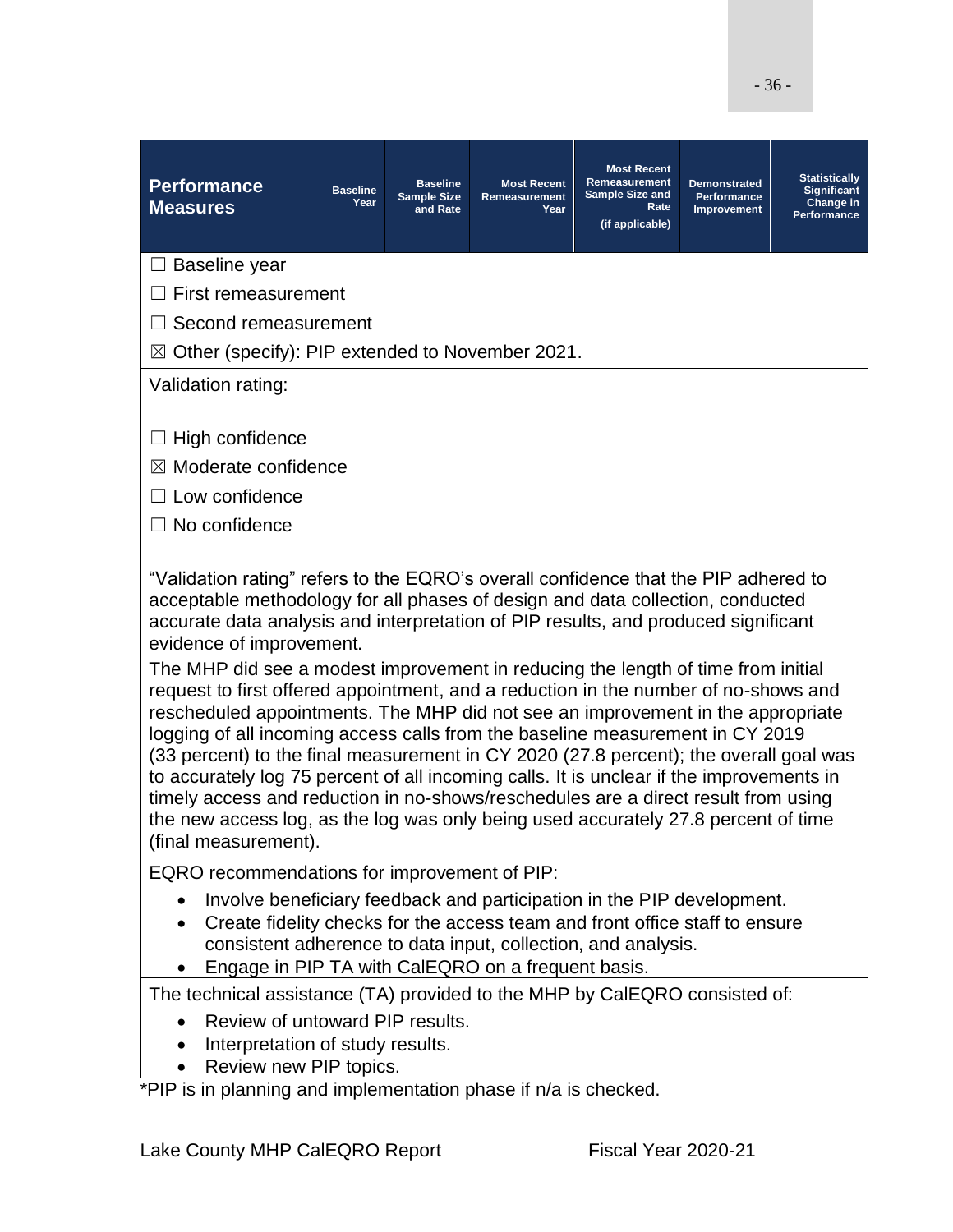# **INFORMATION SYSTEMS REVIEW**

Understanding the capabilities of an MHP's information system is essential to evaluating its capacity to manage the health care of its beneficiaries. CalEQRO used the written responses to standard questions posed in the California-specific ISCA, additional documents submitted by the MHP, and information gathered in interviews to complete the information systems evaluation.

# **Key Information Systems Capabilities Assessment (ISCA) Information Provided by the MHP**

The following information is self-reported by the MHP through the ISCA and/or the site review.

Table 12 shows the percentage of MHP budget dedicated to supporting IT operations, including hardware, network, software license, consultants, and IT staff for the current and the previous three-year period, as well as the corresponding similar-size MHP and statewide averages.

| <b>Entity</b>          | FY 2020-21 | FY 2019-20 | FY 2018-19 | FY 2017-18 |
|------------------------|------------|------------|------------|------------|
| Lake                   | 2.00%      | 2.80%      | 5.00%      | 5.00%      |
| <b>Small MHP Group</b> | n/a        | 2.95%      | 3.25%      | 3.54%      |
| Statewide              | n/a        | 3.58%      | 3.35%      | 3.34%      |

#### **Table 12: Budget Dedicated to Supporting IT Operations**

The budget determination process for information system operations is:

☒ Under MHP control

 $\Box$  Allocated to or managed by another county department

 $\Box$  Combination of MHP control and another county department or agency

The following business operations information was self-reported in the ISCA tool and validated through interviews with key MHP staff by CalEQRO.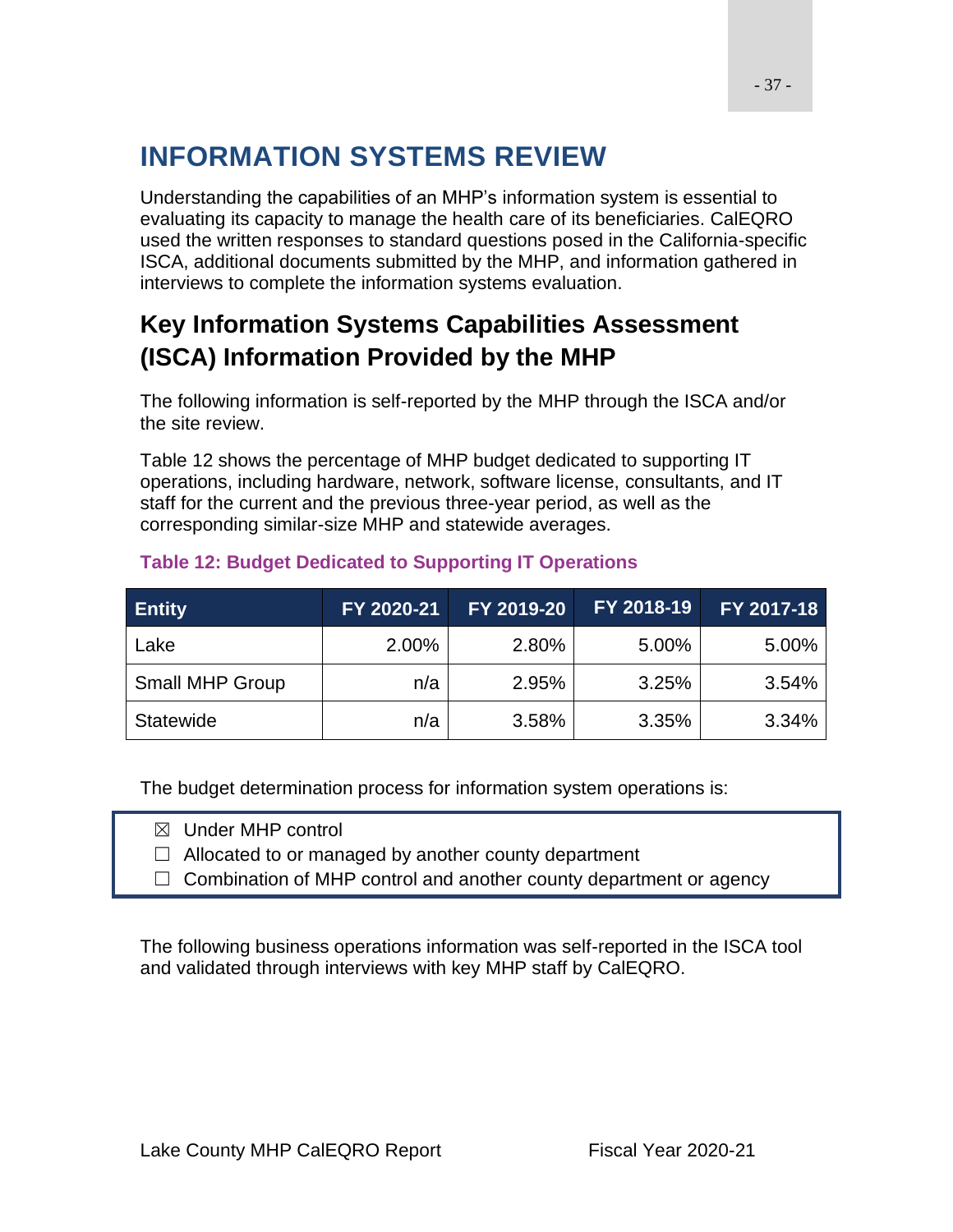### **Table 13: Business Operations**

| <b>Business Operations</b>                                                                                                                                                                             |                 | <b>Status</b>  |
|--------------------------------------------------------------------------------------------------------------------------------------------------------------------------------------------------------|-----------------|----------------|
| There is a written business strategic plan for IS.                                                                                                                                                     | $\Box$ Yes      | $\boxtimes$ No |
| There is a Business Continuity Plan (BCP) for critical business<br>functions that is compiled and maintained in readiness for use in the<br>event of a cyber-attack, emergency, or disaster.           | $\boxtimes$ Yes | $\Box$ No      |
| If no BCP was selected above; the MHP uses an Application Service<br>Provider (ASP) model to host EHR system which provides 24-hour<br>operational support.                                            | $\sqcap$ Yes    | $\boxtimes$ No |
| The BCP (if the MHP has one) is tested at least annually.                                                                                                                                              | $\Box$ Yes      | $\boxtimes$ No |
| There is at least one person within the MHP organization clearly<br>identified as having responsibility for Information Security.                                                                      | $\Box$ Yes      | $\boxtimes$ No |
| If no one within the MHP organizational chart has responsibility for<br>Information Security, does either the Health Agency or County IT<br>assume responsibility and control of Information Security? | ⊠ Yes           | $\Box$ No      |
| The MHP performs cyber resiliency staff training on potential<br>compromise situations.                                                                                                                | $\Box$ Yes      | $\boxtimes$ No |

Table 14 shows the percentage of services provided by type of service provider.

### **Table 14: Distribution of Services by Type of Provider**

| <b>Type of Provider</b>         | <b>Distribution</b> |
|---------------------------------|---------------------|
| County-operated/staffed clinics | 72.7%               |
| Contract providers              | 20.0%               |
| Network providers               | 27.3%               |
| Total                           | $100\%$ *           |

\*Percentages may not add up to 100 percent due to rounding.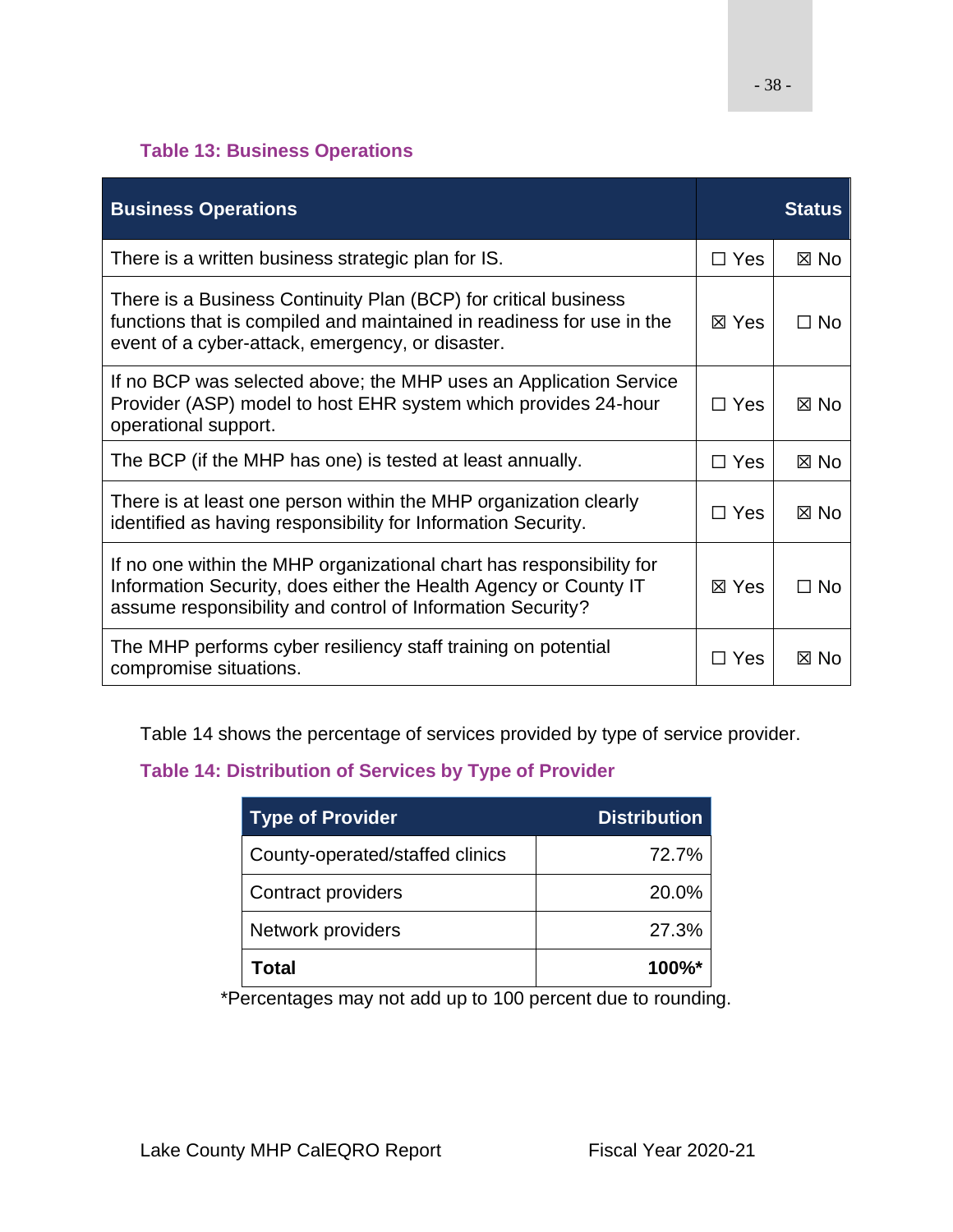# **Summary of Technology and Data Analytical Staffing**

MHP self-reported IT staff changes by full-time equivalents (FTE) since the previous CalEQRO review are shown in Table 15.

| <b>Fiscal Year</b> | <b>Total FTEs</b><br>(Include<br><b>Employees</b><br>and<br><b>Contractors)</b> | <b>Number of</b><br><b>New FTEs</b> | <b>Employees /</b><br><b>Contractors</b><br>Retired,<br>Transferred,<br><b>Terminated</b><br>(FTEs) | <b>Currently</b><br><b>Unfilled</b><br><b>Positions</b><br>(FTEs) |
|--------------------|---------------------------------------------------------------------------------|-------------------------------------|-----------------------------------------------------------------------------------------------------|-------------------------------------------------------------------|
| 2020-21            | 3                                                                               |                                     |                                                                                                     |                                                                   |
| 2019-20            | 3                                                                               | 2                                   |                                                                                                     |                                                                   |
| 2018-19            | 3                                                                               |                                     |                                                                                                     |                                                                   |

### **Table 15: Technology Staff**

MHP self-reported data analytical staff changes by FTEs since the previous CalEQRO review are shown in Table 16.

#### **Table 16: Data Analytical Staff**

| <b>Fiscal Year</b> | <b>Total FTEs</b><br>(Include<br><b>Employees</b><br>and<br><b>Contractors)</b> | <b>Number of</b><br><b>New FTEs</b> | <b>Employees /</b><br><b>Contractors</b><br>Retired,<br>Transferred,<br><b>Terminated</b><br>(FTEs) | <b>Currently</b><br><b>Unfilled</b><br><b>Positions</b><br>(FTEs) |
|--------------------|---------------------------------------------------------------------------------|-------------------------------------|-----------------------------------------------------------------------------------------------------|-------------------------------------------------------------------|
| 2020-21            | 5                                                                               |                                     |                                                                                                     |                                                                   |
| 2019-20            | 6                                                                               | ◠                                   |                                                                                                     |                                                                   |
| 2018-19            | 6                                                                               | ◠                                   | ົ                                                                                                   |                                                                   |

The following should be noted with regard to the above information:

• LCBHS has three business software analyst positions: one analyst resigned in July 2020; one position was subsequently filled in August 2020; and one business software analyst is retiring in December 2020.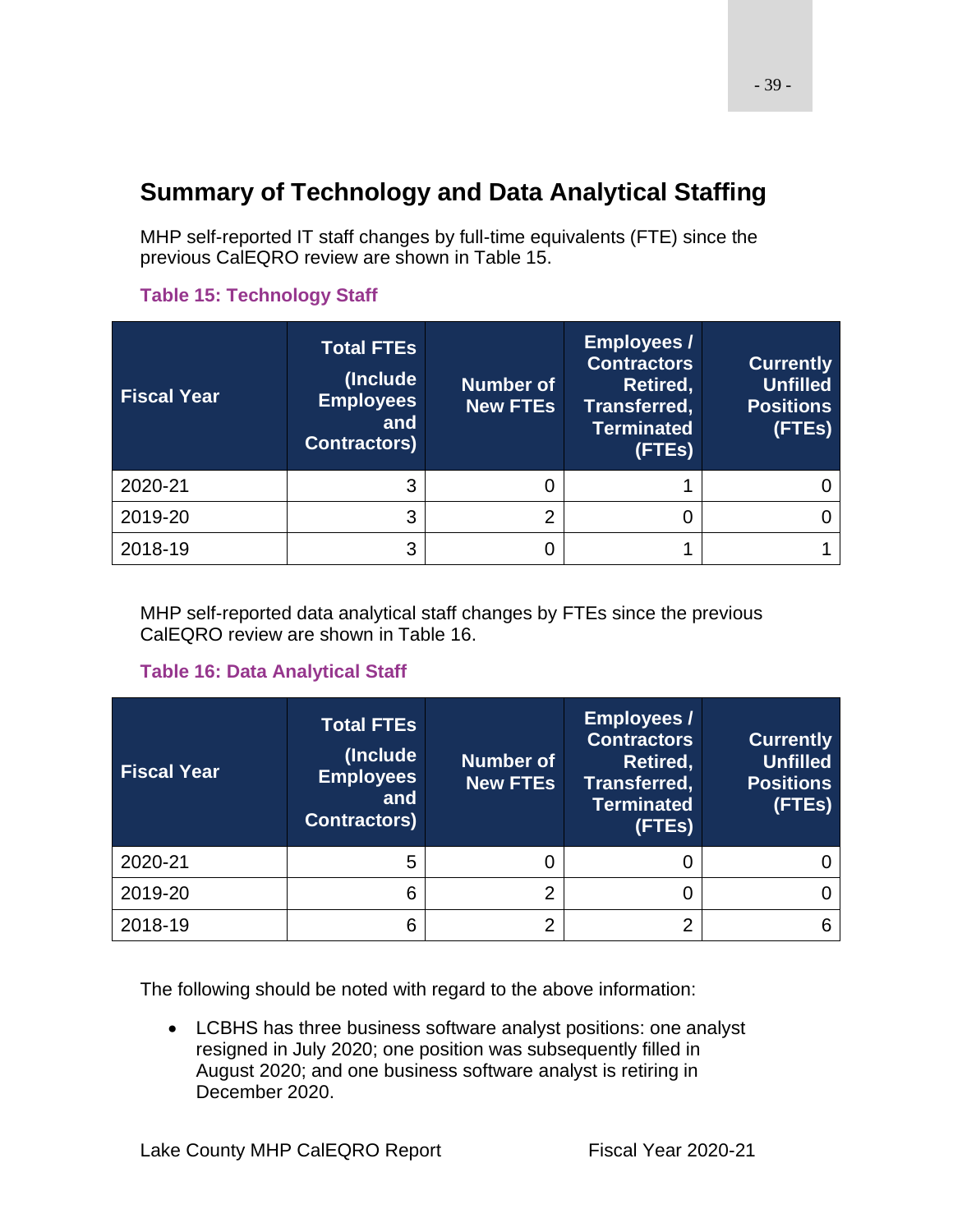- Data analytics and reporting are performed by compliance, QI, and business analyst staff.
- Lake County is experiencing a hiring freeze in response to the COVID-19 public health emergency; there are no future plans to increase IS or IT staffing levels.

# **Summary of User Support and EHR Training**

Table 17 provides the number of individuals with log-on authority to the MHP's EHR. The information was self-reported by MHP and does not account for user's log-on frequency or time spent daily, weekly, or monthly using EHR.

| <b>Type of Staff</b>                       | <b>Count of MHP</b><br><b>Staff with EHR</b><br><b>Log-on Account</b> | <b>Count of Contract</b><br><b>Provider Staff</b><br>with EHR Log-on<br><b>Account</b> | <b>Total EHR</b><br>Log-on<br><b>Accounts</b> |
|--------------------------------------------|-----------------------------------------------------------------------|----------------------------------------------------------------------------------------|-----------------------------------------------|
| Administrative and<br>Clerical             | 18                                                                    | 11                                                                                     | 29                                            |
| <b>Clinical Healthcare</b><br>Professional | 44                                                                    | 20                                                                                     | 64                                            |
| <b>Clinical Peer</b><br><b>Specialist</b>  | O                                                                     | O                                                                                      | $\mathbf{0}$                                  |
| Quality<br>Improvement                     | 5                                                                     | 0                                                                                      | 5                                             |
| Total                                      | 67                                                                    | 31                                                                                     | 98                                            |

### **Table 17: Count of Individuals with EHR Access**

While there is no standard ratio of IT staff to support EHR user's, the following information was self-reported by MHPs or compiled by CalEQRO from the FY 2019-20 ISCA. The results below reflect staffing-level resources; they do not include IT staff time spent on end user support, infrastructure maintenance, training, and other activities.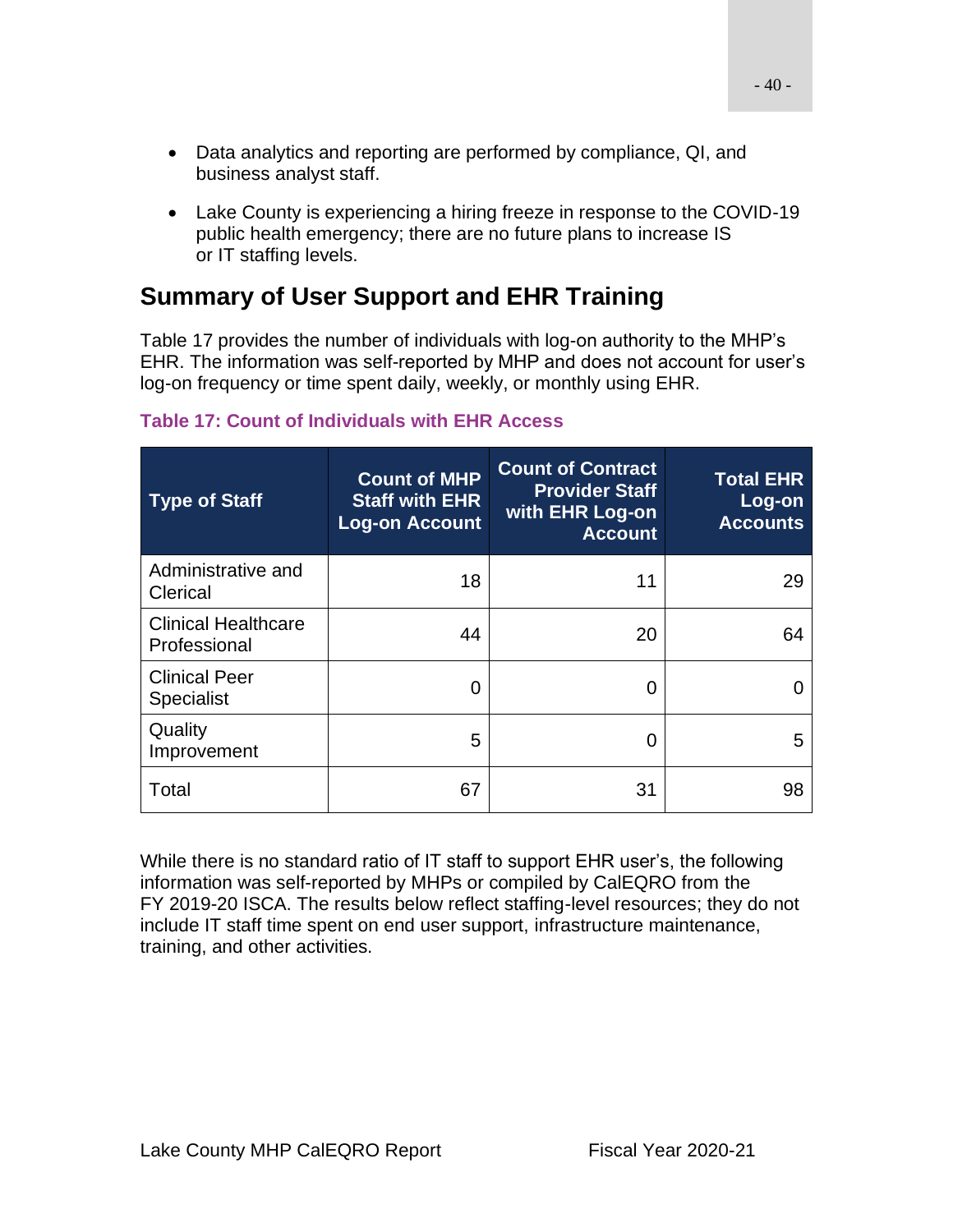### **Table 18: Ratio of IT Staff to EHR User with Log-on Authority**

| <b>Type of Staff</b>                               | <b>MHP</b><br>FY 2020-21 | <b>Small MHP</b><br>Average<br>FY 2019-20 |
|----------------------------------------------------|--------------------------|-------------------------------------------|
| Number of IT Staff FTEs (Source: Table 15)         | 2.00                     | 5.30                                      |
| Total EHR Users Supported by IT (Source: Table 17) | 98.00                    | 200.00                                    |
| Ratio of IT Staff to EHR Users                     | 1:49                     | 1:38                                      |

### **Table 19: Additional Information on EHR User Support**

| <b>EHR User Support</b>                                            |                 | <b>Status</b>  |
|--------------------------------------------------------------------|-----------------|----------------|
| The MHP maintains a local Data Center to support EHR operations.   | $\Box$ Yes      | $\boxtimes$ No |
| The MHP utilizes an ASP model to support EHR operations.           | $\Box$ Yes      | $\boxtimes$ No |
| The MHP also utilizes QI staff to directly support EHR operations. | $\boxtimes$ Yes | $\Box$ No      |
| The MHP also utilizes Local Super Users to support EHR operations. | $\boxtimes$ Yes | $\Box$ No      |

### **Table 20: New Users' EHR Support**

| <b>Support Category</b>        | QI          | ſπ | <b>ASP</b> | <b>Local</b><br><b>Super</b><br><b>Users</b> |
|--------------------------------|-------------|----|------------|----------------------------------------------|
| Initial network log-on access  | $\boxtimes$ |    |            |                                              |
| User profile and access setup  | $\boxtimes$ |    |            |                                              |
| Screen workflow and navigation |             |    |            |                                              |

### **Table 21: Ongoing Support for the EHR Users**

| <b>Ongoing EHR Training and Support</b>                                                             |              | <b>Status</b>              |
|-----------------------------------------------------------------------------------------------------|--------------|----------------------------|
| The MHP routinely administers EHR competency tests for users to<br>evaluate training effectiveness. | $\Box$ Yes I | $\boxtimes$ No $\parallel$ |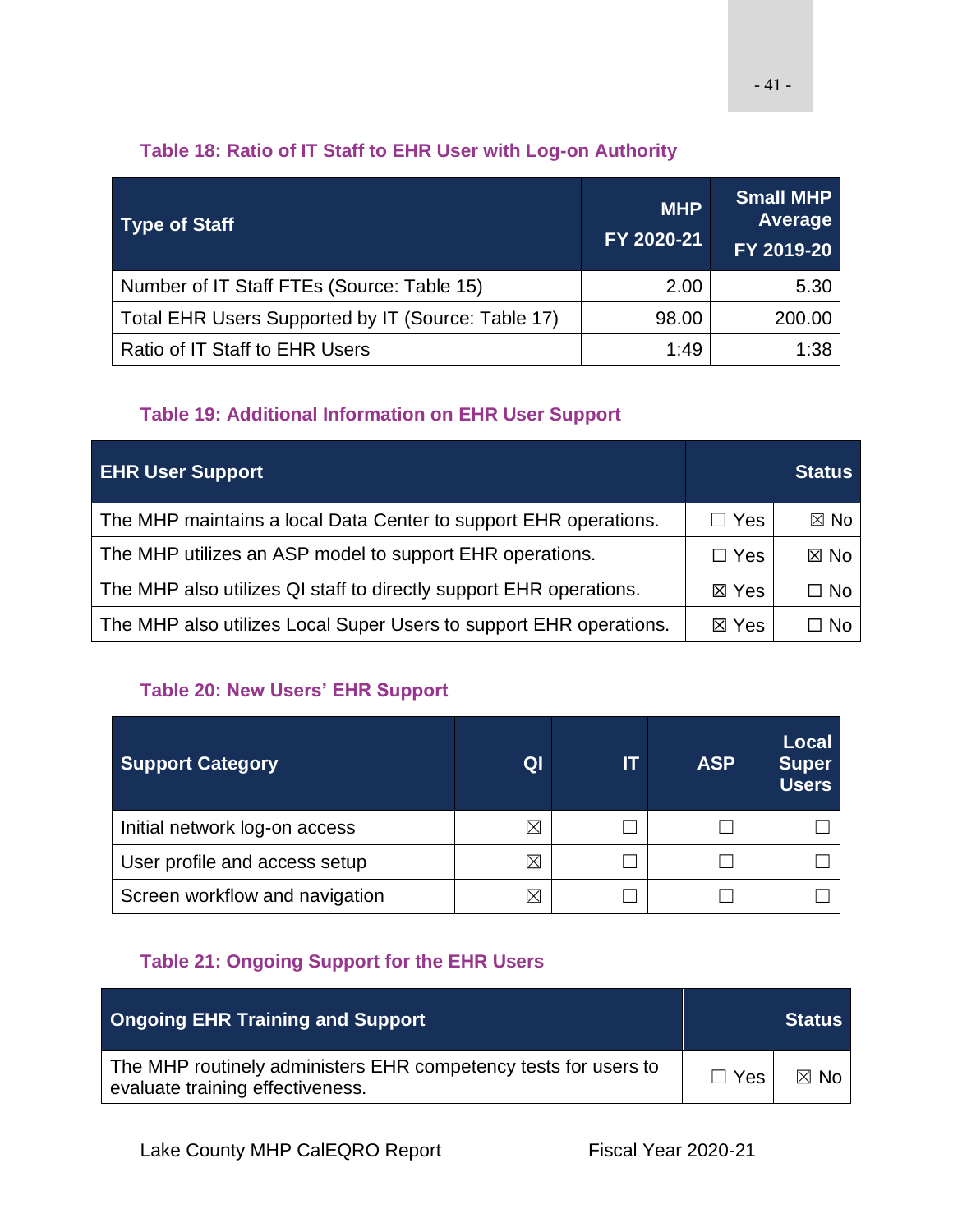| <b>Ongoing EHR Training and Support</b>                                                                             |                 | Status    |
|---------------------------------------------------------------------------------------------------------------------|-----------------|-----------|
| The MHP maintains a formal record or attendance log of EHR<br>training activities.                                  | ⊠ Yes           | $\Box$ No |
| The MHP maintains a formal record of HIPAA and 42 CFR Security<br>and Privacy trainings along with attendance logs. | $\boxtimes$ Yes | $\Box$ No |

## **Availability and Use of Telehealth Services**

MHP currently provides services to beneficiaries using a telehealth application:

 $\boxtimes$  Yes  $\Box$  No  $\Box$  Implementation Phase

The rest of this section is applicable:  $\boxtimes$  Yes  $\Box$  No

### **Table 22: Summary of MHP Telehealth Services**

| <b>Telehealth Services</b>                                                              | Count |
|-----------------------------------------------------------------------------------------|-------|
| Total number of sites currently operational                                             | 2     |
| Number of county-operated telehealth sites                                              | 2     |
| Number of contract providers' telehealth sites                                          |       |
| Total number of beneficiaries served via telehealth<br>during the last 12 months        | 742   |
| Adults                                                                                  | 446   |
| Children/Youth                                                                          | 229   |
| <b>Older Adults</b>                                                                     | 67    |
| Total Number of telehealth encounters (services)<br>provided during the last 12 months: | 3.909 |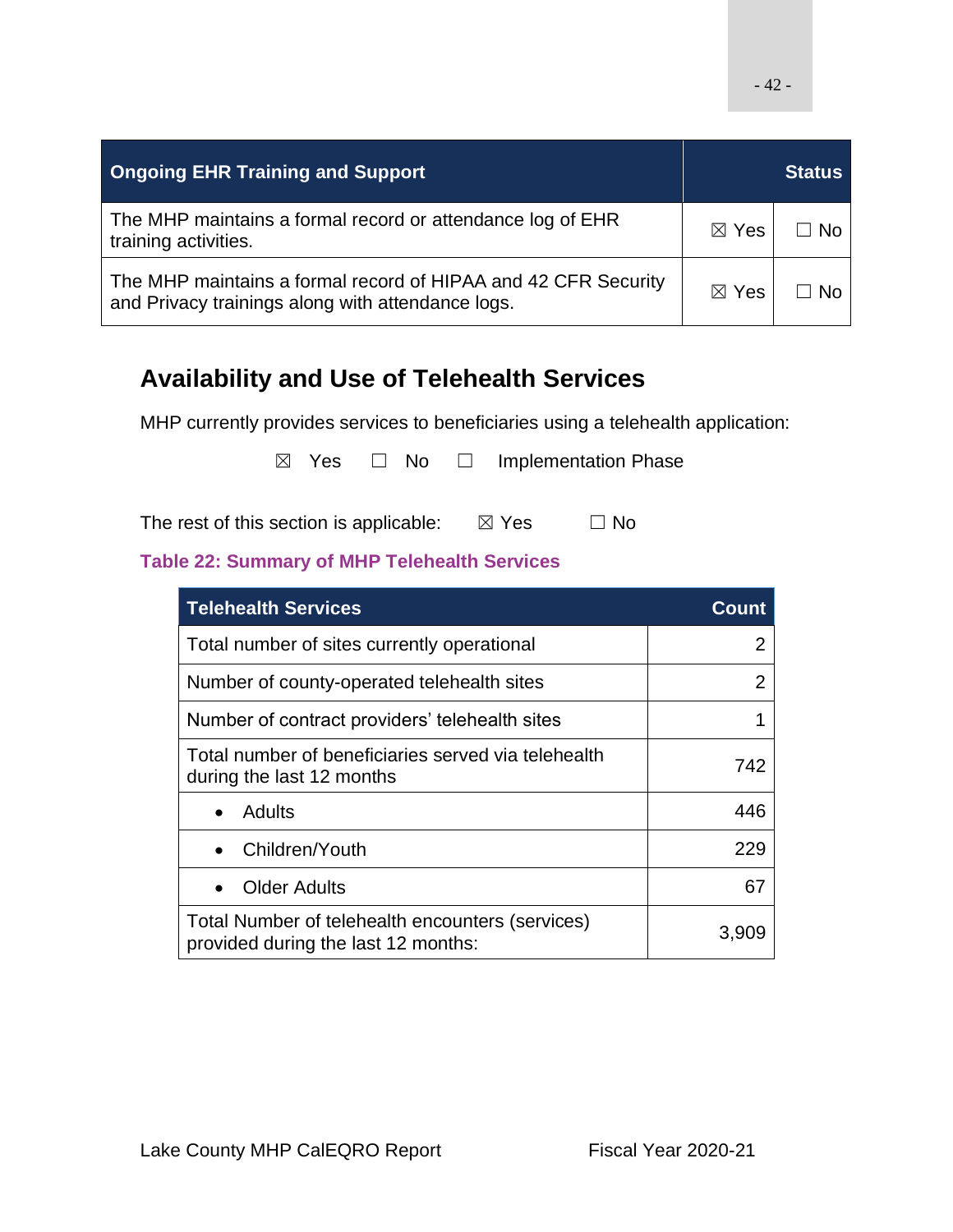Identify primary reason(s) for using telehealth as a service extender (check all that apply):

- $\boxtimes$  Hiring healthcare professional staff locally is difficult
- $\boxtimes$  For linguistic capacity or expansion
- $\boxtimes$  To serve outlying areas within the county
- $\boxtimes$  To serve beneficiaries temporarily residing outside the county
- $\boxtimes$  To serve special populations (i.e. children/youth or older adult)
- $\boxtimes$  To reduce travel time for healthcare professional staff
- $\boxtimes$  To reduce travel time for beneficiaries
- $\boxtimes$  To support NA time and distance standards
- $\boxtimes$  To address and support COVID-19 contact restrictions

Summarize MHP's use of telehealth services to manage the impact of COVID-19 pandemic on beneficiaries and mental health provider staff.

- LCBHS stopped in-person services (March 2020), closed their clinic doors, and shut down all wellness centers in response to the public health emergency; staff began providing services remotely via telehealth.
- LCBHS reported operational issues and difficulties locating equipment (e.g. webcams) at the onset of the pandemic; the problem was solved, and encryption of equipment occurred the end of March 2020.
- The MHP re-opened clinic doors and wellness centers with social distancing protocols in place; however, most services continue to be provided via telehealth.
- LCBHS continues to experience internet connectivity and Wi-Fi issues due to the remote nature of the county.

Identify from the following list of California-recognized threshold languages the ones that were directly supported by the MHP or by contract providers during the past year. Do not include language line capacity or interpreter services. (Check all that apply)

| Arabic     |   | Armenian | Cambodian            |
|------------|---|----------|----------------------|
| Cantonese  |   | Farsi    | Hmong                |
| Korean     |   | Mandarin | <b>Other Chinese</b> |
| Russian    | ⋈ | Spanish  | Tagalog              |
| Vietnamese |   |          |                      |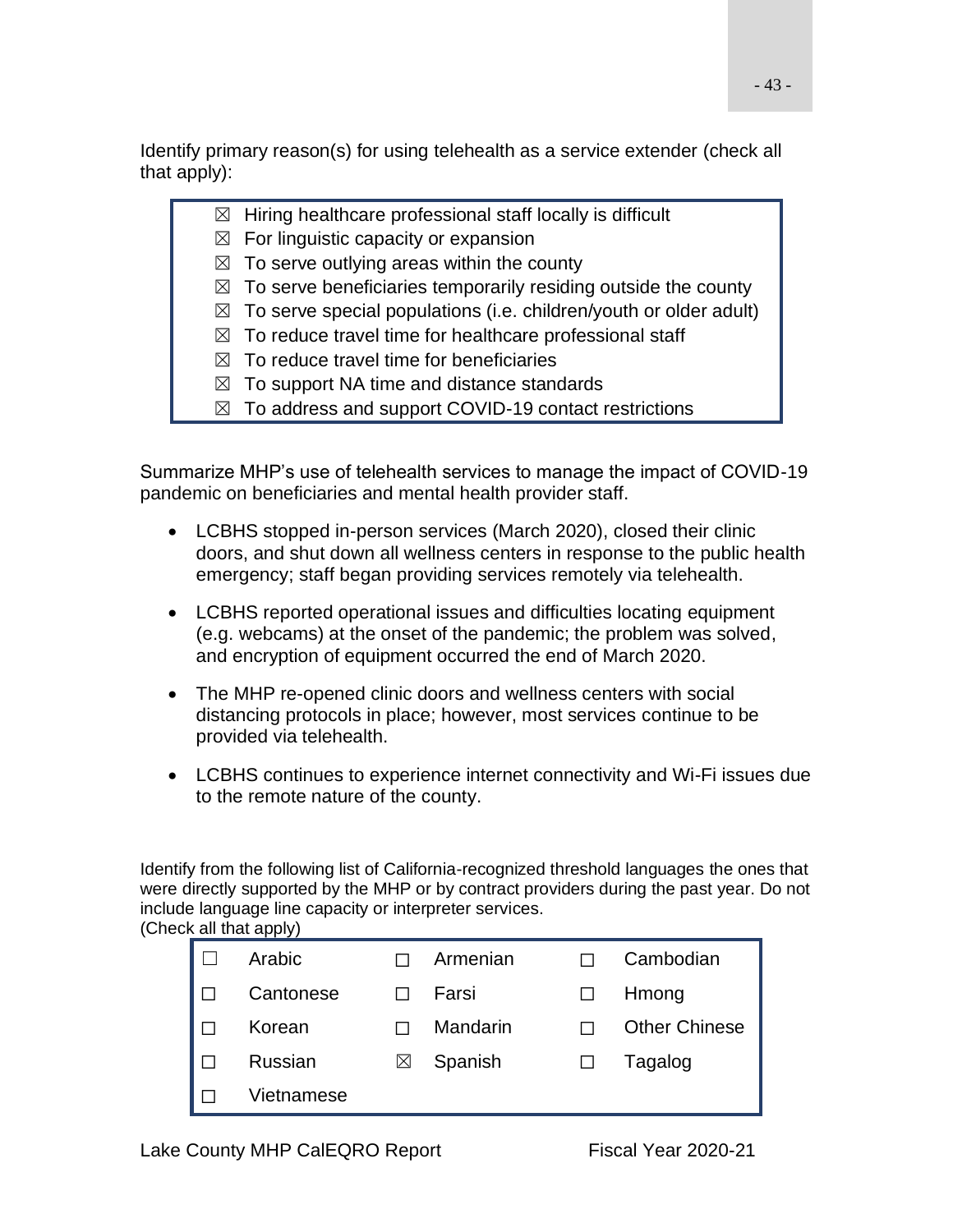## **Telehealth Services Delivered by Contract Providers**

Contract providers use telehealth services as a service extender:

□ Yes ⊠ No □ Implementation Phase

The rest of this section is applicable:  $□$  Yes  $□$  No

Table 23 provides telehealth information self-reported by the MHP in the ISCA tool and reviewed by CalEQRO.

#### **Table 23: Contract Providers Delivering Telehealth Services**

| <b>Contract Provider</b> | <b>Count of Sites</b> |
|--------------------------|-----------------------|
| n/a                      |                       |

## **Current MHP Operations**

- LCBHS updates their online provider directory on a monthly basis.
- The MHP uses CCBH as its EHR with Promotion 230.10.

Table 24 lists the primary systems and applications the MHP uses to conduct business and manage operations. These systems support data collection and storage; provide EHR functionality; produce Short-Doyle Medi-Cal (SDMC) and other third-party claims; track revenue; perform managed care activities; and provide information for analyses and reporting.

#### **Table 24: Primary EHR Systems/Applications**

| System/Application | <b>Function</b> | <b>Vendor/Supplier</b> | Years<br><b>Used</b> | Hosted By |
|--------------------|-----------------|------------------------|----------------------|-----------|
| <b>CCBH</b>        | <b>EHR</b>      | Cerner                 | $12 \overline{ }$    | County IT |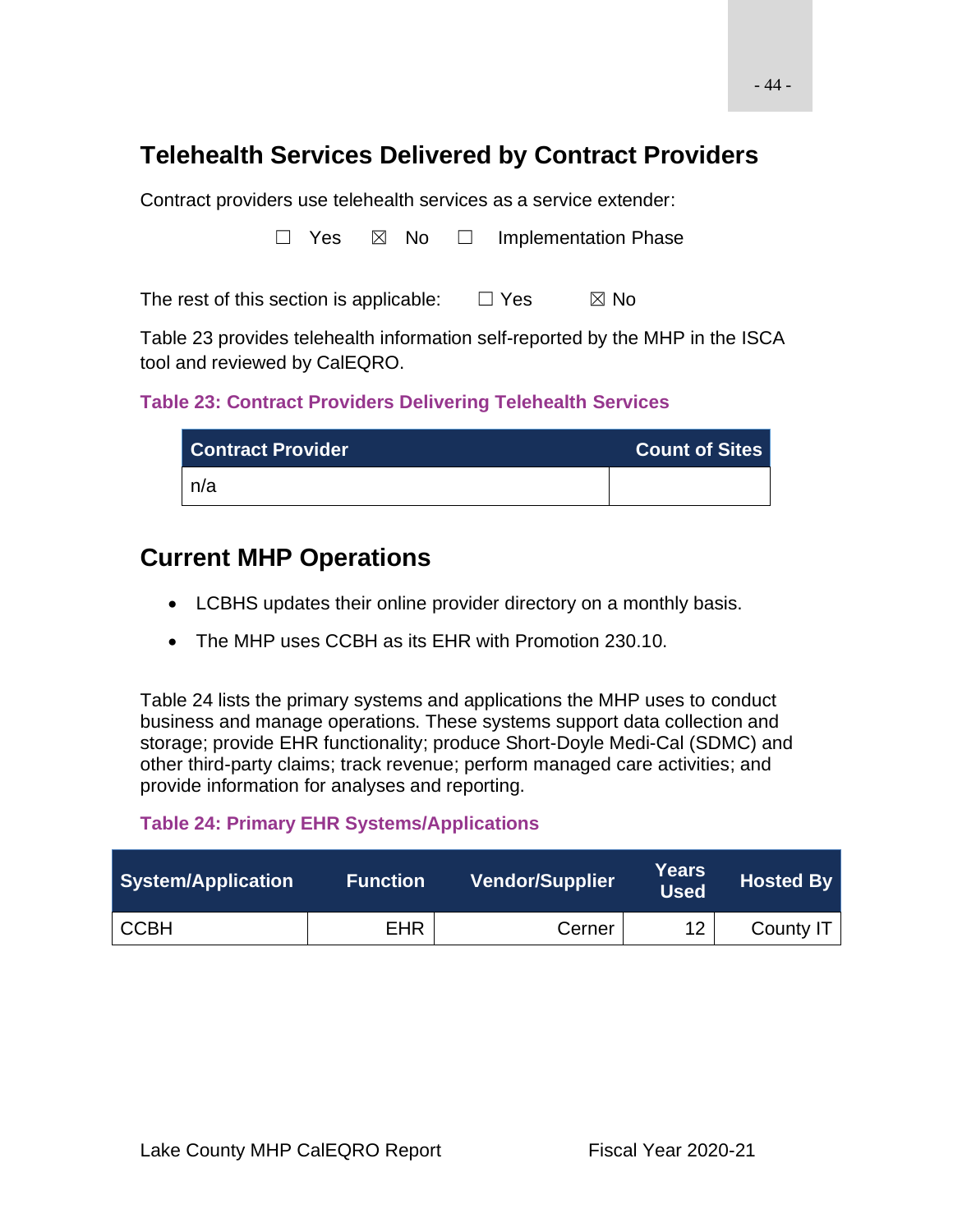# **The MHP's Priorities for the Coming Year**

- Migrate current EHR to new platform (currently on hold).
- Collaborate with Kings View to identify a new EHR platform.
- Develop an asset management database to accurately track equipment.
- Provide on-boarding and continuous training for new and current IS staff.
- Provide support to staff adapting to new telehealth processes.

## **The MHP's Major Changes since Prior Year**

- LCBHS experienced two federal level breaches in December 2020; the MHP responded by following agency protocol, notifying the appropriate state and federal agencies.
- The first breach was reported to DHCS and the Federal Office of Civil Rights; a notice was sent to local news media, including all affected beneficiaries.
- The second breach affected 38 beneficiaries and was reported to DHCS.
- The MHP notified local police (on-going), installed cameras, and a new security system in response to the two breaches.
- Kings View provided the MHP with three dashboards in CY 2020 such as assignment tracking, beneficiary demographics, and timeliness.
- LCBHS installed the Data Creative business intelligence software in October 2020 and provided training for staff.

## **Other Areas for Improvement**

• The internal access database LCBHS utilizes for timeliness tracking does not report all timeliness measures per state requirements.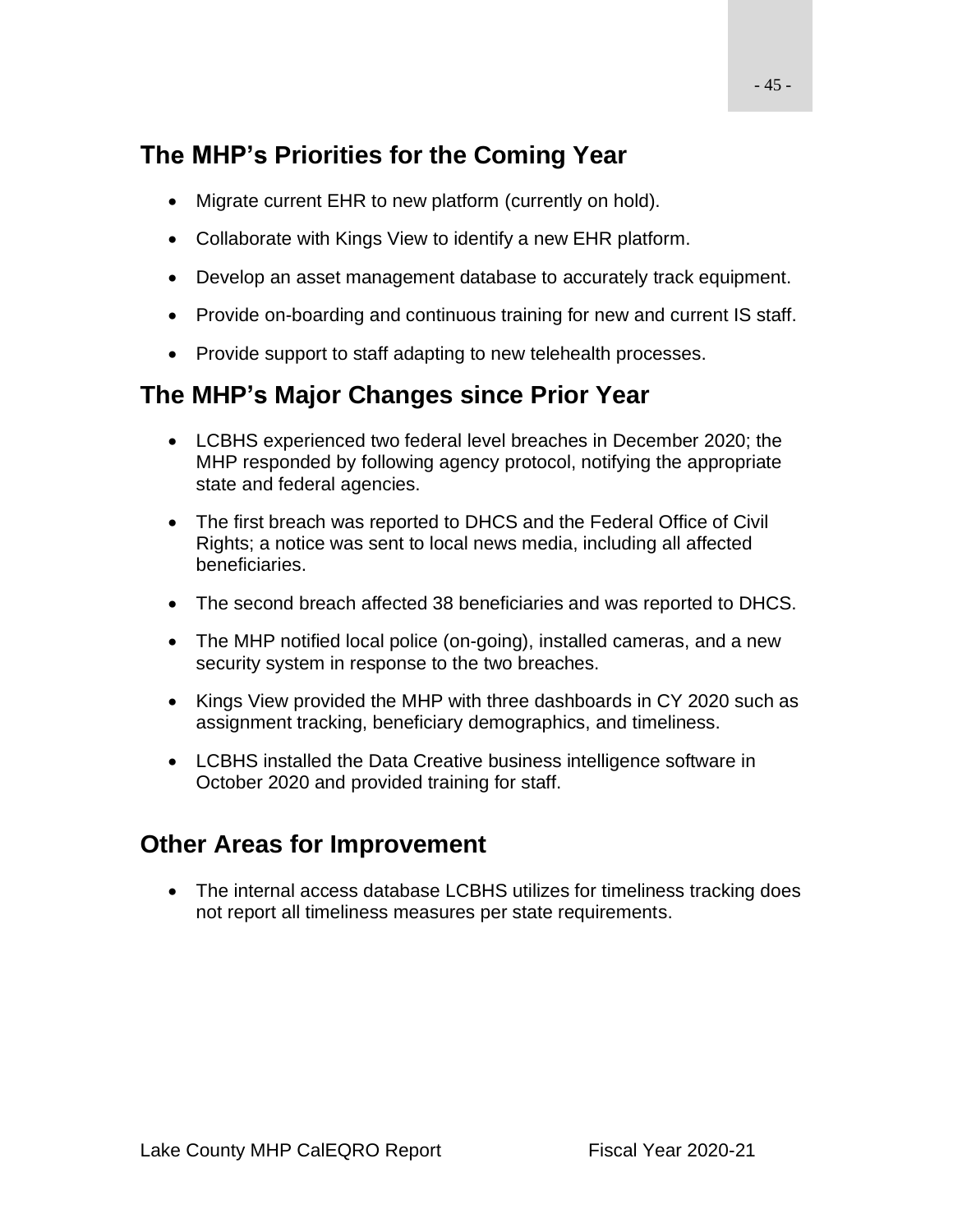# **Plans for Information Systems Change**

• The MHP is actively searching for a new EHR system; the project plan and project team are assembled.

## **MHP EHR Status**

Table 25 summarizes the ratings given to the MHP for EHR functionality.

### **Table 25: EHR Functionality**

|                                                     |                               | <b>Rating</b>  |                                    |                              |                            |  |
|-----------------------------------------------------|-------------------------------|----------------|------------------------------------|------------------------------|----------------------------|--|
| <b>Function</b>                                     | System/<br><b>Application</b> | <b>Present</b> | <b>Partially</b><br><b>Present</b> | <b>Not</b><br><b>Present</b> | <b>Not</b><br><b>Rated</b> |  |
| Alerts                                              | <b>CCBH</b>                   | $\mathcal{L}$  | $\boxtimes$                        | ×                            |                            |  |
| Assessments                                         | <b>CCBH</b>                   | $\boxtimes$    |                                    | M                            |                            |  |
| <b>Care Coordination</b>                            | <b>CCBH</b>                   | П              |                                    | $\boxtimes$                  |                            |  |
| Document Imaging/Storage                            | <b>CCBH</b>                   | $\boxtimes$    | ×                                  |                              |                            |  |
| Electronic Signature-MHP<br>Beneficiary             | <b>CCBH</b>                   | $\boxtimes$    | ×                                  |                              |                            |  |
| Laboratory results (eLab)                           | <b>CCBH</b>                   | П              | $\boxtimes$                        |                              |                            |  |
| Level of Care (LOC)/Level of<br>Service             | <b>CCBH</b>                   |                | ×.                                 | $\boxtimes$                  |                            |  |
| <b>Outcomes</b>                                     | <b>CCBH</b>                   | $\boxtimes$    |                                    | $\Box$                       |                            |  |
| Prescriptions (eRx)                                 | <b>CCBH</b>                   | $\boxtimes$    |                                    |                              |                            |  |
| <b>Progress Notes</b>                               | <b>CCBH</b>                   | $\boxtimes$    |                                    |                              |                            |  |
| <b>Referral Management</b>                          |                               | $\Box$         |                                    | $\boxtimes$                  |                            |  |
| <b>Treatment Plans</b>                              | <b>CCBH</b>                   | $\boxtimes$    |                                    |                              |                            |  |
| <b>Summary Totals for EHR Functionality:</b>        |                               |                |                                    |                              |                            |  |
| FY 2020-21 Summary Totals for EHR<br>Functionality: |                               | $\overline{7}$ | $\overline{2}$                     | 3                            | 0                          |  |
| FY 2019-20 Summary Totals for EHR<br>Functionality: |                               | 7              | $\overline{2}$                     | 3                            | 0                          |  |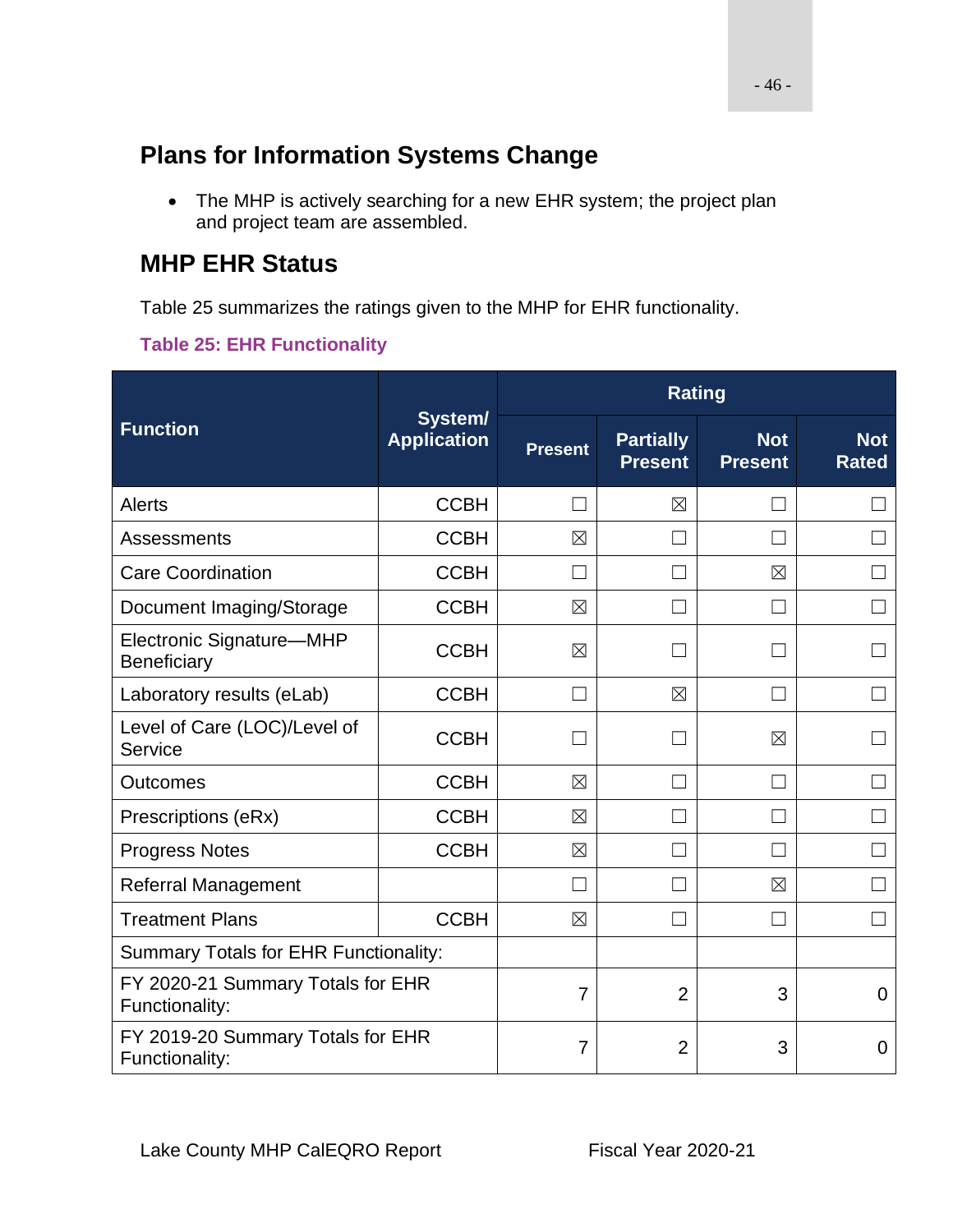|                                                     | System/<br><b>Application</b> | Rating         |                                    |                              |                            |
|-----------------------------------------------------|-------------------------------|----------------|------------------------------------|------------------------------|----------------------------|
| <b>Function</b>                                     |                               | <b>Present</b> | <b>Partially</b><br><b>Present</b> | <b>Not</b><br><b>Present</b> | <b>Not</b><br><b>Rated</b> |
| FY 2018-19 Summary Totals for EHR<br>Functionality: |                               |                | 4                                  |                              |                            |

Progress and issues associated with implementing an EHR over the past year are summarized below:

• The MHP's EHR has not been updated in the past two CY.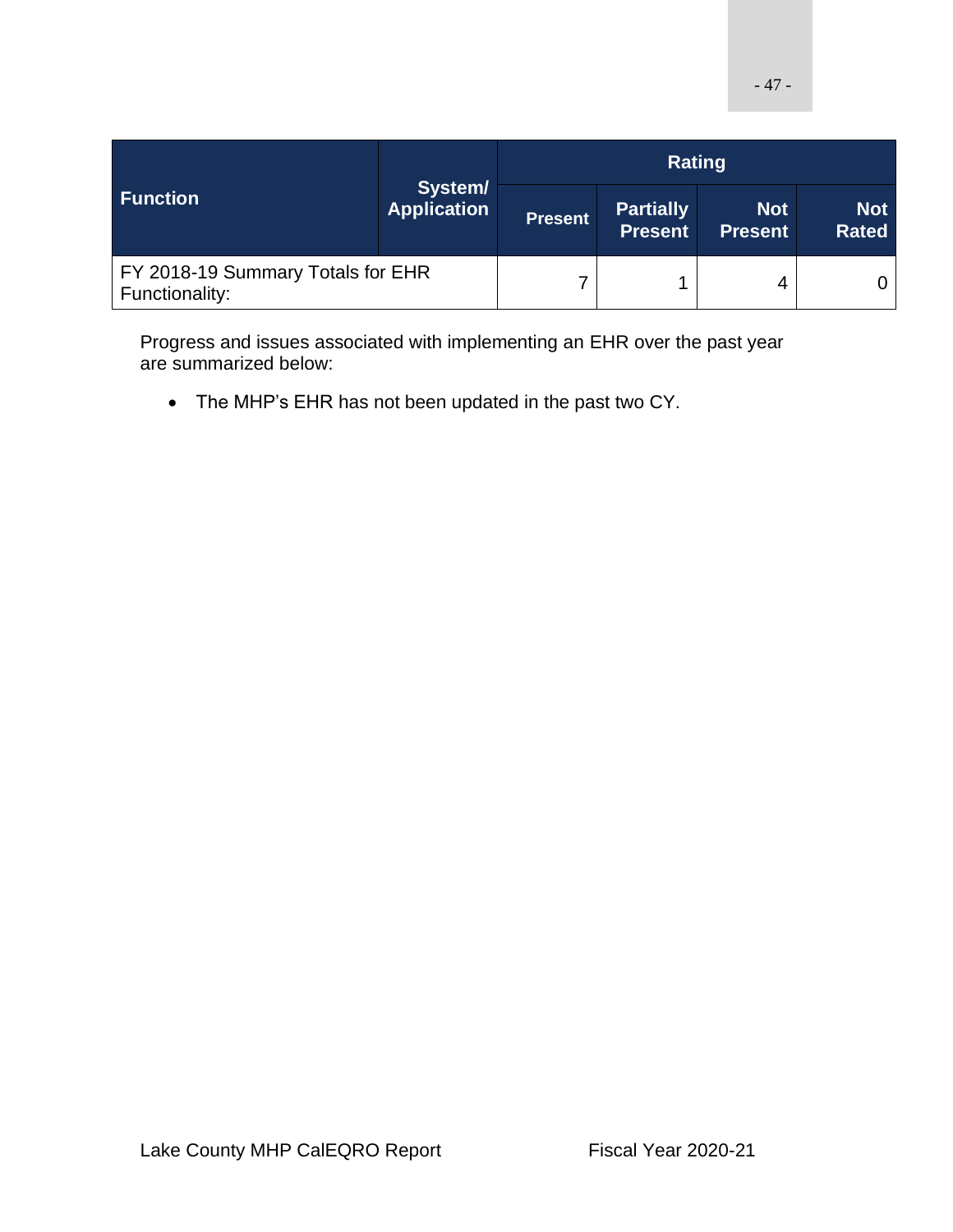# **Review of the MHP's Contract Provider EHR Functionality and Services**

The MHP currently uses local contract providers:

☒ Yes ☐ No ☐ Implementation Phase

Table 26 identifies methods available for contract providers to submit beneficiary clinical and demographic data; practice management and service information; and transactions to the MHP's EHR system, by type of input methods.

#### **Table 26: Contract Providers' Transmission of Beneficiary Information to MHP EHR**

| <b>Type of Input Method</b>                                                                                                                                                                         | <b>Percent</b><br><b>Used</b> | <b>Frequency</b> |
|-----------------------------------------------------------------------------------------------------------------------------------------------------------------------------------------------------|-------------------------------|------------------|
| Health Information Exchange (HIE) securely shares<br>beneficiary medical information from contractor EHR<br>system to MHP EHR system and return message or<br>medical information to contractor EHR | $0\%$                         | Not used         |
| Electronic data interchange (EDI) uses standardized<br>electronic message format to exchange beneficiary<br>information between contract provider EHR systems<br>and MHP EHR system                 | 0%                            | Not used         |
| Electronic batch files submitted to MHP for further<br>processing and uploaded into MHP EHR system                                                                                                  | $0\%$                         | Not used         |
| Direct data entry into MHP EHR system by contract<br>provider staff                                                                                                                                 | 10%                           | Daily            |
| Electronic files/documents securely emailed to MHP<br>for processing or data entry input into EHR system                                                                                            | 60%                           | Monthly          |
| Paper documents submitted to MHP for data entry<br>input by MHP staff into EHR system                                                                                                               | 30%                           | Daily            |

The rest of this section is applicable:  $□$  Yes  $□$  No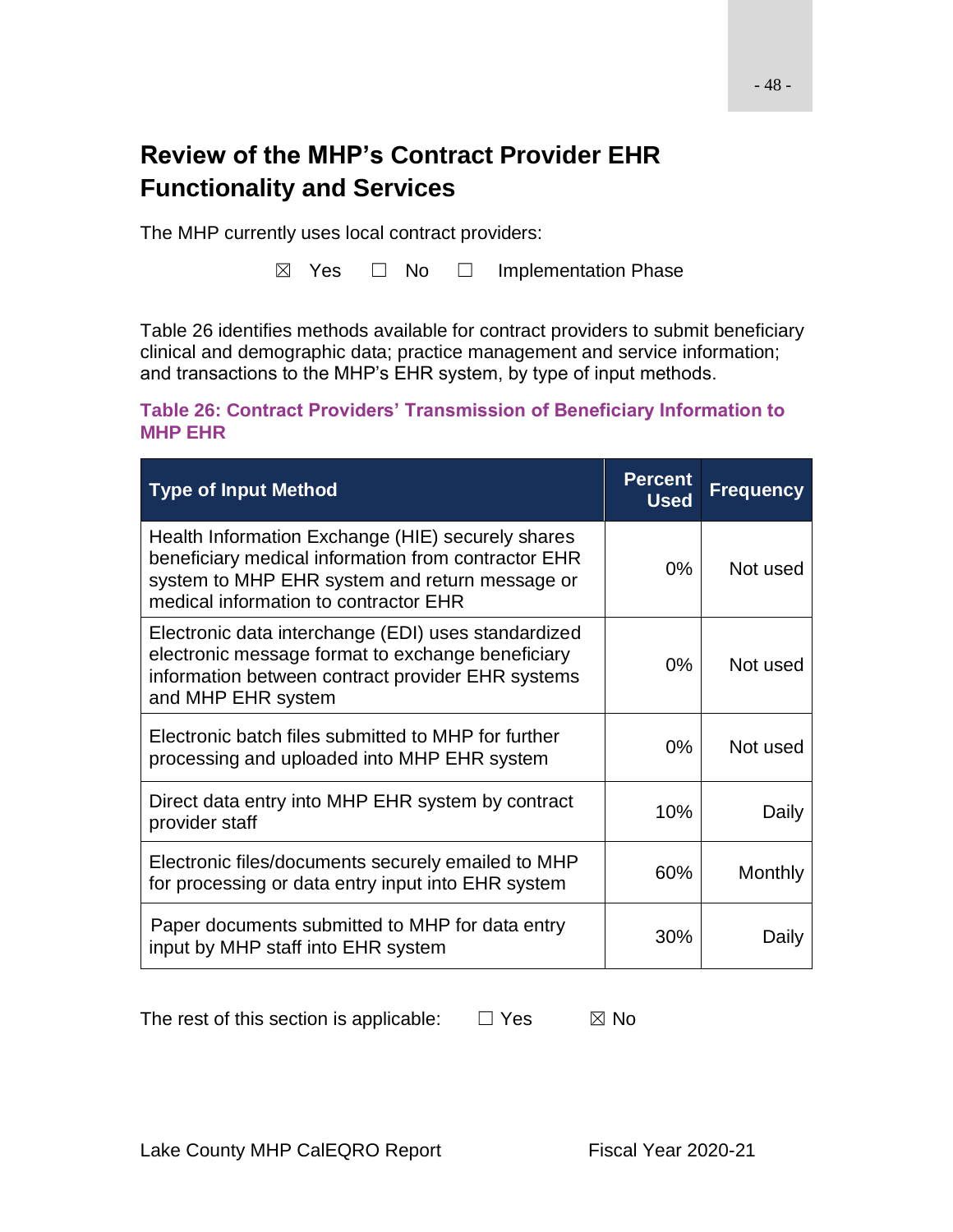Some contract providers have EHR systems which they rely on as their primary system to support operations. Table 27 lists the IS vendors currently in-place to support transmission of beneficiary and services information from contract providers to the MHP.

**Table 27: EHR Vendors Supporting Contract Provider to MHP Data Transmission**

| <b>LEHR Vendor</b> | <b>Product</b> | <b>Count of Providers</b><br>Supported |  |
|--------------------|----------------|----------------------------------------|--|
| n/a                |                |                                        |  |

# **Personal Health Record (PHR)**

The beneficiaries have online access to their health records through a PHR feature provided within the EHR, a beneficiary portal, or a third-party PHR.

□ Yes ⊠ No □ Implementation Phase

Expected implementation timeline:

| $\Box$ Already in place          |                                 |  |  |  |  |
|----------------------------------|---------------------------------|--|--|--|--|
| $\Box$ Within 6 months           | $\Box$ Within the next year     |  |  |  |  |
| $\Box$ Within the next two years | $\boxtimes$ Longer than 2 years |  |  |  |  |

Table 28 lists the PHR functionalities available to beneficiaries (if already in place):

#### **Table 28: PHR Functionalities**

| <b>PHR Functionality</b>                                                                           |                          | <b>Status</b>  |
|----------------------------------------------------------------------------------------------------|--------------------------|----------------|
| View current, future, and prior appointments through portal.                                       | Yes<br>$\vert \ \ \vert$ | ⊠ No           |
| Initiate appointment requests to provider/team.                                                    | $\Box$ Yes               | $\boxtimes$ No |
| Receive appointment reminders and/or other health-related alerts<br>from provider team via portal. | $\Box$ Yes               | ⊠ No           |
| View list of current medications through portal.                                                   | Yes<br>$\Box$            | ⊠ No           |
| Have ability to both send/receive secure text messages with<br>provider team.                      | Yes                      | Nc<br>M        |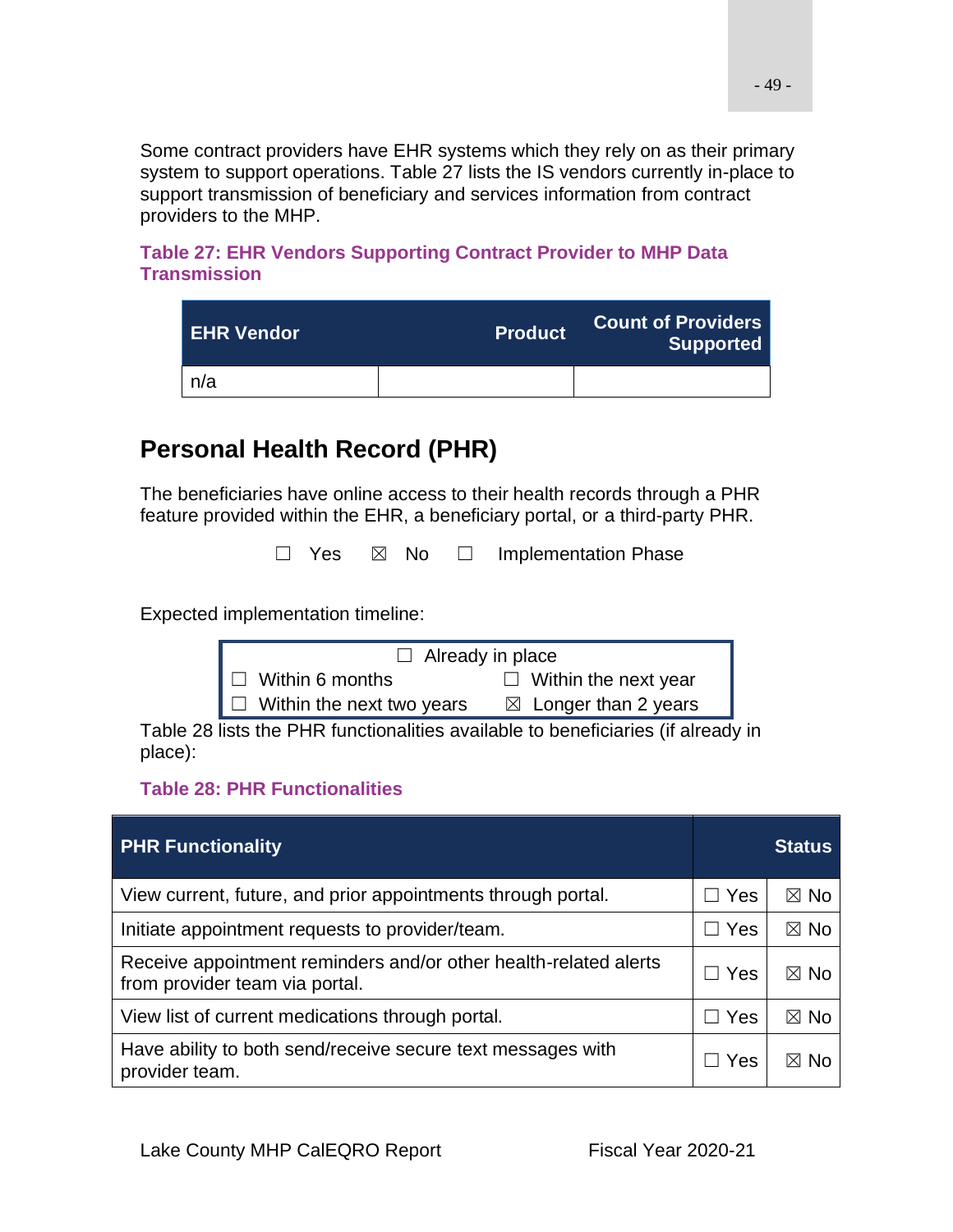## **Medi-Cal Claims Processing**

MHP performs end-to-end (837/835) claim transaction reconciliations:

|   | Yes<br>N٥                                                                                |
|---|------------------------------------------------------------------------------------------|
|   | If yes, product or application:                                                          |
|   | Dimension Reports application                                                            |
| ⊠ | Web-based application, including the MHP EHR system, supported<br>by Vendor or ASP Staff |
|   | Web-based application, supported by MHP or DMC staff                                     |
|   | Local SQL Database, supported by MHP/Health/County staff                                 |
|   | Local Excel Worksheet or Access Database                                                 |
|   |                                                                                          |

Method used to submit Medicare Part B claims:

☐ Paper ☒ Electronic ☐ Clearinghouse

Table 29 summarizes the MHP's SDMC claims.

#### **Table 29: Summary of CY 2019 Short-Doyle/Medi-Cal Claims**

| <b>Lake MHP</b>                |                                   |                                 |                                |                                 |                                 |                               |                                   |
|--------------------------------|-----------------------------------|---------------------------------|--------------------------------|---------------------------------|---------------------------------|-------------------------------|-----------------------------------|
| <b>Service</b><br><b>Month</b> | <b>Number</b><br><b>Submitted</b> | <b>Dollars</b><br><b>Billed</b> | <b>Number</b><br><b>Denied</b> | <b>Dollars</b><br><b>Denied</b> | <b>Percent</b><br><b>Denied</b> | <b>Dollars</b><br>Adjudicated | <b>Dollars</b><br><b>Approved</b> |
| <b>TOTAL</b>                   | 21,849                            | \$5,317,562                     | 257                            | \$67,149                        | 1.25%                           | \$5,250,413                   | \$4,443,126                       |
| <b>JAN19</b>                   | 3,295                             | \$755,197                       | 15                             | \$3,488                         | 0.46%                           | \$751,709                     | \$621,744                         |
| FEB <sub>19</sub>              | 1,890                             | \$432,987                       | 9                              | \$2,644                         | 0.61%                           | \$430,343                     | \$357,676                         |
| MAR19                          | 2,102                             | \$478,938                       | 25                             | \$9,082                         | 1.86%                           | \$469,856                     | \$385,816                         |
| APR <sub>19</sub>              | 2,170                             | \$515,138                       | 33                             | \$10,455                        | 1.99%                           | \$504,683                     | \$394,705                         |
| MAY19                          | 2,223                             | \$493,267                       | 15                             | \$5,287                         | 1.06%                           | \$487,980                     | \$397,597                         |
| JUN19                          | 1,643                             | \$348,929                       | 28                             | \$5,785                         | 1.63%                           | \$343,144                     | \$281,555                         |
| JUL19                          | 1,602                             | \$383,015                       | 28                             | \$6,546                         | 1.68%                           | \$376,469                     | \$328,784                         |
| AUG <sub>19</sub>              | 1,615                             | \$403,225                       | 18                             | \$3,569                         | 0.88%                           | \$399,656                     | \$344,775                         |
| SEP <sub>19</sub>              | 1,526                             | \$434,411                       | 30                             | \$10,890                        | 2.45%                           | \$423,521                     | \$380,253                         |
| OCT <sub>19</sub>              | 1,323                             | \$417,067                       | 19                             | \$3,140                         | 0.75%                           | \$413,927                     | \$373,279                         |
| <b>NOV19</b>                   | 1,244                             | \$328,828                       | 15                             | \$2,296                         | 0.69%                           | \$326,532                     | \$291,322                         |
| DEC <sub>19</sub>              | 1,216                             | \$326,561                       | 22                             | \$3,969                         | 1.20%                           | \$322,592                     | \$285,621                         |

Includes services provided during CY 2019 with the most recent DHCS claim processing date of **June 23, 2020**.

Only reports Short-Doyle/Medi-Cal claim transactions, does not include Inpatient Consolidated IPC hospital claims. Statewide denial rate for CY 2019 was **2.99 percent.**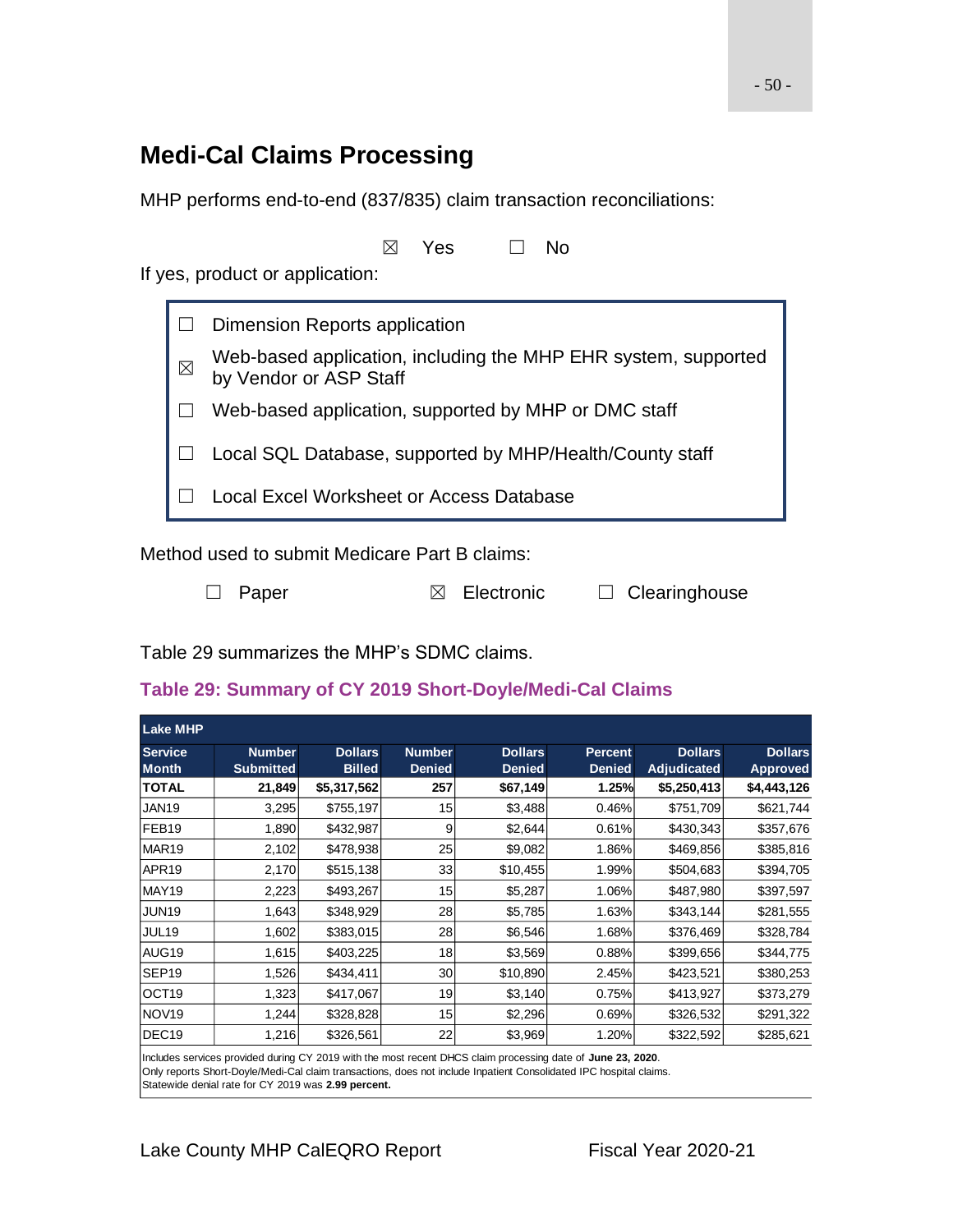The difference between Dollars Adjudicated and Dollars Approved column results does not reflect payments by Medicare and OHC plans, or state adjustments for maximum allowed reimbursement.

Table 30 summarizes the top five reasons for claim denial.

### **Table 30: Summary of CY 2019 Top Five Reasons for Claim Denial**

| <b>Lake MHP</b>                                                                                                               |                                |                                 |                                                              |  |  |  |  |  |  |
|-------------------------------------------------------------------------------------------------------------------------------|--------------------------------|---------------------------------|--------------------------------------------------------------|--|--|--|--|--|--|
| <b>Denial Reason Description</b>                                                                                              | <b>Number</b><br><b>Denied</b> | <b>Dollars</b><br><b>Denied</b> | <b>Percent</b><br><b>of</b><br><b>Total</b><br><b>Denied</b> |  |  |  |  |  |  |
| Medicare or Other Health Coverage must be billed before submission<br>of claim.                                               | 151                            | \$29,267                        | 44%                                                          |  |  |  |  |  |  |
| Beneficiary not eligible.                                                                                                     | 71                             | \$21,438                        | 32%                                                          |  |  |  |  |  |  |
| Beneficiary not eligible or non-covered charges.                                                                              | 10                             | \$10,854                        | 16%                                                          |  |  |  |  |  |  |
| ICD-10 diagnoses code or beneficiary demographic data or rendering<br>provider identifier is missing, incomplete, or invalid. | 13                             | \$4.212                         | 6%                                                           |  |  |  |  |  |  |
| Missing or incomplete or invalid codes.                                                                                       |                                | \$764                           | 1%                                                           |  |  |  |  |  |  |
| <b>Total</b>                                                                                                                  | 257                            | \$67.149                        | <b>NA</b>                                                    |  |  |  |  |  |  |
| The total denied claims information does not represent a sum of the top five reasons. It is a sum of all denials.             |                                |                                 |                                                              |  |  |  |  |  |  |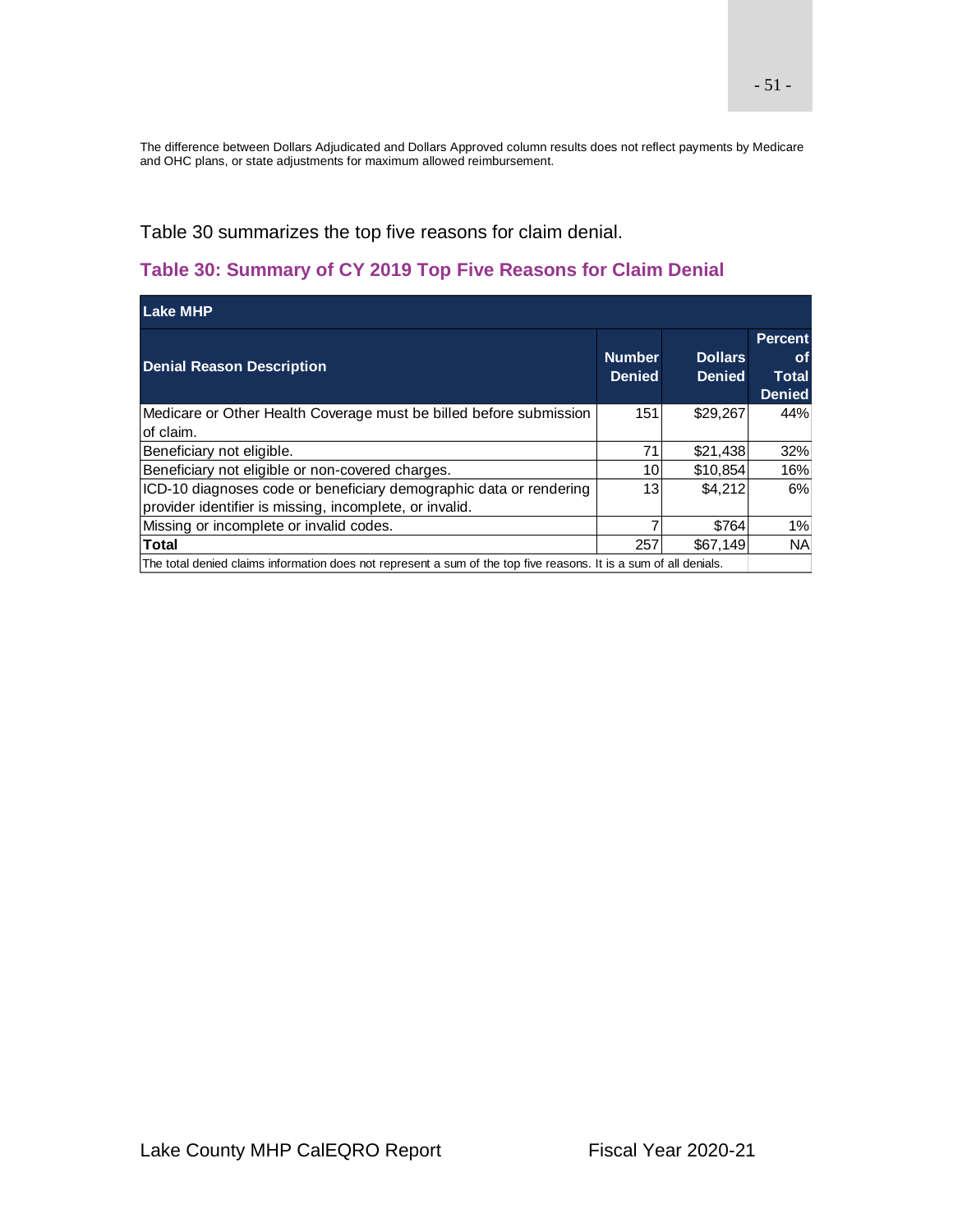# **NETWORK ADEQUACY**

In accordance with the CMS rules and DHCS directives on NA, CalEQRO has reviewed and verified the following three areas: ONA, AAS, and Rendering Provider NPI taxonomy codes as assigned in the NPPES. DHCS produced a detailed description and a set of NA requirements for the MHPs. CalEQRO followed these requirements in reviewing each MHP's adherence to the NA rules.

# **Network Adequacy Certification Tool Data Submitted in April 2020**

As described in the CalEQRO responsibilities, key documents were reviewed to validate NA as required by state law. The first document to be reviewed is the NACT that outlines in detail the MHP provider network by location, service provided, population served, and language capacity of the providers. The NACT also provides details of the rendering provider's NPI number as well as the professional taxonomy used to describe the individual providing the service. As previously stated, CalEQRO will be providing technical assistance in this area if there are problems with consistency with the federal register linked to these different types of important designations.

If DHCS found that the existing provider network did not meet required time and distance standards for all zip codes, an AAS recommendation would be submitted for approval by DHCS.

The travel time to the nearest provider for a required service level depends upon a county's size and the population density of its geographic areas. For Lake MHP, the time and distance requirements are 75 minutes and 45 miles for mental health services, and 75 minutes and 45 miles for psychiatry services. The two types of care that are measured for MHP NA compliance with these requirements are mental health services and psychiatry services. These services are separately measured for time and distance in relation to two age groups-youth (0-20) and adults (21 and over).

### **Review of Documents**

CalEQRO reviewed separately and with MHP staff all relevant documents (NACT, AAS) and maps related to NA issues for their Medi-Cal beneficiaries. CalEQRO also reviewed the special NA form created by CalEQRO for AAS zip codes, out-of-network providers, efforts to resolve these access issues, services to other disabled populations, use of technology and transportation to assist with access, and other NA related issues.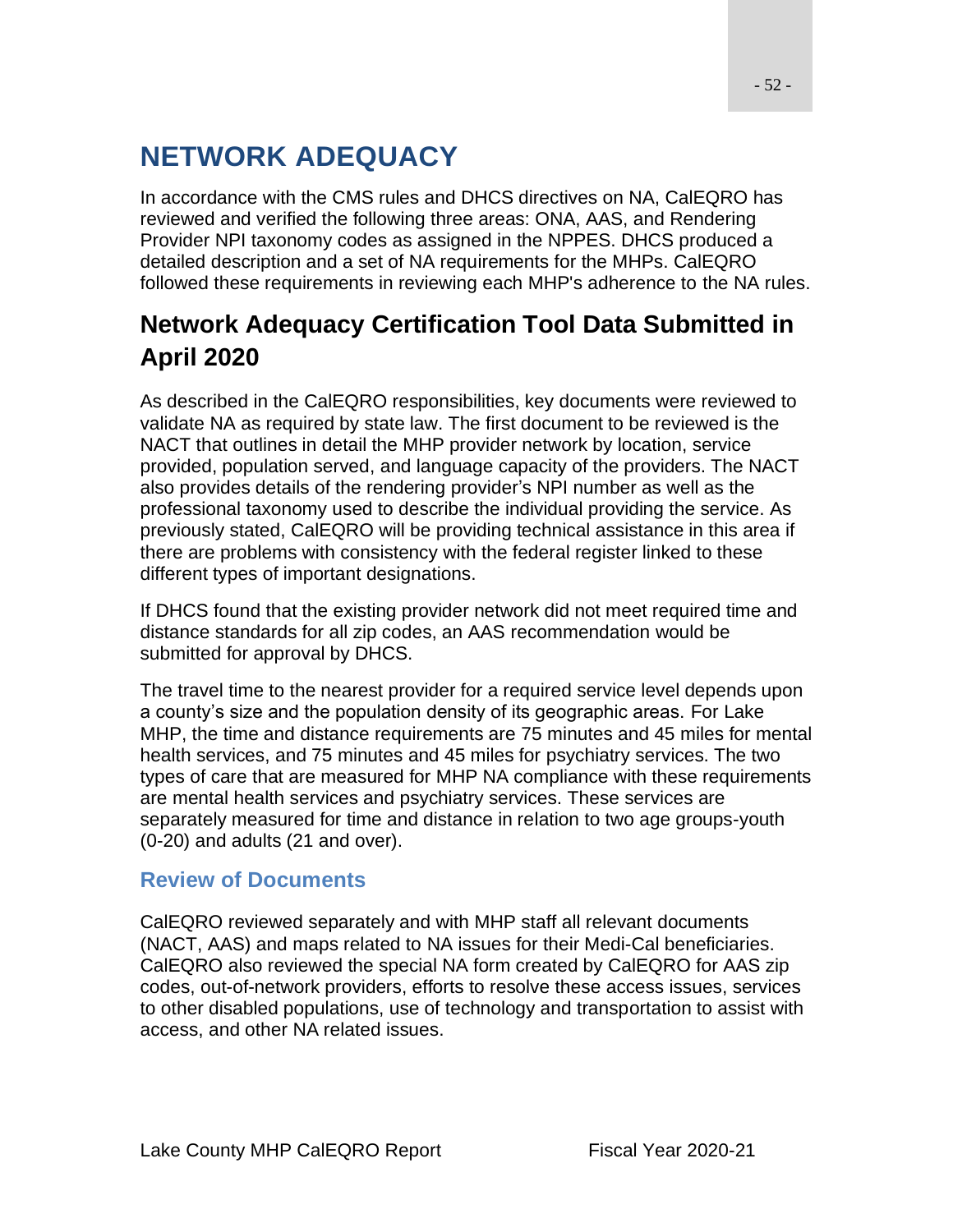### **Review Sessions**

CalEQRO conducted one consumer and family member focus group, six stakeholder interviews, two staff interviews, and discussed access and timeliness issues to identify problems for beneficiaries in these areas.

# **Findings**

The county MHP met all time and distance standards and did not require an AAS or out-of-network providers to enhance access to services for specific zip codes for their Medi-Cal beneficiaries.

The MHP received a conditional pass for psychiatry services for both adults, children and youth. The MHP is permitted to use telehealth to meet this requirement. As of the time of this EQRO review, the MHP was formulating their response to DHCS to meet the ratio standards. DHCS requested for the MHP to respond by January 2, 2021.

# **Plan of Correction/Improvement by MHP to Meet NA Standards and Enhance Access for Medi-Cal Patients**

A Plan of Correction was not required.

# **Provider NPI and Taxonomy Codes – Technical Assistance**

CalEQRO provided the MHP a detailed list of its rendering provider's NPI, Type 1 number and associated taxonomy code and description. The data came from disparate sources. The primary source is the MHP's NA rendering service provider data submitted to DHCS. This data is linked to the NPPES using the rendering service provider's NPI, Type 1 number.

Table 31 below provides a summary of any NPI or taxonomy code exceptions noted by CalEQRO.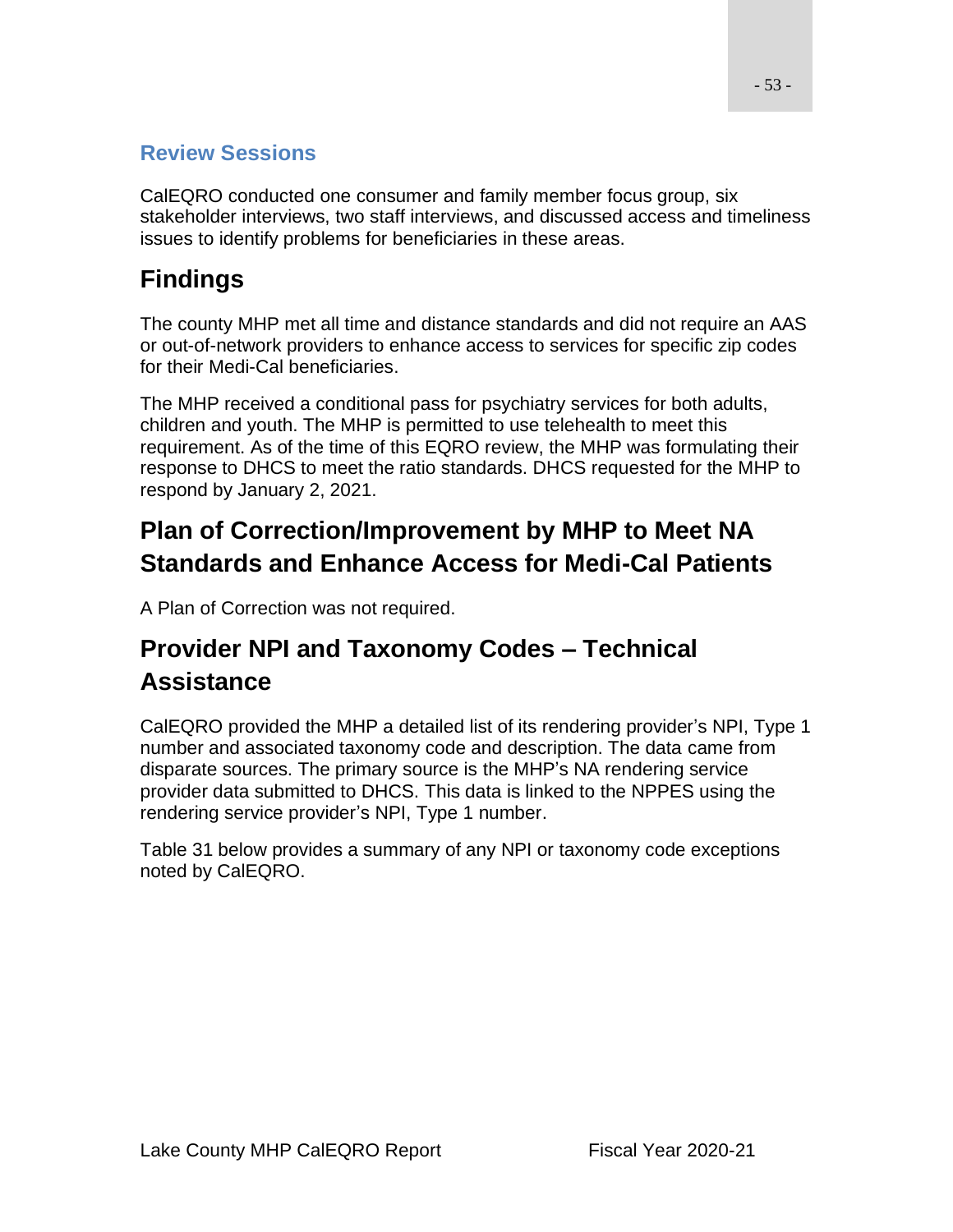## **Table 31: NPI and Taxonomy Code Exceptions**

| <b>Description of NPI Exceptions</b>                                                                                                                                                                                       | <b>Number of</b><br><b>Exceptions</b> |
|----------------------------------------------------------------------------------------------------------------------------------------------------------------------------------------------------------------------------|---------------------------------------|
| NPI Type 1 number not found in NPPES                                                                                                                                                                                       |                                       |
| NPI Type 1 and 2 numbers are the same                                                                                                                                                                                      |                                       |
| NPI Type 1 number was reported by two or more MHPs and<br>FTE percentages when combined are greater than 100<br>percent                                                                                                    |                                       |
| NPI Type 1 number reported is associated with two or more<br>providers                                                                                                                                                     |                                       |
| NPI Type 1 number found in NPPES as Type 2 number<br>associated with non-individual (facility) taxonomy codes                                                                                                              |                                       |
| NPI Type 1 number found in NPPES and is associated with<br>individual service provider taxonomy codes; however, that<br>taxonomy code is generally not associated with providers<br>who deliver behavioral health services |                                       |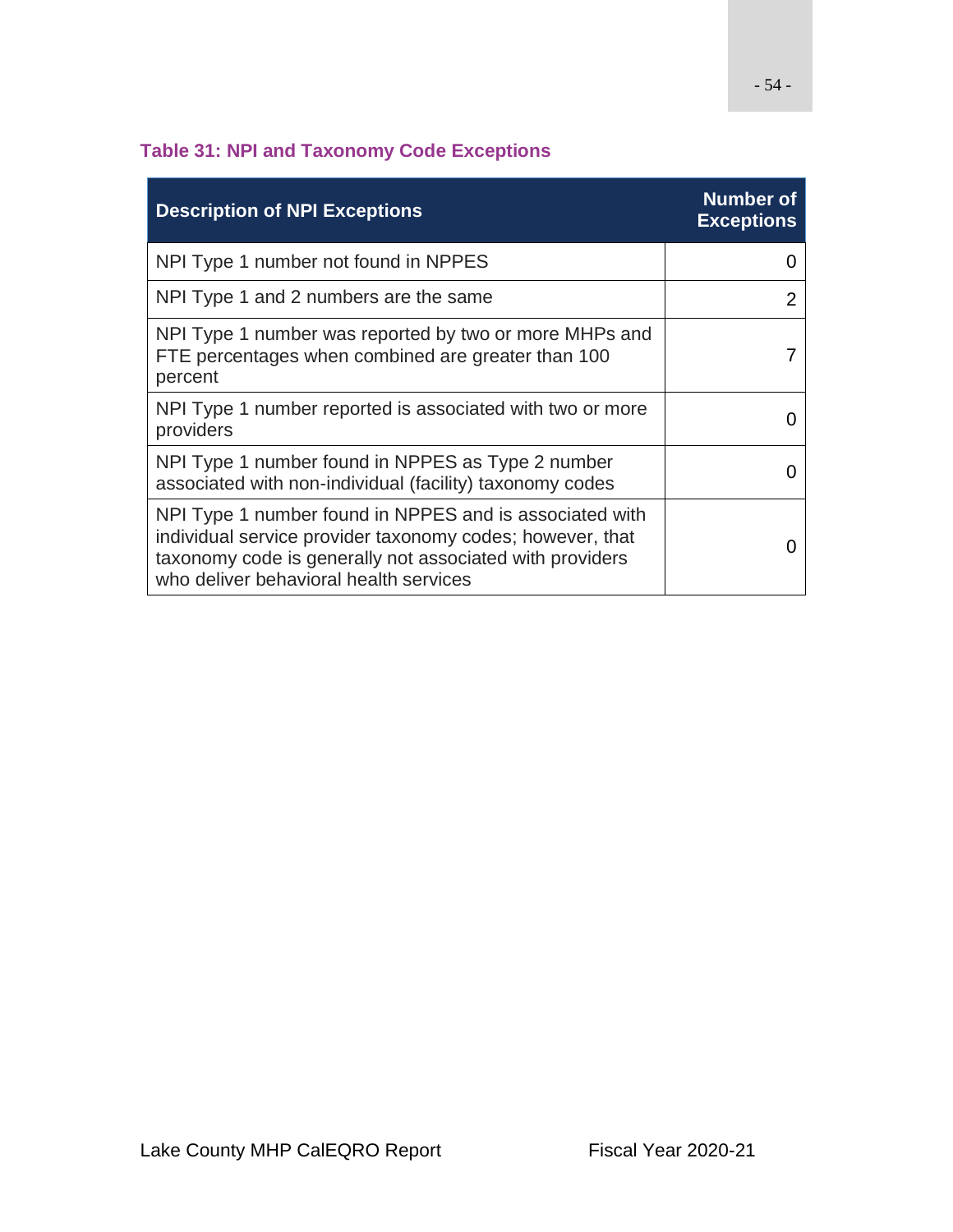# **CONSUMER AND FAMILY MEMBER FOCUS GROUP**

CalEQRO conducted one 90-minute focus group with consumers (MHP beneficiaries) and/or their family members during the video conference review of the MHP. As part of the pre-review planning process, CalEQRO requested one focus group with 10 to 12 participants each, the details of which can be found in each section below.

The consumer and family member (CFM) focus group is an important component of the CalEQRO video conference review process. Feedback from those who are receiving services provides important information regarding quality, access, timeliness, and outcomes. The focus group questions emphasize the availability of timely access to care, recovery, peer support, cultural competence, improved outcomes, and CFM involvement. CalEQRO provides gift cards to thank the CFMs for their participation.

# **CFM Focus Group One**

| <b>Topic</b>                                                                                                                                                                                                                                                                                | <b>Description</b>                                                                                                                                                                                                                                               |  |
|---------------------------------------------------------------------------------------------------------------------------------------------------------------------------------------------------------------------------------------------------------------------------------------------|------------------------------------------------------------------------------------------------------------------------------------------------------------------------------------------------------------------------------------------------------------------|--|
| Focus group type                                                                                                                                                                                                                                                                            | CalEQRO requested a culturally<br>diverse group of adult beneficiaries<br>who are mostly new beneficiaries<br>and have initiated/utilized services within<br>the past 12 months. The video conference<br>group was consistent with that<br>requested by CalEQRO. |  |
| Total number of<br>participants                                                                                                                                                                                                                                                             | Five                                                                                                                                                                                                                                                             |  |
| Number of participants<br>who initiated services<br>during the previous 12<br>months                                                                                                                                                                                                        | One                                                                                                                                                                                                                                                              |  |
| Interpreter used                                                                                                                                                                                                                                                                            | <b>Yes</b><br>If yes, specify language: Spanish                                                                                                                                                                                                                  |  |
| Summary of the main findings of the focus group: All focus group participants report<br>quick and efficient access to services. Participants were aware of who to contact in<br>case of an emergency. Stakeholders report the wellness centers were an integral part<br>of their treatment. |                                                                                                                                                                                                                                                                  |  |

#### **Table 32 : Focus Group One Description and Findings**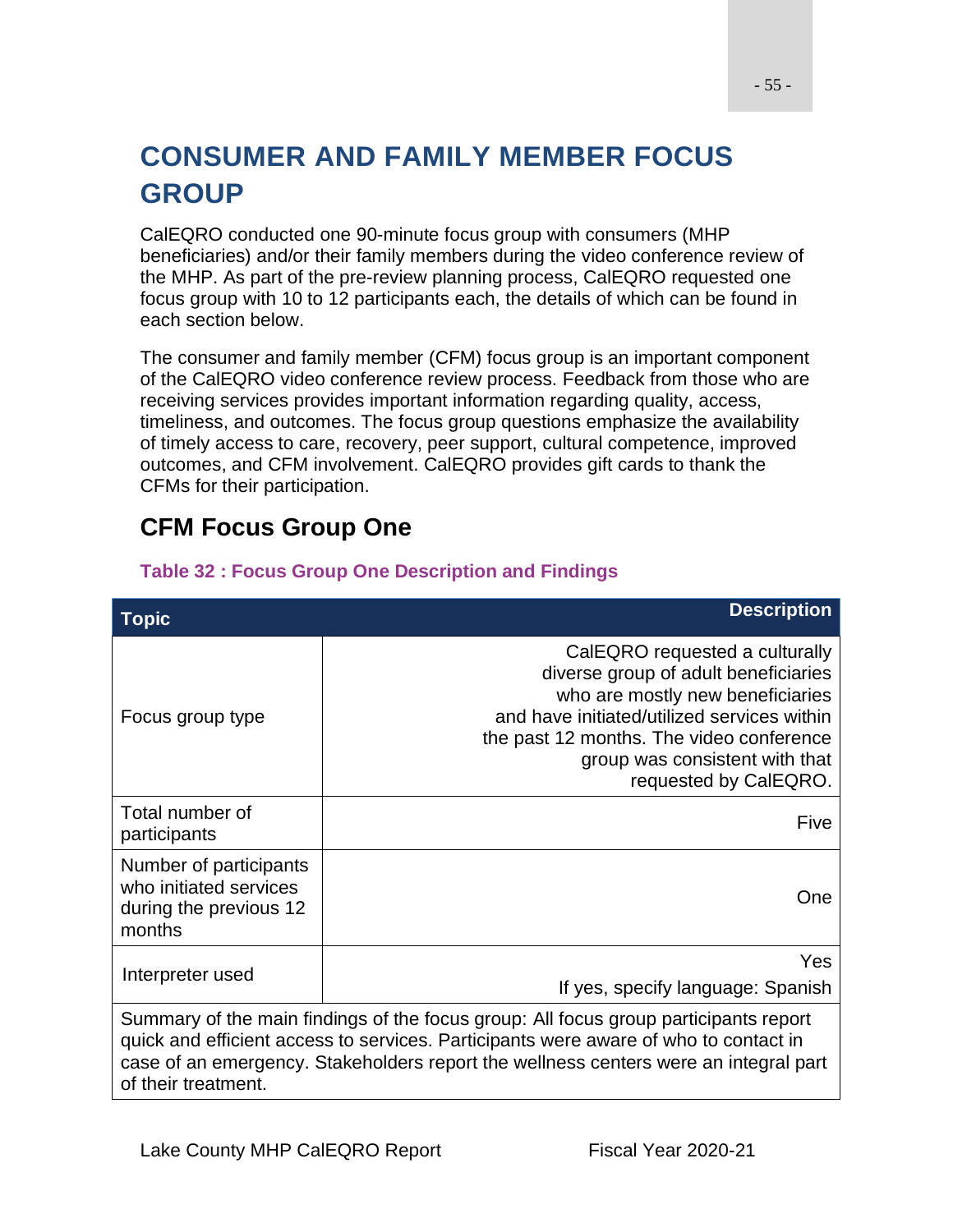| <b>Topic</b>                             | <b>Description</b>                                                                                                                                                                                                                 |
|------------------------------------------|------------------------------------------------------------------------------------------------------------------------------------------------------------------------------------------------------------------------------------|
| Access - new<br>beneficiaries            | The beneficiaries who initiated services in the past 12<br>months learned about services from the wellness center<br>and acquired a first appointment within one week.                                                             |
| Access – overall                         | Focus group participants learned about<br>services offered by LCBH from the agency<br>website, wellness centers, the local jail,<br>social workers, and family members.<br>It is easy to reschedule appointments.                  |
| <b>Timeliness</b>                        | Focus group participants report quick and<br>efficient access to services; one participant<br>received services immediately upon request.                                                                                          |
| Urgent care and<br>resource support      | All participants were aware of the crisis<br>line and/or warm line, and were provided<br>the phone numbers.                                                                                                                        |
| Quality                                  | Most beneficiaries agree that they<br>receive high quality service; however,<br>one participant would like to see<br>their therapist more often.<br>Participants are involved in their<br>treatment and care and planning.         |
| Peer employment                          | Focus group participants stated they learned<br>about employment opportunities from the<br>wellness centers and the Department of<br>Rehabilitation. One participant was<br>unaware of employment services.                        |
| Structure and<br>operations              | No beneficiaries participated in any committees, MHP<br>initiative and policy development or system planning.                                                                                                                      |
| Recommendations<br>from this focus group | Remove barriers to access such as lack of<br>$\bullet$<br>transportation.<br>Provide a natural disaster<br>(e.g. fires) evacuation plan<br>including transportation.<br>Replace the telephones located<br>in the wellness centers. |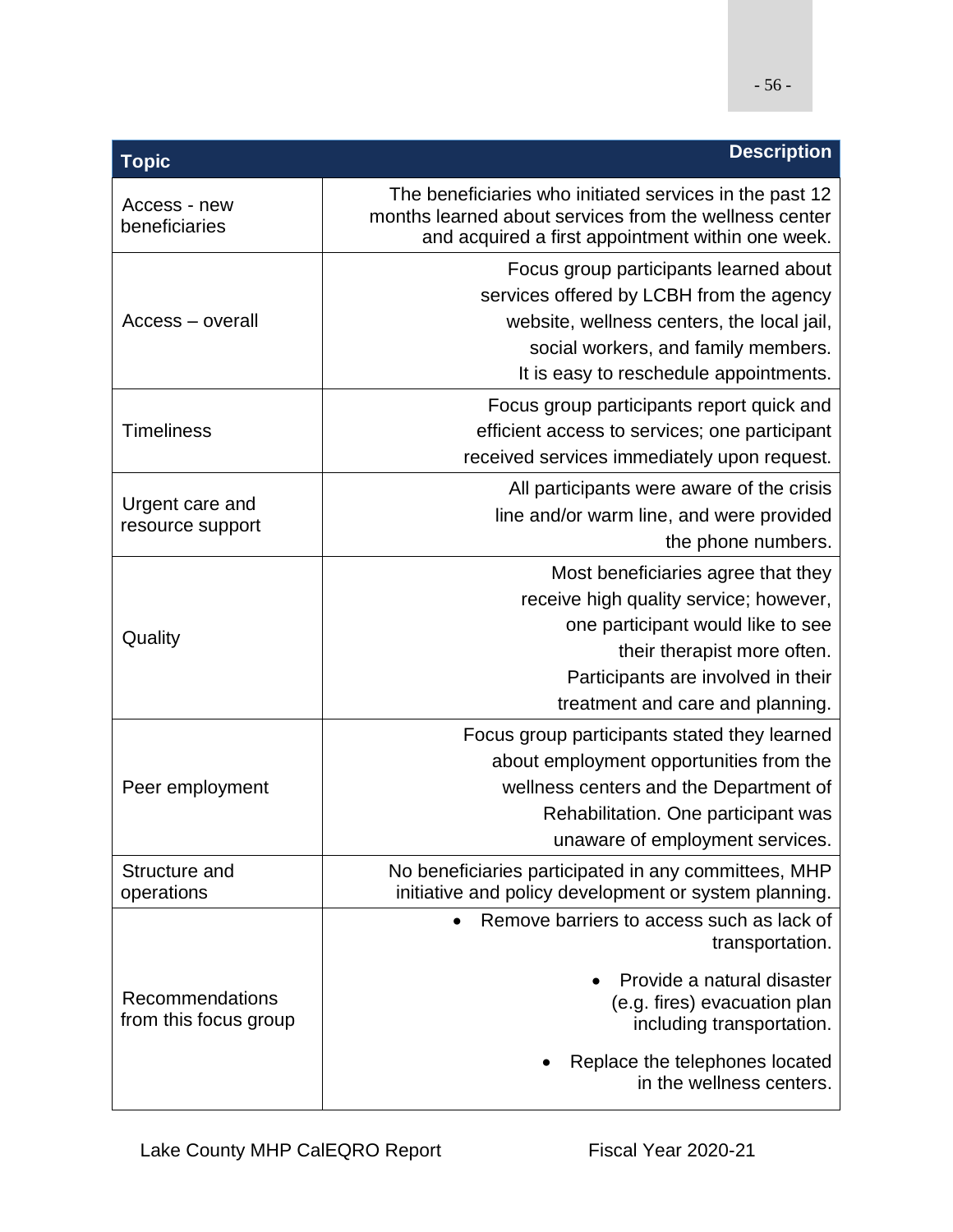| <b>Topic</b>                                    | <b>Description</b>                                                                                                                                                                                                  |
|-------------------------------------------------|---------------------------------------------------------------------------------------------------------------------------------------------------------------------------------------------------------------------|
| Any best practices or<br>innovations (optional) | Beneficiaries report that the<br><b>MHP offered Wellness Recovery</b><br>Action Plan (WRAP) groups<br>and trainings in the past.<br>WRAP groups and trainings are<br>returning in CY 2021 due<br>to popular demand. |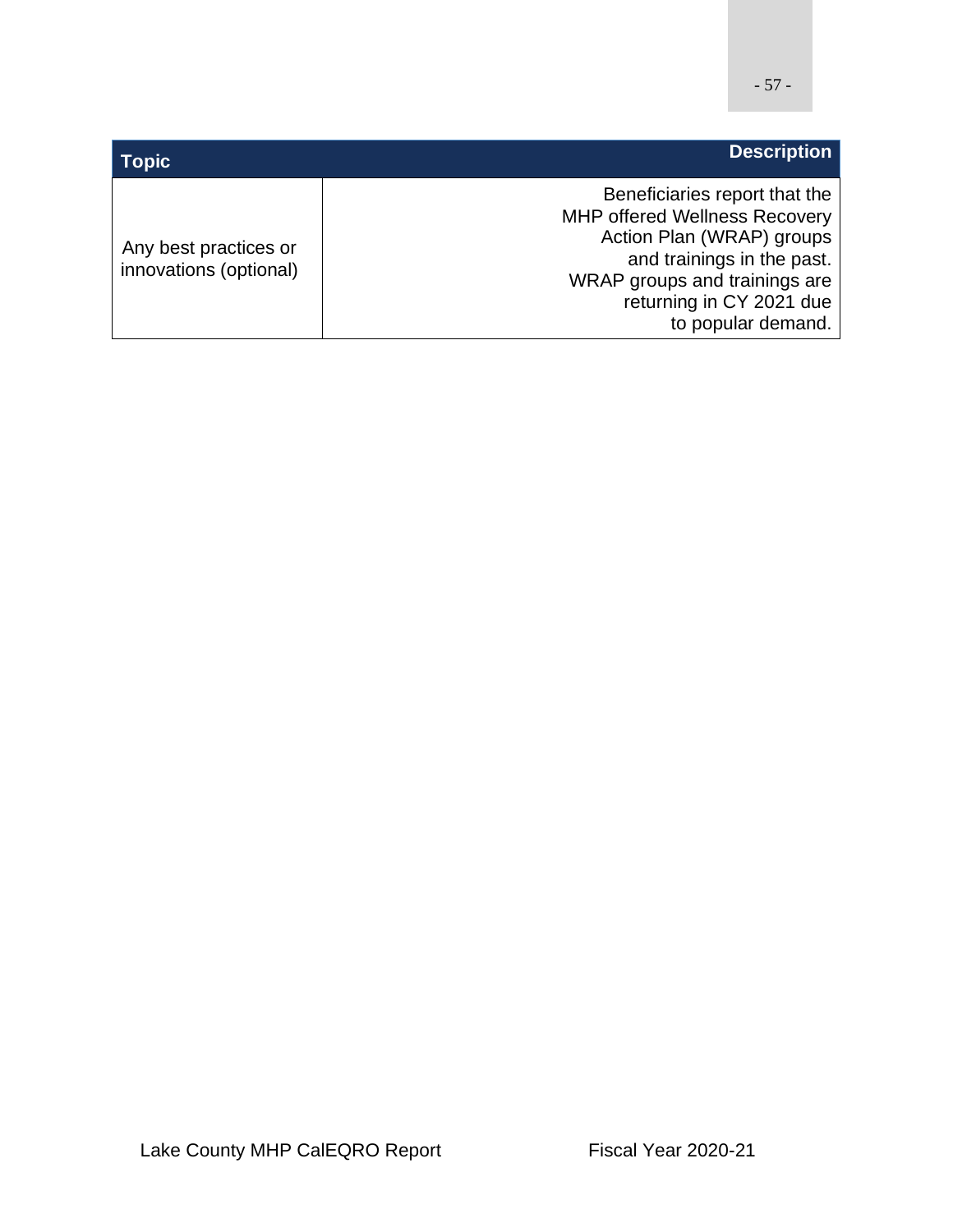# **PERFORMANCE AND QUALITY MANAGEMENT KEY COMPONENTS**

CalEQRO emphasizes THE MHP's use of data to promote quality and improve performance. Components widely recognized as critical to successful performance management include Access to Care, Timeliness of Services, Quality of Care, Beneficiary Progress/Outcomes, and Structure and Operations. The following tables in this section summarize CalEQRO's findings in each of these areas.

THE MHPs are assigned a score using the Key Components Tool available on CalEQRO website. Each table also provides the maximum possible score for each component.

## **Access to Care**

Table 33 lists the components that CalEQRO considers representative of a broad service delivery system in providing access to beneficiaries and family members. An examination of capacity, penetration rates, cultural competency, integration, and collaboration of services with other providers forms the foundation of access to and delivery of quality services.

#### **Table 33: Access to Care Components**

| <b>Component</b> |                                 | <b>Maximum</b><br><b>Possible</b> | <b>MHP Score</b> |
|------------------|---------------------------------|-----------------------------------|------------------|
| 1A               | Service Access and Availability | 14                                |                  |

The MHP offers printed materials in both English and Spanish in its clinics and wellness centers. The MHP's website is up-to-date, accessible, supports language translation of website content, and user friendly. Focus group participants report they learned about offered services from the agency website, wellness centers, the local jail, their personal social worker, and family members. LCBHS monitors various access points such as walk-ins, school, and primary care referrals, etc. Stakeholder feedback in focus groups demonstrate lack of transportation as a barrier to improving mental health wellness.

LCBHS contracted with I.D.E.A. Consulting in July 2020 to conduct access line test calls as part of a corrective action plan. Several scenarios were tested—in English and Spanish—such as information requests, initial services requests, urgent service requests, grievances and appeals, and walk-in services. Test call results were varied; many calls in English followed the access line protocol with minor deficiencies. There are opportunities for improvement with Spanish calls which demonstrated dropped calls; staff responses lost in translation; inconsistent linkage with interpretative services; several transfers; long wait times; and several calls transferred to the intake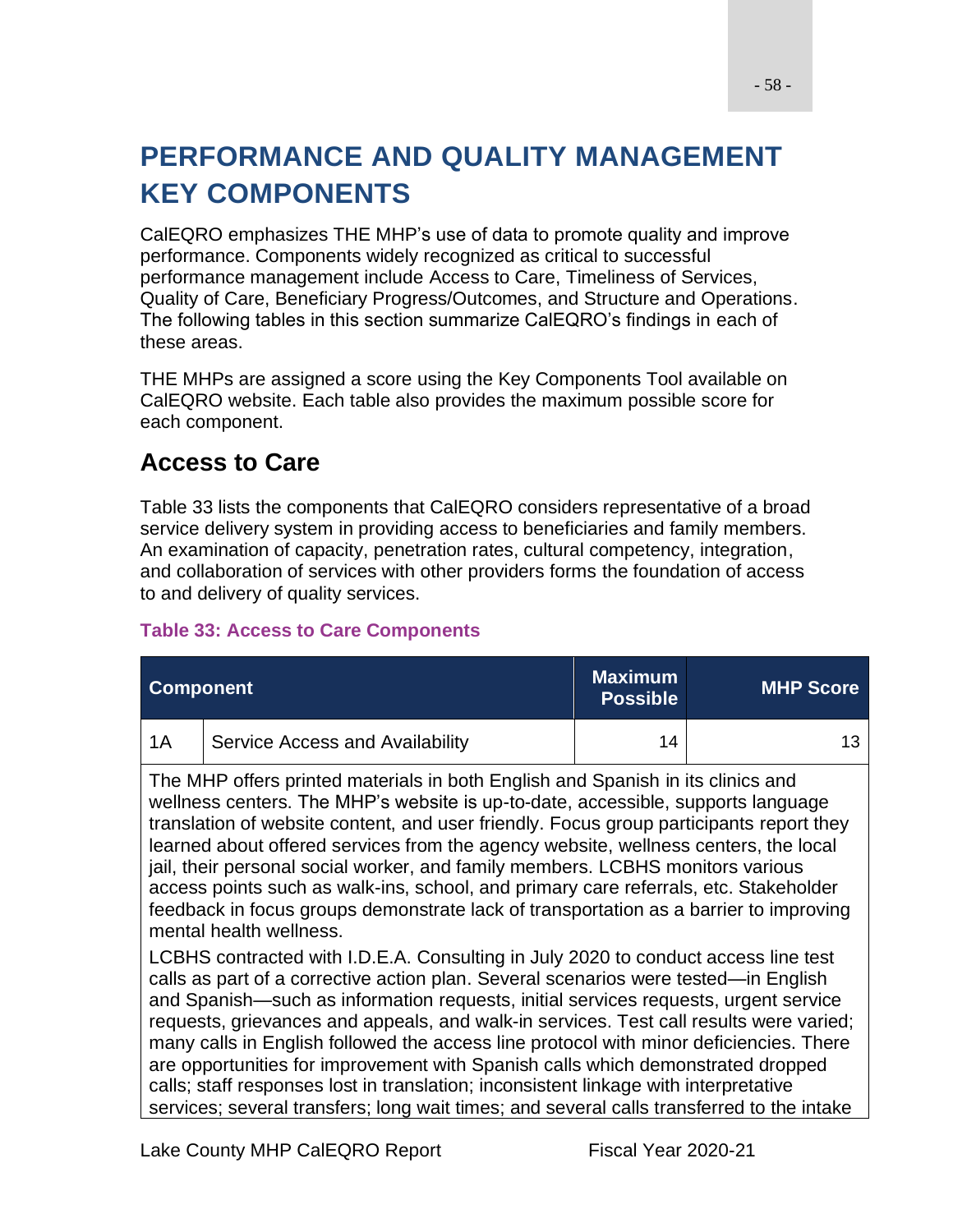| <b>Component</b>                                                                                                                                                                                                                                                                                                                                                                                                                                                                                                                                                                                                                                                                                                                                                                                                                                                                                                                                                                                                                                                                                                                                                                                                                                                                                                                                                                                                                                                                                                                                                                                      |                                                                                                                                                                                                                                                                                                                                                                                                                                                                                                                                                                                             | <b>Maximum</b><br><b>Possible</b> | <b>MHP Score</b> |  |
|-------------------------------------------------------------------------------------------------------------------------------------------------------------------------------------------------------------------------------------------------------------------------------------------------------------------------------------------------------------------------------------------------------------------------------------------------------------------------------------------------------------------------------------------------------------------------------------------------------------------------------------------------------------------------------------------------------------------------------------------------------------------------------------------------------------------------------------------------------------------------------------------------------------------------------------------------------------------------------------------------------------------------------------------------------------------------------------------------------------------------------------------------------------------------------------------------------------------------------------------------------------------------------------------------------------------------------------------------------------------------------------------------------------------------------------------------------------------------------------------------------------------------------------------------------------------------------------------------------|---------------------------------------------------------------------------------------------------------------------------------------------------------------------------------------------------------------------------------------------------------------------------------------------------------------------------------------------------------------------------------------------------------------------------------------------------------------------------------------------------------------------------------------------------------------------------------------------|-----------------------------------|------------------|--|
|                                                                                                                                                                                                                                                                                                                                                                                                                                                                                                                                                                                                                                                                                                                                                                                                                                                                                                                                                                                                                                                                                                                                                                                                                                                                                                                                                                                                                                                                                                                                                                                                       | counselor's voice mail. The MHP non-clinical PIP is focused on restructuring the<br>access line process to improve adult timely access to service.<br>After-hours calls are handled through a contract provider (Alameda Night Watch) and<br>test calls occur each month.<br>Cultural and linguistic training is provided twice per year, and the MHP has a<br>dedicated ethnic liaison position, a cultural competency plan that includes Culturally<br>and Linguistically Appropriate Services (CLAS) standards and analysis of attributes,<br>penetration rates, and health disparities. |                                   |                  |  |
| 1B                                                                                                                                                                                                                                                                                                                                                                                                                                                                                                                                                                                                                                                                                                                                                                                                                                                                                                                                                                                                                                                                                                                                                                                                                                                                                                                                                                                                                                                                                                                                                                                                    | <b>Capacity Management</b>                                                                                                                                                                                                                                                                                                                                                                                                                                                                                                                                                                  | 10                                | 8                |  |
| The MHP's penetration rates for CY 2019 are lower than other small rural MHPs in<br>various demographic categories such as: adults aged 18 to 59 years old (3.15 percent<br>versus 4.99 percent); older adults ages 60 and older (1.42 percent versus 2.12<br>percent); Hispanic/Latino (1.68 percent versus 4.47 percent); African American<br>(3.75 percent versus 6.57 percent); and Native American (2.05 percent versus<br>4.29 percent). The MHP provides community-based efforts, including wellness and<br>recovery centers, that provide outreach to those groups. Penetration data is reviewed<br>during quarterly Cultural Competence Committee (CCC) meetings.<br>The LCBHS staff productivity standard is set at 70 percent billable hours per workday.<br>Performance improvement plans are created with staff who are chronically low in<br>productivity. Feedback in staff interviews reflect that providing services via telehealth<br>improved productivity in certain areas as it removes transportation barriers to<br>service provision.<br>Stakeholder feedback reflects that case assignments are chosen based on staff<br>availability and are tracked in Anasazi; staff can run their own productivity reports.<br>Line staff carry a case load of approximately 30 beneficiaries, and program<br>supervisors also have case assignments. The MHP reports that improvement has<br>been made in productivity; however, this area continues to be a focus of CQI. LCBHS<br>contracted with Kings View for a clinical line staff productivity dashboard to begin<br>in CY 2021. |                                                                                                                                                                                                                                                                                                                                                                                                                                                                                                                                                                                             |                                   |                  |  |
| 1 <sup>C</sup>                                                                                                                                                                                                                                                                                                                                                                                                                                                                                                                                                                                                                                                                                                                                                                                                                                                                                                                                                                                                                                                                                                                                                                                                                                                                                                                                                                                                                                                                                                                                                                                        | Integration and Collaboration                                                                                                                                                                                                                                                                                                                                                                                                                                                                                                                                                               | 24                                | 24               |  |
| LCBHS collaborates with several community-based organizations and agencies for<br>outreach and engagement including: Redwood Community Services; local hospitals<br>and schools; local law enforcement and probation (i.e. community reintegration); Child<br>Welfare Services (CWS); and Rural Housing Development, etc.<br>The LCBHS operates several Mental Health Services Act (MHSA) funded programs<br>such as: Full Service Partnership (FSP); coordinated care for co-occurring behavioral<br>and physical health conditions; parent partner support; crisis access continuum;<br>forensic mental health partnership; older adult access; trauma focused co-occurring                                                                                                                                                                                                                                                                                                                                                                                                                                                                                                                                                                                                                                                                                                                                                                                                                                                                                                                         |                                                                                                                                                                                                                                                                                                                                                                                                                                                                                                                                                                                             |                                   |                  |  |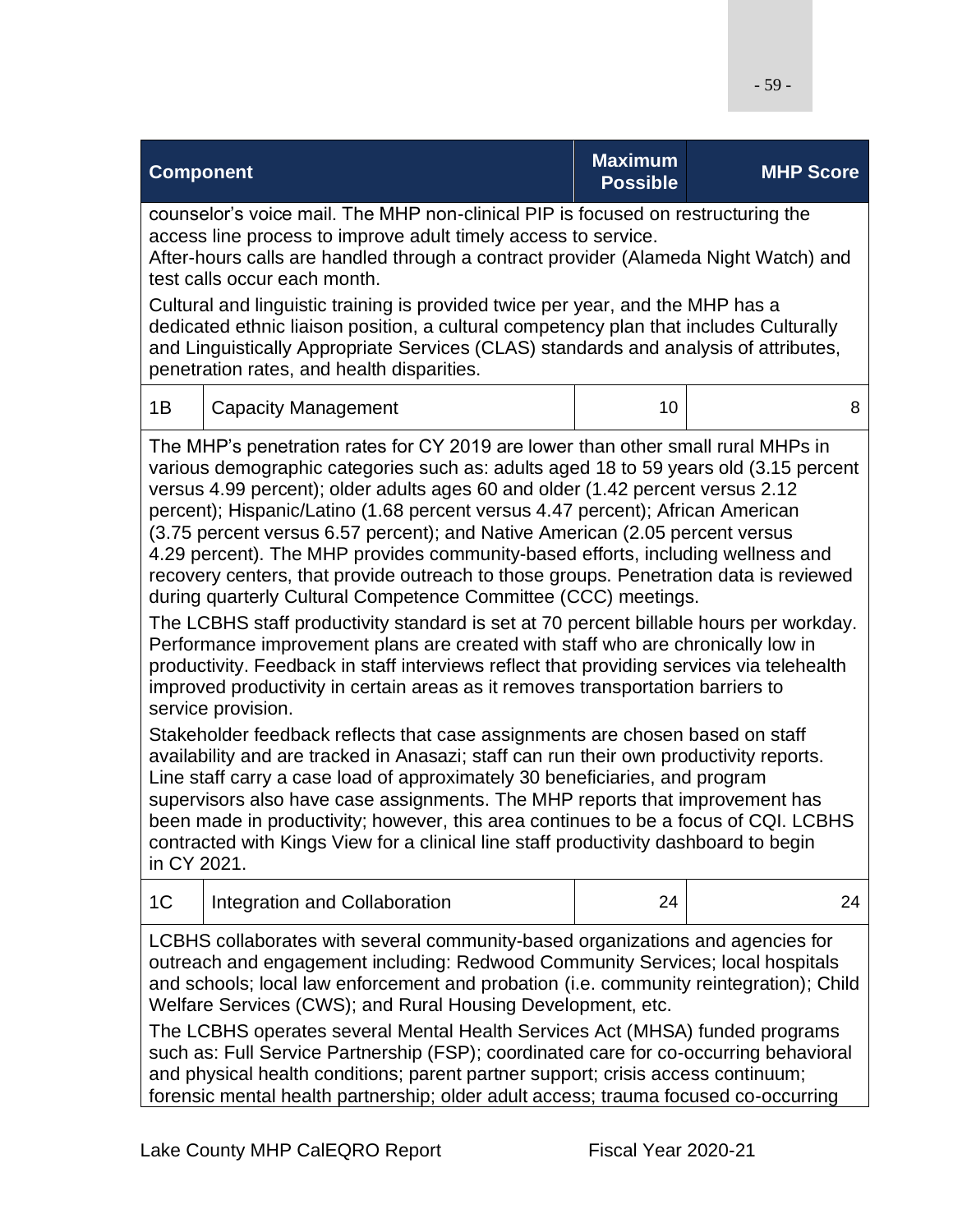| <b>Component</b>                                                                                                                                                                                                                                                                                                                                                                                                                                                                                                                       | <b>Maximum</b><br><b>Possible</b> | <b>MHP Score</b> |
|----------------------------------------------------------------------------------------------------------------------------------------------------------------------------------------------------------------------------------------------------------------------------------------------------------------------------------------------------------------------------------------------------------------------------------------------------------------------------------------------------------------------------------------|-----------------------------------|------------------|
| disorder screening and treatment; early intervention services and early student<br>support; peer support recovery wellness centers; community outreach and<br>engagement; and workforce education and training (WET).                                                                                                                                                                                                                                                                                                                  |                                   |                  |
| The MHP works to expand understanding of mental health issues in the community<br>through projects like Critical Incident Stress Management, which is designed to<br>provide emotional support for first responders. It has also sponsored a series of<br>Mental Health First Aid sessions to increase awareness and facilitate referrals.                                                                                                                                                                                             |                                   |                  |
| Psychiatric placement beds for acute need remains a challenge which has worsened<br>with recent fires and the COVID-19 public health emergency. Lake County<br>experienced the Glass Fire in September 2020 which resulted in mandatory<br>evacuations, road closures, power outages, and several burned structures.                                                                                                                                                                                                                   |                                   |                  |
| Adventist Health St. Helena Hospital (151-bed acute care) in Deer Park closed for<br>more than ten weeks due to the fire; the closure impacted beneficiary hospital<br>placement as reported by MHP clinical supervisors. Beneficiaries were routed to<br>hospitals in Napa and Sonoma counties which also experience adverse impacts from<br>fires and the pandemic.                                                                                                                                                                  |                                   |                  |
| Lake County received their third round of Project Roomkey funds for long-term<br>housing for the homeless population. The Hope Center opened in November 2020 in<br>Clearlake and provides 20-beds for transitional housing. LCBHS collaborated with<br>several entities on the project such as: city of Clearlake; Lake County Health<br>Department; Lake County Continuum of Care; Partnership Health Plan; Department of<br>Social Services; North Coast Opportunities; Adventist Health; and Redwood<br><b>Community Services.</b> |                                   |                  |

## **Timeliness of Services**

As shown in Table 34, CalEQRO identifies the following components as necessary for timely access to comprehensive specialty mental health services.

### **Table 34: Timeliness of Services Components**

| <b>Component</b>                                                                                                                                                                                                                                                                                                                                |                                  | <b>Maximum</b><br><b>Possible</b> | <b>MHP Score</b> |
|-------------------------------------------------------------------------------------------------------------------------------------------------------------------------------------------------------------------------------------------------------------------------------------------------------------------------------------------------|----------------------------------|-----------------------------------|------------------|
| 2A                                                                                                                                                                                                                                                                                                                                              | <b>First Offered Appointment</b> | 16                                | 15               |
| LCBH has a 10 business-day standard for the length of time from initial request to first<br>offered appointment and met the standard 90.22 percent of the time for county<br>operated programs in FY 2020-21 (92.85 percent for adults, 80.72 percent for<br>children, and 50 percent for FC youth). The percent of FC appointments meeting the |                                  |                                   |                  |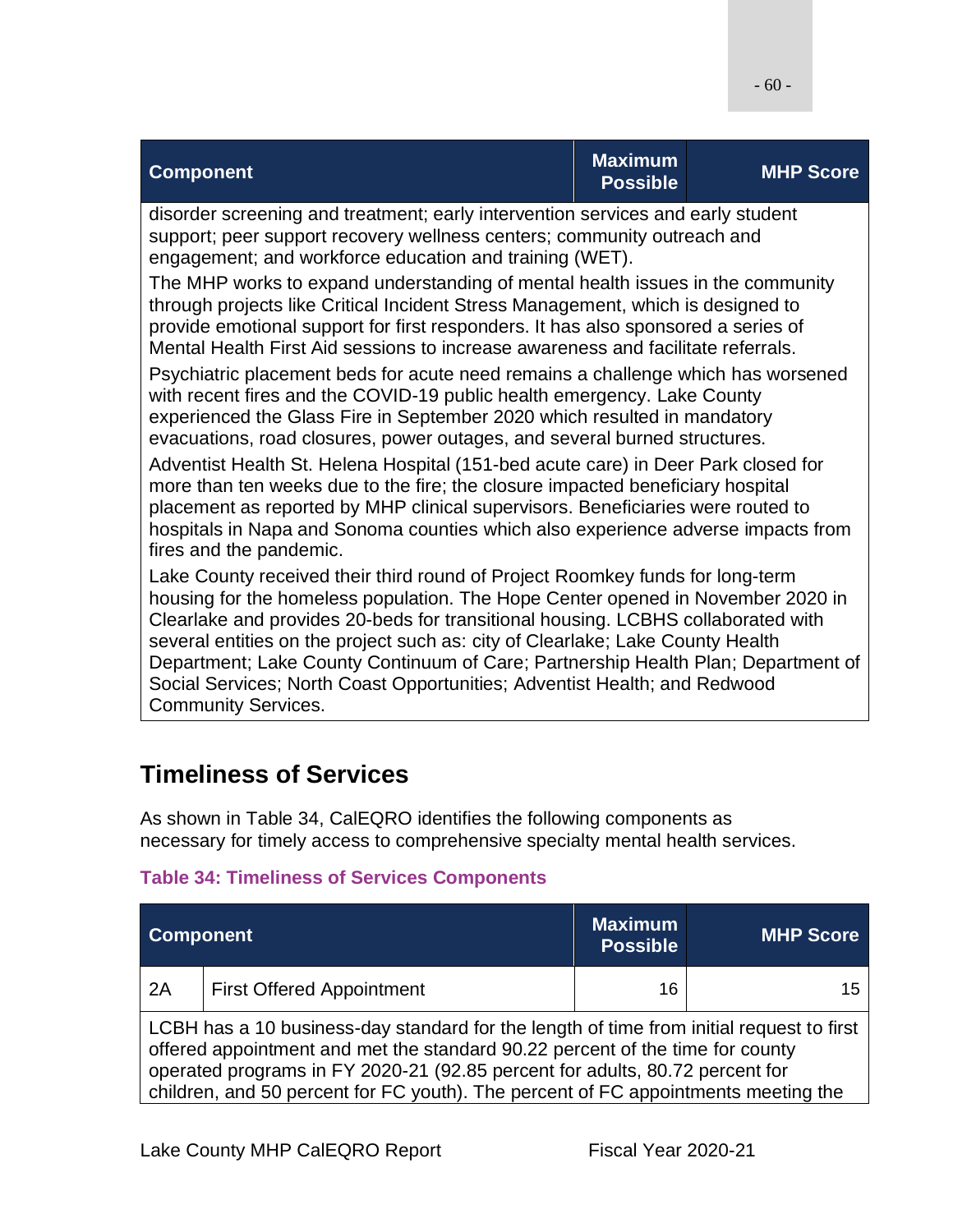|                                                                                                                                                                                                                                                                                                                                                                                                                                                                                                                                                                                                                                                                                                                                                                                                                                                                                                                                                                                                                                                                                                                                                                                                                                                                                                      | <b>Component</b>                                    | <b>Maximum</b><br><b>Possible</b> | <b>MHP Score</b> |
|------------------------------------------------------------------------------------------------------------------------------------------------------------------------------------------------------------------------------------------------------------------------------------------------------------------------------------------------------------------------------------------------------------------------------------------------------------------------------------------------------------------------------------------------------------------------------------------------------------------------------------------------------------------------------------------------------------------------------------------------------------------------------------------------------------------------------------------------------------------------------------------------------------------------------------------------------------------------------------------------------------------------------------------------------------------------------------------------------------------------------------------------------------------------------------------------------------------------------------------------------------------------------------------------------|-----------------------------------------------------|-----------------------------------|------------------|
| 10-day standard is low due to the small number of beneficiaries served. The average<br>length of time from initial request to first offered appointment is 7.5 business days (6.6<br>days for adults, 8.7 days for children and 9.5 for FC youth). LCBHS' non-clinical PIP is<br>focused on improving timely access to service for adults by restructuring the intake<br>process; the overall length of time from request to first offered appointment has<br>improved by 66.33 percent since FY 2019-20. The MHP hopes to restructure the<br>children and FC youth intake process as well.<br>The MHP stated that service capacity for children is a challenge, and line staff<br>reported the same concerns in focus groups. LCBHS reported there are more<br>Notice of Adverse Benefit Determination (NOABD) issued for children's timely access<br>to service. It is unclear how the MHP calculates timeliness data for children, as the<br>staff feedback contradicts data presented during this review (e.g. 8.7 business days<br>wait time for children's initial access).<br>The MHP would benefit from tracking and regularly reporting on the first offered<br>appointment data for the entire system of care; this will ensure that beneficiaries are<br>receiving timely access to care. |                                                     |                                   |                  |
| 2B                                                                                                                                                                                                                                                                                                                                                                                                                                                                                                                                                                                                                                                                                                                                                                                                                                                                                                                                                                                                                                                                                                                                                                                                                                                                                                   | <b>First Offered Psychiatry Appointment</b>         | 12                                | 5                |
| The MHP has 2.5 FTE psychiatrist positions divided among children and adults, and<br>1.5 FTE contracted psychiatrists to provide care solely to children and adolescents;<br>there is one in-house dedicated psychiatrist. In response to the public health<br>emergency, all psychiatry and medication management appointments are provided<br>via telehealth; however, psychotropic medication injections are still provided in-person<br>at the clinic.<br>LCBHS applies a 15 business-day standard to first offered psychiatry appointments;<br>however, the MHP does not track psychiatry timeliness due to an integration issue<br>between the access database and the EHR. The MHP's data analysis expert left their<br>position in November 2020 which also contributed to the difficulties with timeliness<br>tracking. The MHP is in the initial planning stage with Kings View to begin tracking<br>and trending psychiatry timeliness. LCBHS contracted with I.D.E.A. Consulting in<br>July 2020 to assist with tracking and trending psychiatry timeliness, and production of<br>QI timeliness reports. The MHP reports that they have psychiatry capacity, and there<br>are no telehealth technical difficulties.                                                                      |                                                     |                                   |                  |
| 2C                                                                                                                                                                                                                                                                                                                                                                                                                                                                                                                                                                                                                                                                                                                                                                                                                                                                                                                                                                                                                                                                                                                                                                                                                                                                                                   | <b>Timely Appointments for Urgent</b><br>Conditions | 18                                | 12               |
| The MHP has a 48-hour standard for the length of time from service request to actual<br>encounter (no prior authorization) for the entire system of care and met the standard<br>100 percent of the time. LCBHS holds urgent conditions that require authorization to<br>the same 48-hour standard. The MHP tracks the wait time range; however, they do                                                                                                                                                                                                                                                                                                                                                                                                                                                                                                                                                                                                                                                                                                                                                                                                                                                                                                                                             |                                                     |                                   |                  |

not track the average and median times. There were no FC requests for urgent

- 61 -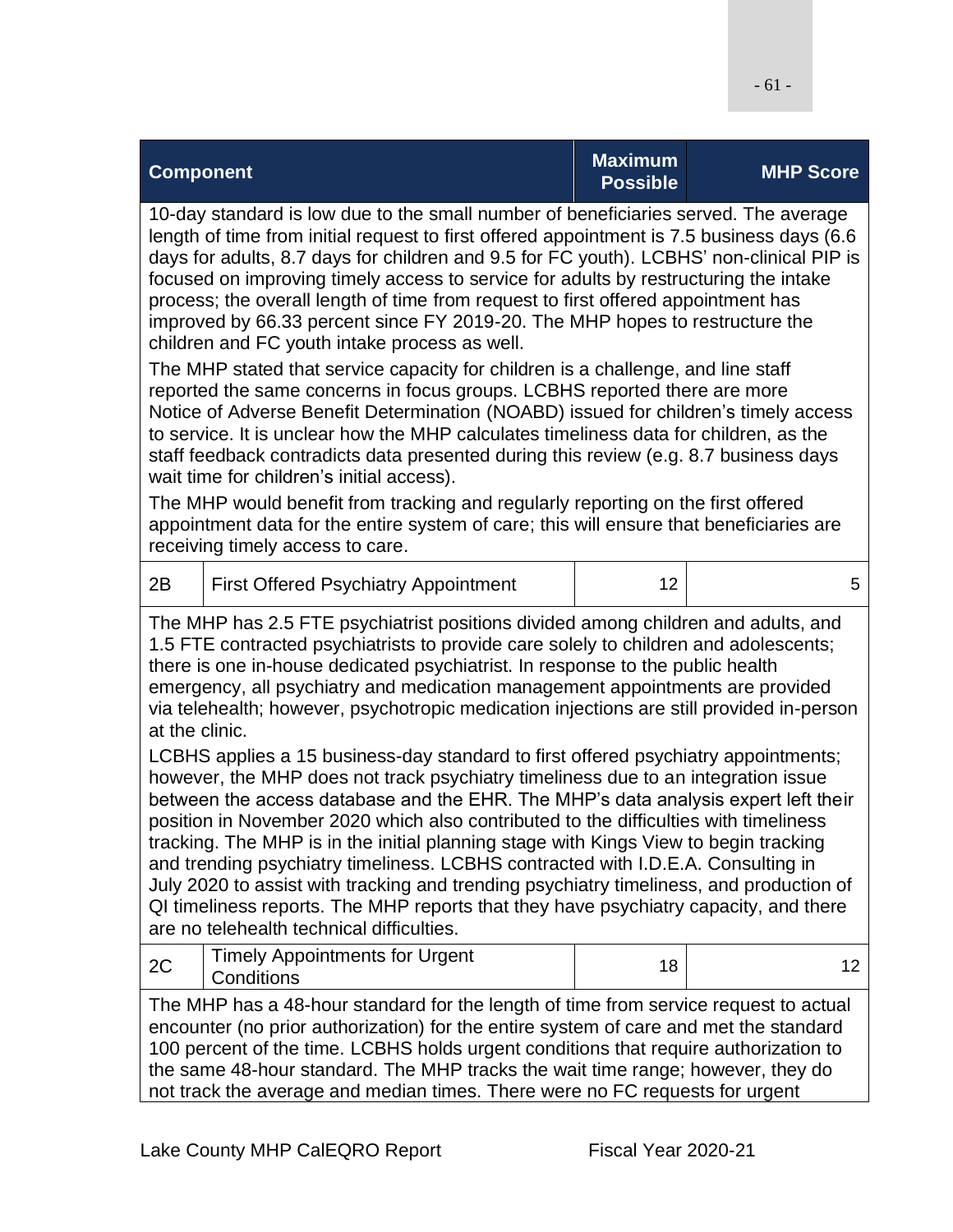| <b>Component</b>                                                                                                                                                                                                                                                                                                                                                                                                                                                                                                                                                                                                                         |                                                                  | <b>Maximum</b><br><b>Possible</b> | <b>MHP Score</b> |  |
|------------------------------------------------------------------------------------------------------------------------------------------------------------------------------------------------------------------------------------------------------------------------------------------------------------------------------------------------------------------------------------------------------------------------------------------------------------------------------------------------------------------------------------------------------------------------------------------------------------------------------------------|------------------------------------------------------------------|-----------------------------------|------------------|--|
| requests in FY 2020-21. The MHP does not have a solidified definition of urgent<br>requests, and they do not disaggregate urgent conditions and hospitalizations.<br>I.D.E.A. Consulting is collaborating with the MHP to accurately track timeliness<br>metrics, and to clearly define urgent conditions. Kings View provided training to the<br>MHP in December 2020 on data disaggregation and timeliness report production.                                                                                                                                                                                                          |                                                                  |                                   |                  |  |
| 2D                                                                                                                                                                                                                                                                                                                                                                                                                                                                                                                                                                                                                                       | Timely Access to Follow-up Appointments<br>after Hospitalization | 10                                | 4                |  |
| LCBHS has adopted the 7-day standard of providing timely follow-up appointments<br>after psychiatric hospitalizations. The MHP did not submit timeliness metrics for<br>follow-up post psychiatric hospitalizations for this CalEQRO review; however, clinical<br>supervisor feedback reflects that hospital discharges are held to the seven-day<br>follow-up standard. The MHP is in the initial planning stages of accurately tracking,<br>trending, and reporting of timely access to follow-up appointments post<br>hospitalizations. The MHP allocates two appointment slots per day to provide<br>emergency services when needed. |                                                                  |                                   |                  |  |
| 2E                                                                                                                                                                                                                                                                                                                                                                                                                                                                                                                                                                                                                                       | <b>Psychiatric Inpatient Rehospitalizations</b>                  | 6                                 | 3                |  |
| The MHP reports that they track psychiatric inpatient rehospitalizations and review the<br>data during quarterly Quality Improvement Committee (QIC) meetings; however,<br>psychiatric rehospitalizations data was not submitted for this CalEQRO review. The<br>MHP is collaborating with Kings View and I.D.E.A. Consulting to create data<br>dashboards, policies and procedures to accurately capture timeliness metrics.                                                                                                                                                                                                            |                                                                  |                                   |                  |  |
| 2F                                                                                                                                                                                                                                                                                                                                                                                                                                                                                                                                                                                                                                       | <b>Tracks and Trends No-Shows</b>                                | 10                                | 8                |  |
| LCBHS has a 20 percent no-show standard for psychiatrics and clinicians other than<br>psychiatrics for the entire system of care. The average no-show rate for psychiatry is<br>20 percent for all services, and 16 percent for clinicians other than psychiatrists. The<br>MHP did not provide no-show rates for FC youth. The no-show data is reviewed<br>during quarterly QIC meetings.                                                                                                                                                                                                                                               |                                                                  |                                   |                  |  |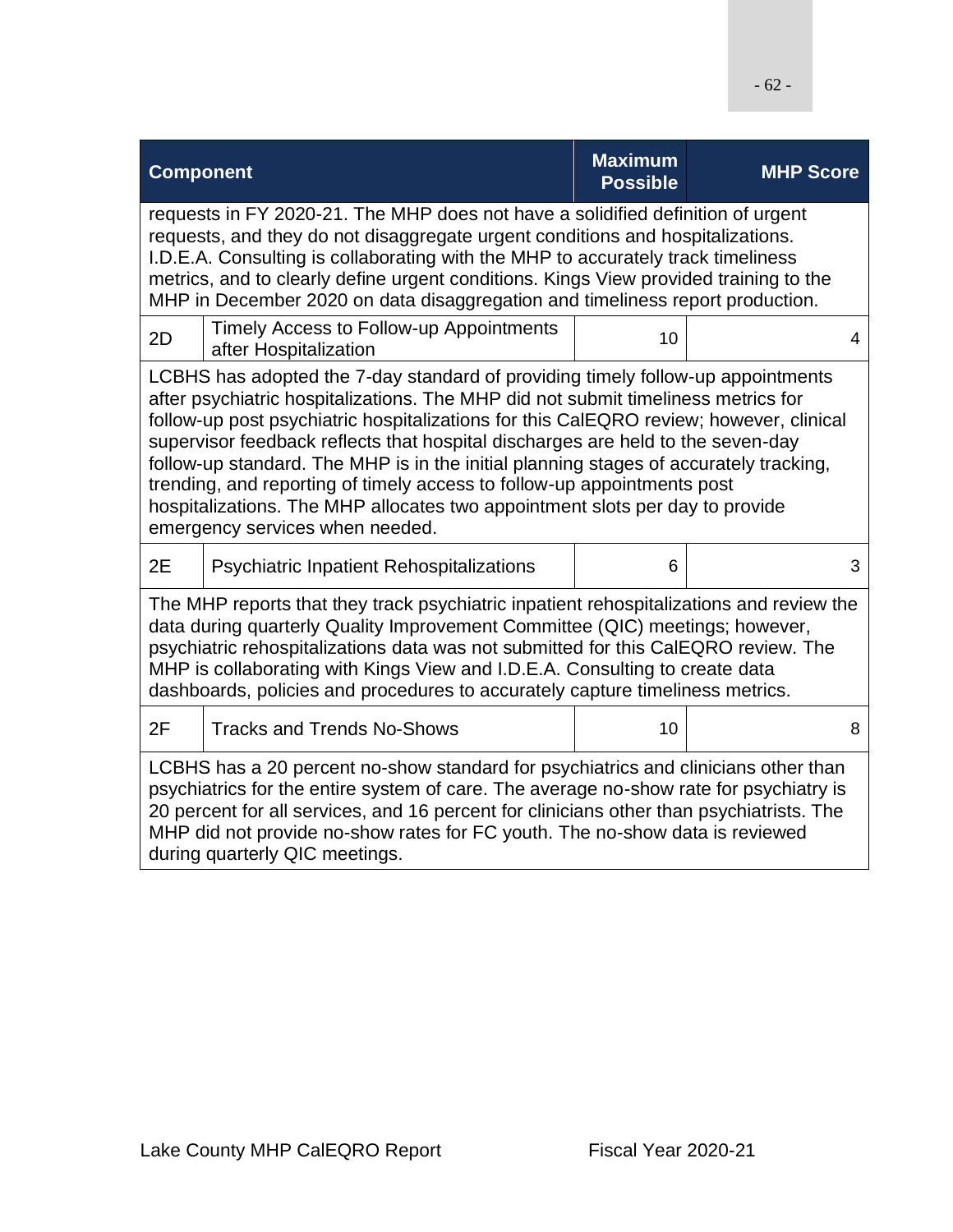# **Quality of Care**

In Table 35, CalEQRO identifies the components of an organization that are dedicated to the overall quality of care. These components ensure that QI efforts are aligned with the system's objectives and contributes to meaningful changes in the system to improve beneficiary care characteristics.

### **Table 35: Quality of Care Components**

| <b>Component</b>                                                                                                                                                                                                                                                                                                                                                                                                                                                                                                                                                                                                                                                                                                                  |                                                                                                                                                                                                                                                                                                                                                                                                                                                                                                                                                                                                                                                                            | <b>Maximum</b><br><b>Possible</b> | <b>MHP Score</b> |
|-----------------------------------------------------------------------------------------------------------------------------------------------------------------------------------------------------------------------------------------------------------------------------------------------------------------------------------------------------------------------------------------------------------------------------------------------------------------------------------------------------------------------------------------------------------------------------------------------------------------------------------------------------------------------------------------------------------------------------------|----------------------------------------------------------------------------------------------------------------------------------------------------------------------------------------------------------------------------------------------------------------------------------------------------------------------------------------------------------------------------------------------------------------------------------------------------------------------------------------------------------------------------------------------------------------------------------------------------------------------------------------------------------------------------|-----------------------------------|------------------|
| 3A                                                                                                                                                                                                                                                                                                                                                                                                                                                                                                                                                                                                                                                                                                                                | <b>Cultural Competence</b>                                                                                                                                                                                                                                                                                                                                                                                                                                                                                                                                                                                                                                                 | 12                                | 11               |
| LCBHS is a member of the Lake County MHSA Cultural Awareness Committee<br>(CAC), which meets on a quarterly basis. The LCBHS CAC is a cross-agency<br>committee that has representatives from mental health, Substance Use Disorder<br>(SUD) programs, public health, community members and beneficiaries. The<br>committee reviews penetration data; participation in cultural and outreach activities;<br>monitoring of CAC progress toward goals; and collaboration with the QIC. The CAC<br>works alongside the QIC workplans, activities, and evaluations to increase services to<br>underserved populations in the community. The MHP did not submit an updated<br>cultural competency workplan during this CalEQRO review. |                                                                                                                                                                                                                                                                                                                                                                                                                                                                                                                                                                                                                                                                            |                                   |                  |
| 3B                                                                                                                                                                                                                                                                                                                                                                                                                                                                                                                                                                                                                                                                                                                                | Beneficiary Needs are Matched to the<br><b>Continuum of Care</b>                                                                                                                                                                                                                                                                                                                                                                                                                                                                                                                                                                                                           | 12                                | 8                |
| LOC assignments are reviewed on an individual basis and are defined by clinical<br>discretion. Utilization review and compliance staff monitor clinical assignments;<br>however, there is no standardized protocol or procedure set in place regarding LOC<br>transitions. LCBHS utilizes the MORS, Pediatric Symptom Checklist (PSC-35),<br>CANS-50, Generalized Anxiety Disorder (GAD-7) assessment, Patient Health<br>Questionnaire (PHQ-9), psychosis screening questionnaire, mood disorder<br>questionnaire, and the Adverse Childhood Experience (ACE) questionnaire to assess<br>beneficiary LOC and outcomes.                                                                                                            |                                                                                                                                                                                                                                                                                                                                                                                                                                                                                                                                                                                                                                                                            |                                   |                  |
|                                                                                                                                                                                                                                                                                                                                                                                                                                                                                                                                                                                                                                                                                                                                   | MORS for adults is administered monthly for FSP beneficiaries, and in all other<br>programs, it is administered on an annual basis. LCBHS has successfully certified all<br>clinical staff who work with children and youth in the use of CANS-50 assessment<br>tool. CANS-50 is used as a referral tool, communication tool, treatment planning, and<br>discharge planning. The MHP reviews and updates CANS-50 assessments for FC<br>youth during Child and Family Team (CFT) meetings. LCBHS staff have difficulty<br>effectively integrating CANS-50 scores with CWS' use of the California Integrated<br>Practice Child and Adolescent Needs and Strengths (CANS-IP). |                                   |                  |
| Individuals who present with mild-to-moderate mental health needs are referred to<br>Beacon Health Options. Feedback from clinical line staff demonstrates a need for<br>LOC outcome tool training (e.g. MORS). The MHP does not produce aggregated LOC                                                                                                                                                                                                                                                                                                                                                                                                                                                                           |                                                                                                                                                                                                                                                                                                                                                                                                                                                                                                                                                                                                                                                                            |                                   |                  |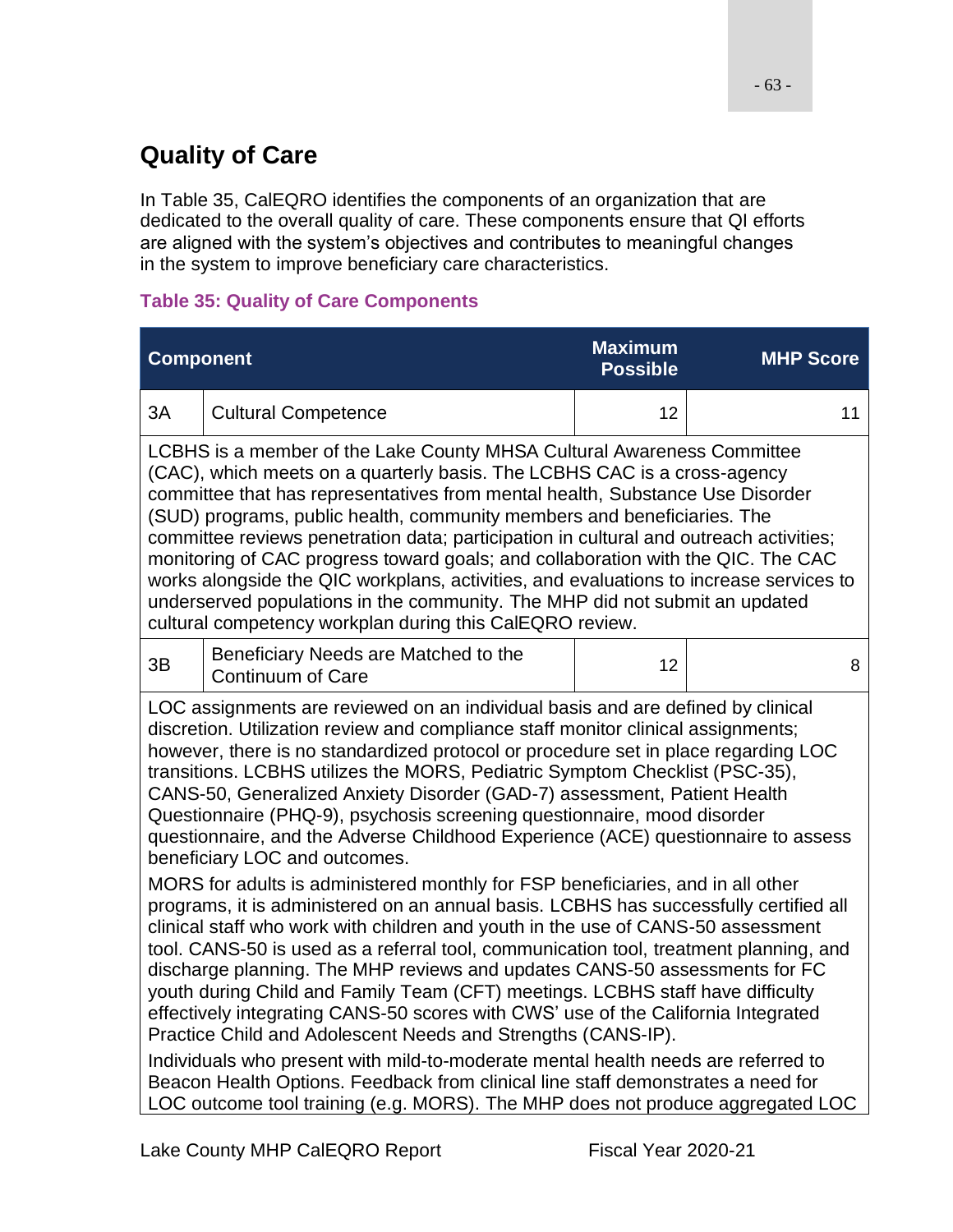| <b>Component</b>                                                                                                                                                                                                                                                                                                                                                                                                                                                                                                                                                                                                                                                                                                                                                                                                                                                                                                                                                                                                                                                                                                                                                                                                                                                                                                                                                                                                                                                                                                                                                                                                                                                                                                                                        |                                                                                                                                                                                                                                      | <b>Maximum</b> | <b>MHP Score</b> |  |  |
|---------------------------------------------------------------------------------------------------------------------------------------------------------------------------------------------------------------------------------------------------------------------------------------------------------------------------------------------------------------------------------------------------------------------------------------------------------------------------------------------------------------------------------------------------------------------------------------------------------------------------------------------------------------------------------------------------------------------------------------------------------------------------------------------------------------------------------------------------------------------------------------------------------------------------------------------------------------------------------------------------------------------------------------------------------------------------------------------------------------------------------------------------------------------------------------------------------------------------------------------------------------------------------------------------------------------------------------------------------------------------------------------------------------------------------------------------------------------------------------------------------------------------------------------------------------------------------------------------------------------------------------------------------------------------------------------------------------------------------------------------------|--------------------------------------------------------------------------------------------------------------------------------------------------------------------------------------------------------------------------------------|----------------|------------------|--|--|
|                                                                                                                                                                                                                                                                                                                                                                                                                                                                                                                                                                                                                                                                                                                                                                                                                                                                                                                                                                                                                                                                                                                                                                                                                                                                                                                                                                                                                                                                                                                                                                                                                                                                                                                                                         | <b>Possible</b><br>outcome reports or share them on a regular basis with clinical line staff; however,<br>LCBHS is collaborating with I.D.E.A. Consulting and Kings View to create<br>performance outcome dashboards in the next CY. |                |                  |  |  |
| 3C                                                                                                                                                                                                                                                                                                                                                                                                                                                                                                                                                                                                                                                                                                                                                                                                                                                                                                                                                                                                                                                                                                                                                                                                                                                                                                                                                                                                                                                                                                                                                                                                                                                                                                                                                      | <b>Quality Improvement Plan</b>                                                                                                                                                                                                      | 10             | 5                |  |  |
|                                                                                                                                                                                                                                                                                                                                                                                                                                                                                                                                                                                                                                                                                                                                                                                                                                                                                                                                                                                                                                                                                                                                                                                                                                                                                                                                                                                                                                                                                                                                                                                                                                                                                                                                                         | LCBHS is utilizing the QI workplan from FY 2018-19 to drive quality of care topics.<br>The MHP does not have a current QI plan or an annual evaluation of the effectiveness<br>of QI activities for FY 2020-21.                      |                |                  |  |  |
| 3D                                                                                                                                                                                                                                                                                                                                                                                                                                                                                                                                                                                                                                                                                                                                                                                                                                                                                                                                                                                                                                                                                                                                                                                                                                                                                                                                                                                                                                                                                                                                                                                                                                                                                                                                                      | <b>Quality Management Structure</b>                                                                                                                                                                                                  | 14             | 11               |  |  |
| The MHP has a designated quality management (QM) structure that guides and<br>tracks system issues and QI initiatives. The QM staff are fully integrated with the<br>leadership team, and there is a direct line of communication with administration.<br>The MHP's QIC meets on a quarterly basis to discuss QI actionable items, policies<br>and procedures, and system-level changes. There are three QIC sub-committees:<br>1) cultural competence committee; 2) medication monitoring committee; and<br>3) special incident sub-committee. QIC meeting minutes indicate that scheduled<br>meetings are occurring less than once a quarter, due to recurrent impacts of wildfires,<br>scheduled power outages, and the public health public emergency caused by the<br>pandemic. The minutes provided do indicate meaningful development and<br>problem-solving discussions; however, beneficiary and caregiver attendance are not<br>noticed in QIC meeting minutes.<br>LCBHS holds quarterly quality assurance and performance improvement (QAPI)<br>meetings with attendees from the QIC and quality assurance team. The meeting<br>covers topics related to compliance, QI goals, activities, and progress toward those<br>goals. The PIP and re-design of the intake process are clear indications that data is<br>being utilized to inform system adjustments. Clinical line feedback in focus groups<br>indicate that QM and administration are receptive to QI suggestions; however, the<br>resources are not always available to ensure successful achievement of those<br>activities. Clinical line staff indicated that the QM unit does not routinely share its<br>findings and results of QI activities throughout the system of care. |                                                                                                                                                                                                                                      |                |                  |  |  |
| 3E                                                                                                                                                                                                                                                                                                                                                                                                                                                                                                                                                                                                                                                                                                                                                                                                                                                                                                                                                                                                                                                                                                                                                                                                                                                                                                                                                                                                                                                                                                                                                                                                                                                                                                                                                      | QM Reports Act as a Change Agent in the<br><b>System</b>                                                                                                                                                                             | 10             | 6                |  |  |
| LCBHS does not routinely produce QM reports which monitor service access,<br>timeline, quality of care, and outcomes; however, the MHP stated that they did use<br>their access log data to improve timely access, and the crisis/hospitalization rates to<br>determine the impact of the public health emergency. LCBHS is collaborating with<br>Kings View and I.D.E.A. Consulting to create QM report dashboards which are<br>accessible to all staff. LCBHS has one concept-only clinical PIP and completed their<br>non-clinical PIP in December 2020 (improving timely access to service). It is                                                                                                                                                                                                                                                                                                                                                                                                                                                                                                                                                                                                                                                                                                                                                                                                                                                                                                                                                                                                                                                                                                                                                  |                                                                                                                                                                                                                                      |                |                  |  |  |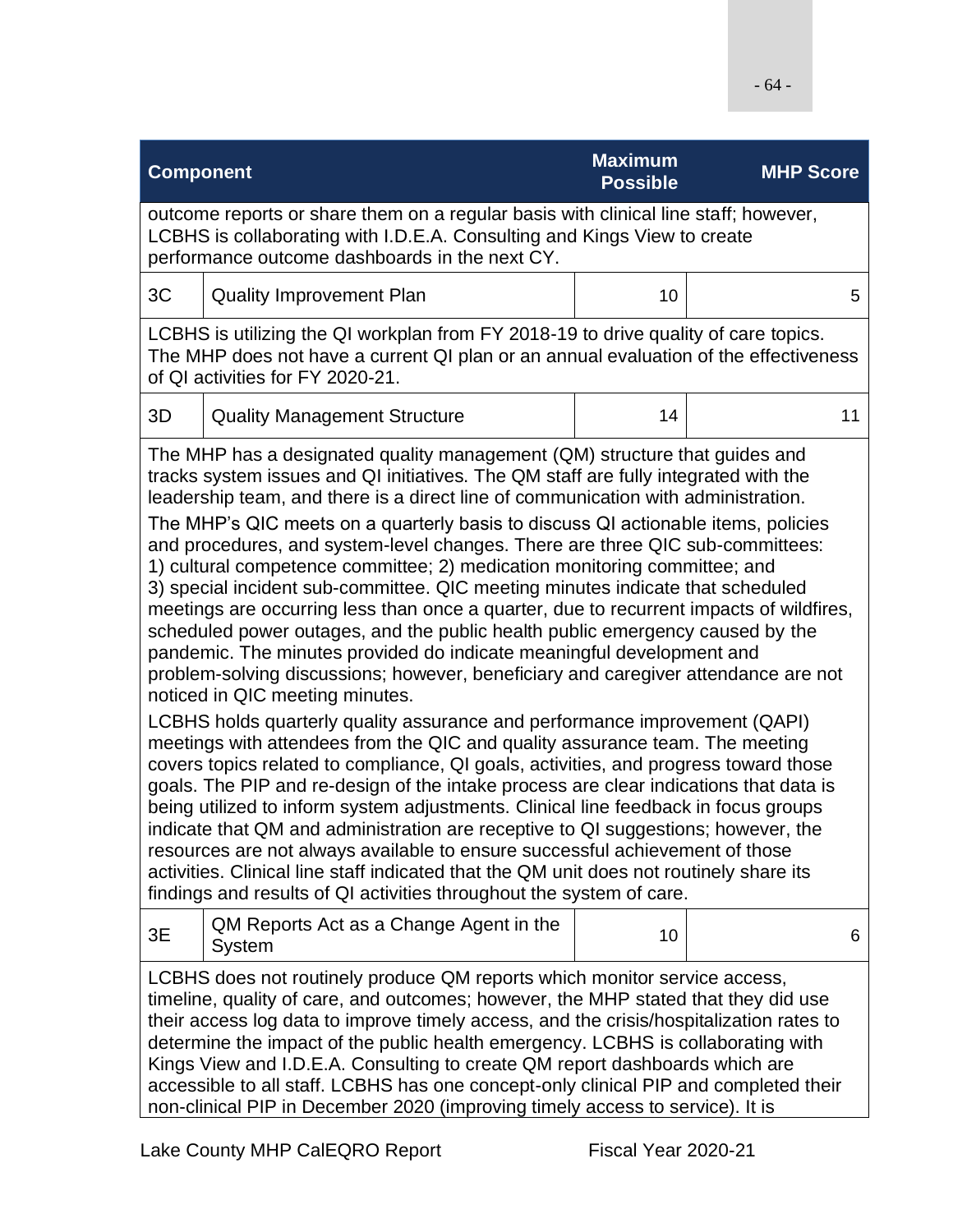| <b>Component</b>                                                                                                                                                                                                                                                                                                                                                                                                                                                                                                                                                                                                                                                                                                                                                                                                                                                                                                                           |                              | <b>Maximum</b><br><b>Possible</b> | <b>MHP Score</b> |
|--------------------------------------------------------------------------------------------------------------------------------------------------------------------------------------------------------------------------------------------------------------------------------------------------------------------------------------------------------------------------------------------------------------------------------------------------------------------------------------------------------------------------------------------------------------------------------------------------------------------------------------------------------------------------------------------------------------------------------------------------------------------------------------------------------------------------------------------------------------------------------------------------------------------------------------------|------------------------------|-----------------------------------|------------------|
| suggested that QM would be strengthened by identifying the logic model or change<br>management practice to guide initiatives and accomplish goals.                                                                                                                                                                                                                                                                                                                                                                                                                                                                                                                                                                                                                                                                                                                                                                                         |                              |                                   |                  |
| 3F                                                                                                                                                                                                                                                                                                                                                                                                                                                                                                                                                                                                                                                                                                                                                                                                                                                                                                                                         | <b>Medication Management</b> | 12                                | 6                |
| LCBHS contracted with I.D.E.A. Consulting in July 2020 to aid with generating and<br>updating medication monitoring procedures and policies to meet SB 1291<br>requirements; however, the MHP is not tracking and trending HEDIS measures<br>related to diagnosis, medication practice, and care standards. MHP staff meet with<br>the newly hired medical director (August 2020) on a regular basis to discuss the<br>medication and monitoring process; prescribers are invited to the meetings to review<br>data (QIC sub-committee). Documents submitted for this EQRO review of EHR data<br>reflects inconsistent medication documentation (e.g. missing lab results and<br>medication consent signatures). The MHP reports continued difficulties with obtaining<br>beneficiary lab results as they do not provide labs in-house. Documents submitted for<br>this CalEQRO do not indicate routine communication regarding medication |                              |                                   |                  |

# **Beneficiary Progress/Outcomes**

In Table 36, CalEQRO identifies the components of an organization that are dedicated to beneficiary progress and outcomes as a result of the treatment. These components also include beneficiary perception or satisfaction with treatment and any resulting improvement in beneficiary conditions, as well as capture the MHP's efforts in supporting its beneficiaries through wellness and recovery.

### **Table 36: Beneficiary Progress/Outcomes Components**

| <b>Component</b>                                                                                                                                                                                                                                                                                                                                                                                                            |                                | <b>Maximum</b><br><b>Possible</b> | <b>MHP Score</b> |
|-----------------------------------------------------------------------------------------------------------------------------------------------------------------------------------------------------------------------------------------------------------------------------------------------------------------------------------------------------------------------------------------------------------------------------|--------------------------------|-----------------------------------|------------------|
| 4A                                                                                                                                                                                                                                                                                                                                                                                                                          | <b>Beneficiary Progress</b>    | 16                                |                  |
| LCBHS utilizes the MORS, PSC-35, CANS-50, GAD-7, PHQ-9, psychosis screening<br>questionnaire, mood disorder questionnaire, and the ACE questionnaire to assess<br>beneficiary outcomes. The MHP does not have a system in place to reflect system<br>level outcomes, and clinical line staff feedback indicates that aggregated beneficiary<br>outcomes are not routinely shared to address areas in need of QI activities. |                                |                                   |                  |
| 4B                                                                                                                                                                                                                                                                                                                                                                                                                          | <b>Beneficiary Perceptions</b> | 10                                |                  |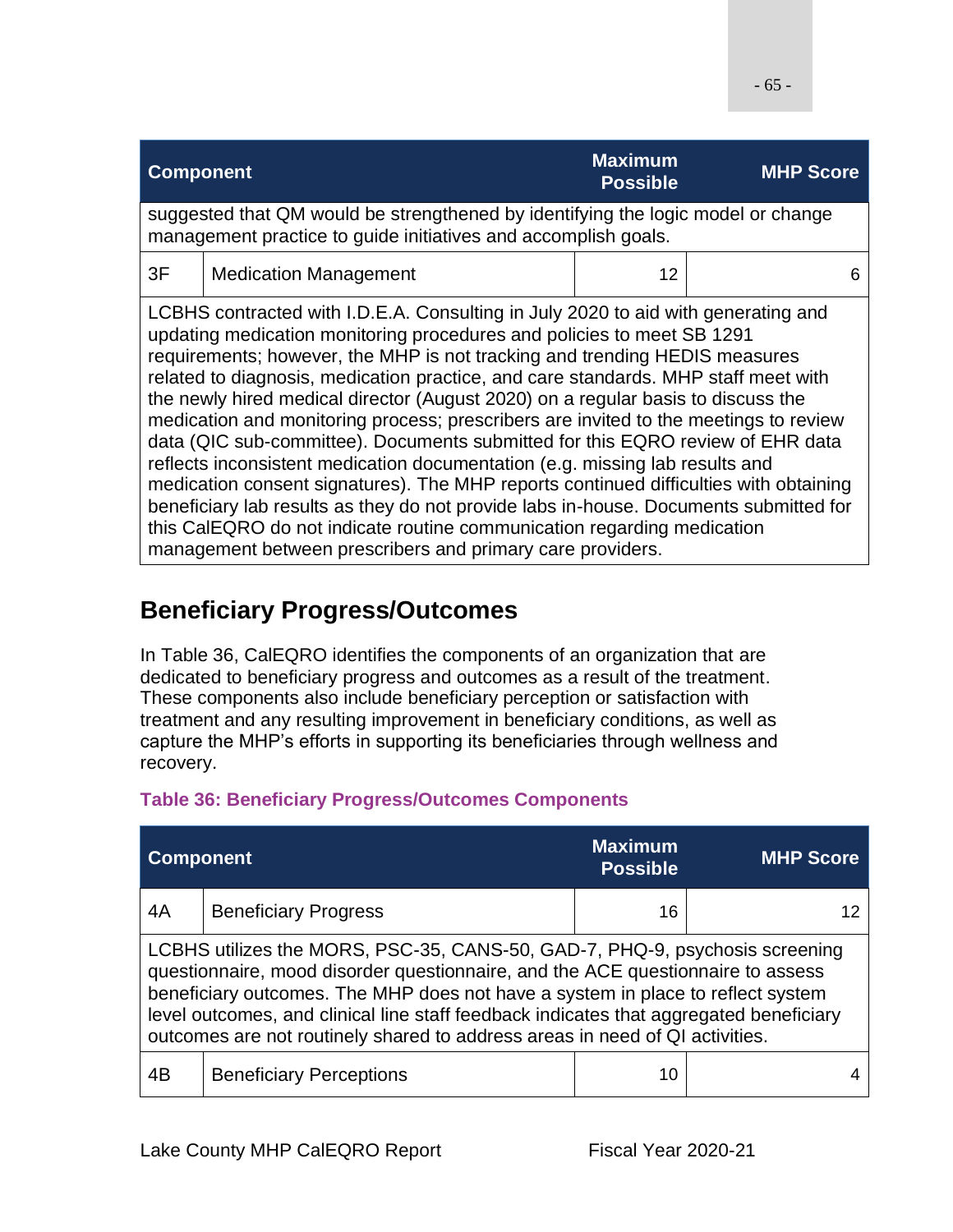|                                                                                                                                                                                                                                                                                                                                                                                                                                                                                                                                                                                                                                                              | <b>Component</b>                                                 | <b>Maximum</b><br><b>Possible</b> | <b>MHP Score</b> |  |
|--------------------------------------------------------------------------------------------------------------------------------------------------------------------------------------------------------------------------------------------------------------------------------------------------------------------------------------------------------------------------------------------------------------------------------------------------------------------------------------------------------------------------------------------------------------------------------------------------------------------------------------------------------------|------------------------------------------------------------------|-----------------------------------|------------------|--|
| LCBHS uses the Consumer Perception Survey (CPS) to determine beneficiary<br>perceptions of mental health services. Documents submitted for this CalEQRO review<br>reflect historically low beneficiary participation in surveys, which worsened with the<br>onset on COVID-19. The MHP did not provide documents related to its own survey of<br>current beneficiary perceptions. Beneficiary and clinical line staff feedback indicates<br>that CPS results are not shared to address identified issues or changes in beneficiary<br>perceptions.                                                                                                           |                                                                  |                                   |                  |  |
| 4C                                                                                                                                                                                                                                                                                                                                                                                                                                                                                                                                                                                                                                                           | <b>Supporting Beneficiaries through Wellness</b><br>and Recovery | 12                                | 12               |  |
| The MHP has a total of four wellness centers: 1) Big Oak Peer Support Center;<br>2) Circle of Native Minds Cultural Center; 3) La Voz de la Esperanza Centro Latino;<br>4) and the Family Support Center. The wellness centers provide community-wide<br>outreach and are open to the public. The MHP has fully embraced the concept of<br>supporting wellness and recovery as demonstrated by supporting various populations<br>such as Transitional Age Youth (TAY) center; older adults; Spanish-speaking and<br>Native American individuals.                                                                                                             |                                                                  |                                   |                  |  |
| The wellness centers closed with the onset of the COVID-19 public health emergency;<br>however, the centers reopened with social distancing procedures in place. The MHP<br>maintains contact with beneficiaries by offering virtual support groups and activity<br>updates on the agency's Facebook page. The MHP stated that providing peer support<br>during the public health emergency has been a challenge, as in-person visits have<br>been impacted by social distancing parameters. Beneficiaries in focus groups stated<br>they received information regarding peer-run programs via flyers, word-of-mouth,<br>social media, and community events. |                                                                  |                                   |                  |  |

## **Structure and Operations**

In Table 37, CalEQRO identifies the structural and operational components of an organization that facilitate access, timeliness, quality, and beneficiary outcomes.

#### **Table 37: Structure and Operations Components**

| <b>Component</b>                                                                                                                                                                                                                                           |                                    | <b>Maximum</b><br><b>Possible</b> | <b>MHP Score</b> |
|------------------------------------------------------------------------------------------------------------------------------------------------------------------------------------------------------------------------------------------------------------|------------------------------------|-----------------------------------|------------------|
| 5A                                                                                                                                                                                                                                                         | Capability and Capacity of the MHP | 30                                |                  |
| The MHP provides a wide range of services, primarily from its two large clinics in<br>Lucerne and Clearlake. These include mental health assessment, case management,<br>psychiatry, FSP for both adults and children, along with an array of wellness and |                                    |                                   |                  |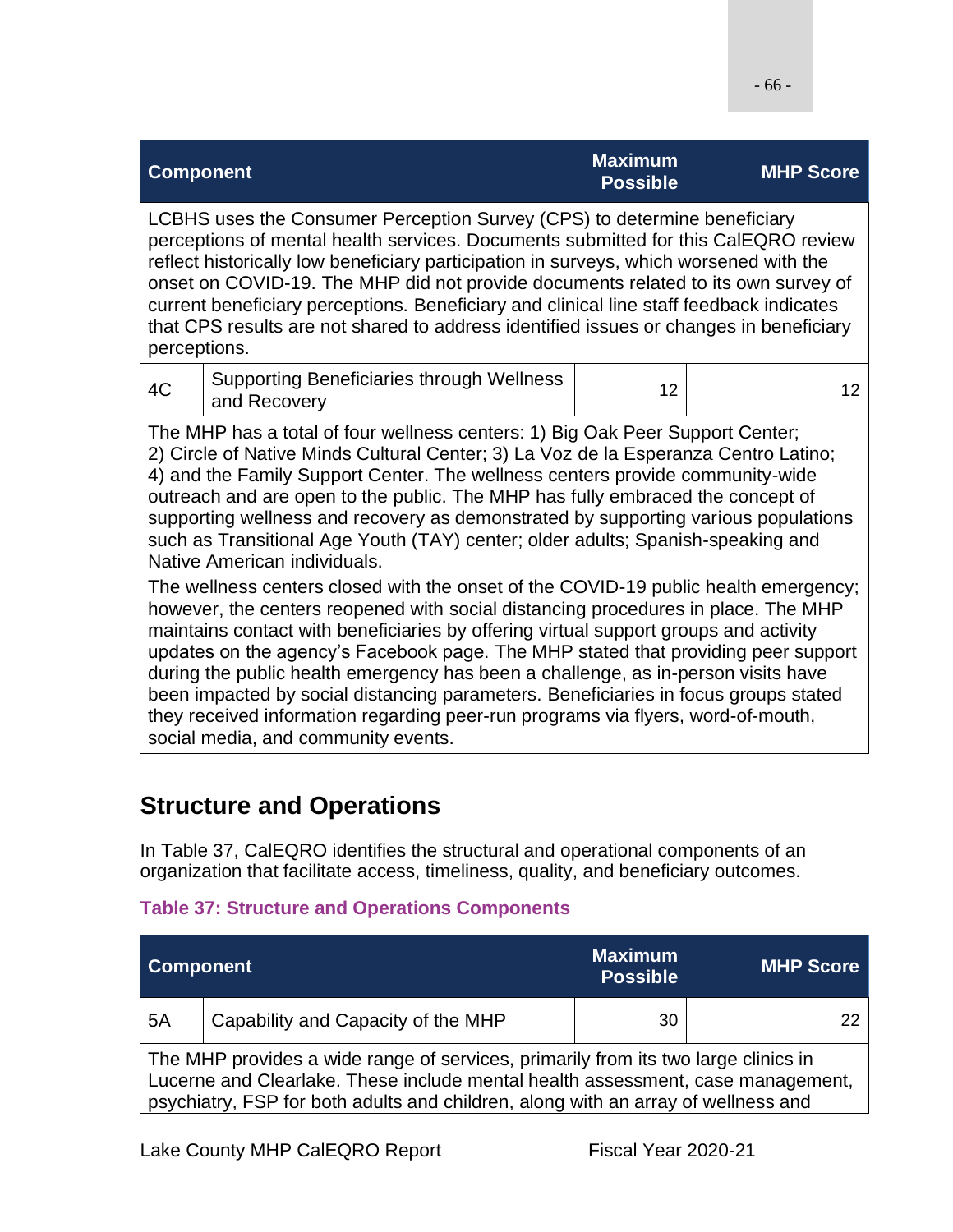| <b>Component</b>                                                                  | <b>Maximum</b><br><b>Possible</b> | <b>MHP Score</b> |
|-----------------------------------------------------------------------------------|-----------------------------------|------------------|
| recovery centers, crisis intervention and 24/7 access to crisis line. After-hours |                                   |                  |

emergency services are well coordinated with local hospitals, law enforcement, a licensed on-call MHP clinician, and an after-hours call center. The MHP does not provide day treatment nor do they have a local psychiatric health facility or psychiatric inpatient hospital. Beneficiaries are placed in psychiatric facilities in Napa County, and less frequently, in Sonoma County. Lake County experienced the Glass Fire in September 2020 which resulted in mandatory evacuations, road closures, power outages, and several burned structures. Adventist Health St. Helena Hospital (151-bed acute care) in Deer Park closed for more than ten weeks due to the fire. Clinical line staff feedback indicated that the closure impacted hospital placements, and beneficiaries were redirected to other hospitals such as Stabler Lane Behavioral Health psychiatric hospital in Yuba City.

LCBHS was awarded the \$2 million Early Psychosis Intervention Plus Grant (FY 2020-21 to FY 2020-26) which is funded through the Mental Health Services Oversight and Accountability Commission (MHSOAC). The grant assists the MHP with providing evidenced based practices; screening of youth experiencing early psychosis; supported employment; co-occurring SUD services, psychoeducation for families and caregivers; and wellness groups.

LCBHS entered a contract in CY 2020 with Redwood Coast Community Services to provide Therapeutic Foster Care (TFC) services for FC youth.

| 5B | Network Enhancements |  |
|----|----------------------|--|
|    |                      |  |

The MHP provides 72.7 percent of services in county-operated clinics, and 27.3 percent of services are with network providers. Contract providers provide care to children, TAY, and FC youth; they also provide wraparound services.

LCBHS has a perinatal program called Mother Wise, which provides care for mothers experiencing a mood disorder; the Konocti program provides support and peer counseling to older adults; and school-based services (including specialty campuses) are provided in coordination with the Lake County Office of Education (LCOE). Beneficiaries can access care through Redwood Community sites including individual, family and group therapy, and specialized therapeutic and behavioral health services for youth and adults. LCBHS contracts with Redwood Community Services to operate The Harbor on Main which is a TAY peer support center. Documents submitted for this CalEQRO do not reflect participation in Whole Person Care or the Health Homes program.

The rural nature of Lake County, frequent planned power outages, and annual wildfires contribute to frequent WiFi and connectivity issues for LCBHS. The MHP would benefit from investigating telecommunication infrastructure grant opportunities with the Rural Utilities Services (RUS) and Health Resources and Services Administration (HRSA) to improve internet connectivity.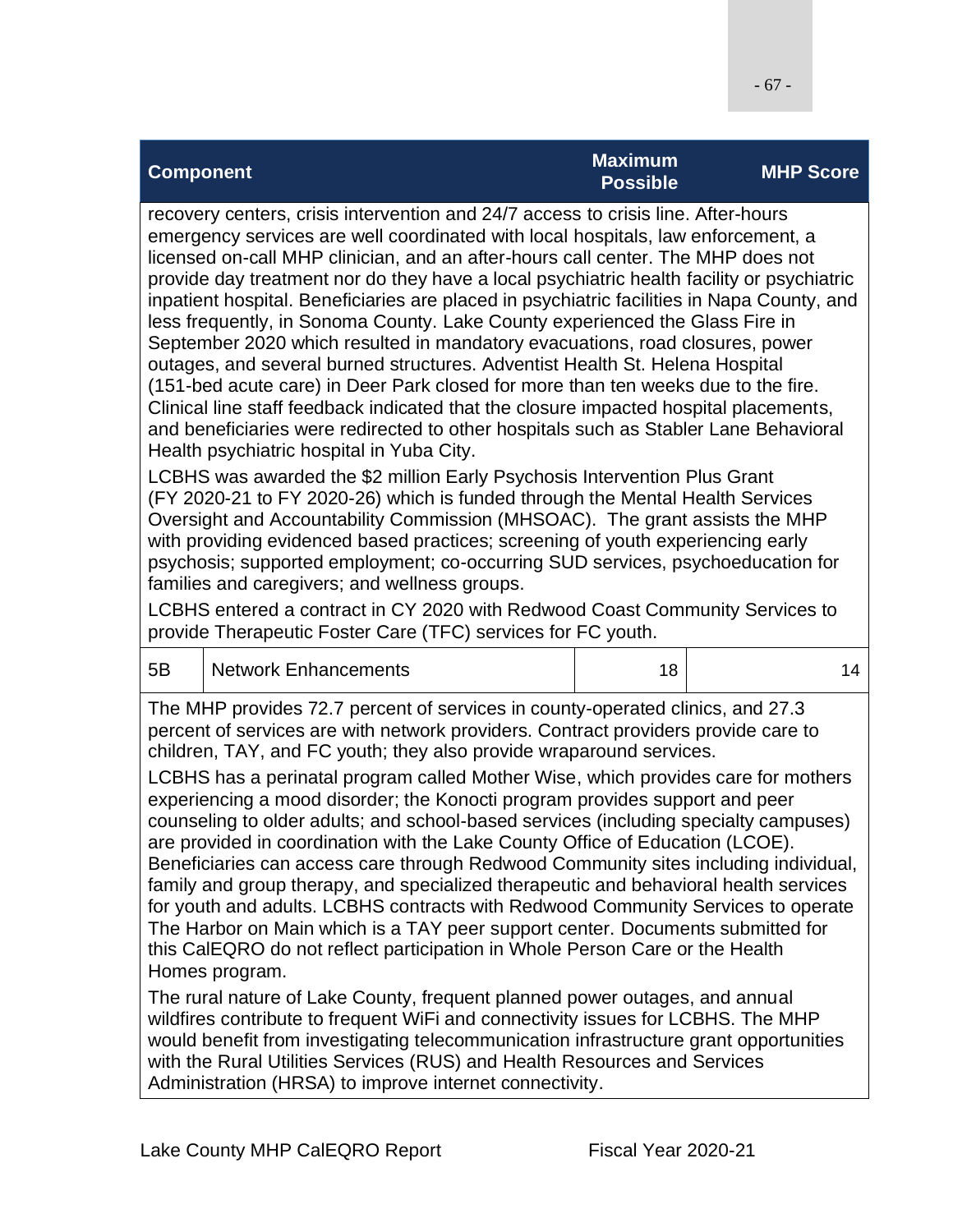| <b>Component</b>                                                                                                                                                                                                                                                                                                                                                                                                                                                                                                                                                                                                                                                                                                                                                                                                                                                                                                                                                                                                                                                                                                                                                                                                                                                         |                                        | <b>Maximum</b><br><b>Possible</b> | <b>MHP Score</b> |  |
|--------------------------------------------------------------------------------------------------------------------------------------------------------------------------------------------------------------------------------------------------------------------------------------------------------------------------------------------------------------------------------------------------------------------------------------------------------------------------------------------------------------------------------------------------------------------------------------------------------------------------------------------------------------------------------------------------------------------------------------------------------------------------------------------------------------------------------------------------------------------------------------------------------------------------------------------------------------------------------------------------------------------------------------------------------------------------------------------------------------------------------------------------------------------------------------------------------------------------------------------------------------------------|----------------------------------------|-----------------------------------|------------------|--|
| 5C                                                                                                                                                                                                                                                                                                                                                                                                                                                                                                                                                                                                                                                                                                                                                                                                                                                                                                                                                                                                                                                                                                                                                                                                                                                                       | <b>Subcontracts/Contract Providers</b> | 16                                | 9                |  |
| The MHP provides 72.7 percent of services in county-operated clinics, and 27.3<br>percent of services are with network providers. Contract providers provide care to<br>children, TAY, and FC youth; they also provide wraparound services.<br>The MHP assigns specific individuals as contact point for providers. Communication is<br>ongoing and informal; meetings are scheduled as needed to share information, adjust<br>services, or to problem solve. The MHP assigns specific individuals as contact point<br>for providers. Communication is ongoing and informal; meetings are scheduled as<br>needed to share information, adjust services, or to problem solve; however, the MHP<br>does not have a standardized process to communicated LOC transitions.<br>The QIC and CCC minutes indicate that providers are not consistently present in<br>system development or QI discussions; however, recurrent county-wide power<br>outages, fires, and the COVID-19 public health emergency also contributed to<br>meetings being rescheduled. Documents submitted for this review demonstrate that<br>contract provider data is not included in MHP data analysis reports; there are no<br>contract providers actively participating in LCBHS' PIPs or the CCC. |                                        |                                   |                  |  |
| 5D                                                                                                                                                                                                                                                                                                                                                                                                                                                                                                                                                                                                                                                                                                                                                                                                                                                                                                                                                                                                                                                                                                                                                                                                                                                                       | Stakeholder Engagement                 | 12                                | $\overline{7}$   |  |
| The LCBHS QIC, QAPI, and CCC meeting minutes reflect participation from MHP<br>supervisors and mid-level managers. Beneficiaries, caregivers, and clinical line-staff<br>are invited to these meetings; however, meetings minutes do not reflect a large<br>involvement in system planning. Clinical line-staff and beneficiary feedback during this<br>review show that information is circulated regarding the various committees; however,<br>there were no committee members present in the EQRO stakeholder sessions. The<br>MHP aggressively recruited members and filled all positions in the Behavioral Health<br>Services Board over the last CY; the board members are restructuring bylaws,<br>establishing board member roles and responsibilities for the elected positions.                                                                                                                                                                                                                                                                                                                                                                                                                                                                                |                                        |                                   |                  |  |
| 5Ε                                                                                                                                                                                                                                                                                                                                                                                                                                                                                                                                                                                                                                                                                                                                                                                                                                                                                                                                                                                                                                                                                                                                                                                                                                                                       | Peer Employment                        | 8                                 | 6                |  |
| LCBHS has multiple designated job classifications that allow for peer employment<br>such as client support assistant; peer support specialist; Latino culture specialist;<br>Native support specialist; and parent partner. Peers provide various case<br>management services to beneficiaries at the wellness centers such as assistance with<br>disability benefits and housing resources. In-person community peer outreach has<br>been impacted by the pandemic, and the mobile outreach vans are inoperable due to<br>vandalism.<br>The MHP offers a career ladder; however, there are no supervisory positions<br>available. Feedback from peer employees reflect that LCBHS provides training<br>opportunities (e.g. WRAP and motivational interviewing) and they feel supported by                                                                                                                                                                                                                                                                                                                                                                                                                                                                               |                                        |                                   |                  |  |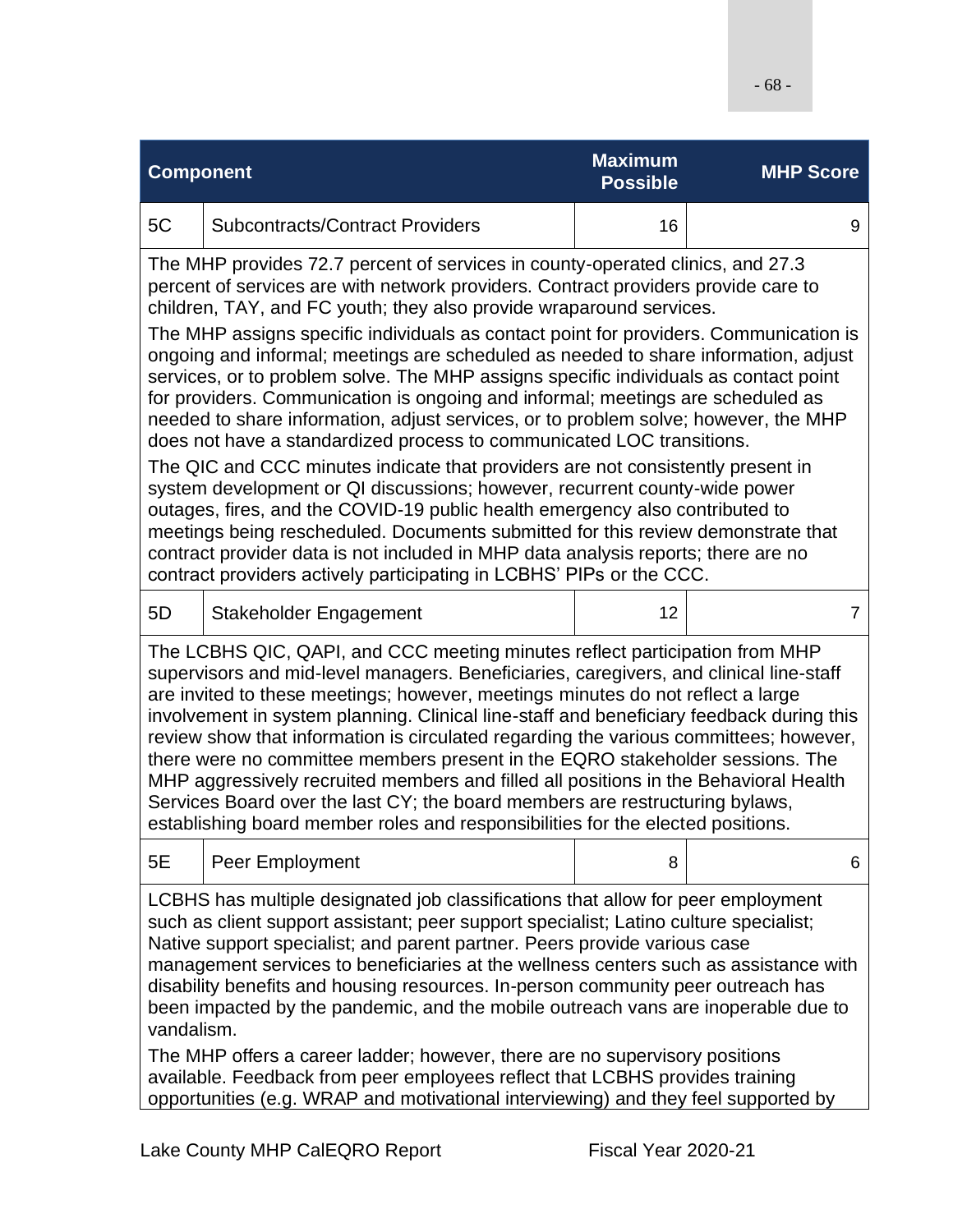|--|--|

| <b>Component</b>                                                                                                                                                                                                                                                               | <b>Maximum</b><br><b>Possible</b> | <b>MHP Score</b> |
|--------------------------------------------------------------------------------------------------------------------------------------------------------------------------------------------------------------------------------------------------------------------------------|-----------------------------------|------------------|
| the MHP senior level management. The COVID-19 public health emergency has<br>impacted peers' opportunities for trainings; however, the MHP entered a contract with<br>the Relias Learning Management System in October 2020 to provide continue<br>education to all employees. |                                   |                  |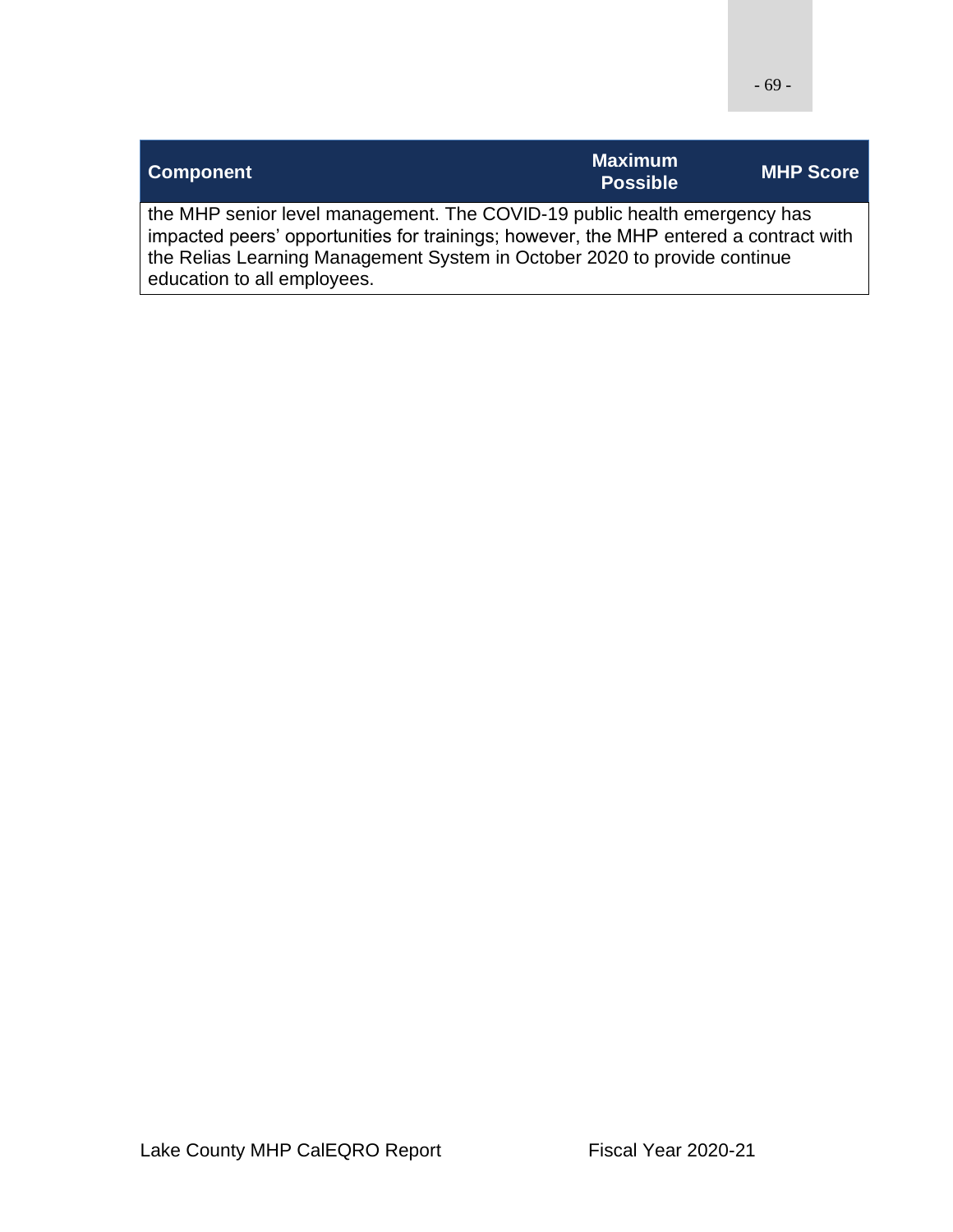# **SUMMARY OF FINDINGS**

This section summarizes the CalEQRO findings from the FY 2020-21 review of Lake MHP related to access, timeliness, and quality of care.

# **MHP Environment – Changes, Strengths and Opportunities**

### **PIP Status**

**Clinical PIP Status:** Concept only, not yet active (not rated)

**Non-clinical PIP Status:** Active and ongoing

### **Access to Care**

#### **Changes within the Past Year:**

- The majority of staff received a pay increase in December 2020, equating to 85 percent of the median wage in the county.
- LCBHS issued a hiring freeze, in part due to the COVID-19 public health emergency declaration.
- LCBHS contracted in July 2020 with I.D.E.A. Consulting to improve the access process, improve workflow and efficiency of the 24/7 crisis line (contracted with Alameda Night Watch), and language interpretive services.

#### **Strengths:**

- The majority of services are provided via telehealth in response to COVID-19; staff feedback reflects that the transition was timely, smooth, and efficient.
- LCBHS employs three certified bilingual peer support staff located at the wellness centers; three bilingual staff are shared for children and adult services; and one bilingual staff member translates for the SUD program.
- The MHP offers a 3 percent bonus to bilingual employees.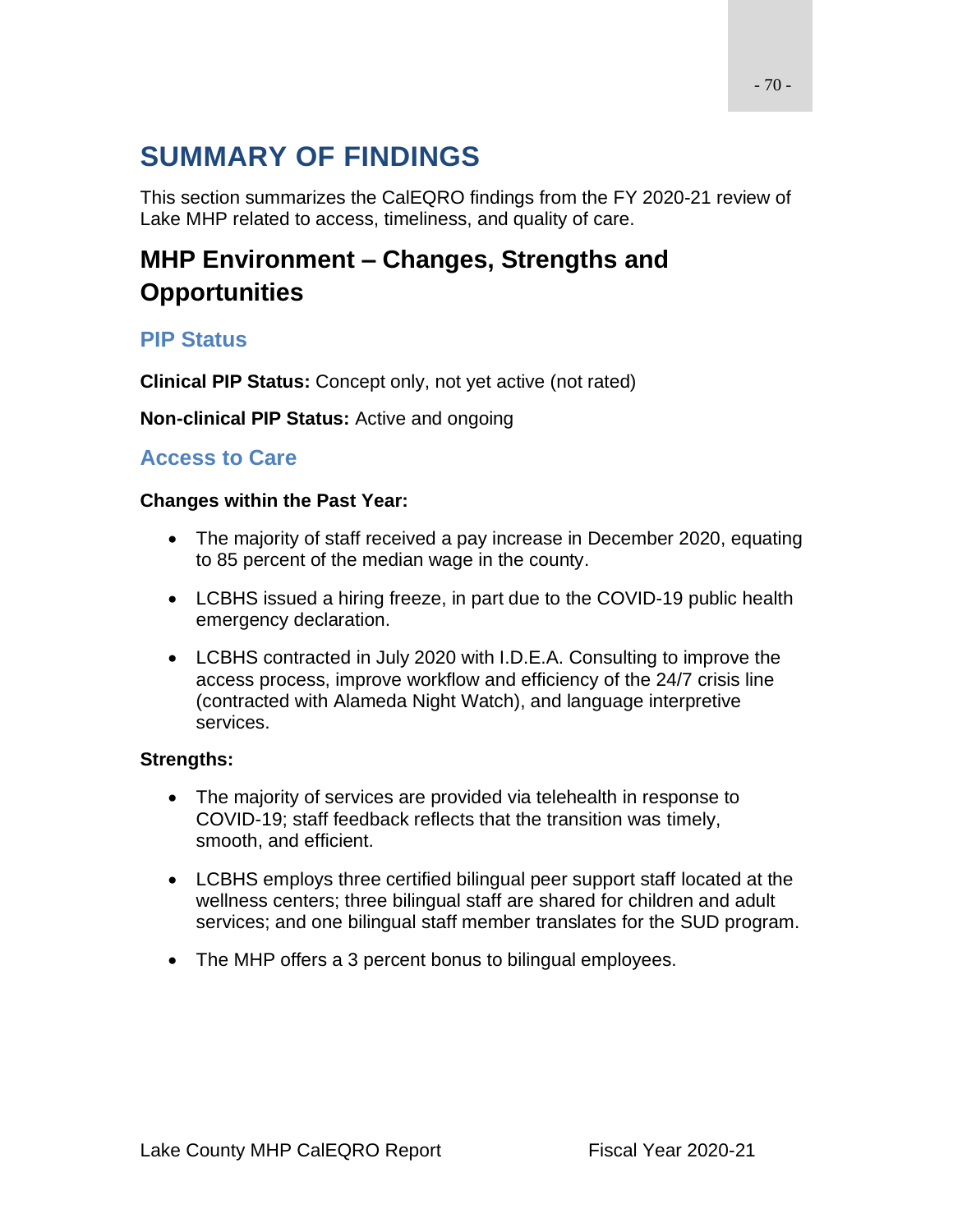#### **Opportunities for Improvement:**

- Access line test calls conducted by I.D.E.A. Consulting demonstrate repeated disconnections, long wait times and improper translation of the Spanish language.
- Clinical line staff feedback demonstrates that the language line is difficult to use, and frequently disconnects callers.
- Clinical line staff report that LCBHS remains under-staffed in bilingual employees, especially in adult services.
- The LCBHS Hispanic/Latino penetration rate in CY 2019 was 1.68 percent, which is noticeably lower than similarly sized (small) counties' 4.47 percent penetration rate and the statewide average of 4.08 percent.
- The rural nature of Lake County communities contributes to weak WiFi signals, and unstable network connections; many beneficiaries lack high-speed internet access, and staff working remotely report frequent internet disruptions.

### **Timeliness of Services**

#### **Changes within the Past Year:**

- The MHP revised the access and intake process in July 2019 as part of the non-clinical PIP; the single point entry process resulted in a 68 percent decrease in wait time from initial request to services to first offered appointment over the last FY.
- LCBHS created a procedure binder providing step-by-step access instructions, which also acts as an interface tool between the front desk and access team (training provided in July 2020).
- LCBHS updated the EHR data extraction process over the last CY to track timeliness of services using the Client Services Information (CSI) form.

#### **Strengths:**

- The overall psychiatrist no-show rate improved from 22 percent in FY 2019-20 to 20 percent in FY 2020-21.
- The average length of time from initial request to first offered appointment improved from 22.28 business days in FY 2019-20 to 7.05 business days in FY 2020-21.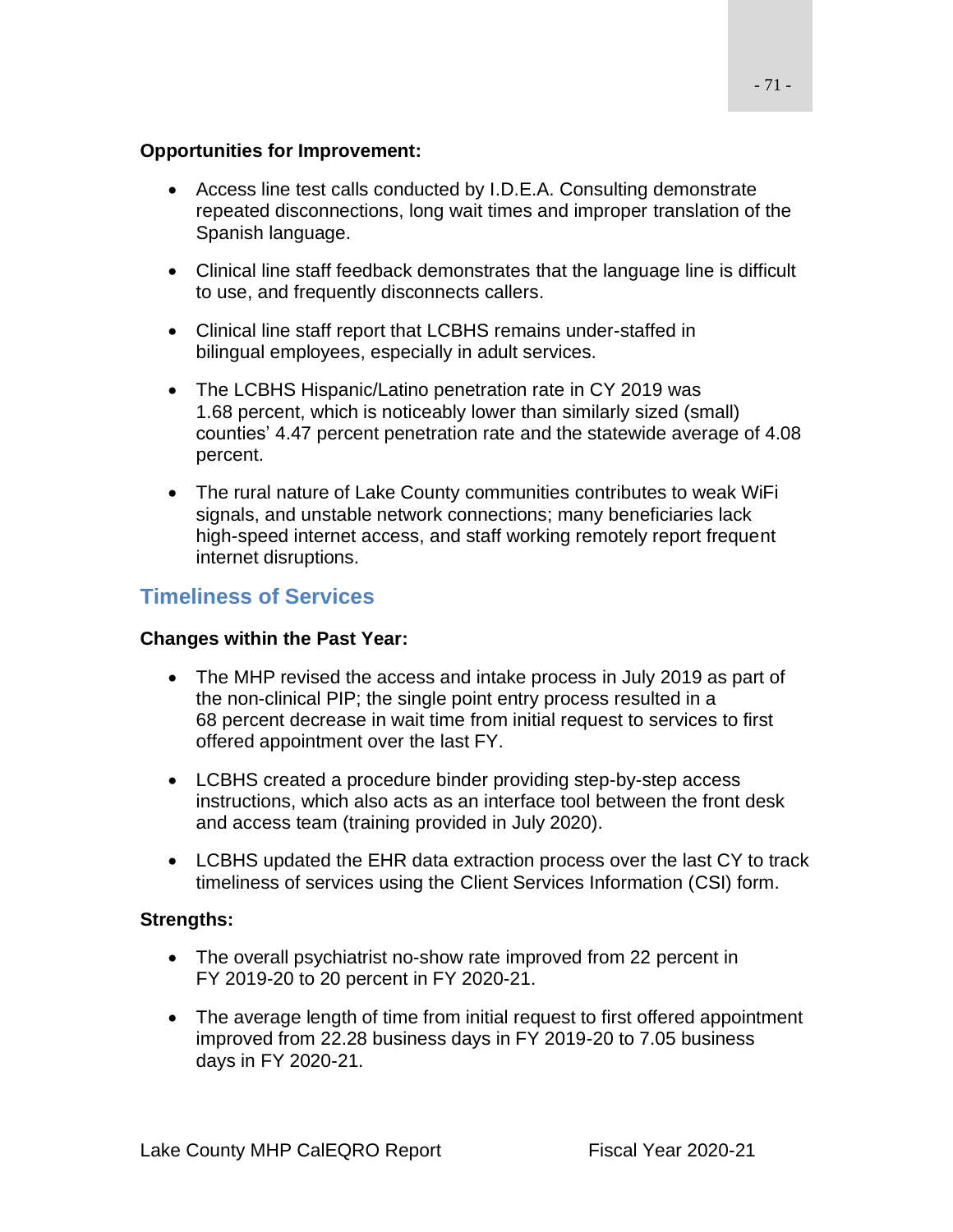- LCBHS dedicates two appointment slots per day for urgent requests and post psychiatric hospitalization follow-up.
- The MHP collaborated with Kings View for a clinical line staff productivity dashboard which will be available in CY 2021.

#### **Opportunities for Improvement:**

- The MHP's policies and procedures do not demonstrate a standardized definition for urgent appointments; however, LCBHS is collaborating with I.D.E.A. Consulting to establish a formal description.
- LCBHS prioritizes children's access to care based on the severity of the presenting symptoms (i.e. triage) due to limited capacity for children; the triage list contributes to extended timely access to services.
- The MHP does not track, trend, and report on the length of time between initial requests to first offered clinical and psychiatric appointments; urgent appointments; follow-up timeliness post psychiatric hospital discharges; and readmissions.

### **Quality of Care**

#### **Changes within the Past Year:**

- LCBHS contracted with I.D.E.A. Consulting in July 2020 to aid with generating and updating policies regarding SB 1291 monitoring requirements; tracking timeliness metrics; assistance with PIP implementation; QM reports; access and language line improvements, etc.
- The MHP purchased Data Creative (software training program) in CY 2020; Excel, Word and other business intelligence program trainings are available ranging from beginner to advanced courses.
- LCBHS received several staff trainings over the last CY from Kings View (EHR vendor) to include security protocols; accurate documentation; and generating data and outcome reports.

#### **Strengths:**

- LCBHS holds quarterly medication monitoring meetings that are attended by the medical director, prescribers, and clinical staff.
- The LCBHS CCC is a cross-agency committee with representatives from mental health, SUD program, public health, and community members.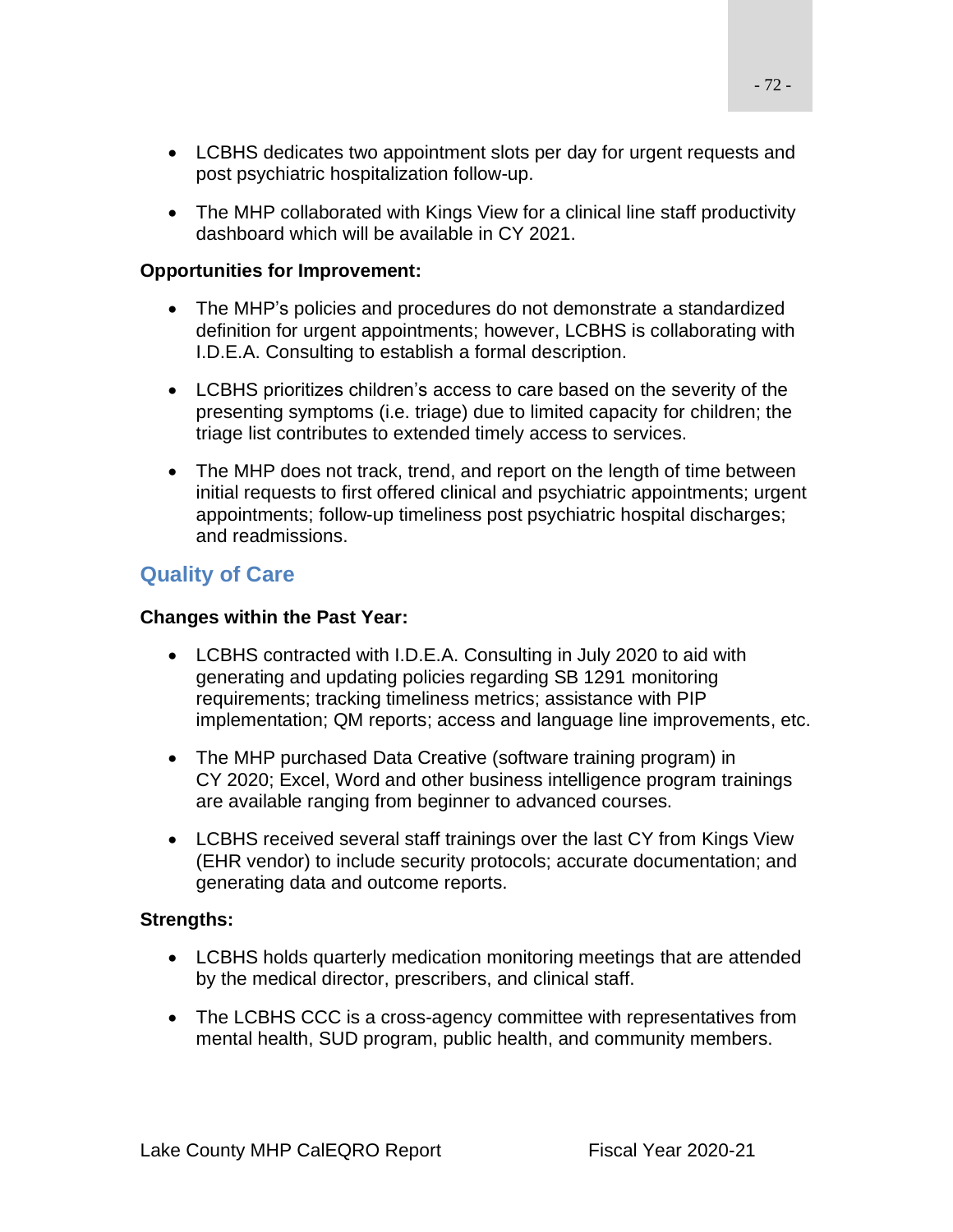#### **Opportunities for Improvement:**

- The Data Creative training program roll-out has been delayed due to COVID-19.
- LCBHS does not track and trend data on the use of first-line psychosocial care; medication use; follow-up; and metabolic monitoring of psychotropic medication for children and adolescents as per SB 1291 requirements.
- The MHP does not routinely generate and share QM reports to monitor service access, timeliness, quality of care, and outcomes.
- The MHP did not submit a current QI workplan or an annual evaluation of the effectiveness of QI activities in meeting QI goals and objectives.
- The Cultural Competency Plan (CCP) is not updated to reflect FY 2020-21 information; QIC and CCC meetings minutes do not reflect concrete examples of coordination, plans, activities, and evaluations between the two committees.

### **Beneficiary Outcomes**

#### **Changes within the Past Year:**

• None noted.

#### **Strengths:**

- LCBHS is collaborating with Kings View (EHR vendor) to develop a beneficiary outcome's (i.e. PSC-35, CANS-50, etc.) dashboard for system QI and guidance with treatment.
- Beneficiaries in focus groups report they are involved in their treatment.

#### **Opportunities for Improvement:**

- LCBHS does not track and trend aggregate beneficiary outcome data (e.g. CANS-50 and PSC-35), or SB 1291 medication monitoring requirements.
- The MHP does not share beneficiary satisfaction survey results with beneficiaries or clinical line staff as per stakeholder focus group feedback.
- LCBHS has not provided MORS training for clinical line staff; focus group feedback indicates the training is strongly desired.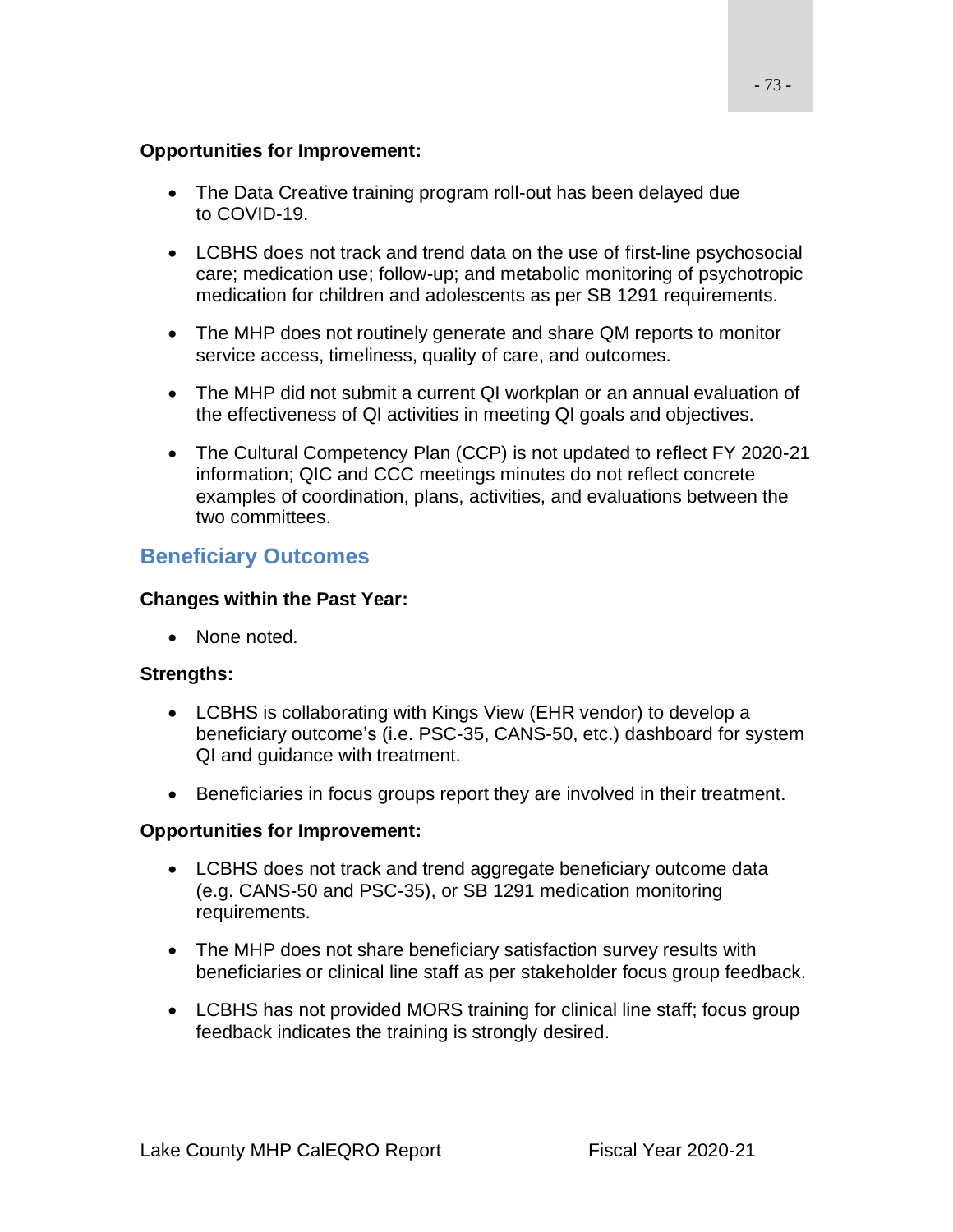## **Foster Care**

#### **Changes within the Past Year:**

- The MHP finalized (spring 2020) a contract with Redwood Coast Community Services (Medi-Cal billable) to provide TFC services in the next CY.
- LCBHS finalized the presumptive transfer MOU in collaboration with CWS and probation.

#### **Strengths:**

- The MHP, CWS, and probation convene on a bi-monthly basis to review presumptive transfers and waivers.
- The MHP is collaborating with CWS and probation—as part of the Continuum of Care Reform (CCR)— to create an interagency MOU in the next CY.
- LCBHS attends Interagency Leadership Team (ILT) meetings and internal CCR committee meetings to coordinate care for FC youth.
- The MHP shares existing CANS-50 assessment data with CWS and probation during CFT meetings.
- LCBHS contracted with I.D.E.A. Consulting to aid with generating and updating data analytic policies and procedures; tracking and trending of 1291 requirements; and tracking and trending of beneficiary outcomes (e.g. CANS-50 and PSC-35).

#### **Opportunities for Improvement**

- LCBHS' FC youth penetration has improved from 32.16 percent in CY 2017 to 36.70 percent in CY 2019; however, it remains below similarly sized (small) counties' FC penetration rate of 44 percent, and the statewide average of 51.91 percent.
- LCBHS does not track and trend medication monitoring, CANS-50 and PSC-35 assessment data for FC youth.
- The CANS-50 used by the MHP does not integrate efficiently with the CANS-IP utilized by CWS (i.e. comparability issues).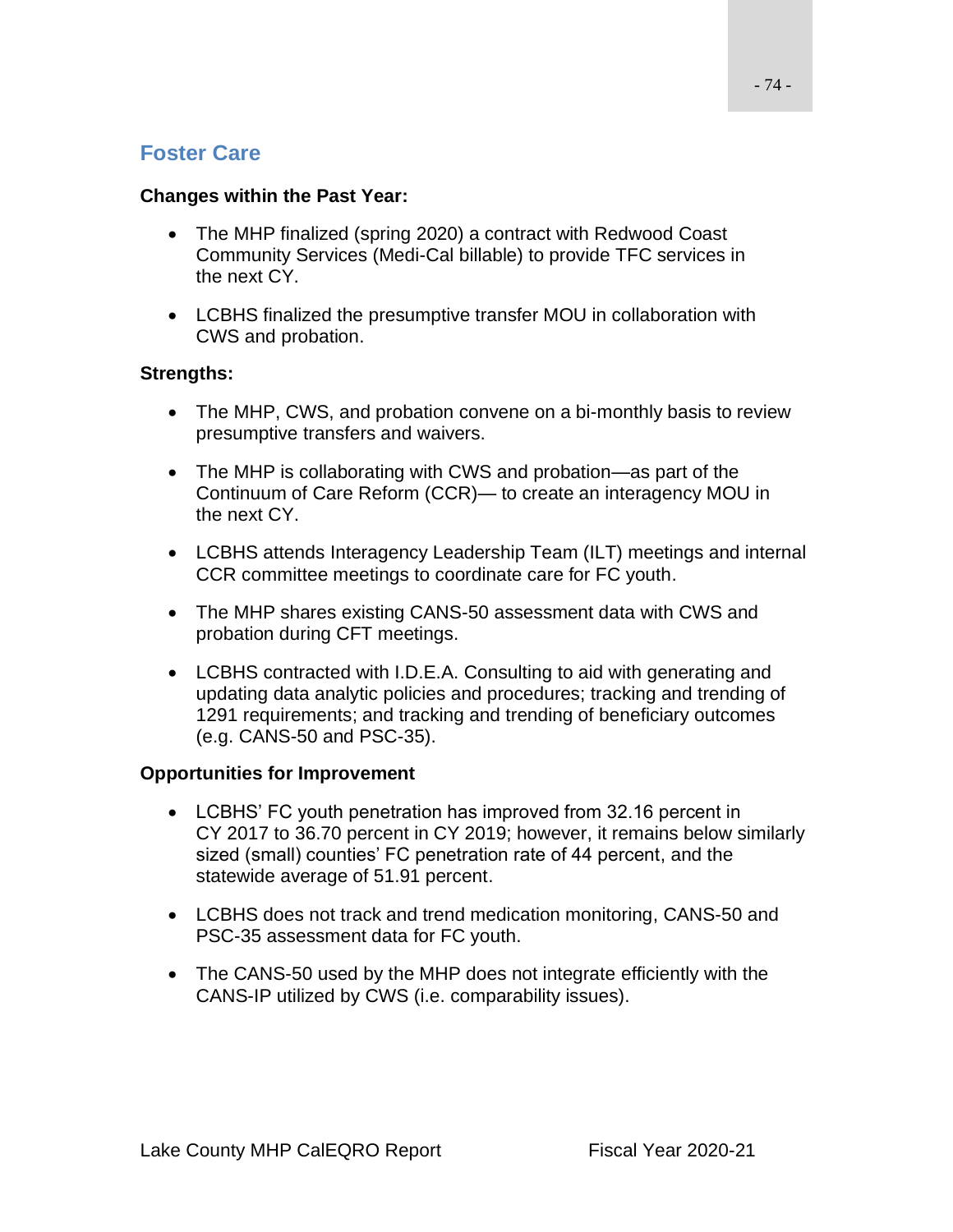## **Information Systems**

#### **Changes within the Past Year:**

- LCBHS experienced two federal system breaches in December 2020; the MHP installed security cameras, a new alarm system, and updated document security procedures in response.
- The MHP collaborated with Kings View to create three new data analytical dashboards over the last CY: clinician case assignments; beneficiary demographics; and timeliness data.
- LCBHS purchased Data Creative (software training program) in October 2020; the training package includes Microsoft Excel, Word and other business intelligence programs (staff received training).

#### **Strengths:**

• The MHP updated the Kings View contract to increase the number of data analytical dashboards produced per CY; the additional dashboards will include staff productivity, beneficiary outcomes, claims by pay source, and aggregate CANS-50 data.

#### **Opportunities for Improvement:**

• None noted.

### **Structure and Operations**

#### **Changes within the Past Year:**

- LCBHS experienced the following staffing changes since FY 2019-20:
	- o A Native American cultural specialist was hired in January 2020.
	- o Two mental health specialists hired in January and February 2020.
	- o A client support assistant and mental health case manager were hired in July 2020.
	- o New mental health medical director hired in August 2020.
	- o Two staff services analysts hired in August and September 2020.
	- o Substance abuse program coordinator and senior substance abuse counselor hired in September 2020.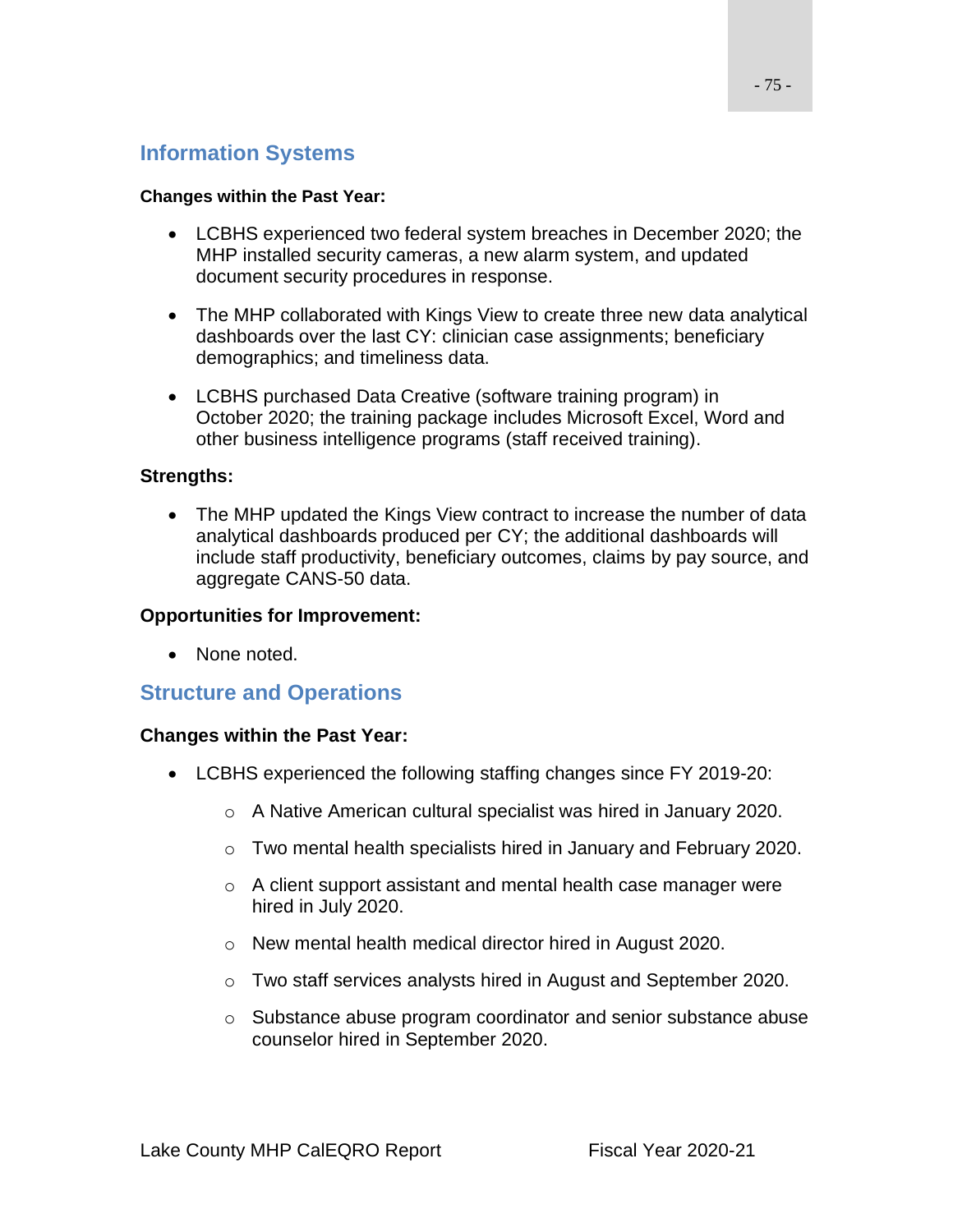#### **Strengths:**

- LCBHS was awarded the Early Psychosis Intervention Plus Grant (EPIP) which allocates \$2 million dollars over the next four FY toward early psychosis screenings; wellness groups; supported employment; SUD services; and family support.
- The MHP filled all positions in the Behavioral Health Services Board; the members are restructuring bylaws, member roles and responsibilities for the elected positions.
- Consumer employee feedback demonstrates that various training opportunities are made available for continuing education such as WRAP; motivational interviewing; group facilitation, and SSI/SSDI Outreach, Access, and Recovery (SOAR) critical components.

#### **Opportunities for Improvement:**

- LCBHS has 22 clinical line staff positions, with only five positions currently filled at the time of this EQRO review.
- Stakeholder feedback in focus groups reflect lack of beneficiary participation in MHP committees and policy development.
- LCBHS has not investigated telecommunication infrastructure grant opportunities with the Rural Utilities Services (RUS) and Health Resources and Services Administration (HRSA) to improve internet connectivity.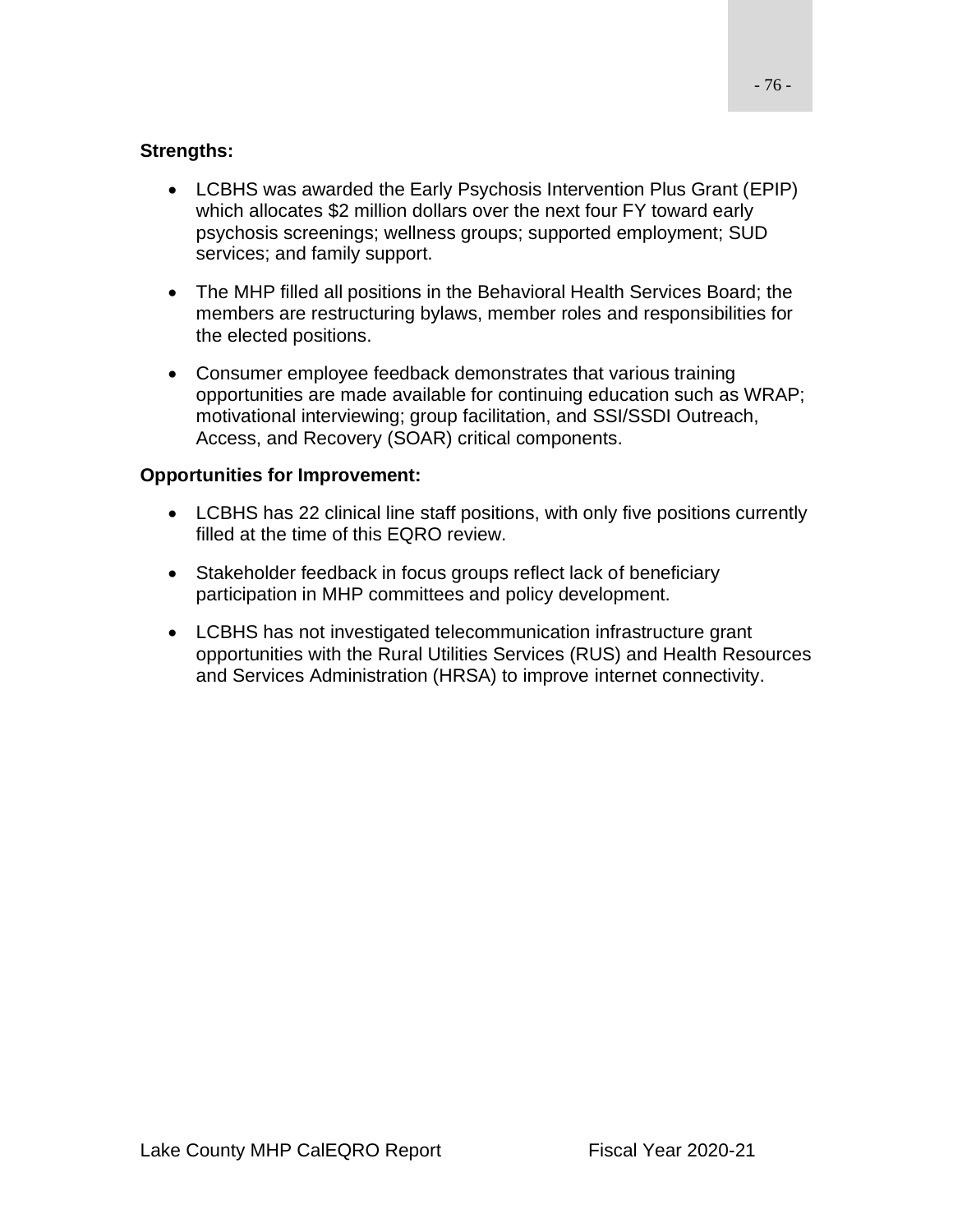## **FY 2020-21 Recommendations**

### **PIP Status**

**Recommendation 1:** As per Title 42, CFR, Section 438.330, DHCS requires two active performance improvement projects (PIPs); the MHP is contractually required to meet this requirement going forward. *(This is a carry-over recommendation from FY 2017-18, FY 2018-19, and FY 2019-20.)*

#### **Access to Care**

**Recommendation 2:** Analyze changes in intake staffing and processes, and the impact on timeliness of initial access for children; implement strategies where needed to decrease the children's triage list.

#### **Timeliness of Services**

**Recommendation 3:** Formally define requests for urgent appointments to assure complete and accurate tracking and reporting. (*This is a follow-up recommendation from FY 2018-19 and carry-over from FY 2019-20*.)

**Recommendation 4:** Establish a reliable process and method of tracking incoming calls requesting a first appointment with an enhanced level of monitoring to obtain accurate and complete reporting. (*This is a follow-up recommendation from FY 2018-19 and carry-over from FY 2019-20.*)

#### **Quality of Care**

**Recommendation 5:** Take steps to enhance bi-directional communication by providing line staff with information, data, and messages that enhance their knowledge on outcomes and system performance. *(This is a carry-over from FY 2019-20.)*

**Recommendation 6:** Develop a formal medication monitoring policy and procedure to meet SB 1291 requirements; routinely review DHCS Lake County online data to ensure requirements are met. *(This is a follow-up recommendation from FY 2018-19 and FY 2019-20.)*

#### **Beneficiary Outcomes**

**Recommendation 7:** Train new staff and provide refresher training for existing staff on the identified Level of Care (LOC) tool used by the MHP and utilization of this data. (*This is a follow-up recommendation from FY 2018-19 and FY 2019-20.)*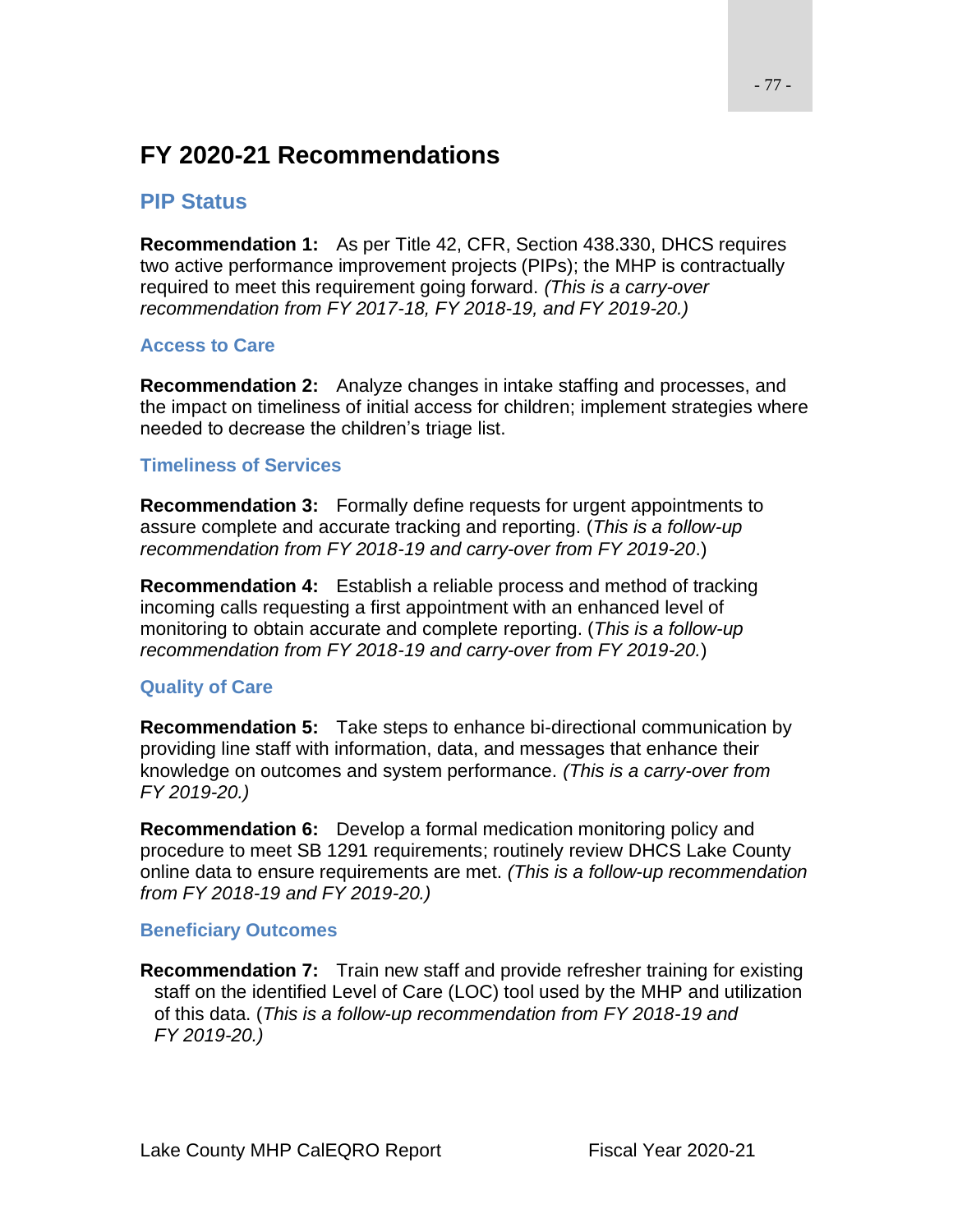### **Foster Care**

none noted.

**Information Systems**

None noted.

**Structure and Operations**

None noted.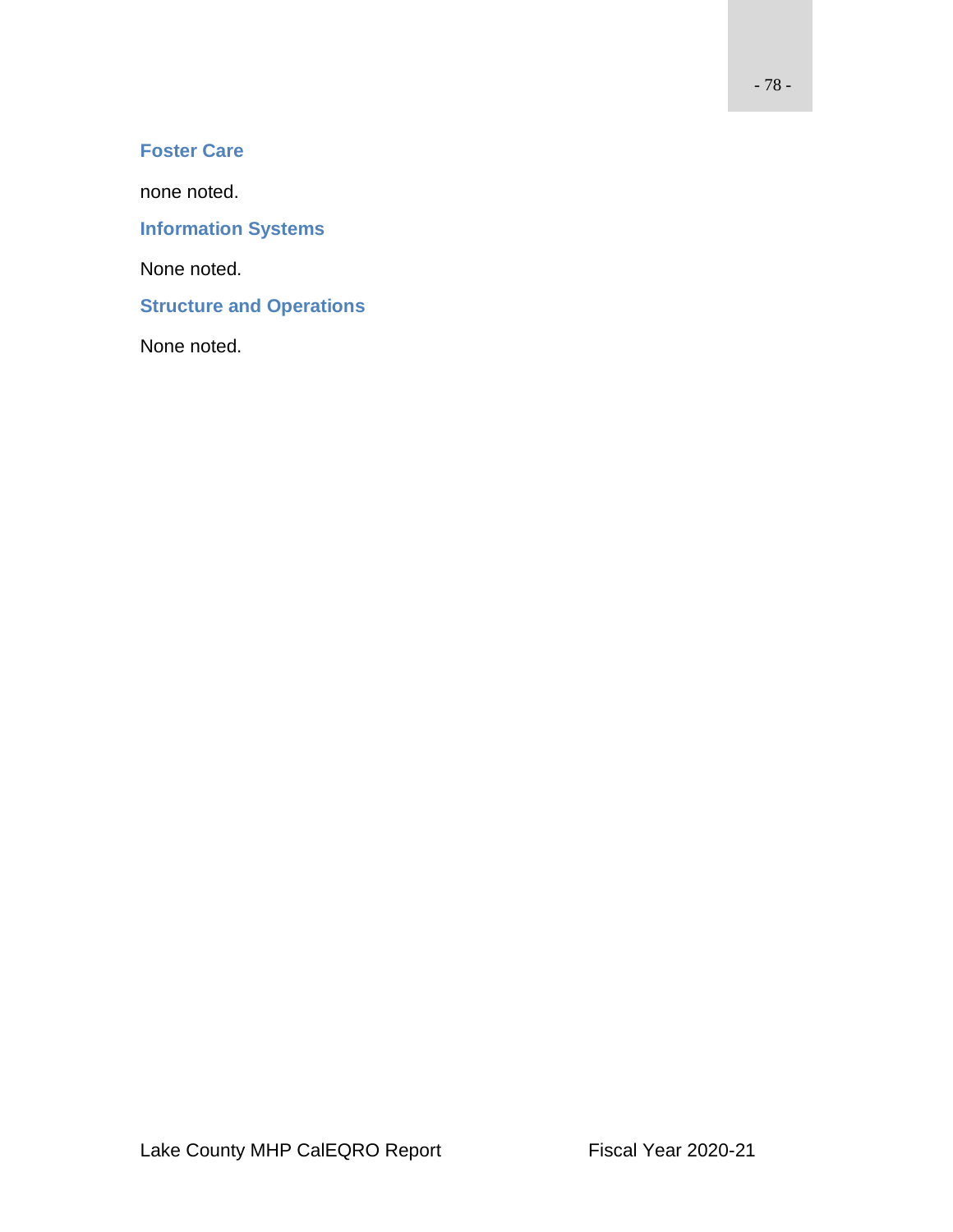# **SITE REVIEW PROCESS BARRIERS**

The following conditions significantly affected CalEQRO's ability to prepare for and/or conduct a comprehensive review:

• In accordance with the California Governor's Executive Order N-33-20 promulgating statewide Shelter-In-Place, it was not possible to conduct an on-site external quality review of the MHP. Consequently, some areas of the review were limited, and others were not possible, such as site visits.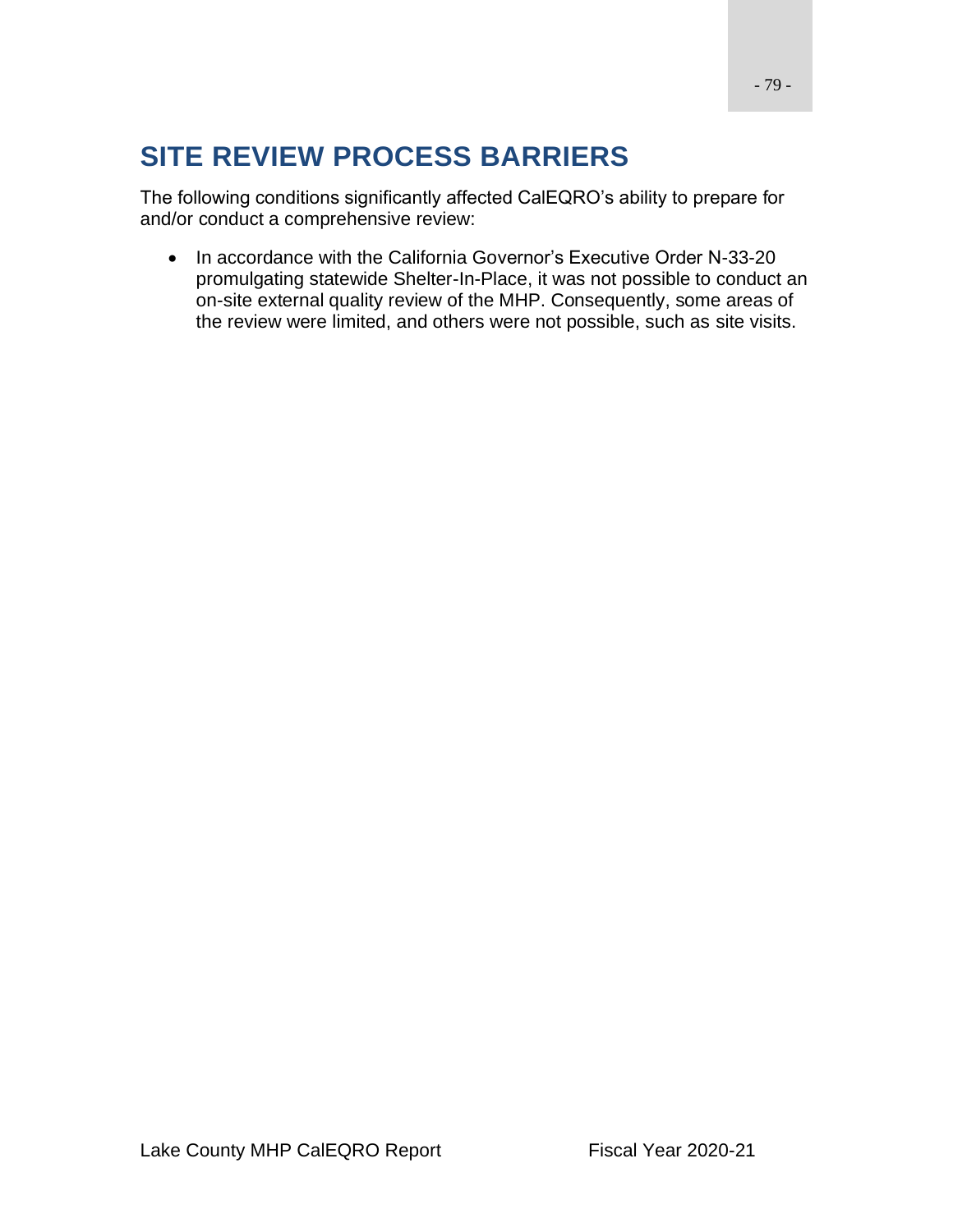# **ATTACHMENTS**

Attachment A: Review Agenda

Attachment B: Review Participants

Attachment C: Approved Claims Source Data

Attachment D: List of Commonly Used Acronyms in EQRO Reports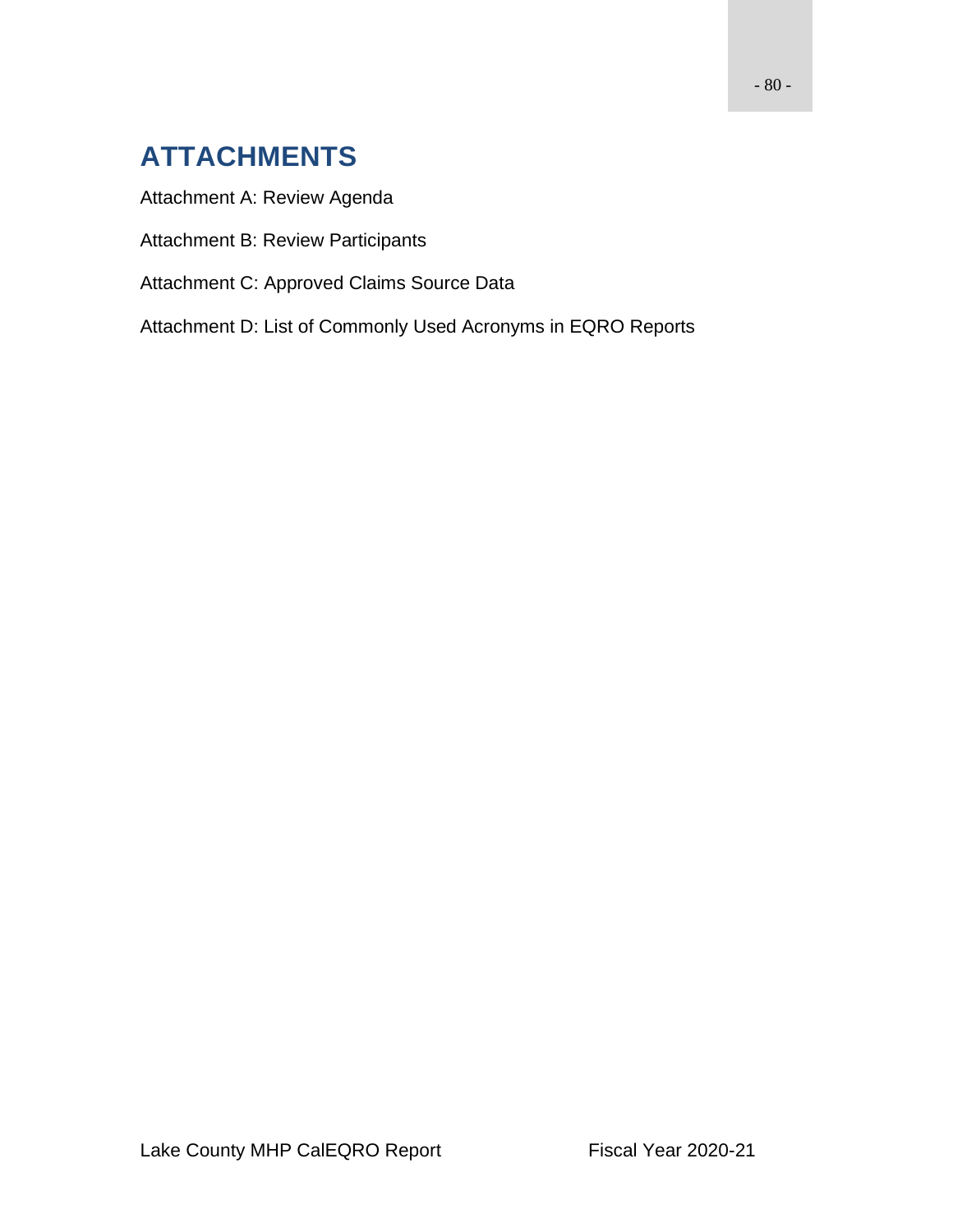## **Attachment A—Video Conference Review Agenda**

The following sessions were held during the MHP video conference review, either individually or in combination with other sessions.

### **Table A1: EQRO Review Sessions**

## **Calaveras MHP**

Opening Session – Changes in the past year; current initiatives; and status of previous year's recommendations

Use of Data to Support Program Operations

Cultural Competence, Disparities and Performance Measures

Timeliness Performance Measures/Timeliness Self-Assessment

Quality Management, Quality Improvement and System-wide Outcomes

Beneficiary Satisfaction and Other Surveys

Performance Improvement Projects

Acute and Crisis Care Collaboration and Integration

Health Plan and Mental Health Plan Collaboration Initiatives

Clinical Line Staff Group Interview

Clinical Supervisors Group Interview

Consumer and Family Member Focus Group

Peer Inclusion/Peer Employees within the System of Care

Services Focused on High Acuity and Engagement-Challenged Beneficiaries

Validation of Findings for Pathways to Mental Health Services (Katie A./CCR)

Information Systems Billing and Fiscal Interview

Information Systems Capabilities Assessment (ISCA)

Electronic Health Record Deployment

**Telehealth** 

Final Questions and Answers - Exit Interview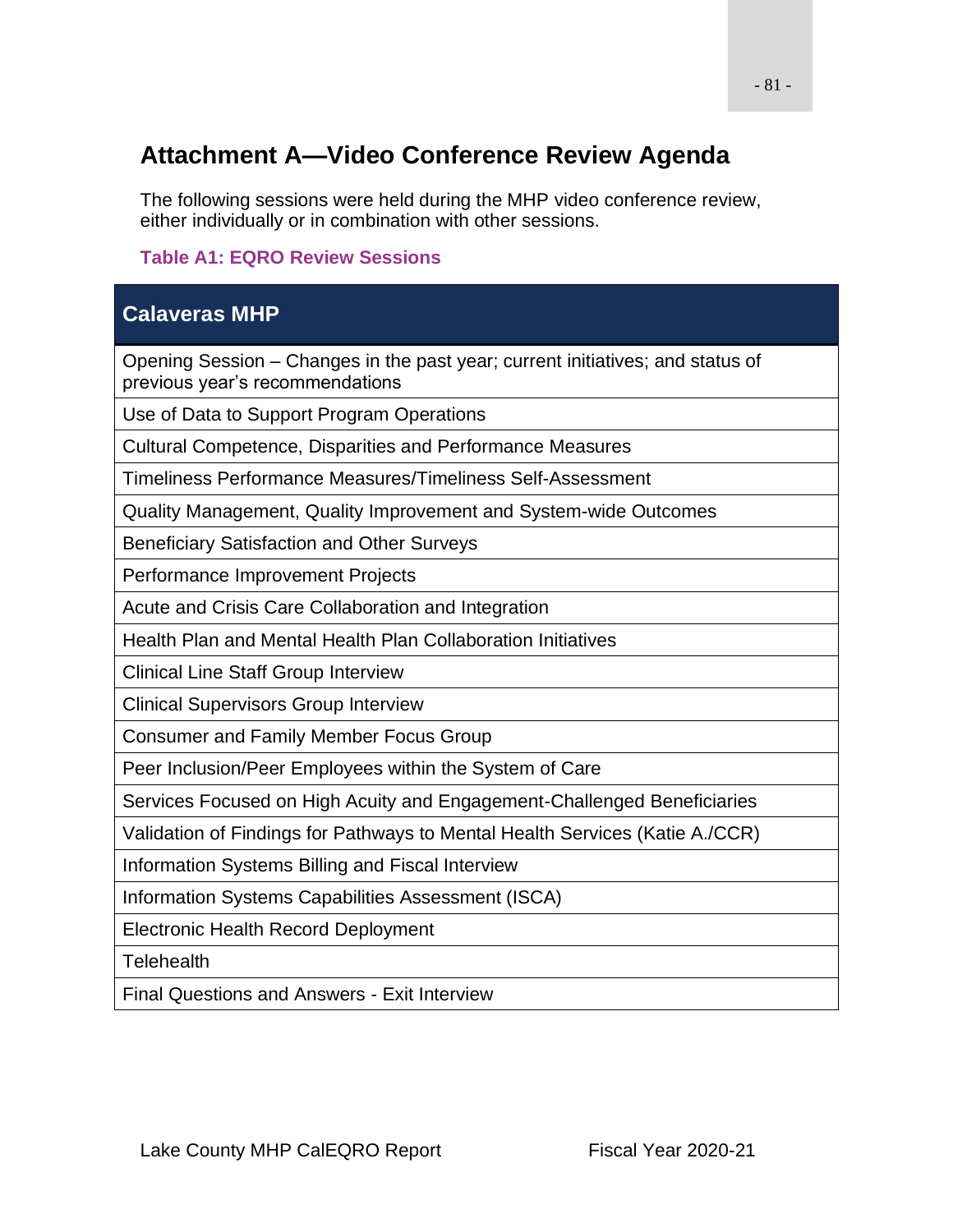## **Attachment B—Review Participants**

## **CalEQRO Reviewers**

Angela Kozak-Embrey, Lead Quality Reviewer Bill Ulom, Chief IS Reviewer Judith Toomasson, IS Reviewer Marilyn Hillerman, CFM Consultant Yzronda Thompson, CFM Consultant

Additional CalEQRO staff members were involved in the review process, assessments, and recommendations. They provided significant contributions to the overall review by participating in both the pre-review and the post-review meetings and in preparing the recommendations within this report.

## **Sites of MHP Review**

n/a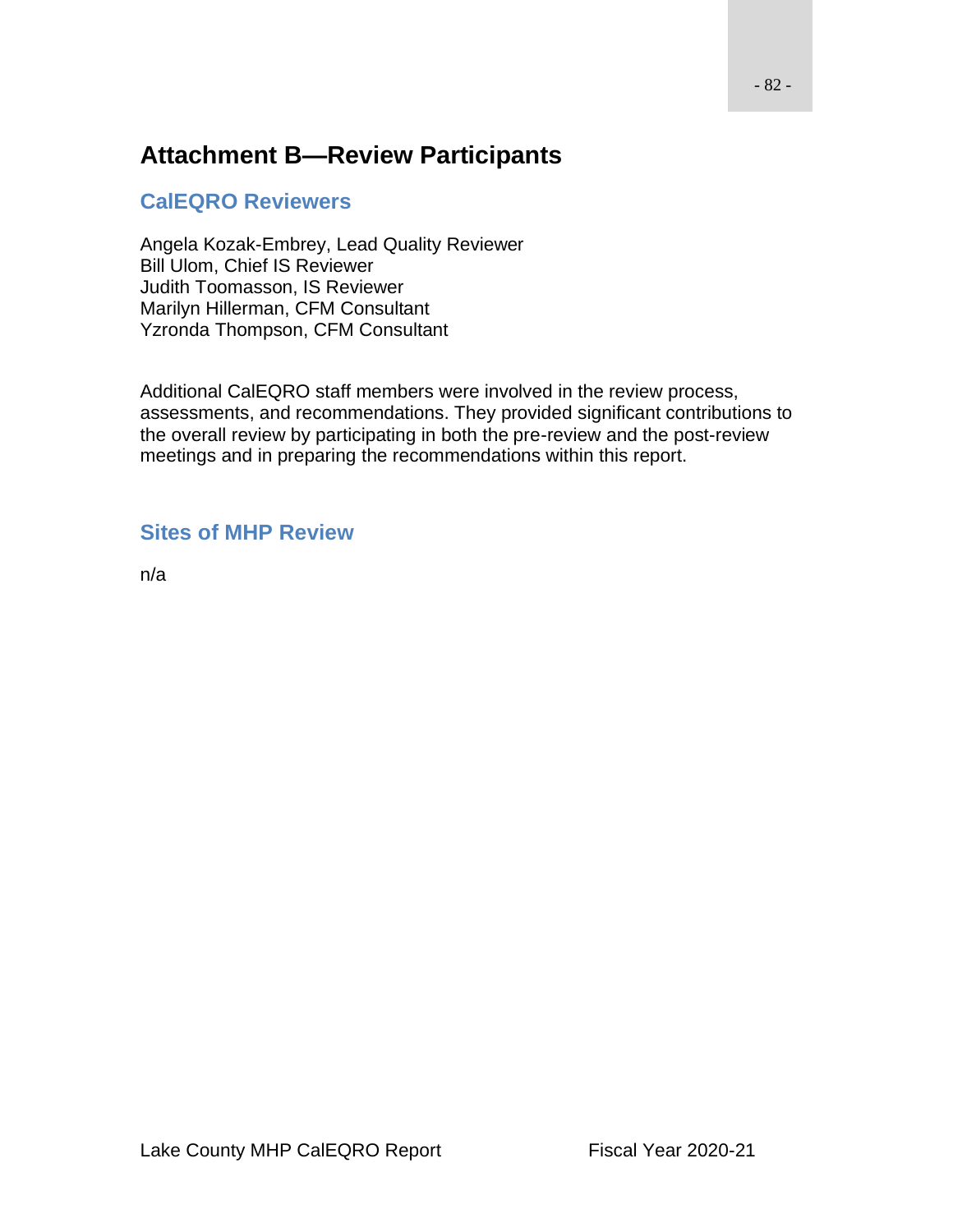|  |  |  | <b>Table B1: Participants Representing the MHP</b> |  |
|--|--|--|----------------------------------------------------|--|
|--|--|--|----------------------------------------------------|--|

| <b>Last Name</b> | <b>First Name</b> | <b>Position</b>                                            | <b>Agency</b> |
|------------------|-------------------|------------------------------------------------------------|---------------|
| Abbott           | <b>Scott</b>      | <b>Behavioral Health</b><br>(BH) Program<br>Manager (MHSA) | <b>LCBHS</b>  |
| Ables            | David             | Mental Health (MH)<br>Peer Support<br>Specialist           | <b>LCBHS</b>  |
| Andrus           | Christine         | <b>BH Fiscal Manager</b>                                   | <b>LCBHS</b>  |
| <b>Brown</b>     | Thomas            | <b>Native American</b><br><b>Cultural Specialist</b>       | <b>LCBHS</b>  |
| Chalmers         | Robert            | <b>Staff Services</b><br>Analyst<br>(Compliance/QI)        | <b>LCBHS</b>  |
| Giambra          | April             | Substance Abuse<br>Program Manager                         | <b>LCBHS</b>  |
| Gray             | Julia             | MH Case Manager                                            | <b>LCBHS</b>  |
| Grogg            | Laurie            | <b>MH Team Leader</b>                                      | <b>LCBHS</b>  |
| Harding          | Debra             | MH Case Manager                                            | <b>LCBHS</b>  |
| Hunter           | Morgan            | <b>Business Software</b><br>Analyst                        | <b>LCBHS</b>  |
| Isherwood        | James             | <b>Clinical Deputy</b><br><b>Director</b>                  | <b>LCBHS</b>  |
| Jones            | Elise             | Administration<br><b>Deputy Director</b>                   | <b>LCBHS</b>  |
| Lamkin           | Michelle          | <b>Staff Services</b><br>Specialist                        | <b>LCBHS</b>  |
| Manning          | Carrie            | <b>MH Team Leader</b>                                      | <b>LCBHS</b>  |
| Mayer            | Vanessa           | <b>Senior Staff Services</b><br>Analyst                    | <b>LCBHS</b>  |
| McAtee           | Danny             | <b>Staff Services</b><br>Analyst<br>(Administration)       | <b>LCBHS</b>  |
| Metcalf          | Todd              | <b>Director</b>                                            | <b>LCBHS</b>  |
| Neria            | Zabdy             | <b>MH Specialist</b>                                       | <b>LCBHS</b>  |
| Norton           | Linda             | <b>MH Case Manager</b>                                     | <b>LCBHS</b>  |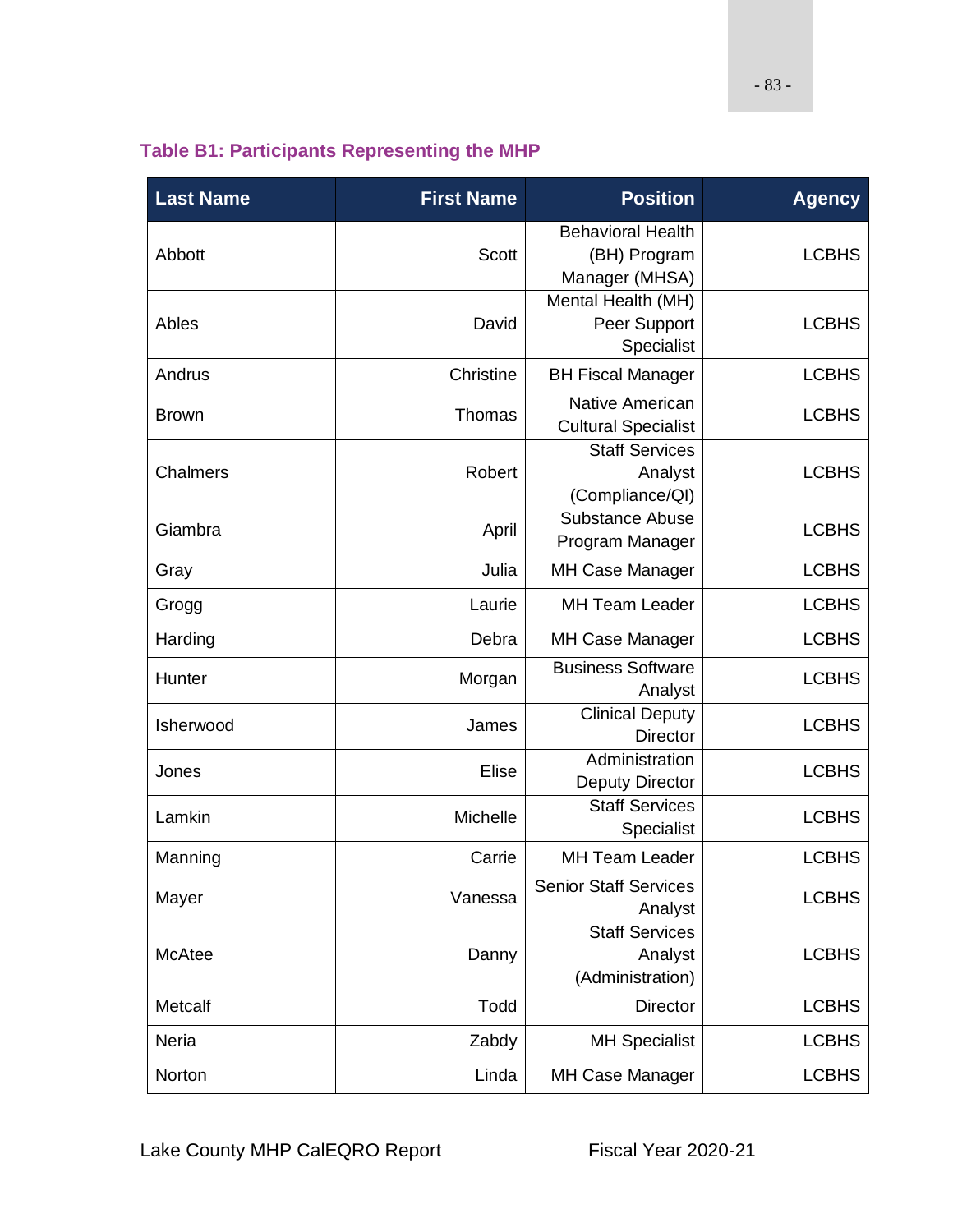| <b>Last Name</b> | <b>First Name</b> | <b>Position</b>                                     | <b>Agency</b> |
|------------------|-------------------|-----------------------------------------------------|---------------|
| <b>Ontiveros</b> | Edgar             | <b>MH Cultural</b><br><b>Specialist</b>             | <b>LCBHS</b>  |
| Packs            | Montinque         | <b>Staff Services</b><br>Analyst<br>(Compliance/QI) | <b>LCBHS</b>  |
| Poplin           | Melissa           | <b>Staff Services</b><br>Analyst<br>(Compliance/QI) | <b>LCBHS</b>  |
| <b>Powers</b>    | Lilia             | <b>MH Case Manager</b>                              | <b>LCBHS</b>  |
| <b>Shute</b>     | Jeffrey           | <b>Business Software</b><br>Analyst                 | <b>LCBHS</b>  |
| Singh            | Hardeep           | <b>Medical Director</b>                             | <b>LCBHS</b>  |
| Thomas           | Jayme             | <b>MH Case Manager</b>                              | <b>LCBHS</b>  |
| Trillo           | Jamilyn           | <b>Senior MH Specialist</b>                         | <b>LCBHS</b>  |
| Wilson           | Stephanie         | Compliance<br>Manager                               | <b>LCBHS</b>  |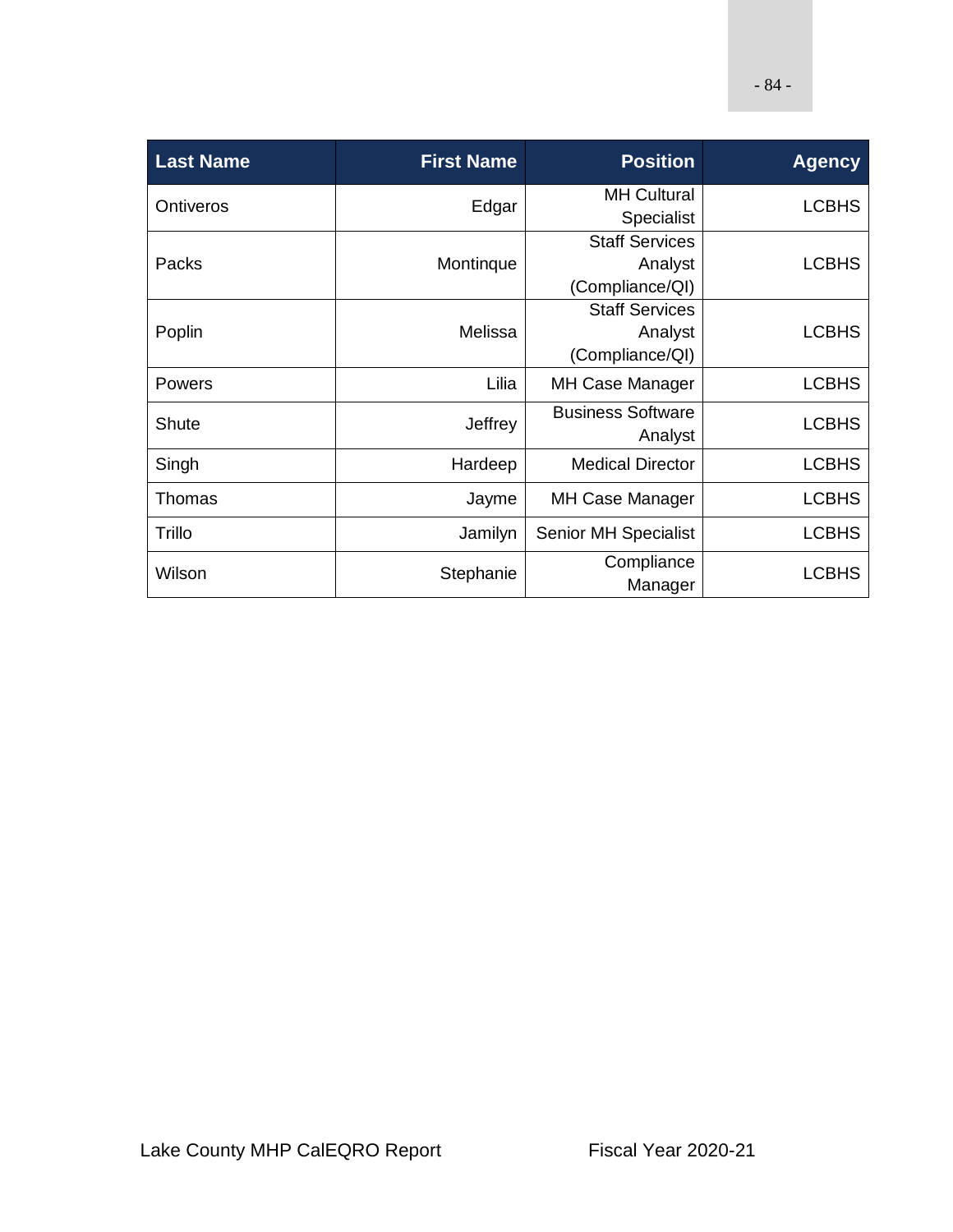# **Attachment C—Approved Claims Source Data**

Approved Claims Summaries are provided separately to the MHP in a HIPAAcompliant manner. Values are suppressed to protect confidentiality of the individuals summarized in the data sets where beneficiary count is less than or equal to 11 (\*). Additionally, suppression may be required to prevent calculation of initially suppressed data, corresponding penetration rate percentages (n/a); and cells containing zero, missing data or dollar amounts (-).

Table C1 shows the ACA Penetration Rate and ACB separately. Since CY 2016, CalEQRO has included the ACA Expansion data in the PMs presented in the Performance Measurement section.

| <b>Lake MHP</b> |                                                   |                                       |                            |                                                  |            |
|-----------------|---------------------------------------------------|---------------------------------------|----------------------------|--------------------------------------------------|------------|
| <b>Entity</b>   | Average<br><b>Monthly ACA</b><br><b>Enrollees</b> | <b>Beneficiaries</b><br><b>Served</b> | <b>Penetration</b><br>Rate | <b>Total</b><br><b>Approved</b><br><b>Claims</b> | <b>ACB</b> |
| Statewide       | 3,719,952                                         | 159,904                               | 4.30%                      | \$824,153,538                                    | \$5,154    |
| Small           | 171,297                                           | 8,082                                 | 4.72%                      | \$39,384,225                                     | \$4,873    |
| <b>MHP</b>      | 8,959                                             | 265                                   | 2.96%                      | \$1,164,126                                      | \$4,393    |

## **Table C1: CY 2019 Medi-Cal Expansion (ACA) Penetration Rate and ACB**

Table C2 shows the distribution of the MHP beneficiaries served by ACB range for three cost categories: under \$20,000; \$20,000 to \$30,000, and above \$30,000.

### **Table C2: CY 2019 Distribution of Beneficiaries by ACB Range**

| <b>Lake MHP</b>     |                             |                                                                                          |                      |                                             |                          |                                |                                                                          |                                                                                |
|---------------------|-----------------------------|------------------------------------------------------------------------------------------|----------------------|---------------------------------------------|--------------------------|--------------------------------|--------------------------------------------------------------------------|--------------------------------------------------------------------------------|
| <b>ACB</b><br>Range | <b>MHP</b><br><b>Served</b> | <b>MHP</b><br>Beneficiaries Percentage of Percentage of Approved<br><b>Beneficiaries</b> | <b>Beneficiaries</b> | <b>Statewide MHP Total</b><br><b>Claims</b> | <b>MHP</b><br><b>ACB</b> | <b>Statewide</b><br><b>ACB</b> | <b>MHP</b><br>Percentage<br>of Total<br><b>Approved</b><br><b>Claims</b> | <b>Statewide</b><br>Percentage<br>of Total<br><b>Approved</b><br><b>Claims</b> |
| $<$ \$20K           | 1.104                       | 93.32%                                                                                   | 93.31%               | \$3,147,922                                 | \$2,851                  | \$3,998                        | 53.00%                                                                   | 59.06%                                                                         |
| $> $20K -$<br>\$30K | 43                          | 3.63%                                                                                    | 3.20%                | \$1,042,857                                 | \$24,252                 | \$24,251                       | 17.56%                                                                   | 12.29%                                                                         |
| $> $30K$            | 36                          | 3.04%                                                                                    | 3.49%                | \$1,748,752                                 | \$48,576                 | \$51,883                       | 29.44%                                                                   | 28.65%                                                                         |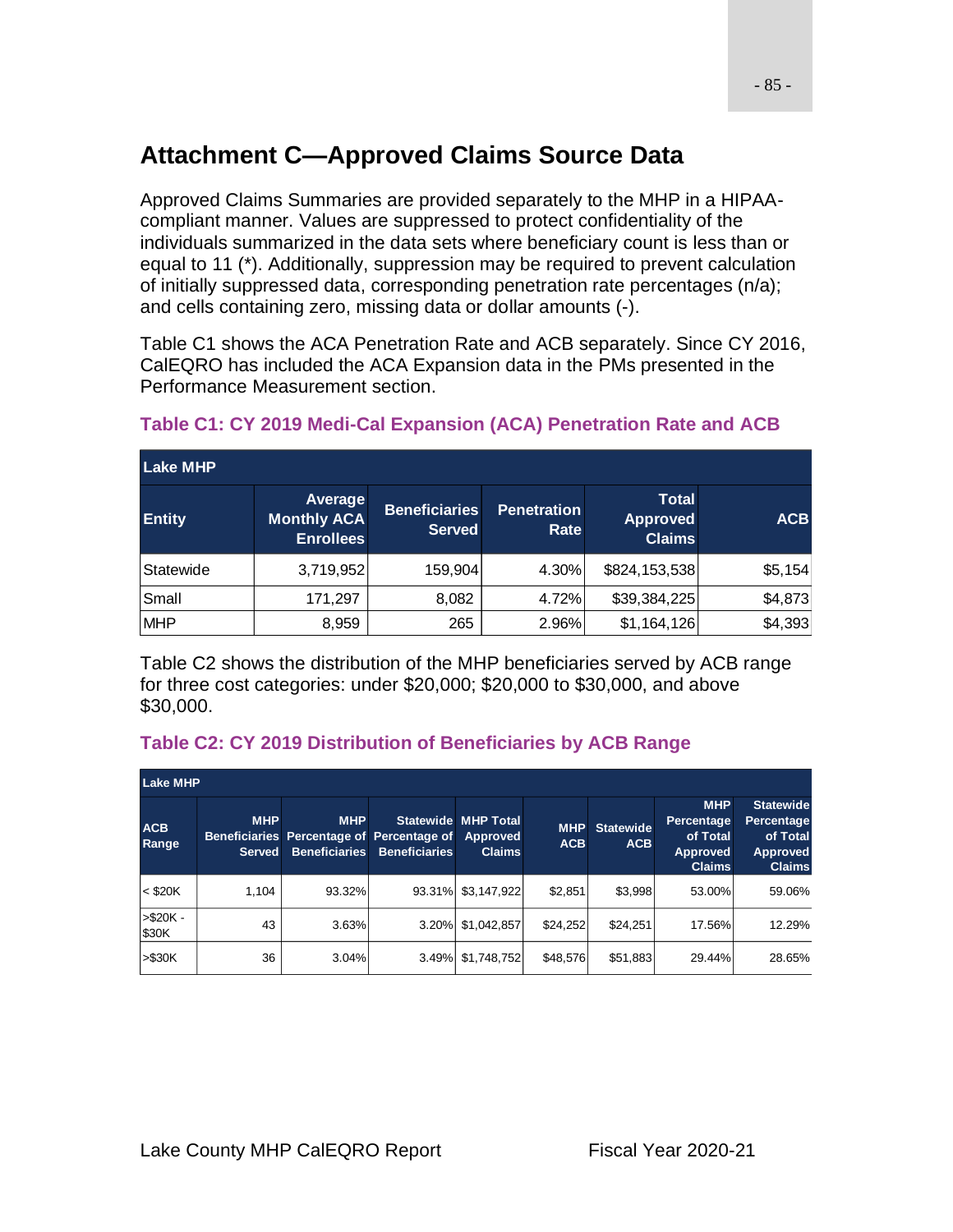# **Attachment D—List of Commonly Used Acronyms**

## **Table D1: List of Commonly Used Acronyms**

| <b>Acronym</b> | <b>Full Term</b>                                               |
|----------------|----------------------------------------------------------------|
| <b>AAS</b>     | <b>Alternative Access Standard</b>                             |
| <b>ACA</b>     | Affordable Care Act                                            |
| <b>ACL</b>     | <b>All County Letter</b>                                       |
| <b>ACT</b>     | <b>Assertive Community Treatment</b>                           |
| <b>ART</b>     | <b>Aggression Replacement Therapy</b>                          |
| <b>CAHPS</b>   | <b>Consumer Assessment of Healthcare Providers and Systems</b> |
| CalEQRO        | <b>California External Quality Review Organization</b>         |
| <b>CARE</b>    | <b>California Access to Recovery Effort</b>                    |
| <b>CBT</b>     | <b>Cognitive Behavioral Therapy</b>                            |
| <b>CCBH</b>    | <b>Community Care Behavioral Health</b>                        |
| <b>CDSS</b>    | <b>California Department of Social Services</b>                |
| <b>CFM</b>     | <b>Consumer and Family Member</b>                              |
| <b>CFR</b>     | <b>Code of Federal Regulations</b>                             |
| <b>CFT</b>     | <b>Child Family Team</b>                                       |
| <b>CIT</b>     | Crisis Intervention Team or Training                           |
| <b>CMS</b>     | <b>Centers for Medicare and Medicaid Services</b>              |
| <b>CPM</b>     | <b>Core Practice Model</b>                                     |
| <b>CPS</b>     | <b>Child Protective Service</b>                                |
| CPS (alt)      | <b>Consumer Perception Survey (alt)</b>                        |
| <b>CSD</b>     | <b>Community Services Division</b>                             |
| <b>CSI</b>     | <b>Client Services Information</b>                             |
| CSU            | <b>Crisis Stabilization Unit</b>                               |
| <b>CWS</b>     | <b>Child Welfare Services</b>                                  |
| <b>CY</b>      | <b>Calendar Year</b>                                           |
| <b>DBT</b>     | <b>Dialectical Behavioral Therapy</b>                          |
| <b>DHCS</b>    | Department of Health Care Services                             |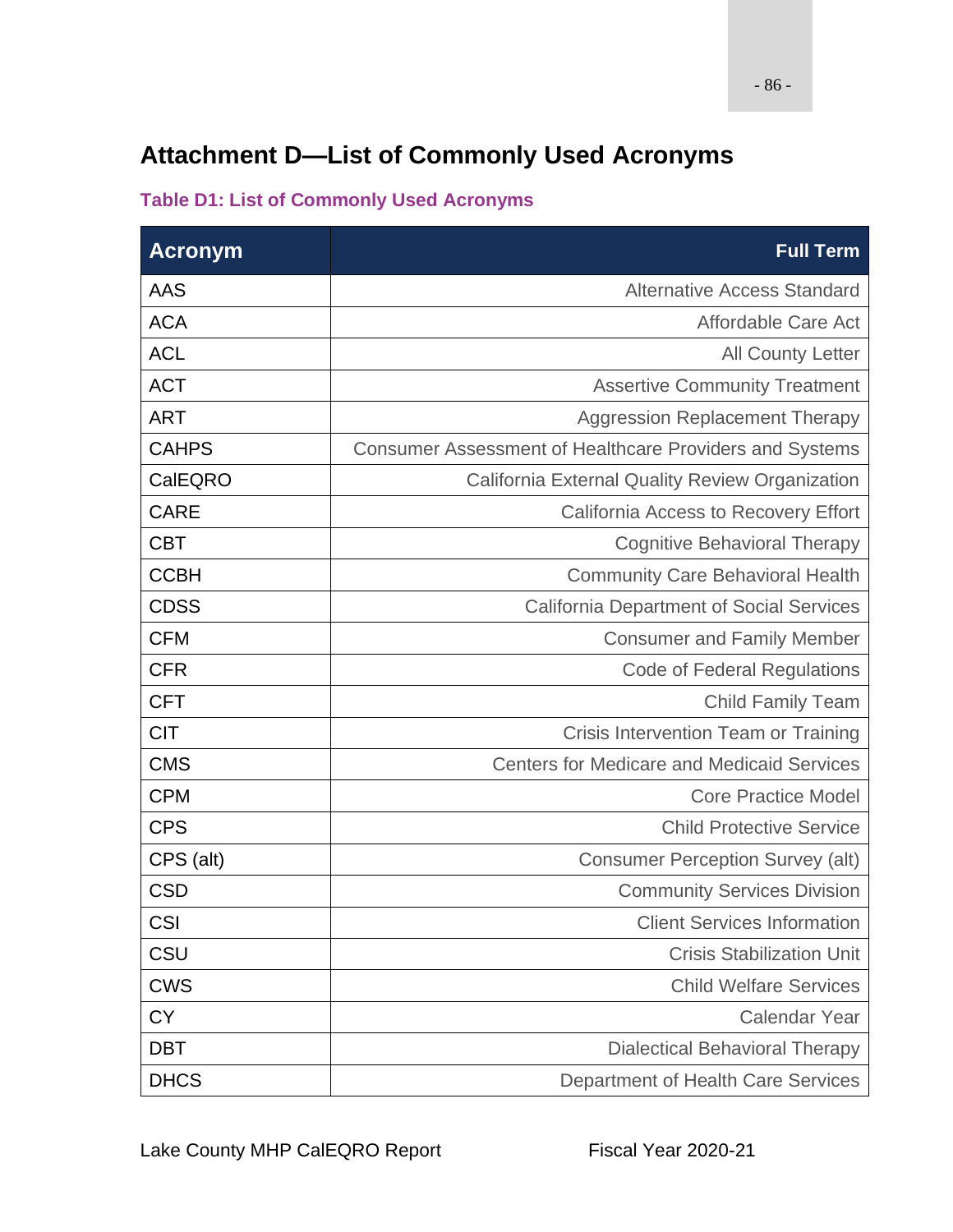| <b>Acronym</b> | <b>Full Term</b>                                                             |
|----------------|------------------------------------------------------------------------------|
| <b>DPI</b>     | Department of Program Integrity                                              |
| <b>DSRIP</b>   | Delivery System Reform Incentive Payment                                     |
| <b>EBP</b>     | Evidence-based Program or Practice                                           |
| <b>EHR</b>     | <b>Electronic Health Record</b>                                              |
| <b>EMR</b>     | <b>Electronic Medical Record</b>                                             |
| <b>EPSDT</b>   | Early and Periodic Screening, Diagnosis, and Treatment                       |
| <b>EQR</b>     | <b>External Quality Review</b>                                               |
| <b>EQRO</b>    | <b>External Quality Review Organization</b>                                  |
| <b>FC</b>      | <b>Foster Care</b>                                                           |
| FG             | <b>Focus Group</b>                                                           |
| <b>FQHC</b>    | <b>Federally Qualified Health Center</b>                                     |
| <b>FSP</b>     | <b>Full-Service Partnership</b>                                              |
| <b>FY</b>      | <b>Fiscal Year</b>                                                           |
| <b>HCB</b>     | <b>High-Cost Beneficiary</b>                                                 |
| <b>HIE</b>     | <b>Health Information Exchange</b>                                           |
| <b>HIPAA</b>   | Health Insurance Portability and Accountability Act                          |
| <b>HIS</b>     | <b>Health Information System</b>                                             |
| <b>HITECH</b>  | Health Information Technology for Economic and Clinical<br><b>Health Act</b> |
| <b>HPSA</b>    | Health Professional Shortage Area                                            |
| <b>HRSA</b>    | <b>Health Resources and Services Administration</b>                          |
| IA             | Inter-Agency Agreement                                                       |
| ICC            | <b>Intensive Care Coordination</b>                                           |
| <b>ISCA</b>    | Information Systems Capabilities Assessment                                  |
| <b>IHBS</b>    | <b>Intensive Home-Based Services</b>                                         |
| IT             | <b>Information Technology</b>                                                |
| <b>LEA</b>     | <b>Local Education Agency</b>                                                |
| <b>LGBTQ</b>   | Lesbian, Gay, Bisexual, Transgender or Questioning                           |
| <b>LOS</b>     | Length of Stay                                                               |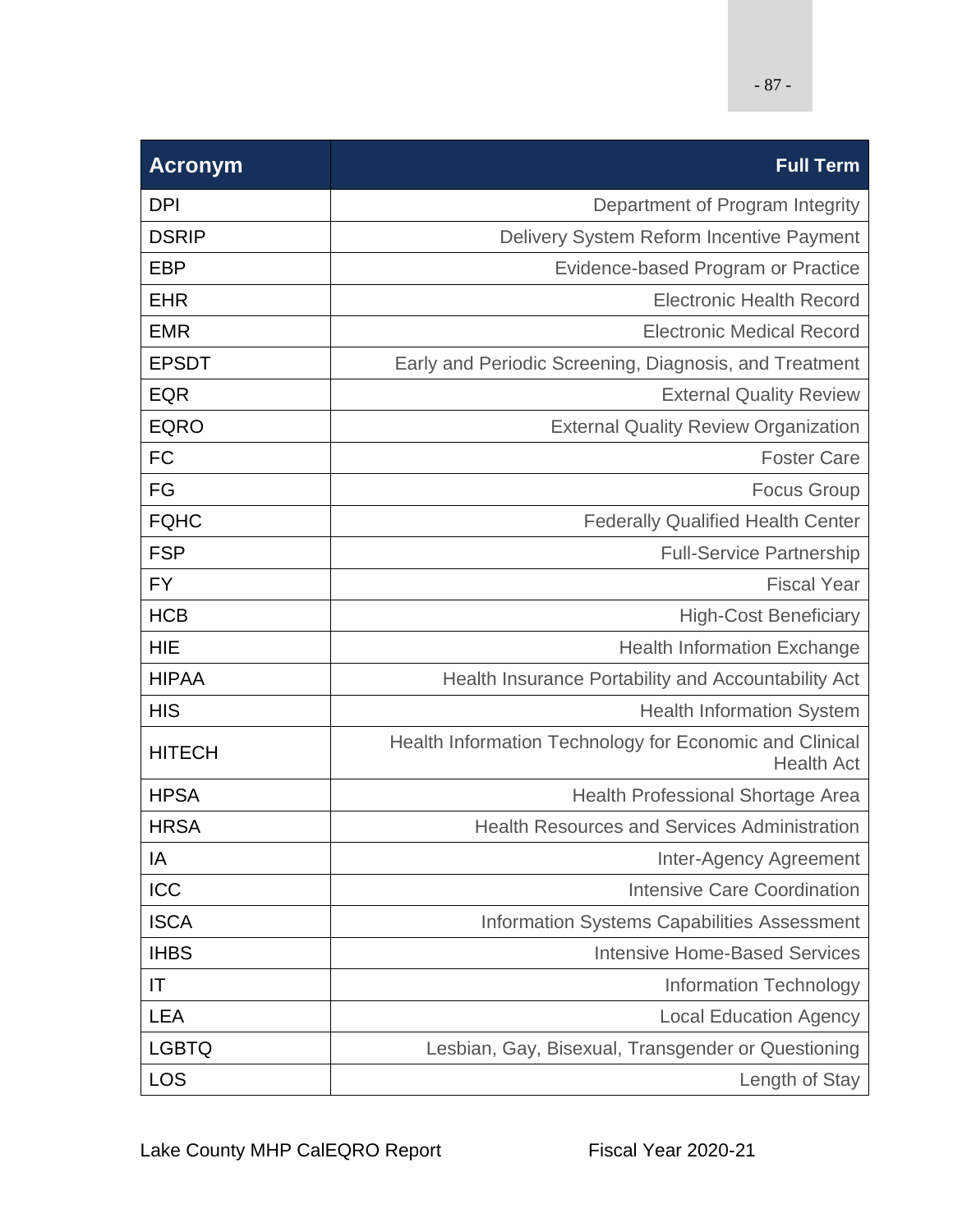| <b>Acronym</b> | <b>Full Term</b>                                        |
|----------------|---------------------------------------------------------|
| <b>LSU</b>     | <b>Litigation Support Unit</b>                          |
| M2M            | Mild-to-Moderate                                        |
| <b>MCP</b>     | Managed Care Plan                                       |
| <b>MDT</b>     | <b>Multi-Disciplinary Team</b>                          |
| <b>MHBG</b>    | <b>Mental Health Block Grant</b>                        |
| <b>MHFA</b>    | <b>Mental Health First Aid</b>                          |
| <b>MHP</b>     | <b>Mental Health Plan</b>                               |
| <b>MHSA</b>    | <b>Mental Health Services Act</b>                       |
| <b>MCBHD</b>   | Medi-Cal Behavioral Health Division (of DHCS)           |
| <b>MHSIP</b>   | <b>Mental Health Statistics Improvement Project</b>     |
| <b>MHST</b>    | <b>Mental Health Screening Tool</b>                     |
| <b>MHWA</b>    | Mental Health Wellness Act (SB 82)                      |
| <b>MOU</b>     | Memorandum of Understanding                             |
| <b>MRT</b>     | <b>Moral Reconation Therapy</b>                         |
| <b>NA</b>      | Network Adequacy                                        |
| n/a            | Not Applicable                                          |
| <b>NACT</b>    | <b>Network Adequacy Certification Tool</b>              |
| <b>NP</b>      | <b>Nurse Practitioner</b>                               |
| <b>NPI</b>     | <b>National Provider Identifier</b>                     |
| <b>ONA</b>     | <b>Out-of-Network Access</b>                            |
| PA             | <b>Physician Assistant</b>                              |
| <b>PATH</b>    | Projects for Assistance in Transition from Homelessness |
| <b>PHF</b>     | <b>Psychiatric Health Facility</b>                      |
| PHI            | <b>Protected Health Information</b>                     |
| <b>PIHP</b>    | <b>Prepaid Inpatient Health Plan</b>                    |
| <b>PIP</b>     | Performance Improvement Project                         |
| <b>PM</b>      | <b>Performance Measure</b>                              |
| PM (alt)       | <b>Partially Met</b>                                    |
| QI             | <b>Quality Improvement</b>                              |